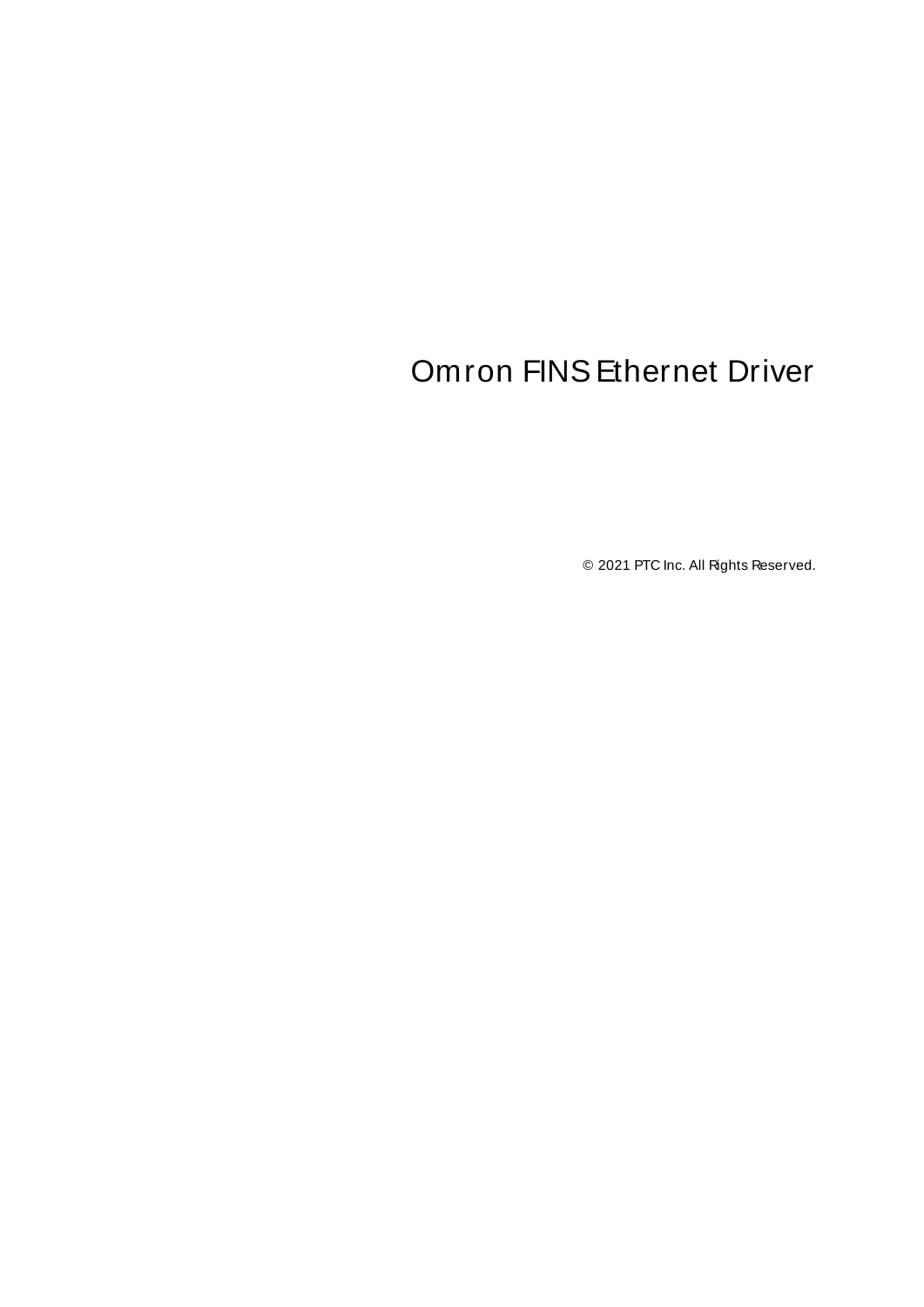# <span id="page-1-0"></span>Table of Contents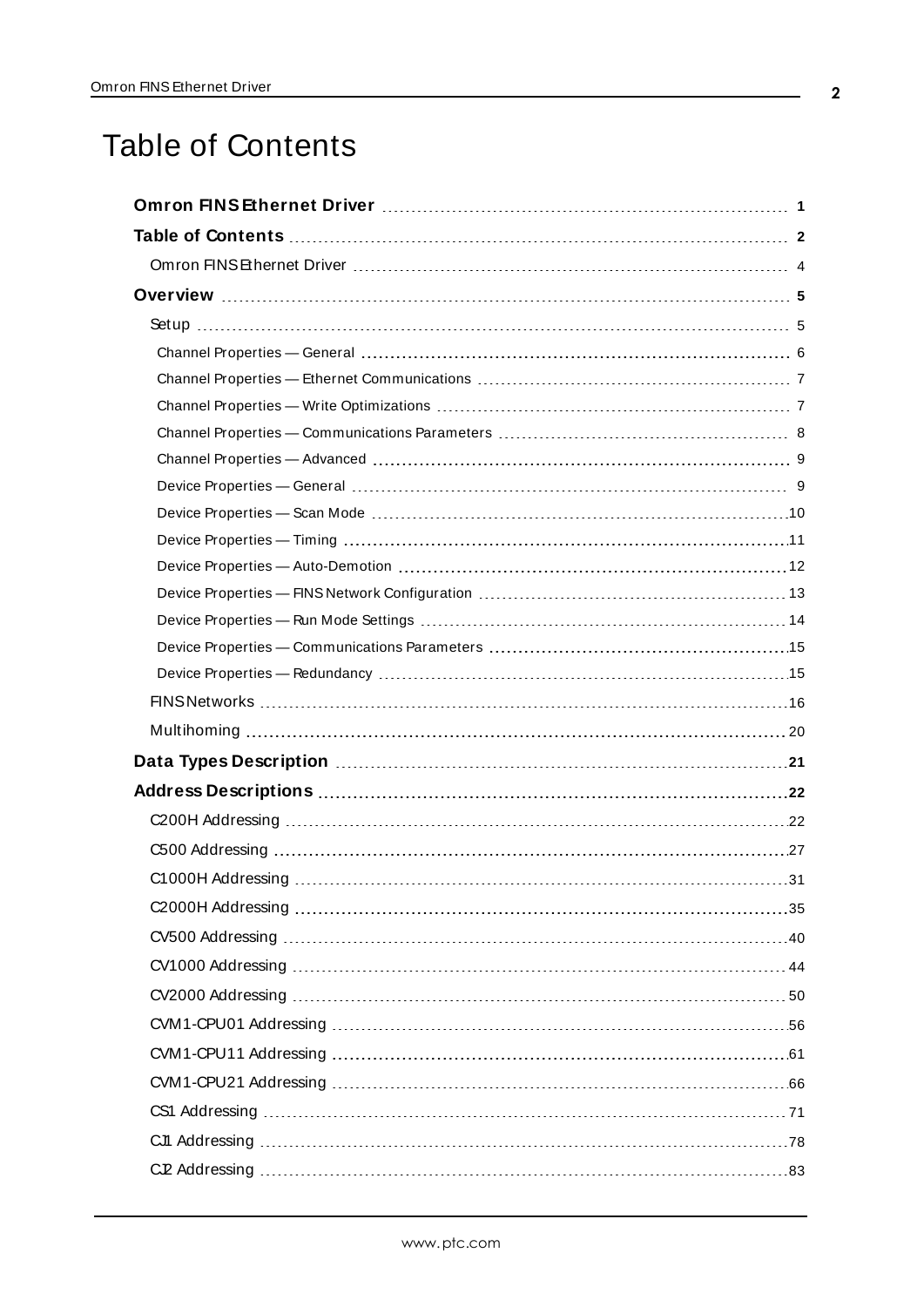| Device responded with error.   Tag address = ' <address>', Data size = <br/>syte number&gt;, Main<br/><math>error = <code>code&gt;</code>, Sub error = <code> <code>code&gt;</code>. <code></code> <code></code> <code></code> <code></code> <code></code> <code>89</code></code></math></address>                                                                                                                                  |
|-------------------------------------------------------------------------------------------------------------------------------------------------------------------------------------------------------------------------------------------------------------------------------------------------------------------------------------------------------------------------------------------------------------------------------------|
|                                                                                                                                                                                                                                                                                                                                                                                                                                     |
| Device responded with destination node error.   Main error = <code>, Sub error = <code>.  89</code></code>                                                                                                                                                                                                                                                                                                                          |
| Device responded with a communications error.   Main error = <code>, Sub error = <code>. 90</code></code>                                                                                                                                                                                                                                                                                                                           |
| Device cannot process command.   Tag address = ' <address>', Data size = <br/>byte number&gt;, Main<br/><math>error = <code>ncodes</code>, Sub error = <code>ccode</code>. <code></code> <code></code> <code></code> <code></code> <code></code> <code>90</code></math></address>                                                                                                                                                   |
| Device responded with routing table error.   Main error = <code>, Sub error = <code>. 90</code></code>                                                                                                                                                                                                                                                                                                                              |
| Device responded with a command format error.   Tag address = ' <address>', Data size = <br/>syte</address>                                                                                                                                                                                                                                                                                                                         |
| Device responded with a command parameter error.   Tag address = ' <address>', Data size =</address>                                                                                                                                                                                                                                                                                                                                |
| Device responded with read not possible.   Tag address = ' <address>', Data size = <br/>syte num-</address>                                                                                                                                                                                                                                                                                                                         |
|                                                                                                                                                                                                                                                                                                                                                                                                                                     |
| Device cannot accept command.   Tag address = ' <address>', Data size = <br/> <br/> <br/> <br/> /&gt; Device cannot accept command.   Tag address = '<address>', Data size = <br/> <br/> <br/> <br/> <br/> <r></r> <r></r> <r></r> Lata siz<br/><math>error = <code>ncodes</code>, Sub error = <code>ccode</code>. <code></code> <code></code> <code></code> <code></code> <code></code> <code>92</code></math></address></address> |
| Access right denied.   Tag address = ' <address>', Main error = <code>, Sub error = <code>. 92</code></code></address>                                                                                                                                                                                                                                                                                                              |
| Device responded with write not possible.   Tag address = ' <address>', Data size = <br/>syte num-</address>                                                                                                                                                                                                                                                                                                                        |
| Device deactivated due to network settings conflict with another device.   Other device =                                                                                                                                                                                                                                                                                                                                           |
| The current project was created with an older version of this driver. Examine device properties to                                                                                                                                                                                                                                                                                                                                  |
| Unable to write to tag. The device is in run mode.   Tag address = ' <address>'. 94</address>                                                                                                                                                                                                                                                                                                                                       |
| Device responded with network relay error.   Net address = <address>, Node address =</address>                                                                                                                                                                                                                                                                                                                                      |
|                                                                                                                                                                                                                                                                                                                                                                                                                                     |
|                                                                                                                                                                                                                                                                                                                                                                                                                                     |
| Failed to set device back to Run Mode following write to tag.   Tag address = ' <address>'. 95</address>                                                                                                                                                                                                                                                                                                                            |
|                                                                                                                                                                                                                                                                                                                                                                                                                                     |
|                                                                                                                                                                                                                                                                                                                                                                                                                                     |
|                                                                                                                                                                                                                                                                                                                                                                                                                                     |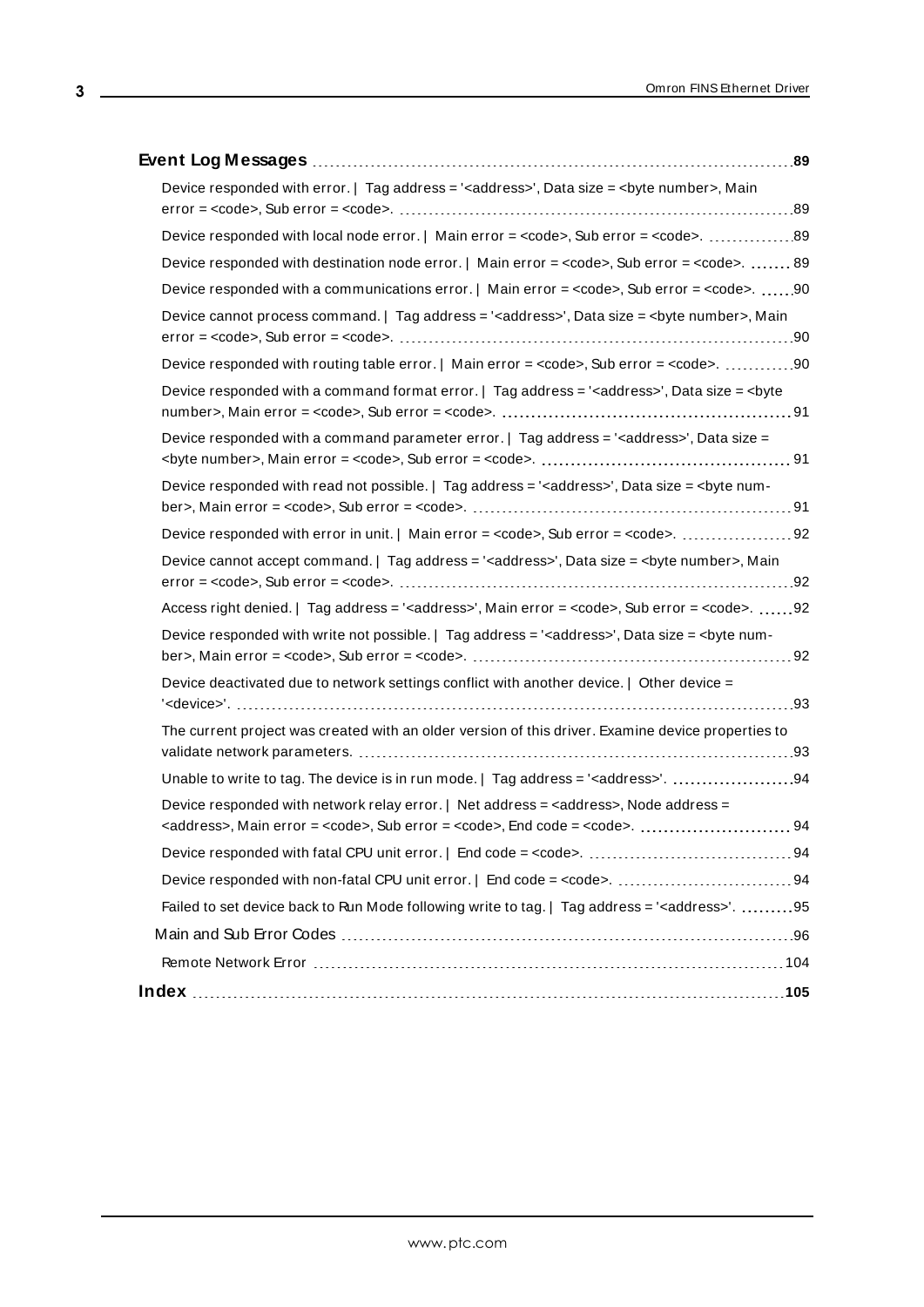## <span id="page-3-0"></span>**Omron FINS Ethernet Driver**

Help version 1.079

## **CONTENTS**

**[Overview](#page-4-0)** What is the Omron FINSEthernet Driver?

**[Setup](#page-4-1)** How do I configure a device for use with this driver?

**Data Types [Description](#page-20-0)** What data types does this driver support?

## **Address [Descriptions](#page-21-0)**

How do I address a data location on an Omron FINSEthernet device?

#### **Event Log [M essages](#page-88-1)**

What messages does the Omron FINSEthernet Driver produce?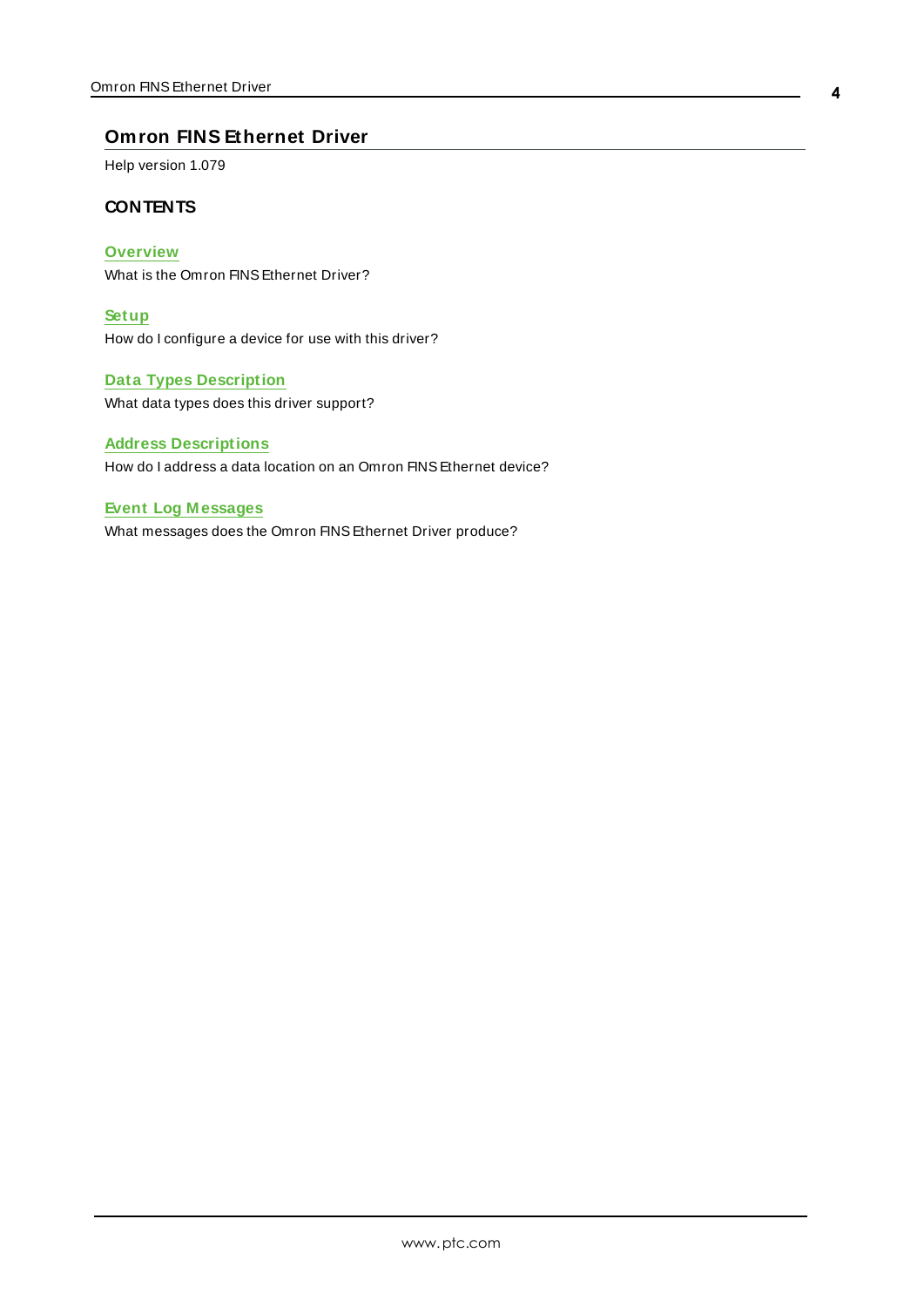## **Overview**

The Omron FINSEthernet Driver provides a reliable way to connect Omron FINSEthernet controller to client applications; including HMI, SCADA, Historian, MES, ERP, and countless custom applications.

## <span id="page-4-1"></span>**Setup**

## **Supported Devices**

This driver supports the FINS protocol via UDP/IP. For a list of models that support the FINS Communications Service, refer to the manufacturer's website.

## **Communication Protocol**

Omron FINSusing UDP/IP.

**Note:** This driver requires Winsock V1.1 or higher.

## **Channel and Device Limits**

The maximum number of channels supported by this driver is 512. The maximum number of devices supported by this driver is 32 per channel.

www.ptc.com

<span id="page-4-0"></span>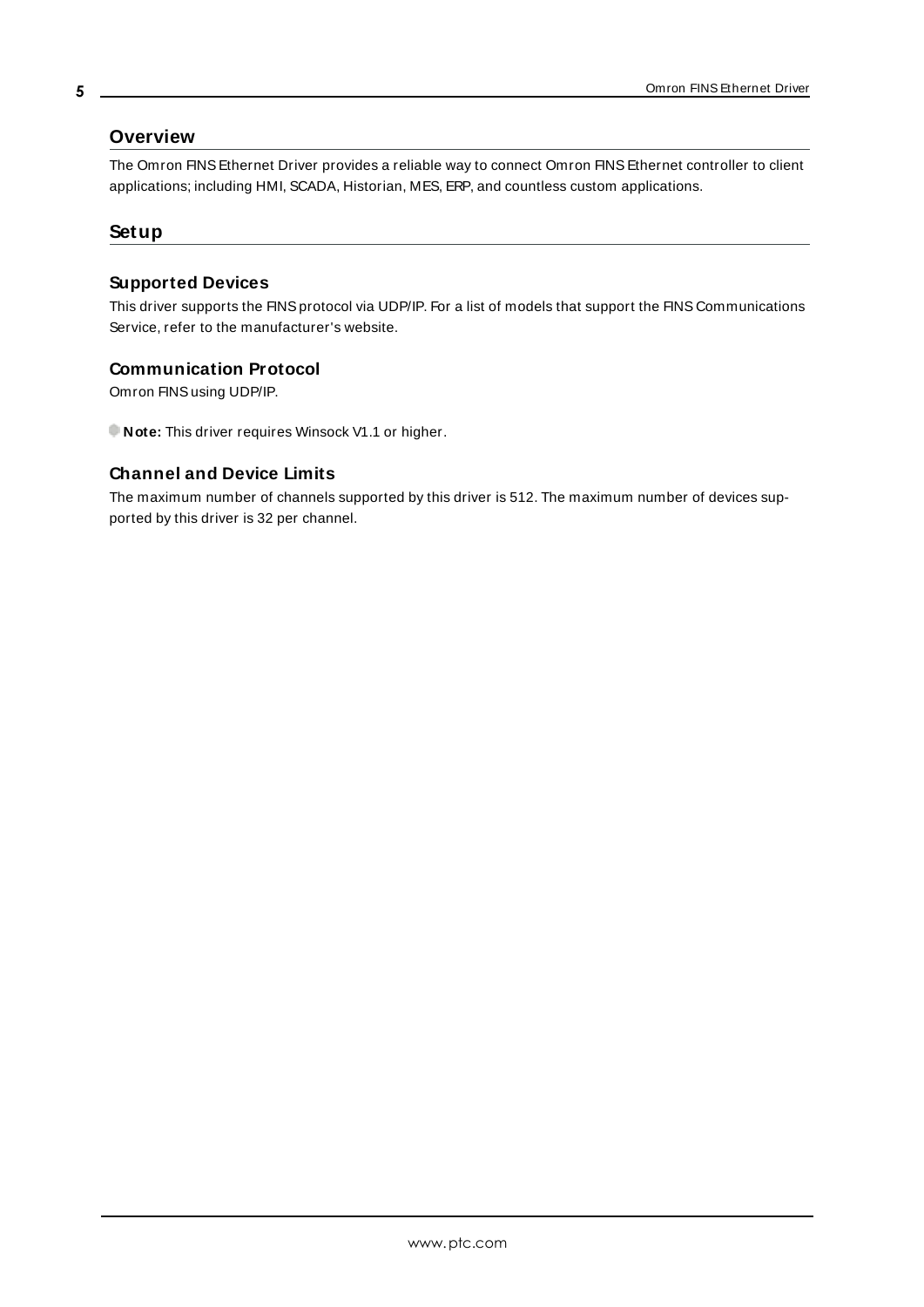## <span id="page-5-0"></span>**Channel Properties — General**

This server supports the use of multiple simultaneous communications drivers. Each protocol or driver used in a server project is called a channel. A server project may consist of many channels with the same communications driver or with unique communications drivers. A channel acts as the basic building block of an OPC link. This group is used to specify general channel properties, such as the identification attributes and operating mode.

| <b>Property Groups</b>          | <b>Identification</b><br>$\overline{\phantom{0}}$ |                |
|---------------------------------|---------------------------------------------------|----------------|
| General                         | Name                                              |                |
| Write Optimizations<br>Advanced | Description                                       |                |
|                                 | Driver                                            |                |
|                                 | $\Box$ Diagnostics                                |                |
|                                 | <b>Diagnostics Capture</b>                        | <b>Disable</b> |

## **Identification**

**Name**: Specify the user-defined identity of this channel. In each server project, each channel name must be unique. Although names can be up to 256 characters, some client applications have a limited display window when browsing the OPC server's tag space. The channel name is part of the OPC browser information. The property is required for creating a channel.

For information on reserved characters, refer to "How To... Properly Name a Channel, Device, Tag, and Tag Group" in the server help.

**Description**: Specify user-defined information about this channel.

Many of these properties, including Description, have an associated system tag.

**Driver**: Specify the protocol / driver for this channel. This property specifies the device driver that was selected during channel creation. It is a disabled setting in the channel properties. The property is required for creating a channel.

**Note**: With the server's online full-time operation, these properties can be changed at any time. This includes changing the channel name to prevent clients from registering data with the server. If a client has already acquired an item from the server before the channel name is changed, the items are unaffected. If, after the channel name has been changed, the client application releases the item and attempts to reacquire using the old channel name, the item is not accepted. Changes to the properties should not be made once a large client application has been developed. Utilize proper user role and privilege management to prevent operators from changing properties or accessing server features.

## **Diagnostics**

**Diagnostics Capture**: When enabled, this option makes the channel's diagnostic information available to OPC applications allows the usage of statistics tags that provide feedback to client applications regarding the operation of the channel. Because the server's diagnostic features require a minimal amount of overhead processing, it is recommended that they be utilized when needed and disabled when not. The default is disabled.

**Note:** This property is not available if the driver does not support diagnostics.

**• For more information, refer to "Communication Diagnostics" and "Statistics Tags" in the server help.**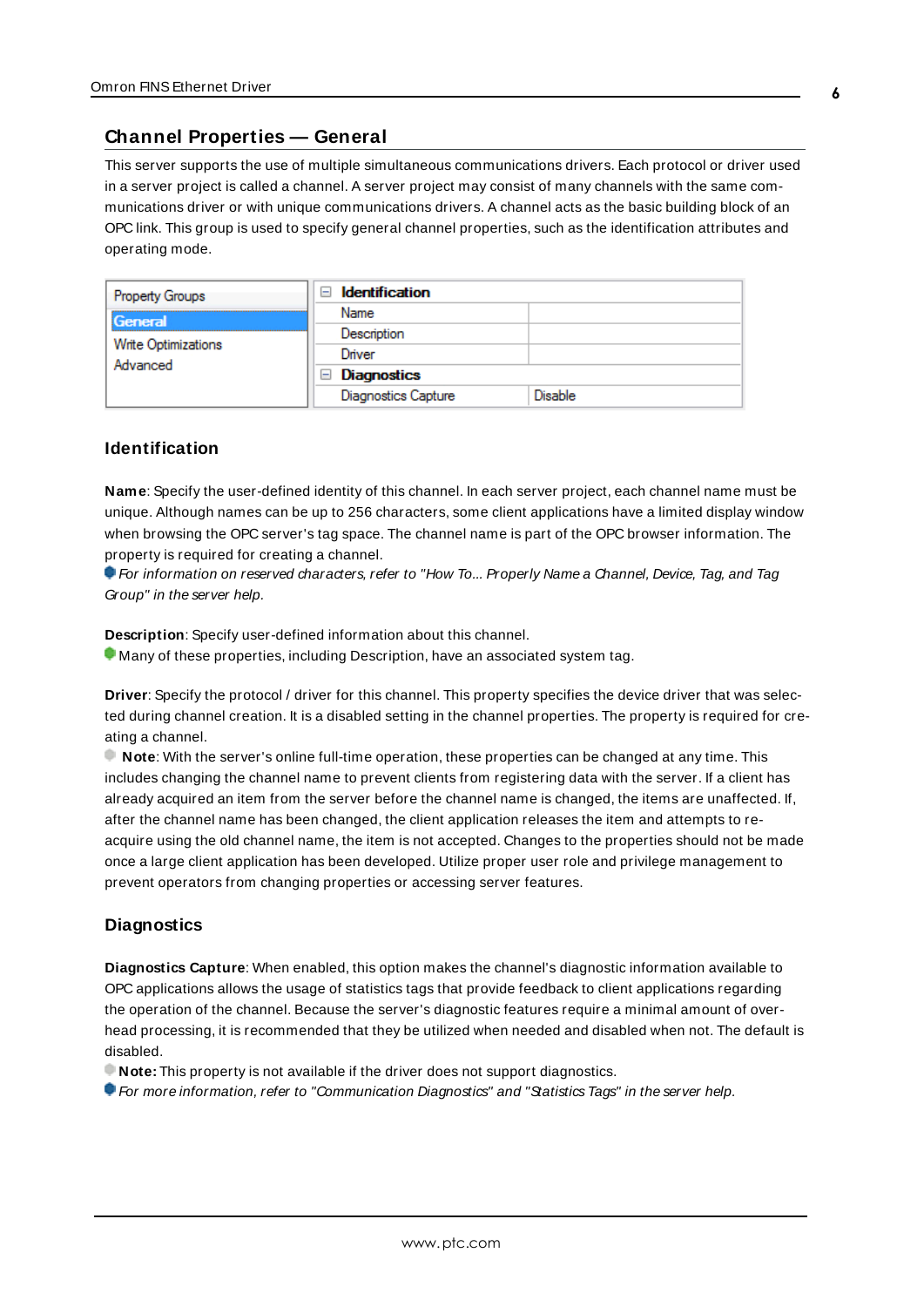## <span id="page-6-0"></span>**Channel Properties — Ethernet Communications**

Ethernet Communication can be used to communicate with devices.

| <b>Property Groups</b>         | <b>Ethemet Settings</b> |         |                          |
|--------------------------------|-------------------------|---------|--------------------------|
| General                        | Network Adapter         | Default | $\overline{\phantom{0}}$ |
| <b>Ethernet Communications</b> |                         |         |                          |
| <b>Write Optimizations</b>     |                         |         |                          |
| Advanced                       |                         |         |                          |

## **Ethernet Settings**

**Network Adapter**: Specify the network adapter to bind. When left blank or Default is selected, the operating system selects the default adapter.

## <span id="page-6-1"></span>**Channel Properties — Write Optimizations**

The server must ensure that the data written from the client application gets to the device on time. Given this goal, the server provides optimization properties to meet specific needs or improve application responsiveness.

| <b>Property Groups</b>     | $\Box$ Write Optimizations |                                      |
|----------------------------|----------------------------|--------------------------------------|
| General                    | <b>Optimization Method</b> | Write Only Latest Value for All Tags |
|                            | Duty Cycle                 |                                      |
| <b>Write Optimizations</b> |                            |                                      |

## **Write Optimizations**

**Optimization Method**: Controls how write data is passed to the underlying communications driver. The options are:

- <sup>l</sup> **Write All Values for All Tags**: This option forces the server to attempt to write every value to the controller. In this mode, the server continues to gather write requests and add them to the server's internal write queue. The server processes the write queue and attempts to empty it by writing data to the device as quickly as possible. This mode ensures that everything written from the client applications is sent to the target device. This mode should be selected if the write operation order or the write item's content must uniquely be seen at the target device.
- <sup>l</sup> **Write Only Latest Value for Non-Boolean Tags**: Many consecutive writes to the same value can accumulate in the write queue due to the time required to actually send the data to the device. If the server updates a write value that has already been placed in the write queue, far fewer writes are needed to reach the same final output value. In this way, no extra writes accumulate in the server's queue. When the user stops moving the slide switch, the value in the device is at the correct value at virtually the same time. As the mode states, any value that is not a Boolean value is updated in the server's internal write queue and sent to the device at the next possible opportunity. This can greatly improve the application performance.

**Note**: This option does not attempt to optimize writes to Boolean values. It allows users to optimize the operation of HMI data without causing problems with Boolean operations, such as a momentary push button.

<sup>l</sup> **Write Only Latest Value for All Tags**: This option takes the theory behind the second optimization mode and applies it to all tags. It is especially useful if the application only needs to send the latest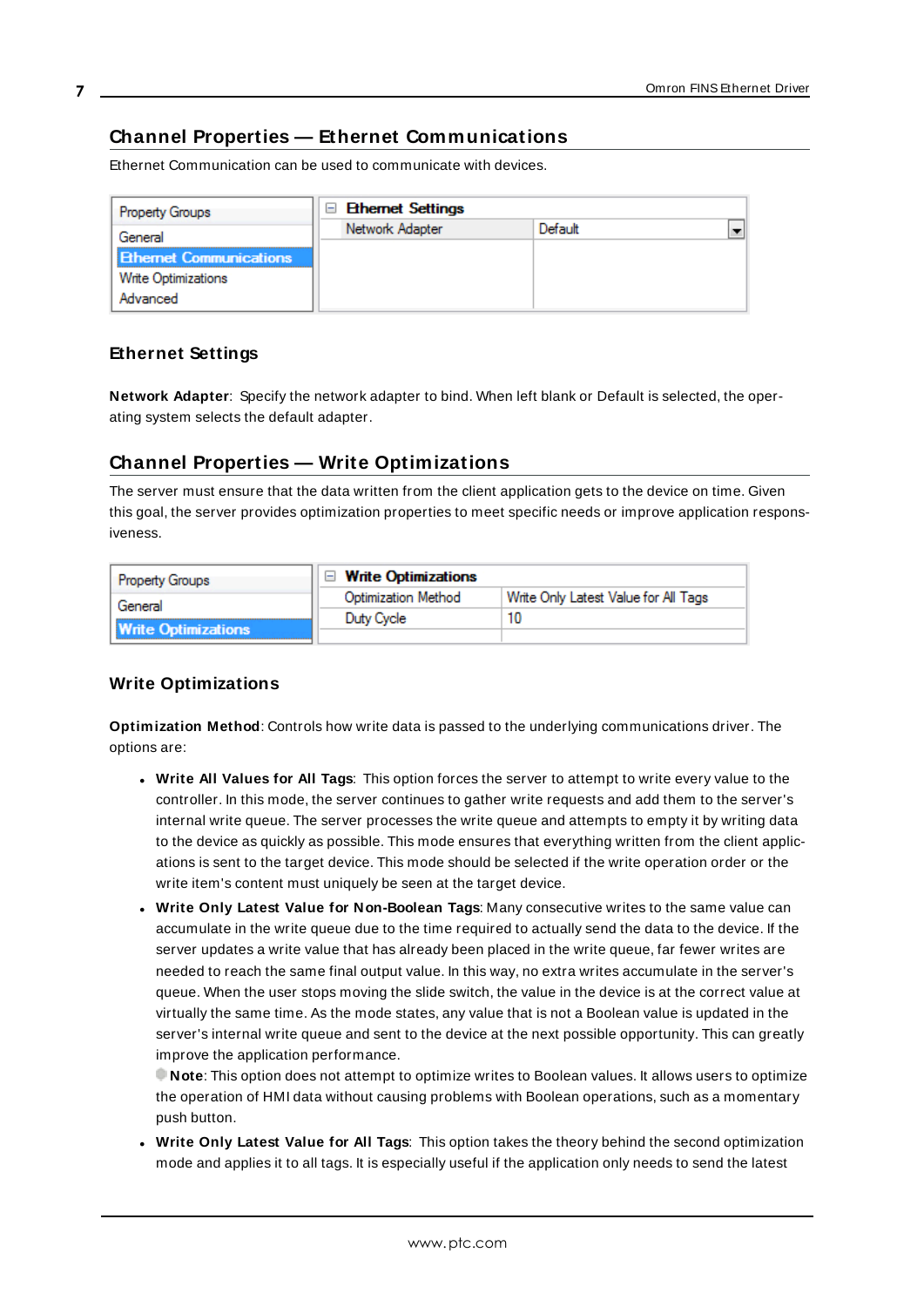value to the device. This mode optimizes all writes by updating the tags currently in the write queue before they are sent. This is the default mode.

**Duty Cycle**: is used to control the ratio of write to read operations. The ratio is always based on one read for every one to ten writes. The duty cycle is set to ten by default, meaning that ten writes occur for each read operation. Although the application is performing a large number of continuous writes, it must be ensured that read data is still given time to process. A setting of one results in one read operation for every write operation. If there are no write operations to perform, reads are processed continuously. This allows optimization for applications with continuous writes versus a more balanced back and forth data flow. **Note**: It is recommended that the application be characterized for compatibility with the write optimization enhancements before being used in a production environment.

## <span id="page-7-0"></span>**Channel Properties — Communications Parameters**

| <b>Property Groups</b>          | <b>□ Communication Parameters</b> |      |  |
|---------------------------------|-----------------------------------|------|--|
| General                         | Port                              | 9600 |  |
| <b>Ethemet Communications</b>   |                                   |      |  |
| <b>Write Optimizations</b>      |                                   |      |  |
| Advanced                        |                                   |      |  |
| <b>Communication Parameters</b> |                                   |      |  |

Port: Specify the port number to be used by the devices on the local Ethernet network. FINS requires that the source and destination port number be the same. The valid range is 1 to 65535. The default setting is 9600.

Users can create multiple channels in the server that utilize a unique port number to optimize communication performance. Examples are as follows:

- Channel1.device1 uses port 9601.
- Channel2.device2 uses port 9602.
- CX programmer uses port 9600.

**Note**: Communication to multiple physical devices (with different port numbers configured in the devices) from the same channel in the server is not allowed because the port number and adapter are configured at the channel level.

**Important**: To communicate to the same device (or multiple physical devices with the same port number configured in the devices) across multiple channels, the same port number must be used for each channel and device. Each channel, however, must be configured to use a unique network adapter and IP. For more information, refer to **[Multihoming](#page-19-0)**.

If using a multi-leveled FINS network, multiple device objects may need to be created in the server to be in direct communication with the same gateway PLC. Since FINSrequires all nodes on an Ethernet network to use the same port number to send and receive data, this driver must impose some constraints that become relevant when distributing the communications load over multiple channels.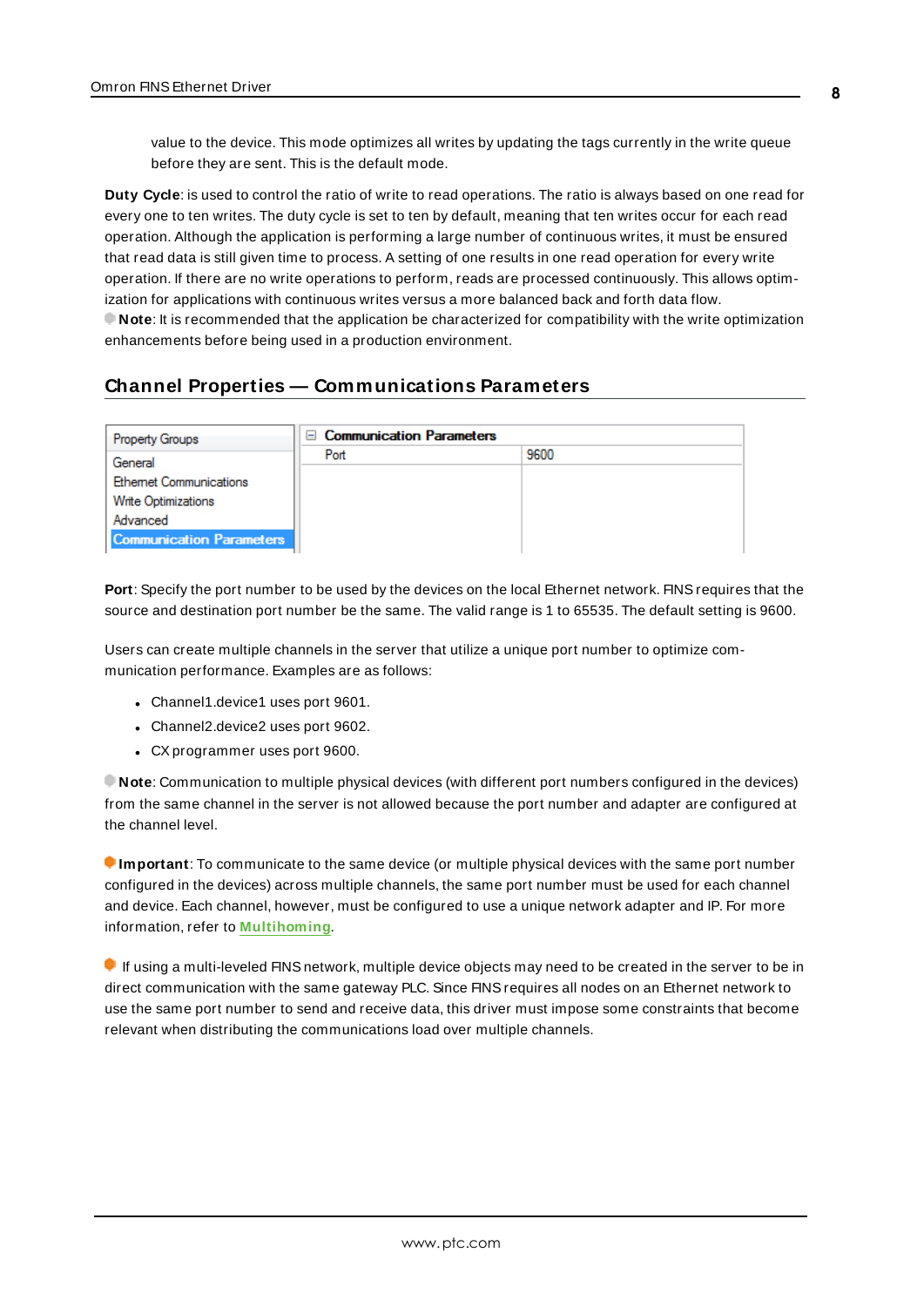## <span id="page-8-0"></span>**Channel Properties — Advanced**

This group is used to specify advanced channel properties. Not all drivers support all properties; so the Advanced group does not appear for those devices.

| <b>Property Groups</b>     | $\Box$ Non-Normalized Float Handling |                   |
|----------------------------|--------------------------------------|-------------------|
| General                    | <b>Floating-Point Values</b>         | Replace with Zero |
| <b>Write Optimizations</b> | <b>Inter-Device Delay</b>            |                   |
| Advanced                   | Inter-Device Delay (ms)              |                   |
|                            |                                      |                   |

**Non-Normalized Float Handling**: A non-normalized value is defined as Infinity, Not-a-Number (NaN), or as a Denormalized Number. The default is Replace with Zero. Drivers that have native float handling may default to Unmodified. Non-normalized float handling allows users to specify how a driver handles non-normalized IEEE-754 floating point data. Descriptions of the options are as follows:

- <sup>l</sup> **Replace with Zero**: This option allows a driver to replace non-normalized IEEE-754 floating point values with zero before being transferred to clients.
- <sup>l</sup> **Unmodified**: This option allows a driver to transfer IEEE-754 denormalized, normalized, non-number, and infinity values to clients without any conversion or changes.

**Note:** This property is not available if the driver does not support floating-point values or if it only supports the option that is displayed. According to the channel's float normalization setting, only real-time driver tags (such as values and arrays) are subject to float normalization. For example, EFM data is not affected by this setting.

For more information on the floating-point values, refer to "How To ... Work with Non-Normalized Floating-Point Values" in the server help.

**Inter-Device Delay**: Specify the amount of time the communications channel waits to send new requests to the next device after data is received from the current device on the same channel. Zero (0) disables the delay.

<span id="page-8-1"></span>**Note:** This property is not available for all drivers, models, and dependent settings.

| <b>Property Groups</b>      | $\equiv$<br><b>Identification</b> |         |  |
|-----------------------------|-----------------------------------|---------|--|
| General                     | Name                              |         |  |
| Scan Mode                   | Description                       |         |  |
| Timing                      | Channel Assignment                |         |  |
| Auto-Demotion<br>Redundancy | Driver                            |         |  |
|                             | Model                             |         |  |
|                             | <b>ID</b> Format                  | Decimal |  |
|                             | ID                                | 2       |  |
|                             | □ Operating Mode                  |         |  |
|                             | Data Collection                   | Enable  |  |
|                             | Simulated                         | No      |  |

## **Device Properties — General**

## **Identification**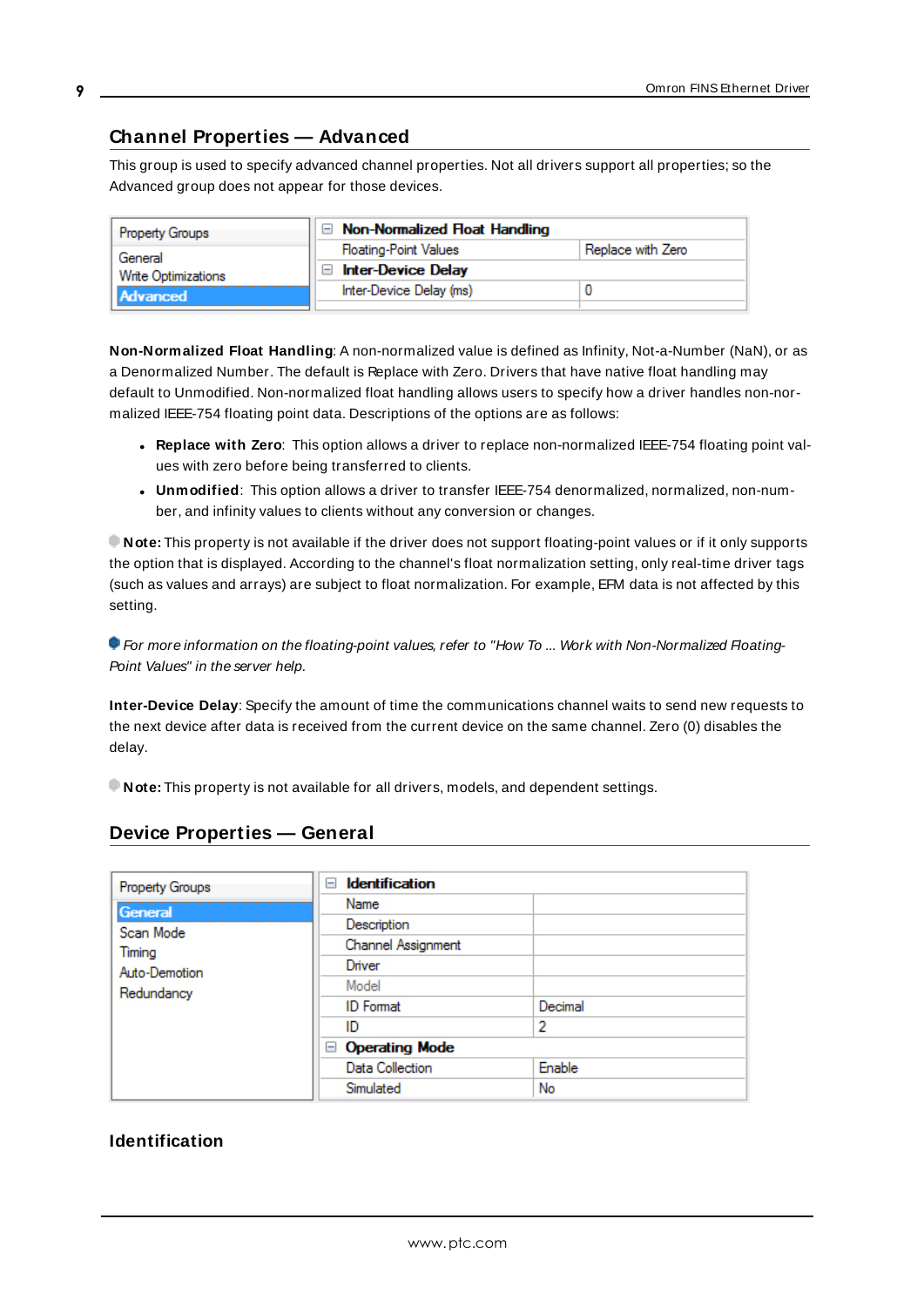**Name**: User-defined identity of this device.

**Description**: User-defined information about this device.

**Channel Assignment**: User-defined name of the channel to which this device currently belongs.

**Driver**: Selected protocol driver for this device.

Model: The specific version of the device. For a list of models that support the FINS Communications Service, refer to the manufacturer's website.

**ID**: The ID specifies the IPaddress of the controller that is in direct contact with the host computer. This controller may not necessarily be the destination device, but instead be a relay device. The destination device is specified by its FINSnetwork parameters. All parameters specified (except the ID when a relay device is used) refer to the destination device.

## **Operating Mode**

**Data Collection**: This property controls the device's active state. Although device communications are enabled by default, this property can be used to disable a physical device. Communications are not attempted when a device is disabled. From a client standpoint, the data is marked as invalid and write operations are not accepted. This property can be changed at any time through this property or the device system tags.

**Simulated**: This option places the device into Simulation Mode. In this mode, the driver does not attempt to communicate with the physical device, but the server continues to return valid OPC data. Simulated stops physical communications with the device, but allows OPC data to be returned to the OPC client as valid data. While in Simulation Mode, the server treats all device data as reflective: whatever is written to the simulated device is read back and each OPC item is treated individually. The item's memory map is based on the group Update Rate. The data is not saved if the server removes the item (such as when the server is reinitialized). The default is No.

**Notes**:

- 1. This System tag (Simulated) is read only and cannot be written to for runtime protection. The System tag allows this property to be monitored from the client.
- 2. In Simulation mode, the item's memory map is based on client update rate(s) (Group Update Rate for OPC clients or Scan Rate for native and DDEinterfaces). This means that two clients that reference the same item with different update rates return different data.

 Simulation Mode is for test and simulation purposes only. It should never be used in a production environment.

## <span id="page-9-0"></span>**Device Properties — Scan Mode**

The Scan Mode specifies the subscribed-client requested scan rate for tags that require device communications. Synchronous and asynchronous device reads and writes are processed as soon as possible; unaffected by the Scan Mode properties.

| <b>Property Groups</b> | <b>Scan Mode</b>           |                                       |
|------------------------|----------------------------|---------------------------------------|
| General                | Scan Mode                  | Respect Client-Specified Scan Rate  - |
| Il Scan Mode           | Initial Updates from Cache | Disable                               |
|                        |                            |                                       |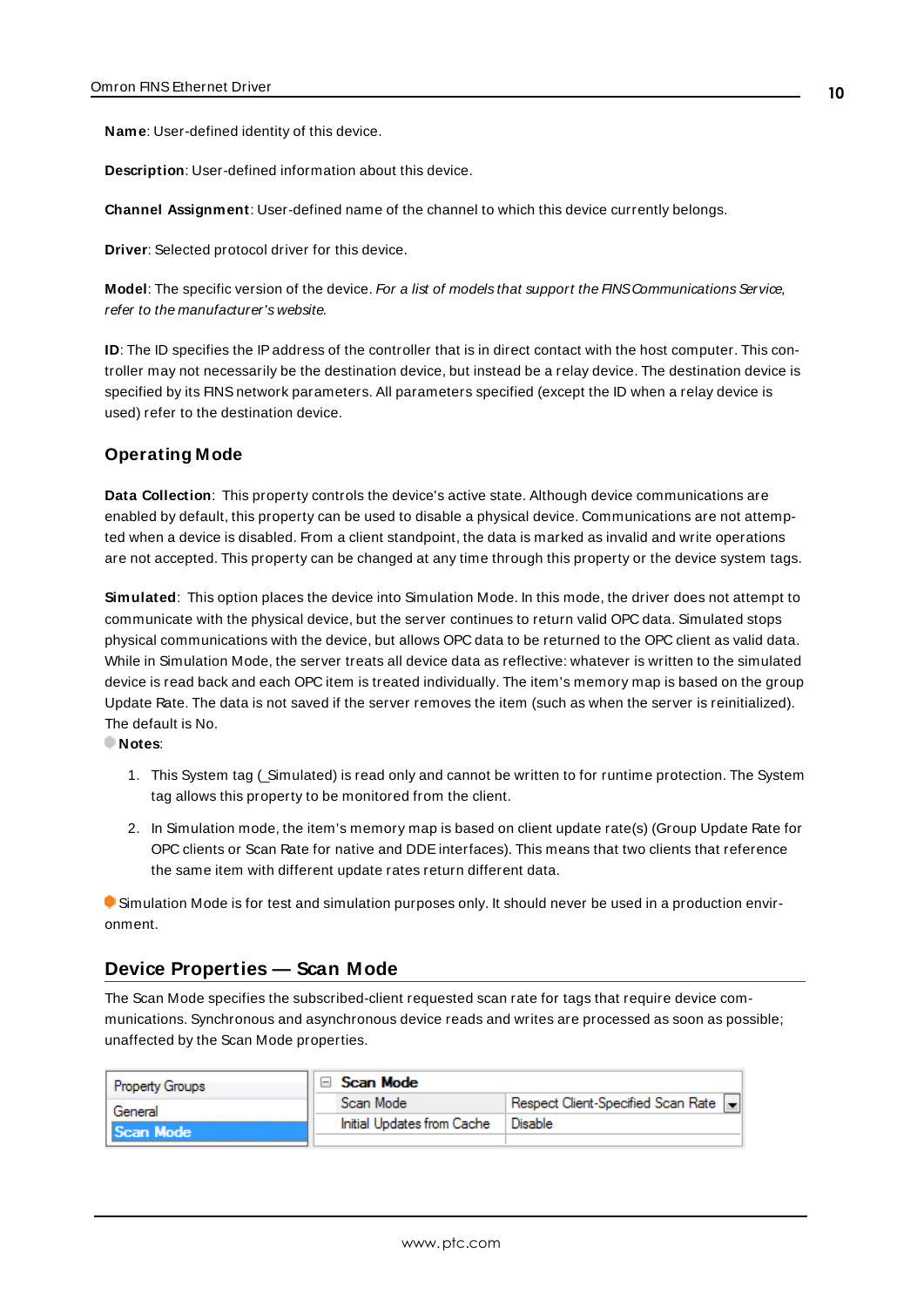**Scan Mode**: Specify how tags in the device are scanned for updates sent to subscribing clients. Descriptions of the options are:

- <sup>l</sup> **Respect Client-Specified Scan Rate**: This mode uses the scan rate requested by the client.
- <sup>l</sup> **Request Data No Faster than Scan Rate**: This mode specifies the value set as the maximum scan rate. The valid range is 10 to 99999990 milliseconds. The default is 1000 milliseconds. **Note**: When the server has an active client and items for the device and the scan rate value is increased, the changes take effect immediately. When the scan rate value is decreased, the changes do not take effect until all client applications have been disconnected.
- <sup>l</sup> **Request All Data at Scan Rate**: This mode forces tags to be scanned at the specified rate for subscribed clients. The valid range is 10 to 99999990 milliseconds. The default is 1000 milliseconds.
- <sup>l</sup> **Do Not Scan, Demand Poll Only**: This mode does not periodically poll tags that belong to the device nor perform a read to get an item's initial value once it becomes active. It is the OPC client's responsibility to poll for updates, either by writing to the \_DemandPoll tag or by issuing explicit device reads for individual items. For more information, refer to "Device Demand Poll" in server help.
- <sup>l</sup> **Respect Tag-Specified Scan Rate**: This mode forces static tags to be scanned at the rate specified in their static configuration tag properties. Dynamic tags are scanned at the client-specified scan rate.

**Initial Updates from Cache**: When enabled, this option allows the server to provide the first updates for newly activated tag references from stored (cached) data. Cache updates can only be provided when the new item reference shares the same address, scan rate, data type, client access, and scaling properties. A device read is used for the initial update for the first client reference only. The default is disabled; any time a client activates a tag reference the server attempts to read the initial value from the device.

# <span id="page-10-0"></span>**Device Properties — Timing**

The device Timing properties allow the driver's response to error conditions to be tailored to fit the application's needs. In many cases, the environment requires changes to these properties for optimum performance. Factors such as electrically generated noise, modem delays, and poor physical connections can influence how many errors or timeouts a communications driver encounters. Timing properties are specific to each configured device.

| <b>Property Groups</b> | $\Box$ Communication Timeouts |      |
|------------------------|-------------------------------|------|
| General                | Connect Timeout (s)           |      |
| Scan Mode              | Request Timeout (ms)          | 1000 |
| <b>Timing</b>          | Attempts Before Timeout       |      |
| Redundancy             | Timing                        |      |
|                        | Inter-Request Delay (ms)      |      |

## **Communications Timeouts**

**Connect Timeout**: This property (which is used primarily by Ethernet based drivers) controls the amount of time required to establish a socket connection to a remote device. The device's connection time often takes longer than normal communications requests to that same device. The valid range is 1 to 30 seconds. The default is typically 3 seconds, but can vary depending on the driver's specific nature. If this setting is not supported by the driver, it is disabled.

**Note**: Due to the nature of UDPconnections, the connection timeout setting is not applicable when communicating via UDP.

**Request Timeout**: Specify an interval used by all drivers to determine how long the driver waits for a response from the target device to complete. The valid range is 50 to 9,999,999 milliseconds (167.6667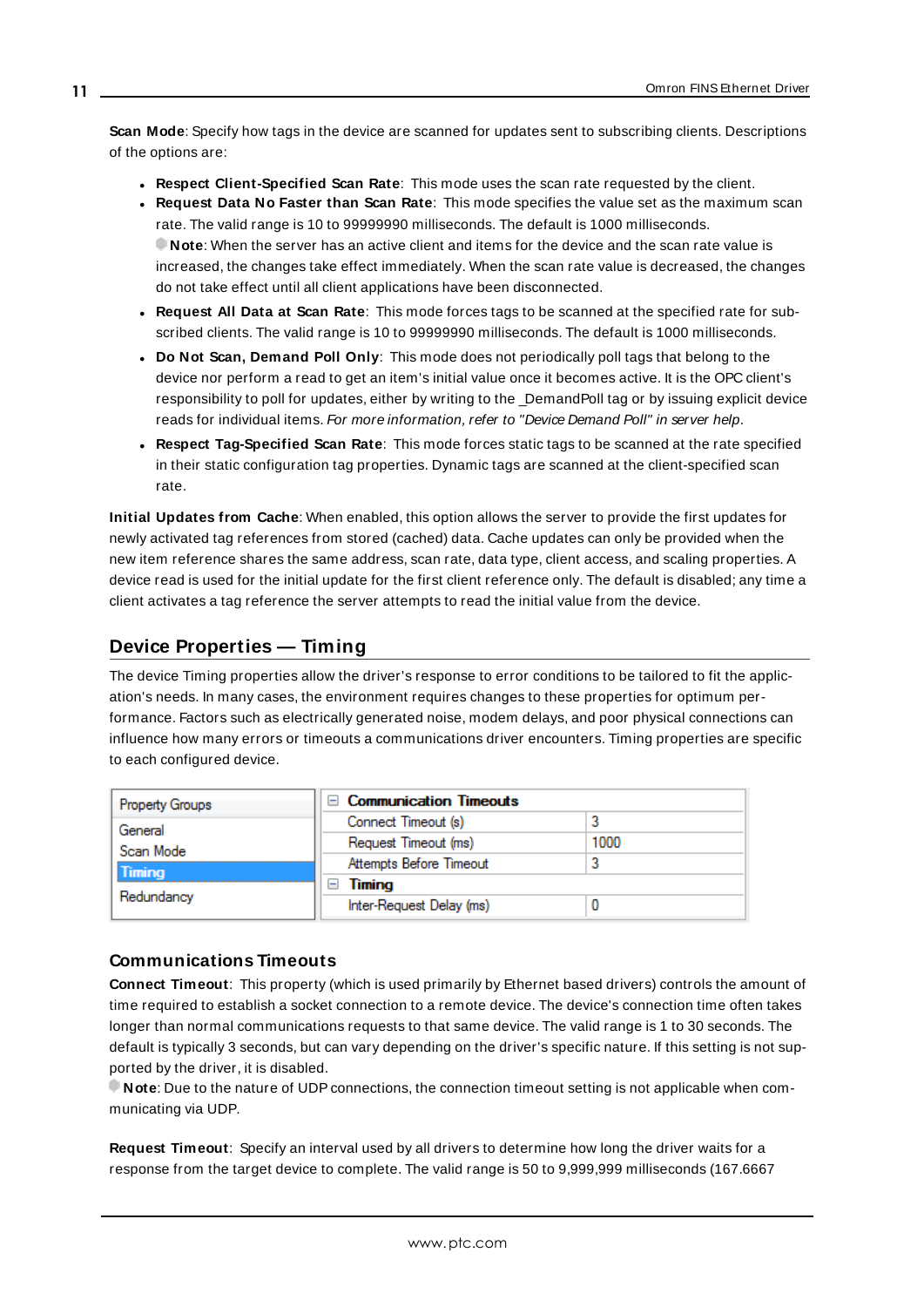minutes). The default is usually 1000 milliseconds, but can vary depending on the driver. The default timeout for most serial drivers is based on a baud rate of 9600 baud or better. When using a driver at lower baud rates, increase the timeout to compensate for the increased time required to acquire data.

**Attempts Before Timeout**: Specify how many times the driver issues a communications request before considering the request to have failed and the device to be in error. The valid range is 1 to 10. The default is typically 3, but can vary depending on the driver's specific nature. The number of attempts configured for an application depends largely on the communications environment. This property applies to both connection attempts and request attempts.

## **Timing**

**Inter-Request Delay**: Specify how long the driver waits before sending the next request to the target device. It overrides the normal polling frequency of tags associated with the device, as well as one-time reads and writes. This delay can be useful when dealing with devices with slow turnaround times and in cases where network load is a concern. Configuring a delay for a device affects communications with all other devices on the channel. It is recommended that users separate any device that requires an interrequest delay to a separate channel if possible. Other communications properties (such as communication serialization) can extend this delay. The valid range is 0 to 300,000 milliseconds; however, some drivers may limit the maximum value due to a function of their particular design. The default is 0, which indicates no delay between requests with the target device.

<span id="page-11-0"></span>**Note**: Not all drivers support Inter-Request Delay. This setting does not appear if it is not available.

## **Device Properties — Auto-Demotion**

The Auto-Demotion properties can temporarily place a device off-scan in the event that a device is not responding. By placing a non-responsive device offline for a specific time period, the driver can continue to optimize its communications with other devices on the same channel. After the time period has been reached, the driver re-attempts to communicate with the non-responsive device. If the device is responsive, the device is placed on-scan; otherwise, it restarts its off-scan time period.

| <b>Property Groups</b> | <b>Auto-Demotion</b>          |               |
|------------------------|-------------------------------|---------------|
| General                | Demote on Failure             | <b>Enable</b> |
| Scan Mode              | Timeouts to Demote            |               |
| Timina                 | Demotion Period (ms)          | 10000         |
| Auto-Demotion          | Discard Requests when Demoted | Disable       |
|                        |                               |               |

**Demote on Failure**: When enabled, the device is automatically taken off-scan until it is responding again. **Tip:** Determine when a device is off-scan by monitoring its demoted state using the \_AutoDemoted system tag.

**Timeouts to Demote**: Specify how many successive cycles of request timeouts and retries occur before the device is placed off-scan. The valid range is 1 to 30 successive failures. The default is 3.

**Demotion Period**: Indicate how long the device should be placed off-scan when the timeouts value is reached. During this period, no read requests are sent to the device and all data associated with the read requests are set to bad quality. When this period expires, the driver places the device on-scan and allows for another attempt at communications. The valid range is 100 to 3600000 milliseconds. The default is 10000 milliseconds.

**Discard Requests when Demoted**: Select whether or not write requests should be attempted during the off-scan period. Disable to always send write requests regardless of the demotion period. Enable to discard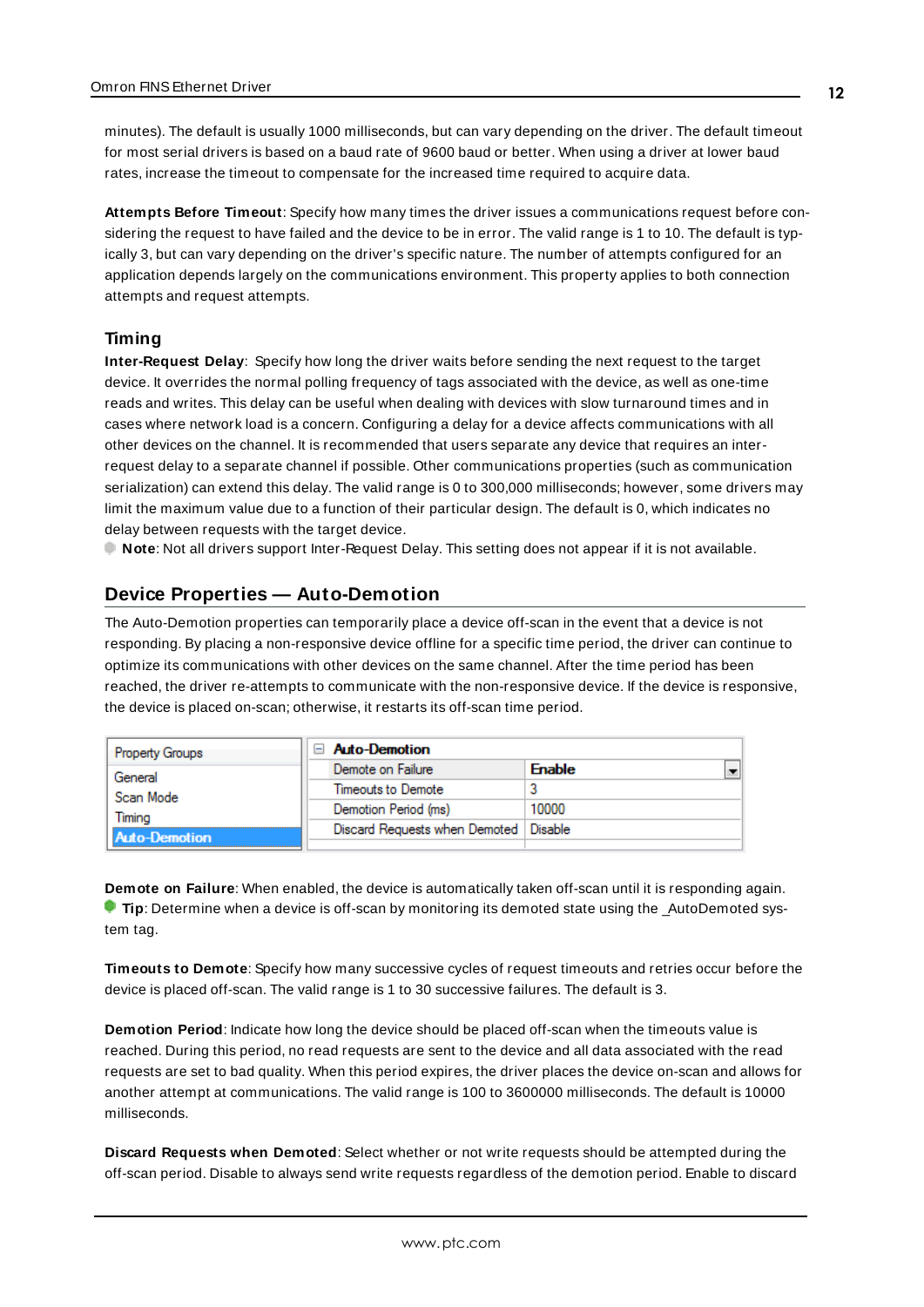writes; the server automatically fails any write request received from a client and does not post a message to the Event Log.

# <span id="page-12-0"></span>**Device Properties — FINS Network Configuration**

The FINS Network Configuration group establishes how communication is routed in a FINSnetwork using the Omron FINSEthernet Driver. The default value for network addresses is zero. This is interpreted by FINSas instruction to use the local network; as such, 0 must not be used when data is routed through gateway PLCs. Actual network numbers can range from 1 to 127. Using zero is convenient if there is only one network level. When using gateway devices, however, specify the actual network number (1–127) to avoid routing ambiguities.

| <b>Property Groups</b>            | $\Box$ FINS Network Configuration  |    |
|-----------------------------------|------------------------------------|----|
| General                           | Source Network Address             |    |
| Scan Mode                         | Source Node                        | 87 |
| Timing                            | <b>Destination Network Address</b> | 0  |
| Auto-Demotion                     | <b>Destination Node</b>            | 25 |
| <b>FINS Network Configuration</b> | Destination Unit                   |    |
| <b>Run Mode Settings</b>          |                                    |    |
| <b>Communication Parameters</b>   |                                    |    |
|                                   |                                    |    |
| Redundancy                        |                                    |    |

**Source Network Address**: Specifies the address number of the source network (the computer running the driver). The Source Network Address is sometimes referred to as SNA in Omron FINS documentation. The valid range is 0 to 127. The default setting is 0.

**Source Node**: Specifies the number of the source node (the computer running the driver). The default setting is the last octet of the network adapter specified in channel properties. This parameter specifies the node number of the source device. The Source Node is sometimes referred to as SA1 in Omron FINSdocumentation. The valid range is 0 to 254.

### **Tips**:

- If the destination PLC is configured to use automatic address generation, this number must be the host number portion of the host computer IPaddress. For example, if the host computer has an IP of 111.222.333.123 and the subnet mask is 255.255.255.000, the source node number should be 123.
- If the target PLC is configured to use an address table, the table must have an entry for the host computer IP. The node number in table entry must agree with the source node for the driver.

 $\bullet$  If a channel is duplicated using the Copy and Paste commands, the new channel retains the original channel's FINSnetwork configuration parameters. Unless the Source Node is changed to a unique value, however, correct data transmission cannot be guaranteed.

**Destination Network Address**: Specifies the address number of the destination device. The Destination Network Address is sometimes referred to as DNA in Omron FINSdocumentation. The valid range is 0 to 127. The default setting is 0.

**Destination Node**: Specifies the node number of the destination device. The Destination Node is sometimes referred to as DA1 in Omron FINSdocumentation. The valid range is 0 to 254. The default setting is the last octet specified in the device ID. The correct setting value is obtained from the specific Omron Ethernet module being accessed.

**13**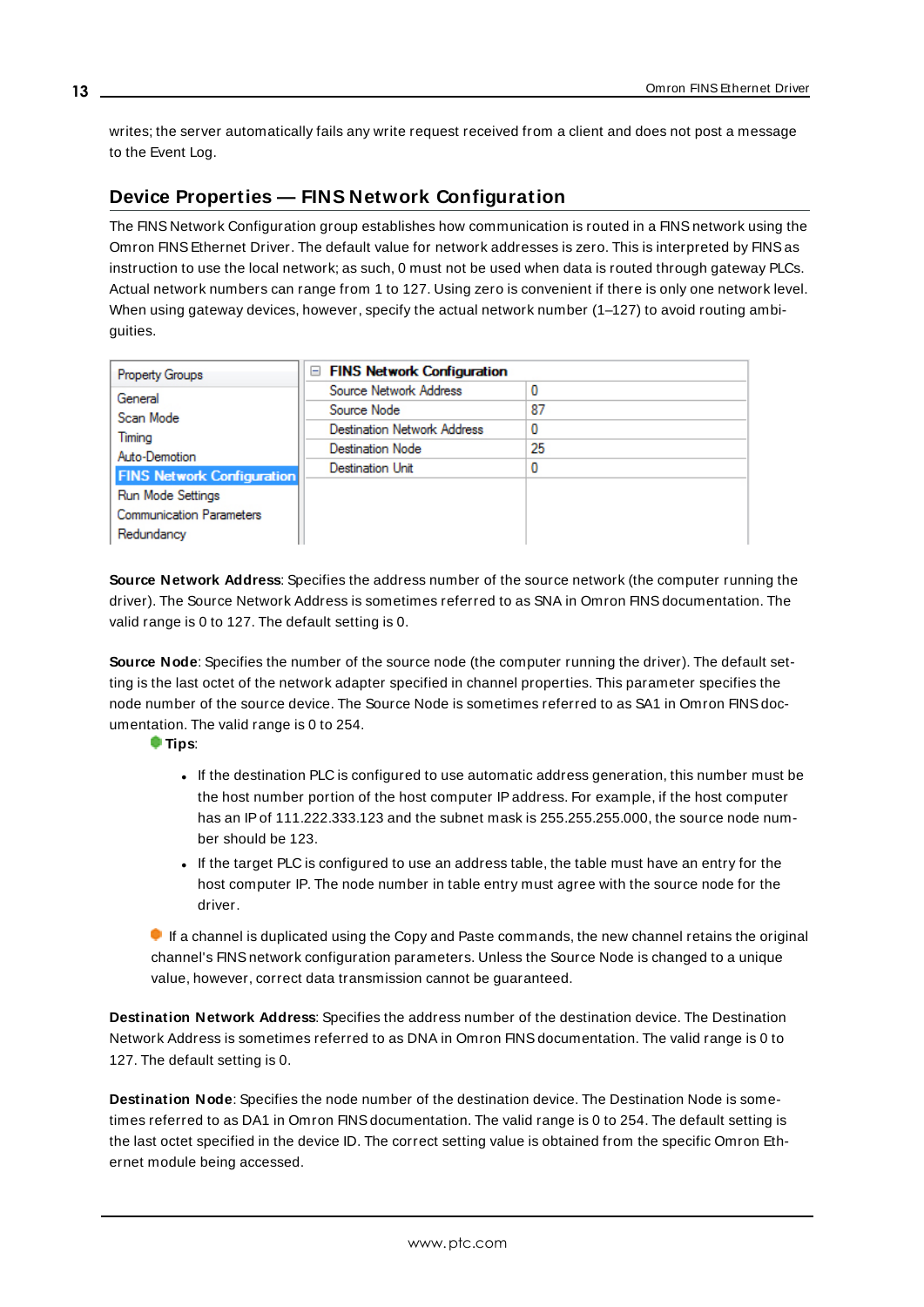**Note**: The Source Unit (SA2) is assumed to be 0.

**Tip**: Many Omron Ethernet modules have rotary switches for setting the Destination Node. Generally there are two node number switches: x16 and x1. The switches can be difficult to read due to their small size and because the arrow can appear to fall between numbers. It may be necessary to try several Destination Node numbers to confirm the correct one. For example; on the x16 switch, the arrow may appear between 9 and A; on the x1 switch, the arrow may appear between 2 and 3. The correct Destination Node is one of the following numbers: 163 (for hex A3), 162 (for hex A2), 147 (for hex 93), or 146 (for hex 92).

**Destination Unit**: Specifies the number of the destination device unit number, sometimes referred to as DA2. The valid range is 0 to 255. The default setting is 0. The correct setting value is obtained from the specific Omron Ethernet module being accessed.

**Note**: Misconfiguration of the network, in combination with some errors, can cause a Remote Network Error.

**Pay particular attention to the FINS network and node numbers configured for each device, as well as the** IPaddress calculation method used by the target PLCs. Inconsistent values result in communications problems. For example, when using the default address of 0 (local network), the Destination Node and Source Node cannot be the same.

#### <span id="page-13-0"></span>**See Also**: **[FINS Networks](#page-15-0)**

## **Device Properties — Run Mode Settings**

This group specifies the driver's behavior when the device makes writes to Timer Status and Counter Status while in Run Mode

| <b>Property Groups</b>          | <b>Run Mode Settings</b><br>$-$ |                         |
|---------------------------------|---------------------------------|-------------------------|
| General                         | CS and TS Writes                | Fail Write, Log Message |
| Scan Mode                       |                                 |                         |
| Timing                          |                                 |                         |
| Auto-Demotion                   |                                 |                         |
| FINS Network Configuration      |                                 |                         |
| <b>Run Mode Settings</b>        |                                 |                         |
| <b>Communication Parameters</b> |                                 |                         |
| Redundancy                      |                                 |                         |

**CS and TS Writes**: Select how the device performs writes in Run mode. The default setting is Fail Write, Log Message.

- <sup>l</sup> **Fail Write, Log Message**: This option posts a message to the Event Log when the Write command fails.
- <sup>l</sup> **Set PLC to Monitor Mode, Perform Write**: This option changes the PLC to Monitor Mode before performing the write.
- <sup>l</sup> **Set PLC to Monitor Mode, Write, Reset to Run**: This option changes the PLC to Monitor Mode before performing the write. Once complete, the PLC is reset to Run mode.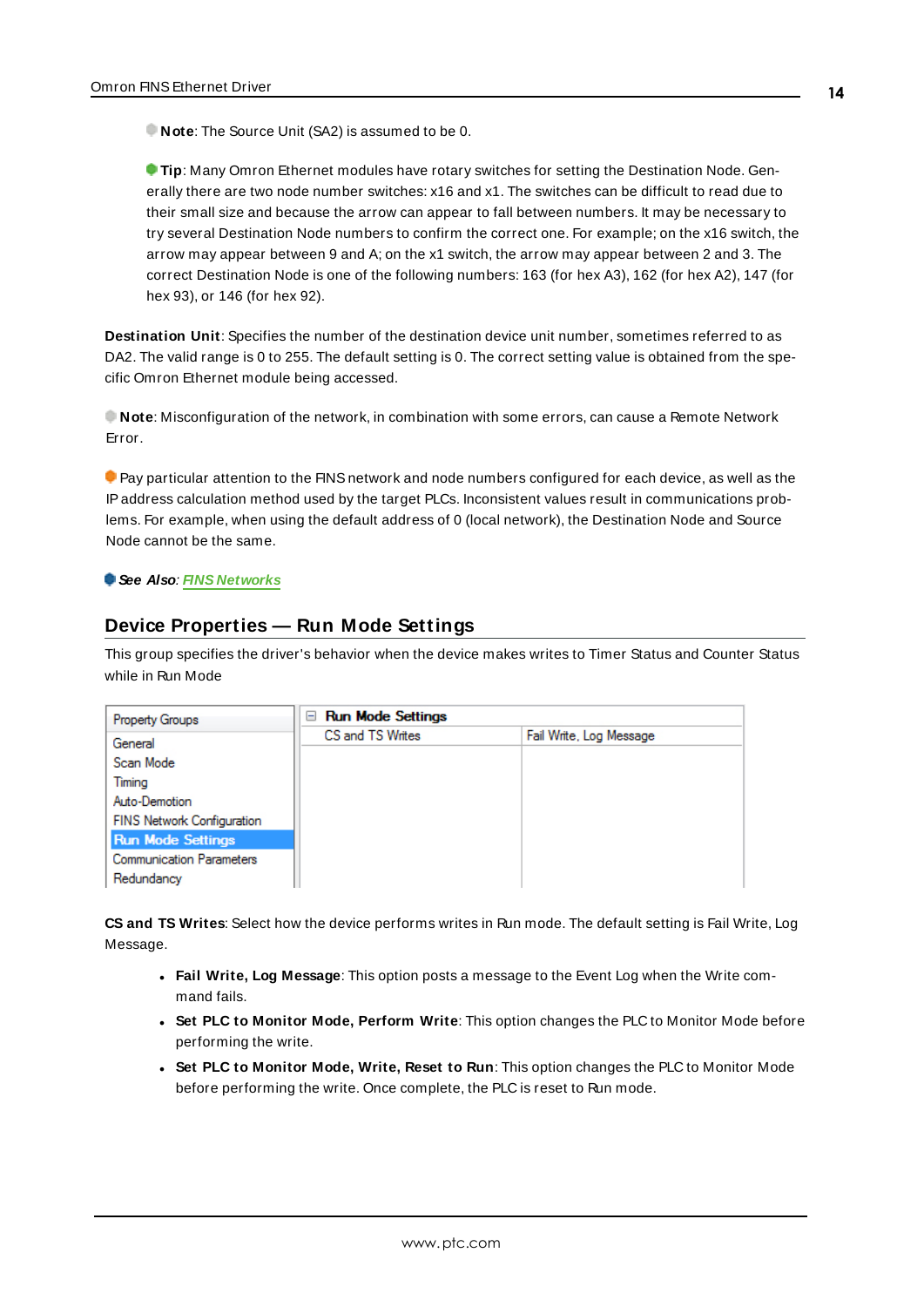# <span id="page-14-0"></span>**Device Properties — Communications Parameters**

| <b>Property Groups</b>            | <b>Communication Parameters</b><br>$=$ |     |  |
|-----------------------------------|----------------------------------------|-----|--|
| General                           | Request Size (bytes)                   | 512 |  |
| Scan Mode                         |                                        |     |  |
| Timing                            |                                        |     |  |
| Auto-Demotion                     |                                        |     |  |
| <b>FINS Network Configuration</b> |                                        |     |  |
| <b>Run Mode Settings</b>          |                                        |     |  |
| <b>Communication Parameters</b>   |                                        |     |  |
| Redundancy                        |                                        |     |  |

**Request Size**: This parameter specifies the maximum number of bytes that may be requested from a device at one time. The default setting is 512 bytes. To refine the driver's performance, set the request size to one of the following settings: 32, 64, 128, 256, 512, 1024, or 1984 bytes.

## <span id="page-14-1"></span>**Device Properties — Redundancy**

| <b>Property Groups</b>     | Redundancy<br>$=$      |                                    |
|----------------------------|------------------------|------------------------------------|
| General                    | Secondary Path         | <b>Channel Device1</b><br>$\cdots$ |
| Scan Mode                  | <b>Operating Mode</b>  | Switch On Failure                  |
| Timing                     | Monitor Item           |                                    |
| Auto-Demotion              | Monitor Interval (s)   | 300                                |
| Tag Generation             | Return to Primary ASAP | Yes                                |
|                            |                        |                                    |
| <b>Tag Import Settings</b> |                        |                                    |
| Redundancy                 |                        |                                    |

Redundancy is available with the Media-Level Redundancy Plug-In.

Consult the website, a sales representative, or the **user [manual](https://www.kepware.com/getattachment/35461efd-b53a-4219-a109-a89fad20b230/media-level-redundancy-manual.pdf)** for more information.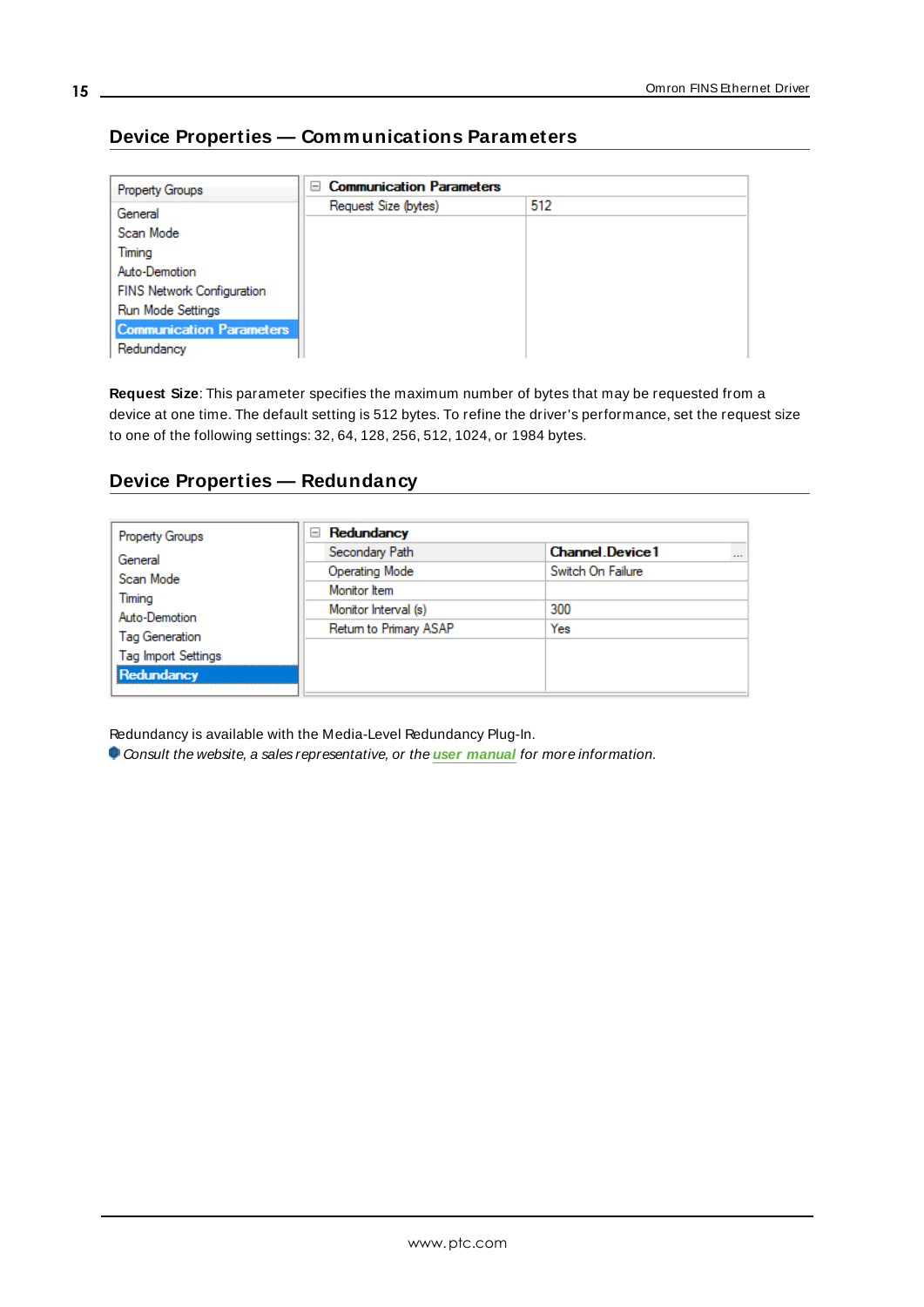## <span id="page-15-0"></span>**FINS Networks**

The FINScommunications service was developed by Omron to provide a consistent way for PLCs and computers on various networks to communicate. Compatible network types include Ethernet, Host Link, Controller Link, SYSMAC LINK, SYSMAC WAY, and Toolbus. FINSallows communications between nodes up to three network levels. A direct connection between a computer and a PLC via HostLink is not considered a network level.

The diagram below shows a FINS network comprised of interconnected Ethernet and Controller Link networks, and serves as an example for the following discussion. FINSallows communication between any pair of devices in the diagram. PLC 1 acts as a gateway between the two networks. The host PC sends a data request command (shown in red) to PLC 3 via PLC 1. The response is shown in blue.

**Note:** In principle, PLC 3 or 4 could act as a gateway to a third network layer that could also be reached by the host PC.



## **FINS Messages**

FINS messages contain two parts: a header and a data portion. The header contains source and destination information, among other things. The data portion contains command codes and optional command parameters. The six source and destination parameters contained in the header are as follows:

- **. DNA: Destination Network Address.**
- **DA1**: Destination Node Number.
- **. DA2**: Destination Module Address.
- **SNA: Source Network Address.**
- **SA1**: Source Node Number.
- **SA2: Source Module Address.**

This driver always sets DA2 and SA2 to zero; meaning, communication is between the host computer and the destination node's CPU module.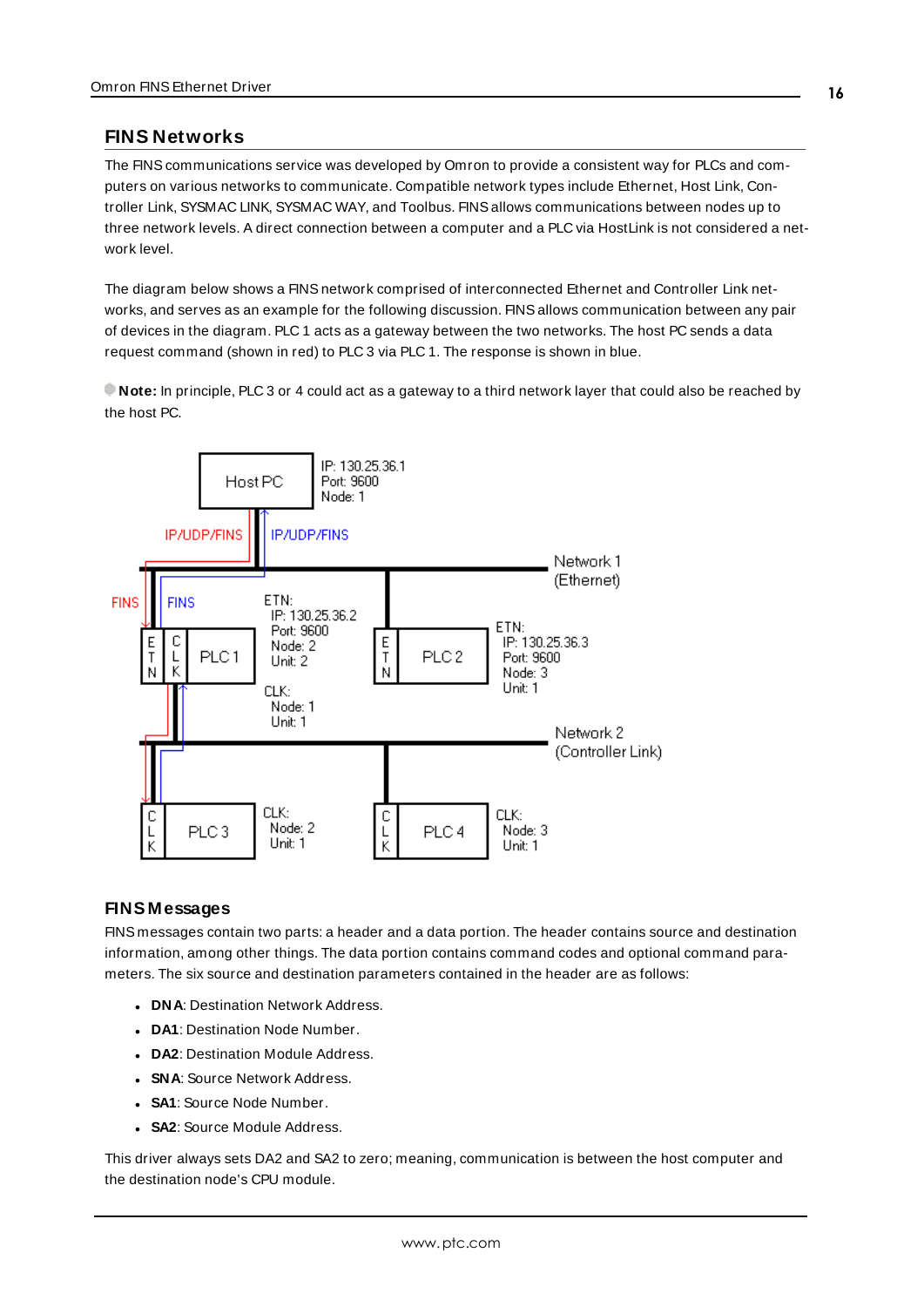## **Ethernet Communications**

This driver is able to communicate with any FINScompatible device on an Ethernet network. The FINSdevice can process a given FINScommand if it is the destination node or relay the message to another device if it is not. In the figure above, it is desired to send a data request from the host PC to PLC 3. The driver constructs a FINS message with appropriate source and destination parameters set in the header, encapsulates that message in a UDP/IPdatagram, and then sends it off to PLC 1. The message cannot be sent directly to PLC 3 because it is not on the same network as the PC. PLC 1 examines the FINS message header and determines that node 1 on network 2 (which is PLC 3) is the intended destination. PLC 1 relays the FINS message to PLC 3. Since PLC 3 is not on an Ethernet network, the UDP/IP wrapper is removed. PLC 3 then sends its reply back to the host PC via PLC 1.

A problem arises when PLC 1 must forward the reply from PLC 3 to the host PC. The reply from PLC 3 addresses the destination using FINSnetwork parameters only: it does not explicitly give the destination IP address. Omron has devised three methods for a PLC to determine destination IPs from FINS network parameters. The method is chosen when the PLC is configured and determines what node numbers should be assigned to each device on the Ethernet network. The three methods are Automatic Address Generation, IP Address Table, and Combined Address Conversion. Descriptions of the methods are as follows:

<sup>l</sup> **Automatic Address Generation**: This method uses the relay device to construct the destination IP from its own IP, the subnet mask, and the FINSdestination node number. IPaddresses are made up of two parts: the network number (which is the same for all nodes on the local network) and the host number (which is unique to each node on the local network). The Automatic Address Generation method requires that the host number portion of each node's IPbe the same as its FINS node number.

**Note**: In this example, PLC 1 would calculate the network number by first performing a logical AND operation between its own IPaddress and subnet mask. In Boolean algebra terms, 130.25.36.2 AND 255.255.255.0 equals 130.25.36.0. The destination IP would then be calculated by adding the FINSdestination node number to the network number. For the Destination IP, 130.25.36.0 + 1 = 130.25.36.1.

- IP Address Table: This method uses an IP address table, which is a list of FINS node numbers and their associated IPaddresses. In this method, the host number portion of the IPaddress does not need to be the same as the FINSnode number. If used, the IPaddress tables must be programmed into the PLCs on the Ethernet networks.
- <sup>l</sup> **Combined Address Conversion:** This method uses a device to look up the FINSdestination node number in its IPaddress table. If the node number is found, the corresponding IPaddress is taken from the table and used to construct the UDP/IPdatagram. If the node number is not found, the destination IP is computed using the Automatic Address Generation method.

**Note:** PLC 1 also needs to know on what port the host PC is listening. Since FINSrequires that all nodes on an Ethernet network listen on the same port number, the PLC uses the port number on which it has been configured to listen.

## **Server Configuration Example**

- 1. To start, create a channel that uses this driver to communicate with devices on the Ethernet network. FINSrequires that all nodes on an Ethernet network use the same port number to send and receive data. For this example, use the default value 9600.
- 2. Next, create a device on that channel that represents the destination node. For this example, use PLC 3.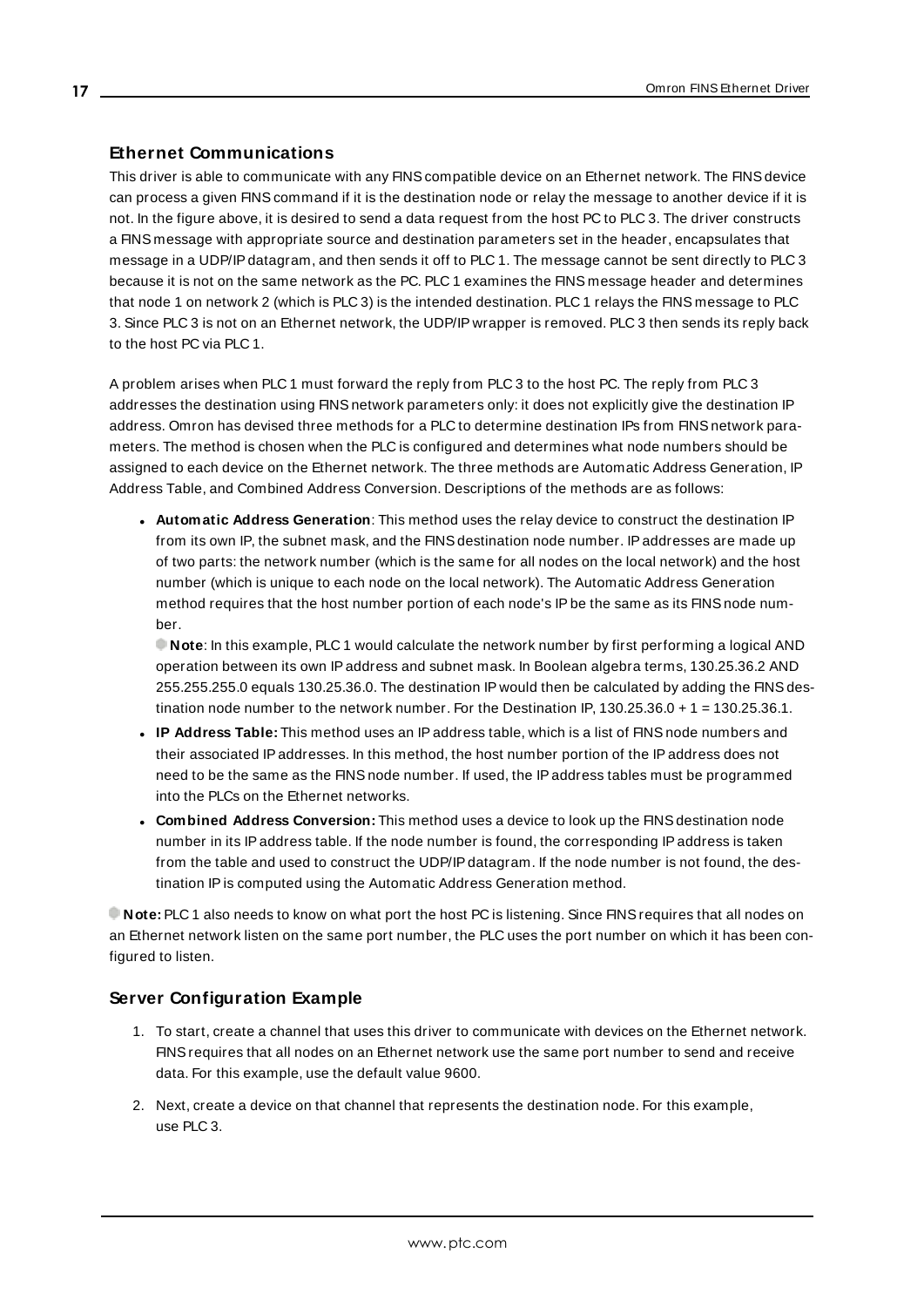3. Set the Device ID, which must be the IPaddress of the PLC with which the driver is in direct communication. For this example, use PLC 1 (130.25.36.2).

**Note:** The Device ID should be the IPaddress of the destination device if that device is on the host PC's local Ethernet network. This would be the case with PLC 2.

- 4. Next, set the FINSnetwork parameters to identify the source (host PC ) and destination (PLC 3). In this example, the settings are as follows:
	- <sup>l</sup> **Source Network Address (SNA)**: 1.\*
	- <sup>l</sup> **Source Node (SA1)**: 1.
	- <sup>l</sup> **Destination Network Address (DNA)**: 2.\*
	- <sup>l</sup> **Destination Node (DA1)**: 1.

\* The default value for network addresses is zero. This is interpreted by FINSas instruction to use the local network. Actual network numbers can range from 1 to 127. Using zero is convenient if there is only one network level. When using gateway devices, however, specify the actual network number (1– 127) to avoid routing ambiguities.

#### **Notes:**

- 1. SA2 and DA2 are automatically set to zero by the driver.
- 2. Similar device objects would need to be created for PLC 1, 2, and 4.

#### **Routing Tables**

With multi-level networks, additional information must be programmed into the PLCs so they can send messages to other nodes in the system. This is accomplished using FINSrouting tables, which come in two types: Local and Remote. Local routing tables associate a network number with one of the communication modules or Special Input/Output Units (SIOU) installed in the PLC's rack. Remote routing tables give directions on how to reach one of the next network levels. The routing tables for the given example would appear as shown below.

### **PLC 1 (Local)**

| <b>Network Number</b> | Unit |
|-----------------------|------|
|                       |      |
|                       |      |

There are two local networks for PLC 1. The Ethernet and Controller Link network numbers are assigned as 1 and 2, respectively. The Ethernet and Controller Link modules are assigned unit numbers 2 and 1, respectively. The network node number of each of these modules is configured by the user and must be unique within its associated network.

**Note:** Both of the communications modules in PLC 1 node 10 can be called because they are on different networks. There are no remote networks for PLC 1.

## **PLC 2 (Local)**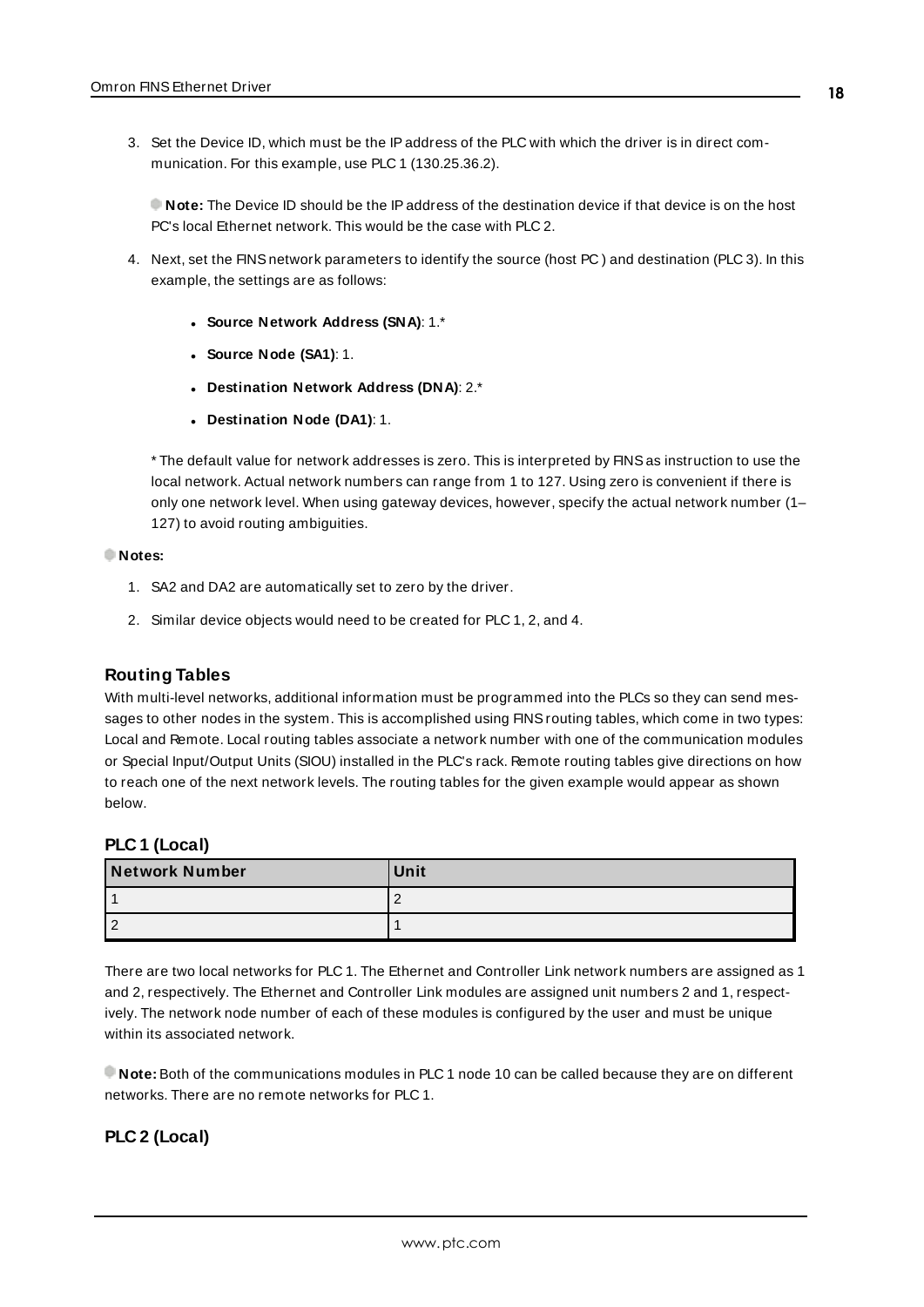| Network Number | Unit |
|----------------|------|
|                |      |

PLC 2 has only one communications module: the Ethernet module, and only one entry in its local routing table.

## **PLC 2 (Remote)**

| <b>I Remote Network Number</b> | <b>Relay Network</b> | <b>Relay Node</b> |
|--------------------------------|----------------------|-------------------|
|                                |                      |                   |

Network 2 is a remote network for PLC 2. To send a message to a node on network 2, PLC 2 must send that message to a relay node (the gateway) on one of its local networks. This local network is called the relay network and must be network 1 in the given example. The Ethernet module in the gateway (PLC 1) is node number 2. Therefore, the relay node for PLC 2 is 2.

Likewise, routing tables for PLC 3 and 4 must appear like the following. They happen to be the same in the given example because the Controller Link modules in both PLCs are unit number 1. These modules must be assigned node numbers that are unique in network 2.

## **PLC 3 and 4 (Local)**

| Network Number | <b>Unit</b> |
|----------------|-------------|
|                |             |

## **PLC 3 and 4 (Remote)**

| <b>I Remote Network Number</b> | <b>Relay Network</b> | Relay Node |
|--------------------------------|----------------------|------------|
|                                |                      |            |

## **Duplicate Devices**

It is generally recommended that the communications load be distributed over multiple channels. Significant performance gains can be achieved since the Windows operation system allows each channel to operate on an independent thread. The idea is to have as few devices on each channel as possible, so that no one device can significantly impact the update rate of the others.

Although it is not usually advantageous to create multiple server device objects that communicate with a single physical device, it is necessary to do so when using a multi-level FINSnetwork. In the example above, device objects are needed for PLC 3 and PLC 4. The driver is actually in direct communications with PLC 1. This means that the device number configured for both device objects must be the IPaddress of PLC 1. With most Ethernet drivers, this sort of thing is perfectly safe. Because FINSrequires that all nodes on an Ethernet network use the same port number to send and receive data, however, a problem arises.

If the device objects for PLC 3 and 4 were created on the same channel, everything works fine. Users may encounter the problem when attempting to improve performance by placing the device objects on separate channels. It is important to know that this driver gives each one of these channels an Ethernet communications socket. For example, if the host PC has only one IPassociated with it, then both of these sockets must use that IPas its source address and both of these sockets needs to use the same port number according to the FINS protocol. If the driver allowed users to do this, the UDP/IP datagrams from PLC 1 would contain the same source and destination address information (where source is 130.25.36.2/9600 and destination is 130.25.36.1/9600) regardless of the intended destination device object. Users cannot be

**19**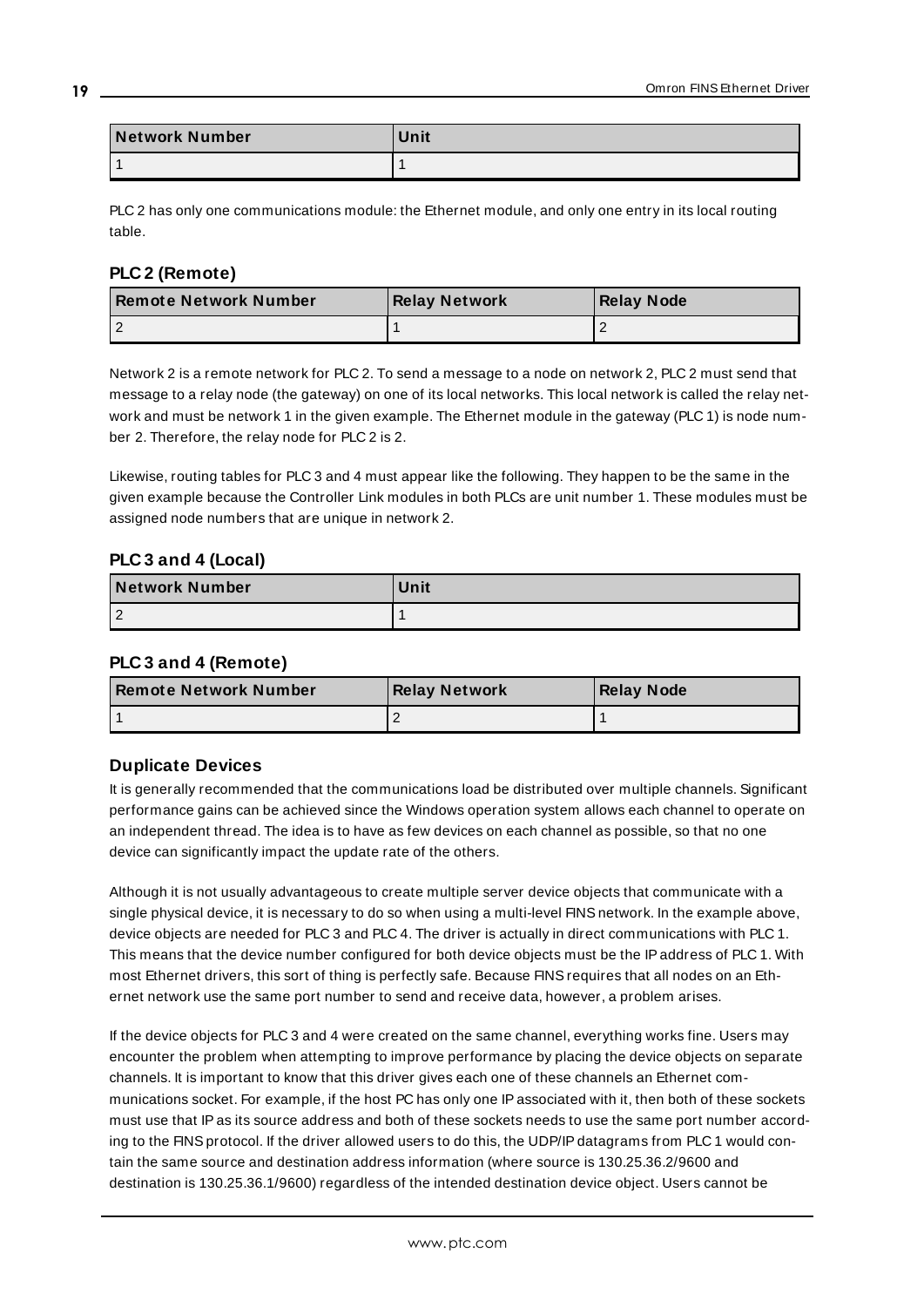guaranteed that the operating system sends the datagrams to the correct socket if both happen to be waiting for responses from PLC 3 and 4. The only way to remove the ambiguity is to associate each channel / socket with a unique IP address.

To associate a unique IPaddress with each channel, users must multihome the host computer. This means that the computer must have multiple NICs installed or users must associate multiple IPaddresses with a single NIC. Things work if both devices are on the same channel because all transactions are carried out serially on a given channel. It doesn't matter if the source and destination addresses (IP/port) in responses from PLC 3 and 4 look the same because the socket is waiting for a response from only one PLC at a time. This is only relevant when multi-level FINSnetworks are being used.

**Pay particular attention to the FINS network and node numbers configured for each device, as well as the** IPaddress calculation method being used by the target PLCs. Inconsistent values result in communications problems.

<span id="page-19-0"></span>For more information on FINSnetworking, refer to Omron documentation.

## **Multihoming**

Some applications require users to associate a unique IPaddress with each channel. In these cases, the host computer must be multihomed; meaning, it must be configured to have more than one IPaddress. This may be accomplished by installing multiple Network Adapter Cards (NIC) in the computer or by assigning multiple IPaddresses to a single NIC.

#### **Adding IP Addresses to a Single NIC**

- 1. Click **Start** and then open **Network Connections**.
- 2. Next, click **Control Panel** | **Network and Internet**. Then, select the connection to change (such as the Local Area Connection).
- 3. Click **Properties**, and then provide the administrator password or confirmation (if prompted).
- 4. Select the **Networking** tab. Beneath **This connection uses the following items**, click **Internet Protocol Version 4 (TCP/IPv4)**.
- 5. Next, click **Properties**. Ensure that the connection is set to use an IPaddress by clicking **Use the following IP address**.
- 6. Next, specify the IPaddress settings in the **IP Address**, **Subnet Mask**, and **Default Gateway** fields.
- 7. To add a second IPaddress, click **Advanced** | **IP Settings**. Beneath **IP Address**, click **Add**. Then, enter a new IP address and subnet mask.

#### **Notes:**

- 1. Some Windows systems can support up to five IPaddresses for each NIC via the control panel. More IPaddresses can be added to the registry manually as necessary. To browse, look under **HEKY\_ LOCAL\_MACHINE** | **SYSTEM** | **CurrentControlSet** | **Services**. Then, select the service associated with the adapter card in question. Under the service, go to the **Parameters** | **TCPIP** subkey. Add the IPaddresses to **IPAddress** and then edit **SubnetMask** and add an entry for each new IPaddress.
- 2. There is additional operating system overhead when running on a multihomed system. Unless users are using very fast devices, this overhead should not entirely cancel out the performance gain achieved from distributing the communications load over multiple channels.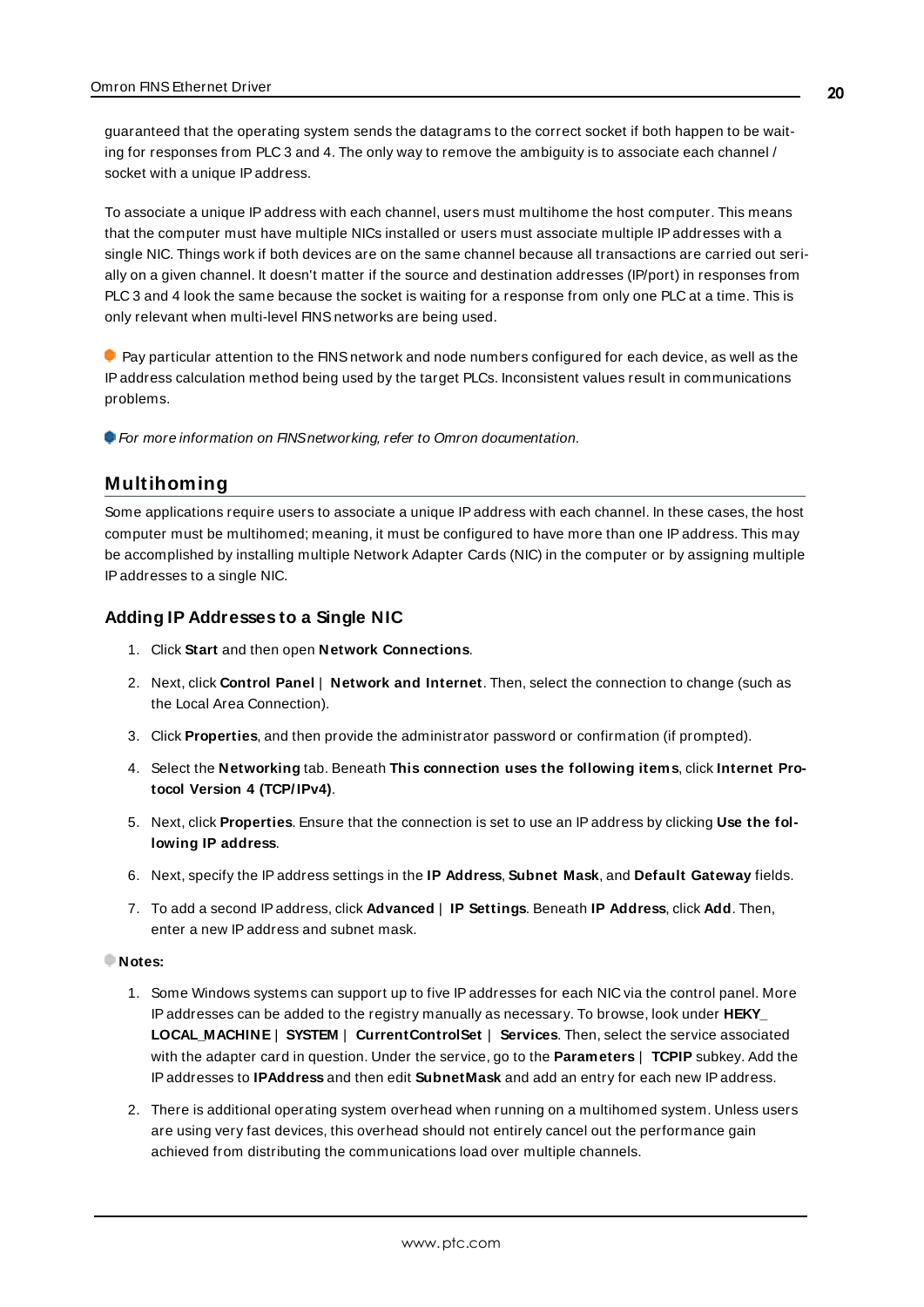# <span id="page-20-0"></span>**Data Types Description**

<u> 1989 - Johann Barn, mars eta bainar eta baina eta baina eta baina eta baina eta baina eta baina eta baina e</u>

| Data Type    | <b>Description</b>                                                                      |
|--------------|-----------------------------------------------------------------------------------------|
| Boolean      | Single bit                                                                              |
| Short        | Signed 16-bit value                                                                     |
|              |                                                                                         |
|              | bit 0 is the low bit                                                                    |
|              | bit 14 is the high bit<br>bit 15 is the sign bit                                        |
|              |                                                                                         |
| Word         | Unsigned 16-bit value                                                                   |
|              | bit 0 is the low bit                                                                    |
|              | bit 15 is the high bit                                                                  |
| Long         | Signed 32-bit value                                                                     |
|              |                                                                                         |
|              | bit 0 is the low bit                                                                    |
|              | bit 30 is the high bit                                                                  |
|              | bit 31 is the sign bit                                                                  |
| <b>DWord</b> | Unsigned 32-bit value                                                                   |
|              | bit 0 is the low bit                                                                    |
|              | bit 31 is the high bit                                                                  |
| Float        | 32-bit real                                                                             |
| <b>BCD</b>   | Two byte packed BCD                                                                     |
|              |                                                                                         |
|              | Value range is 0-9999. Behavior is undefined for values beyond this range.              |
| <b>LBCD</b>  | Four byte packed BCD                                                                    |
|              |                                                                                         |
|              | Value range is 0-99999999. Behavior is undefined for values beyond this range.          |
| String       | Null terminated ASCII string.                                                           |
|              | Support includes string lengths up to 512 characters, and selection of HiLo byte order, |
|              | LoHi byte order, Only High byte and Only Low byte.                                      |
|              |                                                                                         |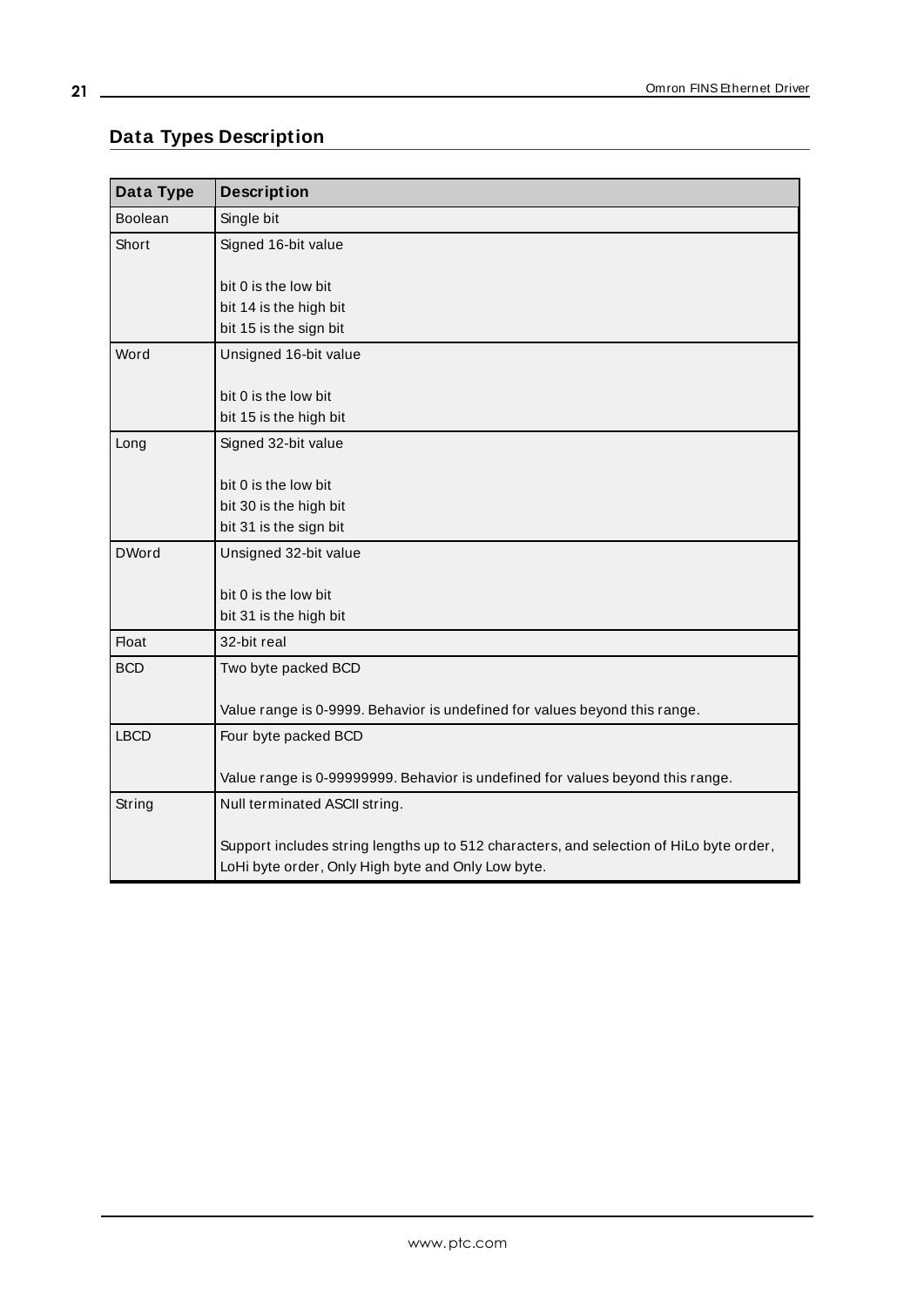## <span id="page-21-0"></span>**Address Descriptions**

Address specifications vary depending on the model in use. Select a link from the following list to obtain specific address information for the model of interest.

**C200H [Addressing](#page-21-1) C500 [Addressing](#page-26-0) C1000H [Addressing](#page-30-0) C2000H [Addressing](#page-34-0) CV500 [Addressing](#page-39-0) CV1000 [Addressing](#page-43-0) CV2000 [Addressing](#page-49-0) [CVM 1-CPU01](#page-55-0) Addressing [CVM 1-CPU11](#page-60-0) Addressing [CVM 1-CPU21](#page-65-0) Addressing CS1 [Addressing](#page-70-0) CJ1 [Addressing](#page-77-0) CJ2 [Addressing](#page-82-0)**

## <span id="page-21-1"></span>**C200H Addressing**

The default data types for dynamically defined tags are shown in **bold**.

For more information, refer below the table for notes and restrictions on **BCD [Support](#page-25-0)**, **String [Support](#page-25-1)**, and **Array [Support](#page-26-1)**.

| <b>Device Type</b>                                                          | Range                                                                     | Data Type                                                                | <b>Access</b> |
|-----------------------------------------------------------------------------|---------------------------------------------------------------------------|--------------------------------------------------------------------------|---------------|
| <b>Auxiliary Relay</b>                                                      | AR00-AR27<br>AR00-AR26<br>ARxx.00-ARxx.15                                 | Word, Short, BCD<br>Long, DWord, LBCD,<br><b>Float</b><br><b>Boolean</b> | Read/Write    |
| Auxiliary Relay as String<br>with HiLo Byte Order                           | AR00.056H-AR27.002H<br>.I is string length, range 2 to 56 char-<br>acters | String                                                                   | Read/Write    |
| Auxiliary Relay as String<br>with LoHi Byte Order                           | AR00.056L-AR27.002L<br>.I is string length, range 2 to 56 char-<br>acters | String                                                                   | Read/Write    |
| Auxiliary Relay as String<br>Using Only the High Order<br>Byte of each Word | AR00.028D-AR27.001D<br>l is string length, range 1 to 28 char-<br>acters  | String                                                                   | Read/Write    |
| Auxiliary Relay as String<br>Using Only the Low Order<br>Byte of each Word  | AR00.028E-AR27.001E<br>.I is string length, range 1 to 28 char-<br>acters | String                                                                   | Read/Write    |
| Data Memory                                                                 | DM0000-DM6655<br>DM0000-DM6654                                            | Word, Short, BCD<br>Long, DWord, LBCD,                                   | Read/Write    |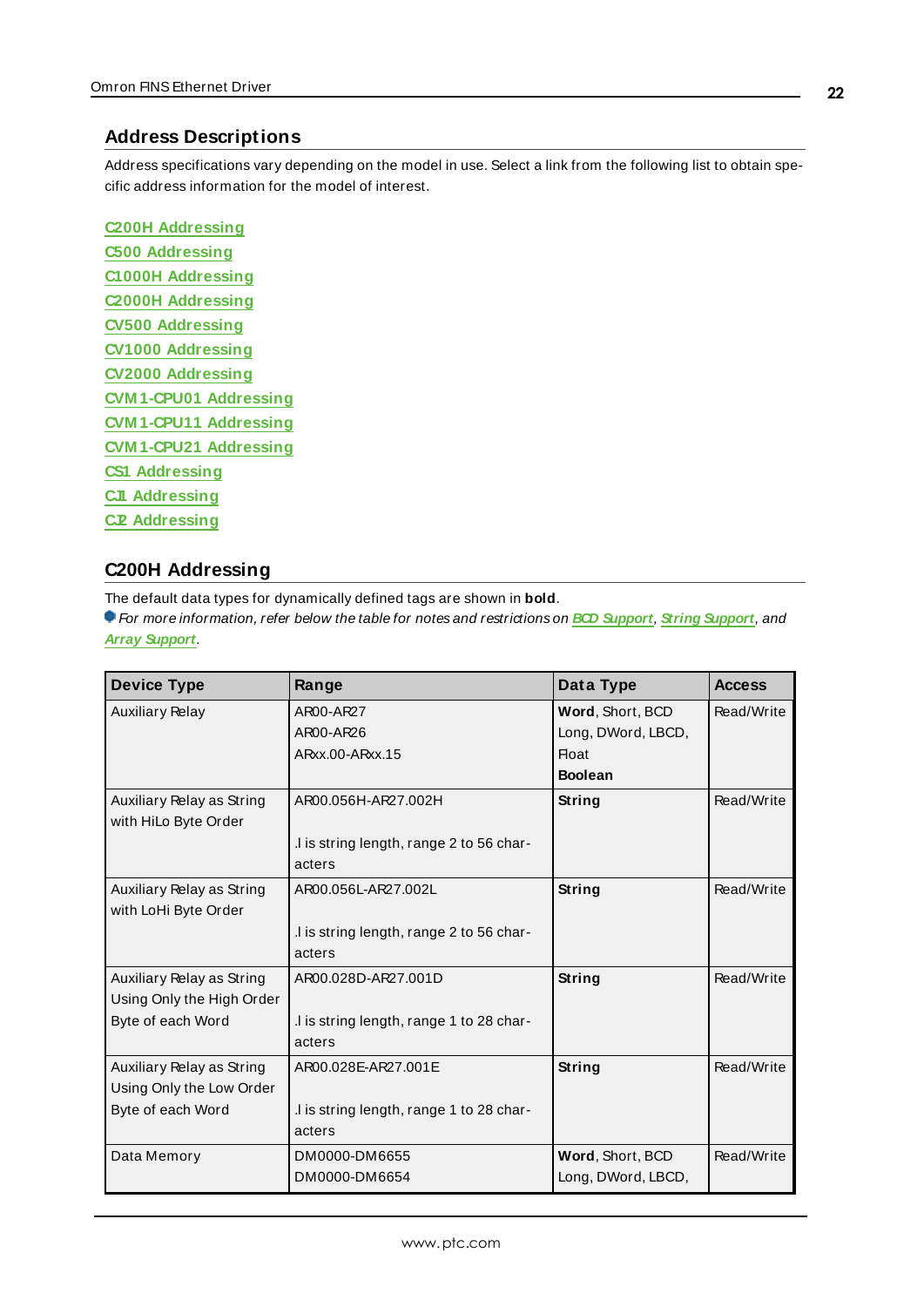| <b>Device Type</b>                                       | Range                                               | Data Type          | <b>Access</b> |
|----------------------------------------------------------|-----------------------------------------------------|--------------------|---------------|
|                                                          | DMxxxx.00-DMxxxx.15                                 | Float              |               |
|                                                          |                                                     | <b>Boolean</b>     |               |
|                                                          | See also String Support                             |                    |               |
| Data Memory as String<br>with HiLo Byte Order            | DM0000.512H-DM6655.002H                             | String             | Read/Write    |
|                                                          | .I is string length, range 2 to 512 char-           |                    |               |
|                                                          | acters                                              |                    |               |
| Data Memory as String                                    | DM0000.512L-DM6655.002L                             | String             | Read/Write    |
| with LoHi Byte Order                                     |                                                     |                    |               |
|                                                          | .I is string length, range 2 to 512 char-<br>acters |                    |               |
| Data Memory as String                                    | DM0000.256D-DM6655.001D                             | String             | Read/Write    |
| Using Only the High Order                                |                                                     |                    |               |
| Byte of each Word                                        | .I is string length, range 1 to 256 char-           |                    |               |
|                                                          | acters                                              |                    |               |
| Data Memory as String                                    | DM0000.256E-DM6655.001E                             | String             | Read/Write    |
| Using Only the Low Order<br>Byte of each Word            |                                                     |                    |               |
|                                                          | .I is string length, range 1 to 256 char-<br>acters |                    |               |
| <b>Expansion Data Memory</b>                             | EM0000-EM6143                                       | Word, Short, BCD   | Read/Write    |
| (Current Bank)                                           | EM0000-EM6142                                       | Long, DWord, LBCD, |               |
|                                                          | EMxxxx.00-EMxxxx.15                                 | Float              |               |
|                                                          |                                                     | <b>Boolean</b>     |               |
| <b>Expansion Data Memory</b>                             | EM0000.512H-EM6143.002H                             | String             | Read/Write    |
| (current bank) as String<br>with HiLo Byte Order         | .I is string length, range 2 to 512 char-           |                    |               |
|                                                          | acters                                              |                    |               |
| <b>Expansion Data Memory</b>                             | EM0000.512L-EM6143.002L                             | <b>String</b>      | Read/Write    |
| (current bank) as String                                 |                                                     |                    |               |
| with LoHi Byte Order                                     | .I is string length, range 2 to 512 char-           |                    |               |
|                                                          | acters                                              |                    |               |
| <b>Expansion Data Memory</b><br>(Current Bank) as String | EM0000.256D-EM6143.001D                             | String             | Read/Write    |
| Using Only the High Order                                | .I is string length, range 1 to 256 char-           |                    |               |
| Byte of each Word                                        | acters                                              |                    |               |
| <b>Expansion Data Memory</b>                             | EM0000.256E-EM6143.001E                             | String             | Read/Write    |
| (current bank) as String                                 |                                                     |                    |               |
| Using Only the Low Order<br>Byte of each Word            | .I is string length, range 1 to 256 char-<br>acters |                    |               |
| <b>Expansion Data Memory</b>                             | EM00:0000-EM07:6143                                 | Word, Short, BCD   | Read/Write    |
|                                                          | EM00:0000-EM07:6142                                 | Long, DWord, LBCD, |               |
|                                                          | EMx:x.00-EMxx:xxxx.15                               | <b>Float</b>       |               |
|                                                          |                                                     | <b>Boolean</b>     |               |
| <b>Expansion Data Memory</b>                             | EM00:0000.512H-EM07:6143.002H                       | <b>String</b>      | Read/Write    |
| as<br>String with HiLo Byte                              | .I is string length, range 2 to 512 char-           |                    |               |
| Order                                                    | acters                                              |                    |               |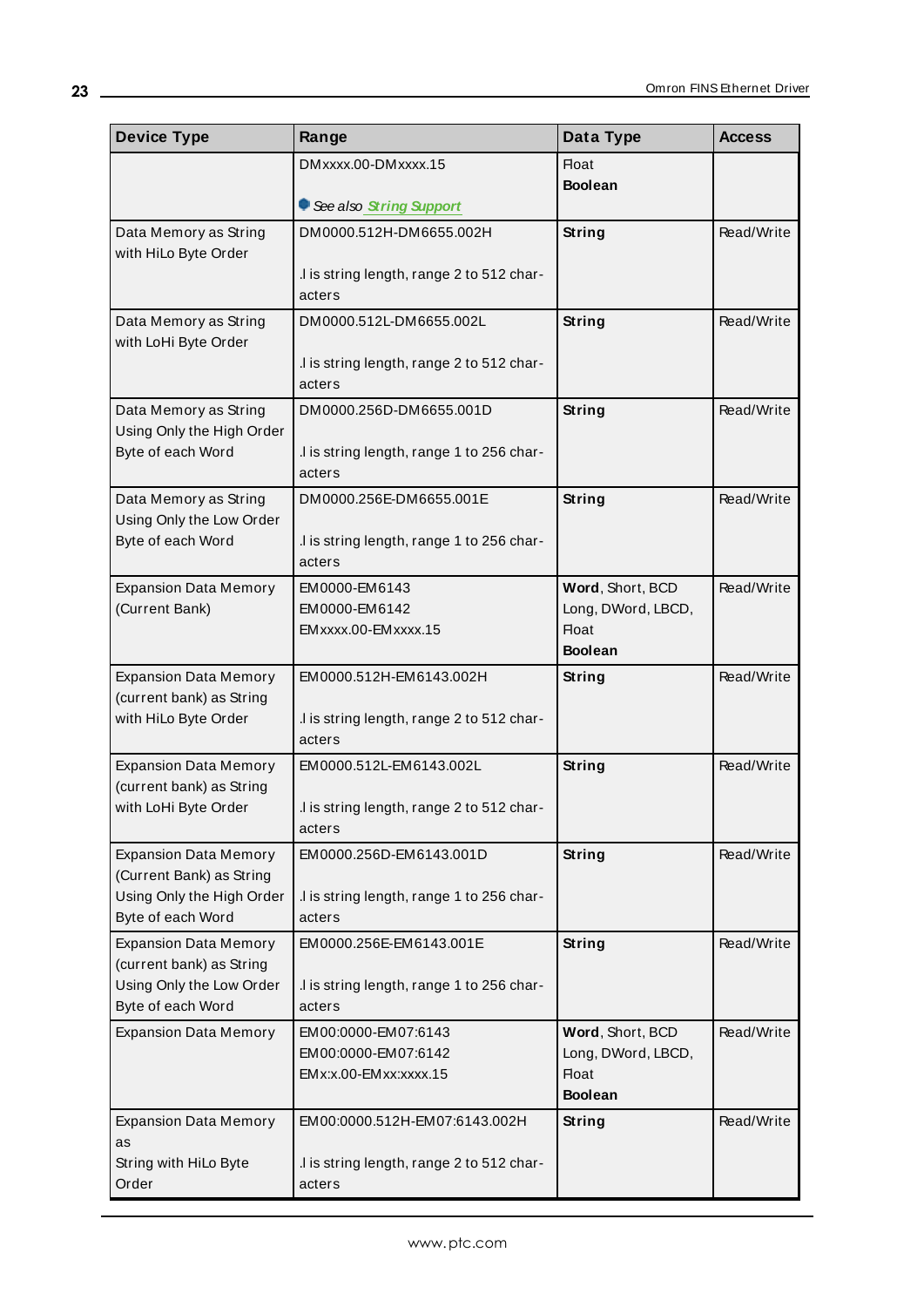| <b>Device Type</b>                                 | Range                                     | Data Type                          | <b>Access</b> |
|----------------------------------------------------|-------------------------------------------|------------------------------------|---------------|
| <b>Expansion Data Memory</b>                       | EM00:0000.512L-EM07:6143.002L             | String                             | Read/Write    |
| as<br>String with LoHi Byte                        | .I is string length, range 2 to 512 char- |                                    |               |
| Order                                              | acters                                    |                                    |               |
| <b>Expansion Data Memory</b>                       | EM00:0000.256D-EM07:6143.001D             | String                             | Read/Write    |
| as String Using Only the                           |                                           |                                    |               |
| High Order Byte of each                            | .I is string length, range 1 to 256 char- |                                    |               |
| Word                                               | acters                                    |                                    |               |
| <b>Expansion Data Memory</b>                       | EM00:0000.256E-EM07:6143.001E             | String                             | Read/Write    |
| as String Using Only the<br>Low Order Byte of each | .I is string length, range 1 to 256 char- |                                    |               |
| Word                                               | acters                                    |                                    |               |
| <b>Holding Relay</b>                               | <b>HR00-HR99</b>                          | Word, Short, BCD                   | Read/Write    |
|                                                    | HR00-HR98                                 | Long, DWord, LBCD,                 |               |
|                                                    | HRxx.00-HRxx.15                           | <b>Float</b>                       |               |
|                                                    |                                           | <b>Boolean</b>                     |               |
| Holding Relay as String<br>with HiLo Byte Order    | HR00.200H-HR99.002H                       | String                             | Read/Write    |
|                                                    | .I is string length, range 2 to 200 char- |                                    |               |
|                                                    | acters                                    |                                    |               |
| Holding Relay as String<br>with LoHi Byte Order    | HR00.200L-HR99.002L                       | String                             | Read/Write    |
|                                                    | .I is string length, range 2 to 200 char- |                                    |               |
|                                                    | acters                                    |                                    |               |
| Holding Relay as String                            | HR00.100D-HR99.001D                       | String                             | Read/Write    |
| Using Only the High Order<br>Byte of each Word     | .I is string length, range 1 to 100 char- |                                    |               |
|                                                    | acters                                    |                                    |               |
| Holding Relay as String                            | HR00.100E-HR99.001E                       | <b>String</b>                      | Read/Write    |
| Using Only the Low Order                           |                                           |                                    |               |
| Byte of each Word                                  | .I is string length, range 1 to 100 char- |                                    |               |
|                                                    | acters                                    |                                    |               |
| Internal Relay                                     | IR000-IR511                               | Word, Short, BCD                   | Read/Write    |
|                                                    | IR000-IR510<br>IRxxx.00-IRxxx.15          | Long, DWord, LBCD,<br><b>Float</b> |               |
|                                                    |                                           | <b>Boolean</b>                     |               |
| Internal Relay as a String<br>with HiLo Byte Order | IR000.512H-IR511.002H                     | String                             | Read/Write    |
|                                                    | .I is string length, range 2 to 512 char- |                                    |               |
|                                                    | acters                                    |                                    |               |
| Internal Relay as a String<br>with LoHi Byte Order | IR000.512L-IR511.002L                     | String                             | Read/Write    |
|                                                    | .I is string length, range 2 to 512 char- |                                    |               |
|                                                    | acters                                    |                                    |               |
| Internal Relay as a String                         | IR000.256D-IR511.001D                     | String                             | Read/Write    |
| Using Only the High Order                          |                                           |                                    |               |
| Byte of each Word                                  |                                           |                                    |               |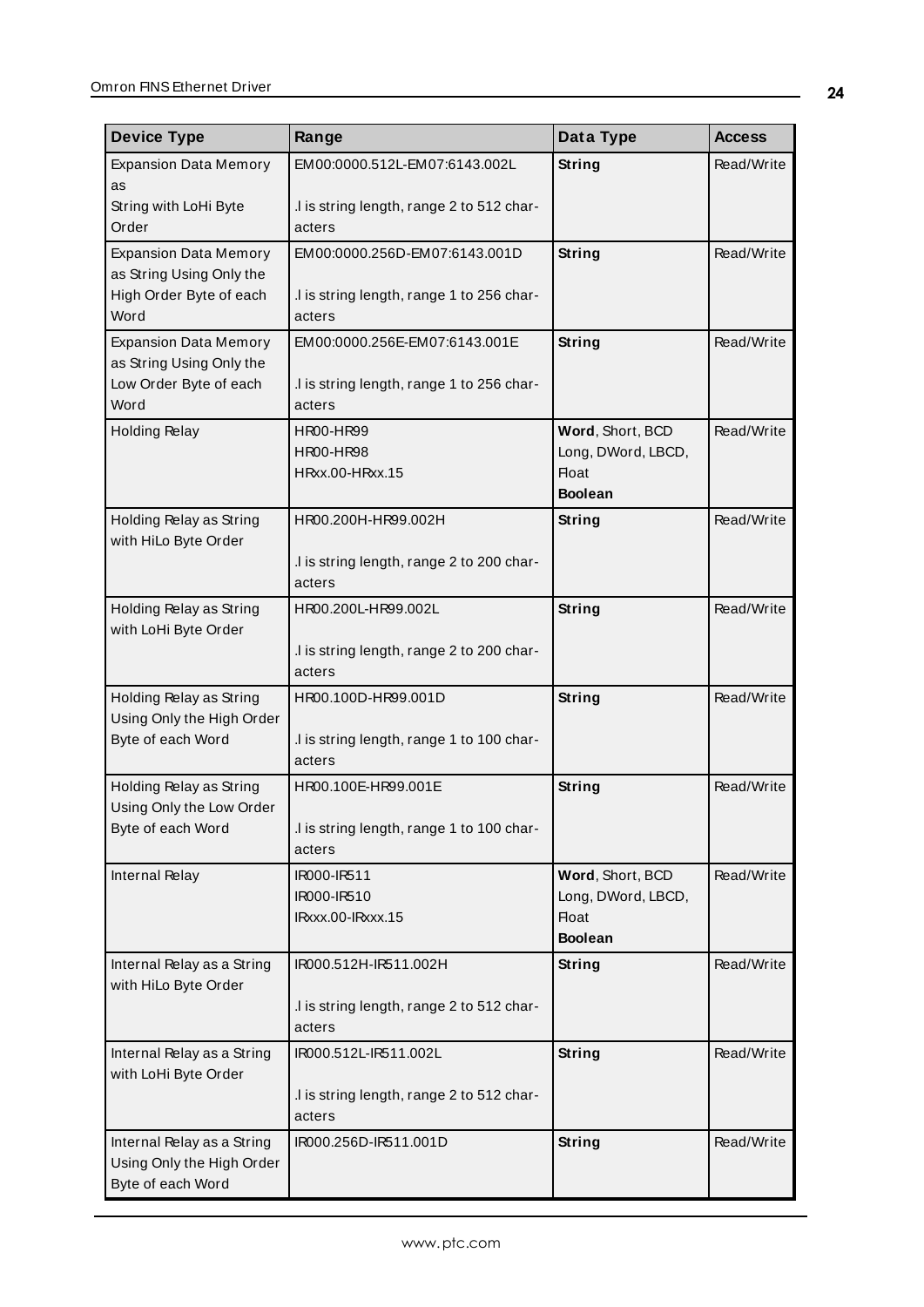| <b>Device Type</b>                              | Range                                              | Data Type                          | <b>Access</b> |
|-------------------------------------------------|----------------------------------------------------|------------------------------------|---------------|
|                                                 | .I is string length, range 1 to 256 char-          |                                    |               |
|                                                 | acters                                             |                                    |               |
| Internal Relay as a String                      | IR000.256E-IR511.001E                              | String                             | Read/Write    |
| Using Only the Low Order                        |                                                    |                                    |               |
| Byte of each Word                               | .I is string length, range 1 to 256 char-          |                                    |               |
|                                                 | acters                                             |                                    |               |
| Link Relays                                     | LR00-LR63                                          | Word, Short, BCD                   | Read/Write    |
|                                                 | <b>LR00-LR62</b><br>LRxx.00-LRxx.15                | Long, DWord, LBCD,<br><b>Float</b> |               |
|                                                 |                                                    | <b>Boolean</b>                     |               |
|                                                 | LR00.128H-LR63.002H                                |                                    | Read/Write    |
| Link Relay as String<br>with HiLo Byte Order    |                                                    | String                             |               |
|                                                 | .I is string length, range 2 to 128 char-          |                                    |               |
|                                                 | acters                                             |                                    |               |
| Link Relay as String                            | LR00.128L-LR63.002L                                | <b>String</b>                      | Read/Write    |
| with LoHI Byte Order                            |                                                    |                                    |               |
|                                                 | .I is string length, range 2 to 128 char-          |                                    |               |
|                                                 | acters                                             |                                    |               |
| Link Relay as String                            | LR00.064D-LR63.001D                                | String                             | Read/Write    |
| Using Only the High Order                       |                                                    |                                    |               |
| Byte of each Word                               | .I is string length, range 1 to 64 char-           |                                    |               |
|                                                 | acters                                             |                                    |               |
| Link Relay as String                            | LR00.064E-LR63.001E                                | String                             | Read/Write    |
| Using Only the Low Order<br>Byte of each Word   |                                                    |                                    |               |
|                                                 | .I is string length, range 1 to 64 char-<br>acters |                                    |               |
|                                                 | <b>TR</b>                                          | Word, Short                        | Read/Write    |
| Temporary Relay                                 | TRO-TR7                                            | <b>Boolean</b>                     |               |
| Timer/Counter                                   | TC000-TC511                                        | BCD, Word, Short                   | Read/Write    |
|                                                 |                                                    |                                    |               |
| Timer/Counter as String<br>with HiLo Byte Order | TC000.512H-TC511.002H                              | <b>String</b>                      | Read/Write    |
|                                                 | .I is string length, range 2 to 512 char-          |                                    |               |
|                                                 | acters                                             |                                    |               |
| Timer/Counter as String                         | TC000.512L-TC511.002L                              | <b>String</b>                      | Read/Write    |
| with LoHi Byte Order                            |                                                    |                                    |               |
|                                                 | .I is string length, range 2 to 512 char-          |                                    |               |
|                                                 | acters                                             |                                    |               |
| Timer/Counter as String                         | TC000.256D-TC511.001D                              | <b>String</b>                      | Read/Write    |
| Using Only the High Order                       |                                                    |                                    |               |
| Byte of each Word                               | .I is string length, range 1 to 256 char-          |                                    |               |
|                                                 | acters                                             |                                    |               |
| Timer/Counter as String                         | TC000.256E-TC511.001E                              | String                             | Read/Write    |
| Using Only the Low Order<br>Byte of each Word   | .I is string length, range 1 to 256 char-          |                                    |               |
|                                                 | acters                                             |                                    |               |
| <b>Timer/Counter Status</b>                     | TS000-TS511                                        | <b>Boolean</b>                     | Read/Write    |
|                                                 |                                                    |                                    |               |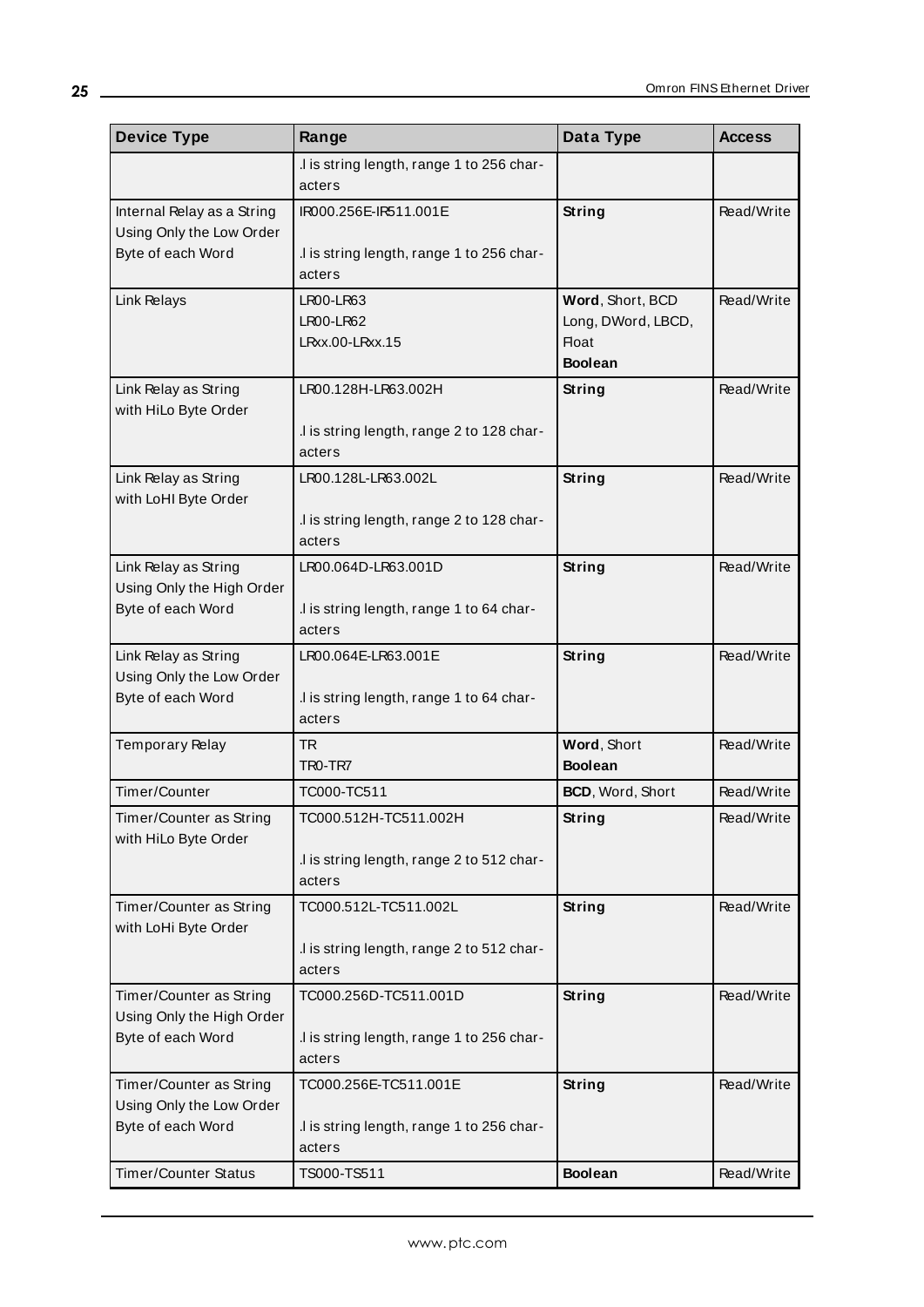## <span id="page-25-0"></span>**BCD Support**

16-bit and 32-bit data can be referenced as signed and unsigned BCD values.

Unsigned BCD support is accomplished by appending a 'D' to any Word or DWord tag address or by using the BCD and LBCD data types. The value range is as follows:

Word as unsigned BCD 0 - 9999

DWord as unsigned BCD 0 - 99999999

Signed BCD support is accomplished by appending a 'D' to any Short or Long tag address. The most significant bit of the Short/Long is set to 1 for negative values, 0 for positive values. The value range is as follows:

Short as signed BCD ±7999

Long as signed BCD ±79999999

#### **Example**

IROD  $@$  Short = -50 IR0D @Word = 8050 (MSB set)  $IRO @ BCD = 8050$ 

 $ROD @ Short = 50$  $\text{IROD} \text{ @Word} = 50$  $IR0 @ BCD = 50$ 

<span id="page-25-1"></span>**Note:** Boolean, Float, and String data types do not support appending 'D' to the tag address. Furthermore, 'D' cannot be appended to BCD or LBCD tags, or tags with a default data type of BCD or LBCD (such as Counter and Timer tags).

## **String Support**

The C200H model supports reading and writing numerous device types as an ASCII string. When using data memory for string data, each register contains two bytes (two characters) of ASCII data. The order of the ASCII data within a given register can be selected when the string is defined. The length of the string can be from 2 to 512 characters and is entered in place of a bit number. The string length cannot exceed the request size that has been assigned to the device up to a request size of 512. For request size values greater than 512, string length cannot exceed 512. The length must be entered as an even number. The range of registers spanned by the string cannot exceed the range of the device type. The byte order is specified by appending either a "H" or "L" to the address.

When using one byte of ASCII data per register, the length of the string can be from 1 to 256 characters and is entered in place of a bit number. The string length times 2 cannot exceed the request size that has been assigned to the device up to a request size of 512. For request size values greater than 512, string length cannot exceed 256. The range of registers spanned by the string cannot exceed the range of the device type. The byte to use within a register is specified by appending either a "D" or "E" to the address. For more information, refer to **[Setup](#page-4-1)**.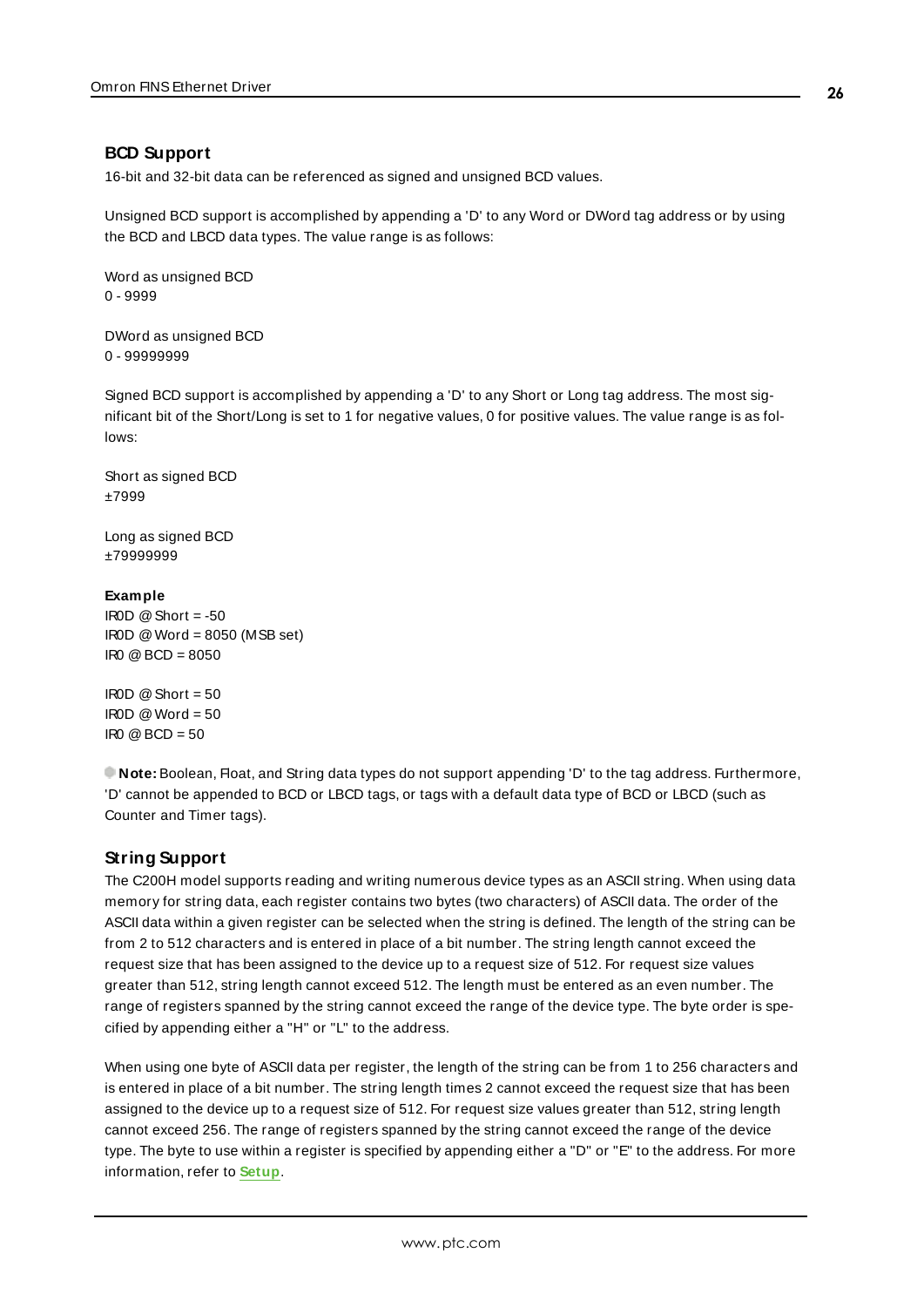## **Examples**

- 1. To address a string starting at DM1000 with a length of 100 bytes and HiLo byte order, enter: DM1000.100H
- 2. To address a string starting at DM1100 with a length of 78 bytes and LoHi byte order, enter: DM1100.078L
- 3. To address a string starting at DM2000 with a length of 55 bytes and Only the High Order byte, enter: DM2000.055D
- 4. To address a string starting at DM2200 with a length of 37 bytes and Only the Low Order byte, enter: DM2200.037E

## <span id="page-26-1"></span>**Array Support**

Arrays are supported for all data types except Boolean and String. There are two methods of addressing an array. Examples are given using data memory locations.

#### DMxxxx [rows] [cols] DMxxxx [cols]\*

\* This method assumes that "rows" is equal to one.

Rows multiplied by cols multiplied by data size in bytes (2 for Word, Short, and BCD; 4 for DWord, Long, LBCD, and Float) cannot exceed the request size that has been assigned to the device. For example, a 10 X 10 array of words results in an array size of 200 bytes, which would require a request size of at least 256.

Use caution when modifying 32-bit values (DWord, Long, LBCD, and Float). Each address for which these data types are allowed starts at a word offset within the device. DWords DM0 and DM1 overlap at word DM1. Writing to DM0 also modifies the value held in DM1. It is recommended that users utilize these data types so that overlapping does not occur. For example, when using DWords, users may want to use DM0, DM2, DM4, and so on to prevent overlapping Words.

## <span id="page-26-0"></span>**C500 Addressing**

The default data types for dynamically defined tags are shown in **bold**.

For more information, refer below the table for notes and restrictions on **BCD [Support](#page-28-0)**, **String [Support](#page-29-0)**, and **Array [Support](#page-30-1)**.

| <b>Device Type</b>    | Range                              | Data Type         | <b>Access</b> |
|-----------------------|------------------------------------|-------------------|---------------|
| Data Memory           | DM000-DM511                        | Word, Short, BCD, | Read/Write    |
|                       | DM000-DM510                        | Long, DWord,      |               |
|                       | DMxxx.00-DMxxx.15                  | LBCD, Float,      |               |
|                       |                                    | <b>Boolean</b>    |               |
|                       | See also String Support            |                   |               |
| Data Memory as String | DM000.512H-DM511.002H              | String            | Read/Write    |
| with HiLo Byte Order  |                                    |                   |               |
|                       | I is string length, range 2 to 512 |                   |               |
|                       | characters                         |                   |               |
| Data Memory as String | DM000.512L-DM511.002L              | String            | Read/Write    |
| with LoHi Byte Order  |                                    |                   |               |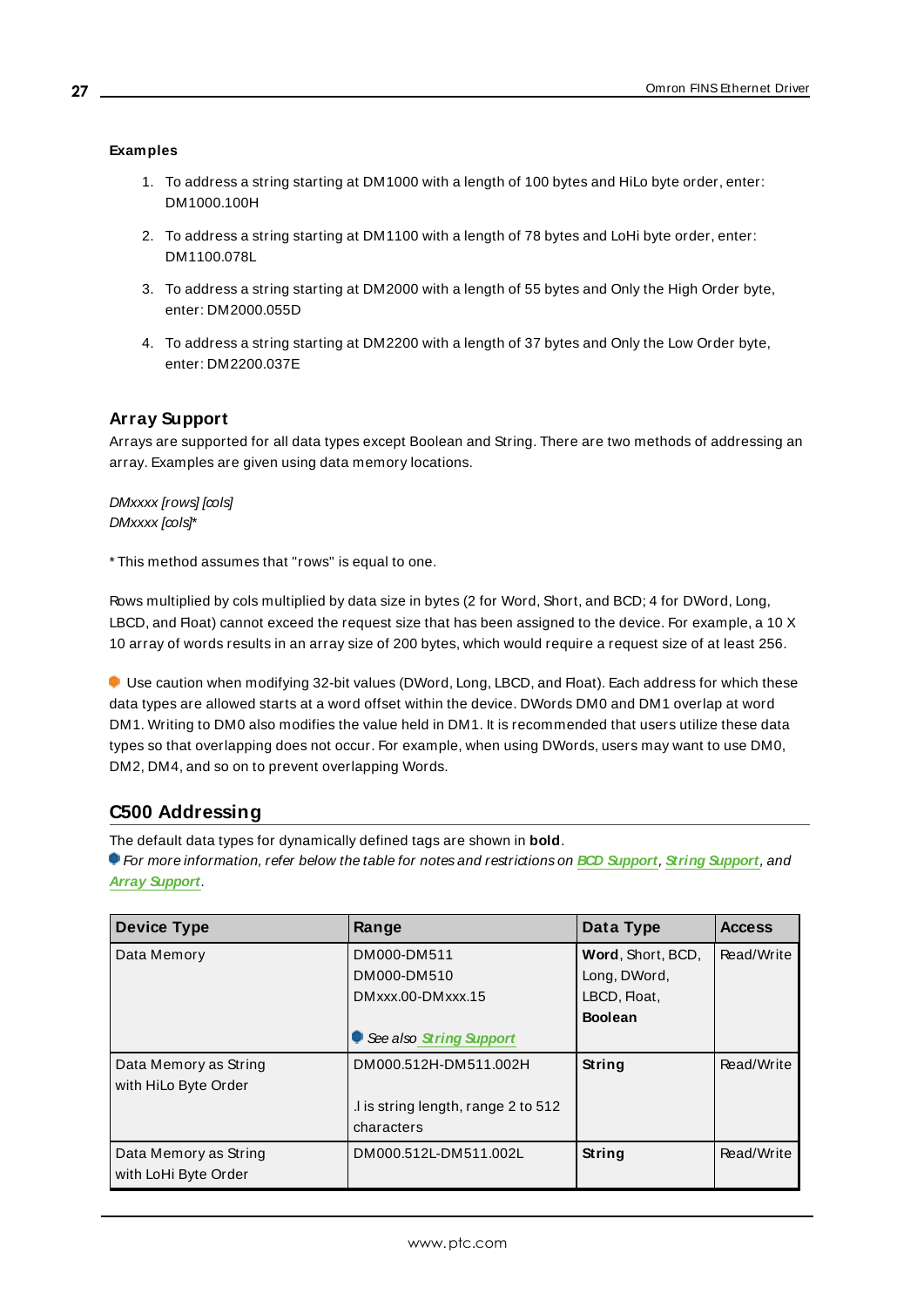| <b>Device Type</b>                                              | Range                                             | Data Type                                                           | <b>Access</b> |
|-----------------------------------------------------------------|---------------------------------------------------|---------------------------------------------------------------------|---------------|
|                                                                 | .I is string length, range 2 to 512<br>characters |                                                                     |               |
| Data Memory as String                                           | DM000.256D-DM511.001D                             | String                                                              | Read/Write    |
| Using Only the High Order Byte of<br>each Word                  | .I is string length, range 1 to 256<br>characters |                                                                     |               |
| Data Memory as String                                           | DM000.256E-DM511.001E                             | <b>String</b>                                                       | Read/Write    |
| Using Only the Low Order<br>Byte of each Word                   | .I is string length, range 1 to 256<br>characters |                                                                     |               |
| <b>Holding Relay</b>                                            | HR00-HR31<br>HR00-HR30<br>HRxx.00-HRxx.15         | Word, Short, BCD,<br>Long, DWord,<br>LBCD, Float,<br><b>Boolean</b> | Read/Write    |
| Holding Relay as String<br>with HiLo Byte Order                 | HR00.064H-HR31.002H                               | String                                                              | Read/Write    |
|                                                                 | .I is string length, range 2 to 64<br>characters  |                                                                     |               |
| Holding Relay as String<br>with LoHi Byte Order                 | HR00.064L-HR31.002L                               | String                                                              | Read/Write    |
|                                                                 | .I is string length, range 2 to 64<br>characters  |                                                                     |               |
| Holding Relay as String<br>Using Only the High Order Byte of    | HR00.032D-HR31.001D                               | <b>String</b>                                                       | Read/Write    |
| each Word                                                       | I is string length, range 1 to 32.<br>characters  |                                                                     |               |
| Holding Relay as String                                         | HR00.032E-HR31.001E                               | <b>String</b>                                                       | Read/Write    |
| Using Only the Low Order<br>Byte of each Word                   | I is string length, range 1 to 32.<br>characters  |                                                                     |               |
| <b>Internal Relay</b>                                           | IR00-IR63<br>IR00-IR62                            | Word, Short, BCD,<br>Long, DWord,                                   | Read/Write    |
|                                                                 | IRxx.00-IRxx.15                                   | LBCD, Float,<br><b>Boolean</b>                                      |               |
| Internal Relay as a String<br>with HiLo Byte Order              | IR00.128H-IR63.002H                               | String                                                              | Read/Write    |
|                                                                 | .I is string length, range 2 to 128<br>characters |                                                                     |               |
| Internal Relay as a String<br>with LoHi Byte Order              | IR00.128L-IR63.002L                               | String                                                              | Read/Write    |
|                                                                 | I is string length, range 2 to 128<br>characters  |                                                                     |               |
| Internal Relay as a String<br>Using Only the High Order Byte of | IR00.064D-IR63.001D                               | <b>String</b>                                                       | Read/Write    |
| each Word                                                       | .I is string length, range 1 to 64<br>characters  |                                                                     |               |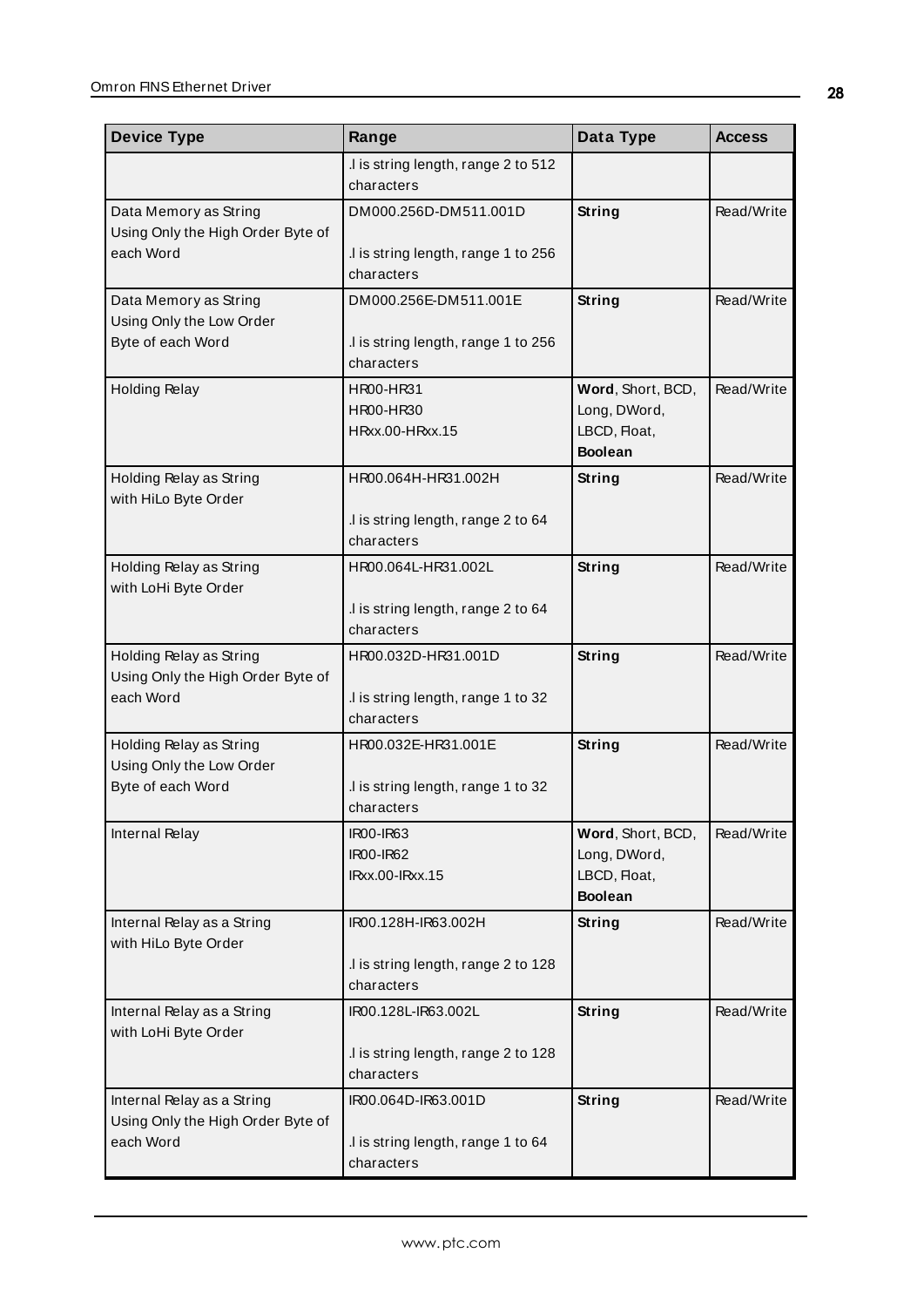| <b>Device Type</b>                            | Range                                            | Data Type                         | <b>Access</b> |
|-----------------------------------------------|--------------------------------------------------|-----------------------------------|---------------|
| Internal Relay as a String                    | IR00.064E-IR63.001E                              | String                            | Read/Write    |
| Using Only the Low Order                      |                                                  |                                   |               |
| Byte of each Word                             | .I is string length, range 1 to 64<br>characters |                                   |               |
|                                               |                                                  |                                   |               |
| Link Relays                                   | LR00-LR31<br>LR00-LR30                           | Word, Short, BCD,<br>Long, DWord, | Read/Write    |
|                                               | LRxx.00-LRxx.15                                  | LBCD, Float,                      |               |
|                                               |                                                  | <b>Boolean</b>                    |               |
| Link Relays as String                         | LR00.064H-LR31.002H                              | <b>String</b>                     | Read/Write    |
| with HiLo Byte Order                          |                                                  |                                   |               |
|                                               | .I is string length, range 2 to 64               |                                   |               |
|                                               | characters                                       |                                   |               |
| Link Relays as String<br>with LoHi Byte Order | LR00.064L-LR31.002L                              | <b>String</b>                     | Read/Write    |
|                                               | .I is string length, range 2 to 64               |                                   |               |
|                                               | characters                                       |                                   |               |
| Link Relays as String                         | LR00.032D-LR31.001D                              | <b>String</b>                     | Read/Write    |
| Using Only the High Order Byte of             |                                                  |                                   |               |
| each Word                                     | I is string length, range 1 to 32.               |                                   |               |
|                                               | characters                                       |                                   |               |
| Link Relays as String                         | LR00.032E-LR31.001E                              | String                            | Read/Write    |
| Using Only the Low Order<br>Byte of each Word | I is string length, range 1 to 32.               |                                   |               |
|                                               | characters                                       |                                   |               |
| Temporary Relay                               | <b>TR</b>                                        | Word, Short,                      | Read/Write    |
|                                               | TRO-TR7                                          | <b>Boolean</b>                    |               |
| Timer/Counter                                 | TC000-TC127                                      | BCD, Word, Short                  | Read/Write    |
| Timer/Counter as String                       | TC000.256H-TC127.002H                            | <b>String</b>                     | Read/Write    |
| with HiLo Byte Order                          |                                                  |                                   |               |
|                                               | I is string length, range 2 to 256<br>characters |                                   |               |
| Timer/Counter as String                       | TC000.256L-TC127.002L                            | String                            | Read/Write    |
| with LoHi Byte Order                          |                                                  |                                   |               |
|                                               | .I is string length, range 2 to 256              |                                   |               |
|                                               | characters                                       |                                   |               |
| Timer/Counter as String                       | TC000.128D-TC127.001D                            | <b>String</b>                     | Read/Write    |
| Using Only the High Order Byte of             |                                                  |                                   |               |
| each Word                                     | I is string length, range 1 to 128<br>characters |                                   |               |
| Timer/Counter as String                       | TC000.128E-TC127.001E                            | String                            | Read/Write    |
| Using Only the Low Order                      |                                                  |                                   |               |
| Byte of each Word                             | I is string length, range 1 to 128               |                                   |               |
|                                               | characters                                       |                                   |               |
| <b>Timer/Counter Status</b>                   | TS000-TS127                                      | <b>Boolean</b>                    | Read/Write    |

# <span id="page-28-0"></span>**BCD Support**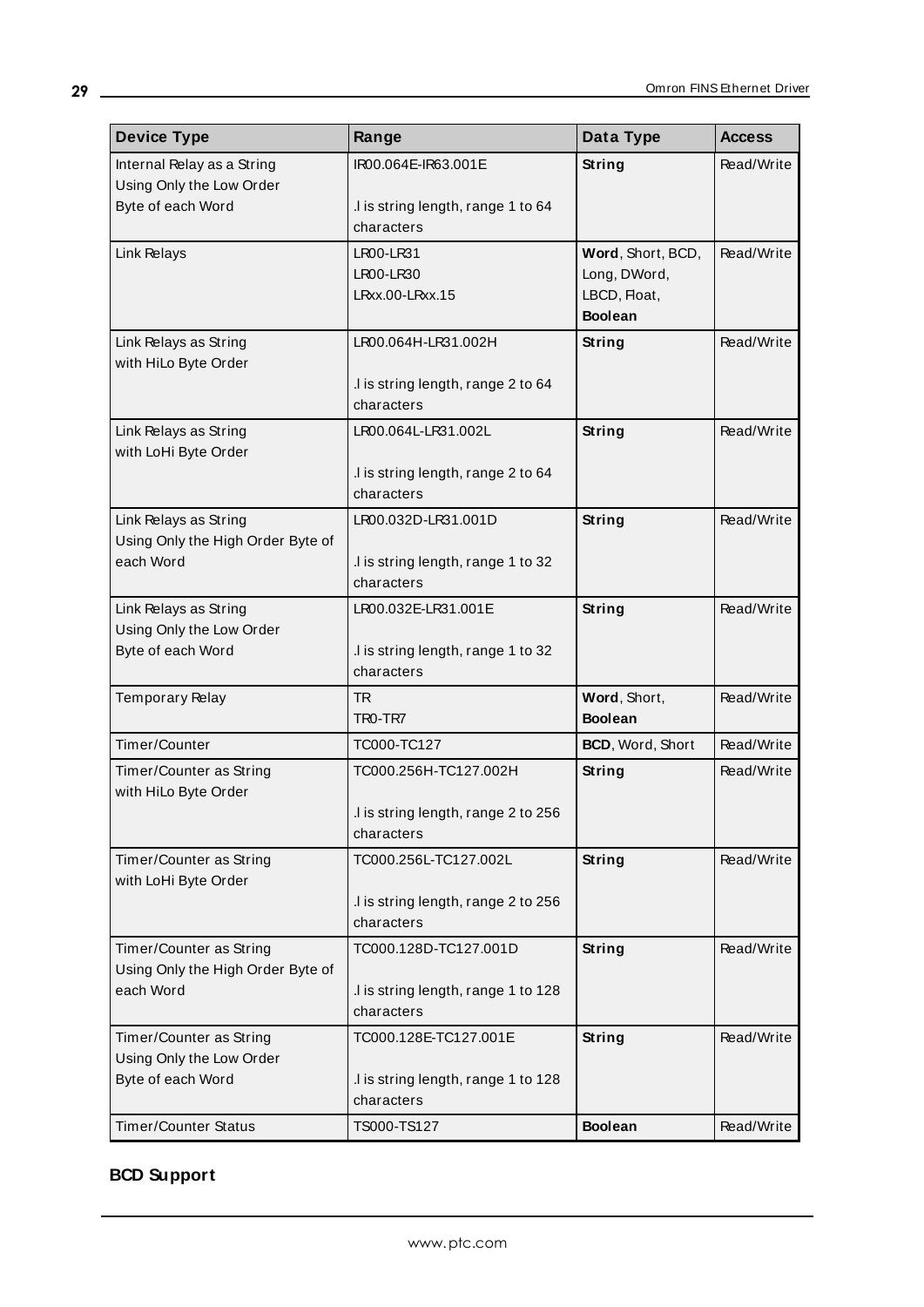16-bit and 32-bit data can be referenced as signed and unsigned BCD values.

Unsigned BCD support is accomplished by appending a 'D' to any Word or DWord tag address or by using the BCD and LBCD data types. The value range is as follows:

Word as unsigned BCD 0 - 9999

DWord as unsigned BCD 0 - 99999999

Signed BCD support is accomplished by appending a 'D' to any Short or Long tag address. The most significant bit of the Short/Long is set to 1 for negative values, 0 for positive values. The value range is as follows:

Short as signed BCD ±7999

Long as signed BCD ±79999999

#### **Example**

 $IROD \ @$  Short = -50 IR0D @Word = 8050 (MSB set) IR0 @BCD = 8050

```
IROD @ Short = 50\text{IROD} \otimes \text{Word} = 50IR0 @ BCD = 50
```
<span id="page-29-0"></span>**Note:** Boolean, Float, and String data types do not support appending 'D' to the tag address. Furthermore, 'D' cannot be appended to BCD or LBCD tags, or tags with a default data type of BCD or LBCD (such as Counter and Timer tags).

## **String Support**

The C500 model supports reading and writing numerous device types as an ASCII string. When using data memory for string data, each register contains two bytes (two characters) of ASCII data. The order of the ASCII data within a given register can be selected when the string is defined. The length of the string can be from 2 to 512 characters and is entered in place of a bit number.The string length cannot exceed the request size that has been assigned to the device up to a request size of 512. For request size values greater than 512, string length cannot exceed 512. The length must be entered as an even number. The range of registers spanned by the string cannot exceed the range of the device type. The byte order is specified by appending either a "H" or "L" to the address.

When using one byte of ASCII data per register, the length of the string can be from 1 to 256 characters and is entered in place of a bit number. The string length times 2 cannot exceed the request size that has been assigned to the device up to a request size of 512. For request size values greater than 512, string length cannot exceed 256. The range of registers spanned by the string cannot exceed the range of the device type. The byte to use within a register is specified by appending either a "D" or "E" to the address. For more information, refer to **[Setup](#page-4-1)**.

#### **Examples**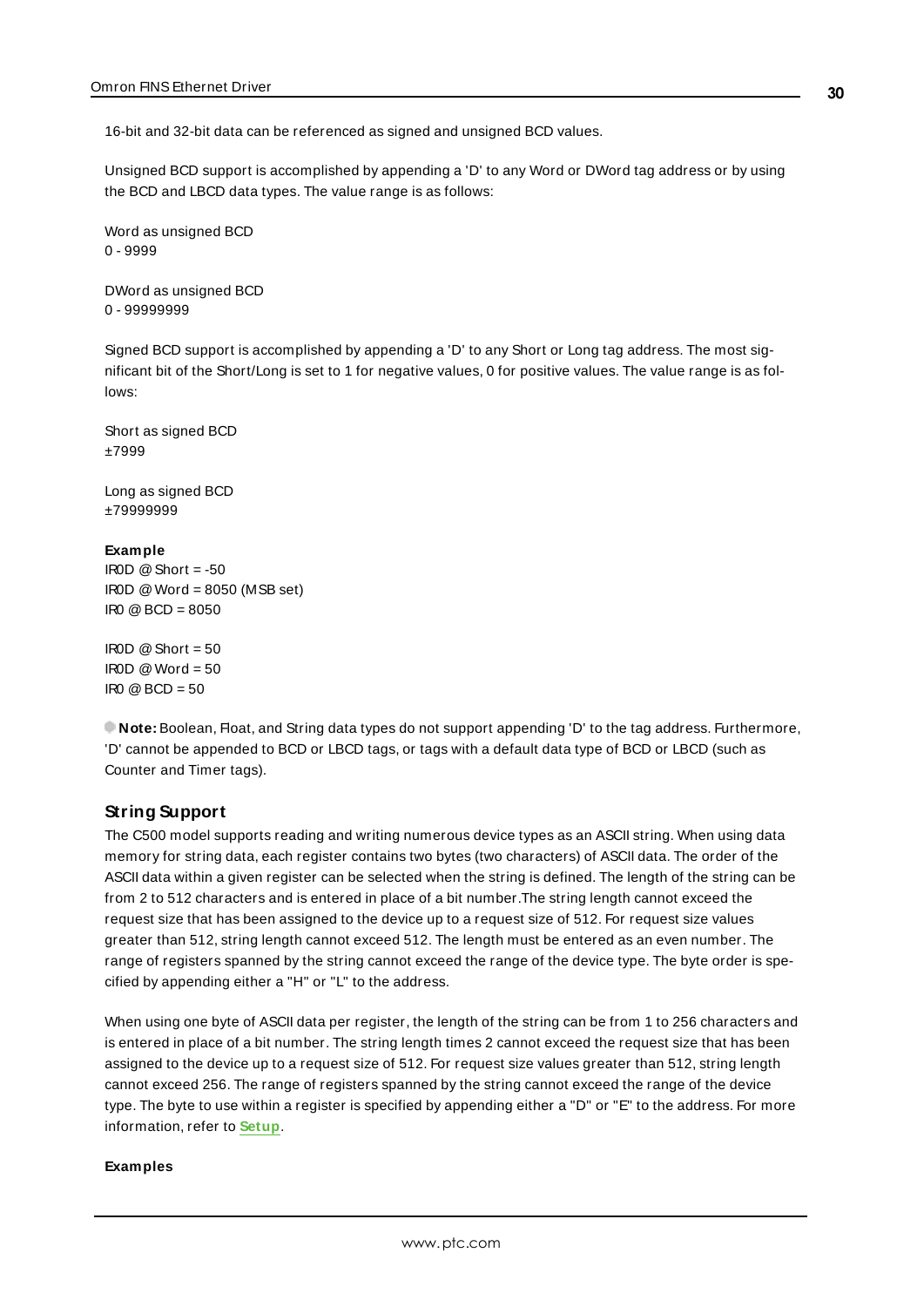- 1. To address a string starting at DM100 with a length of 100 bytes and HiLo byte order, enter: DM100.100H
- 2. To address a string starting at DM110 with a length of 78 bytes and LoHi byte order, enter: DM110.078L
- 3. To address a string starting at DM200 with a length of 55 bytes and Only the High Order byte, enter: DM200.055D
- 4. To address a string starting at DM220 with a length of 37 bytes and Only the Low Order byte, enter: DM220.037E

## <span id="page-30-1"></span>**Array Support**

Arrays are supported for all data types except Boolean and String. There are two methods of addressing an array. Examples are given using data memory locations.

DMxxxx [rows] [cols] DMxxxx [cols]\*

\* This method assumes that "rows" is equal to one.

Rows multiplied by cols multiplied by data size in bytes (2 for Word, Short, and BCD; 4 for DWord, Long, LBCD, and Float) cannot exceed the request size that has been assigned to the device. For example, a 10 X 10 array of words results in an array size of 200 bytes, which would require a request size of at least 256.

Use caution when modifying 32-bit values (DWord, Long, LBCD, and Float). Each address for which these data types are allowed starts at a word offset within the device. DWords DM0 and DM1 overlap at word DM1. Writing to DM0 also modifies the value held in DM1. It is recommended that users utilize these data types so that overlapping does not occur. For example, when using DWords, use DM0, DM2, DM4, and so on to prevent overlapping Words.

## <span id="page-30-0"></span>**C1000H Addressing**

The default data types for dynamically defined tags are shown in **bold**.

For more information, refer below the table for notes and restrictions on **BCD [Support](#page-33-0)**, **String [Support](#page-33-1)**, and **Array [Support](#page-34-1)**.

| <b>Device Type</b>                             | Range                       | Data Type      | <b>Access</b> |
|------------------------------------------------|-----------------------------|----------------|---------------|
| <b>Auxiliary Relay</b>                         | AR00-AR27                   | Word, Short,   | Read/Write    |
|                                                | AR00-AR26                   | BCD,           |               |
|                                                | ARxx.00-ARxx.15             | Long, DWord,   |               |
|                                                |                             | LBCD, Float    |               |
|                                                |                             | <b>Boolean</b> |               |
| Auxiliary Relay as String with HiLo Byte Order | AR00.056H-AR27.002H         | String         | Read/Write    |
|                                                | I is string length, range 2 |                |               |
|                                                | to 56 characters            |                |               |
| Auxiliary Relay as String with LoHi Byte Order | AR00.056L-AR27.002L         | String         | Read/Write    |
|                                                | I is string length, range 2 |                |               |
|                                                | to 56 characters            |                |               |
| Auxiliary Relay as String Using Only the High  | AR00.028D-AR27.001D         | String         | Read/Write    |
| Order Byte of each Word                        |                             |                |               |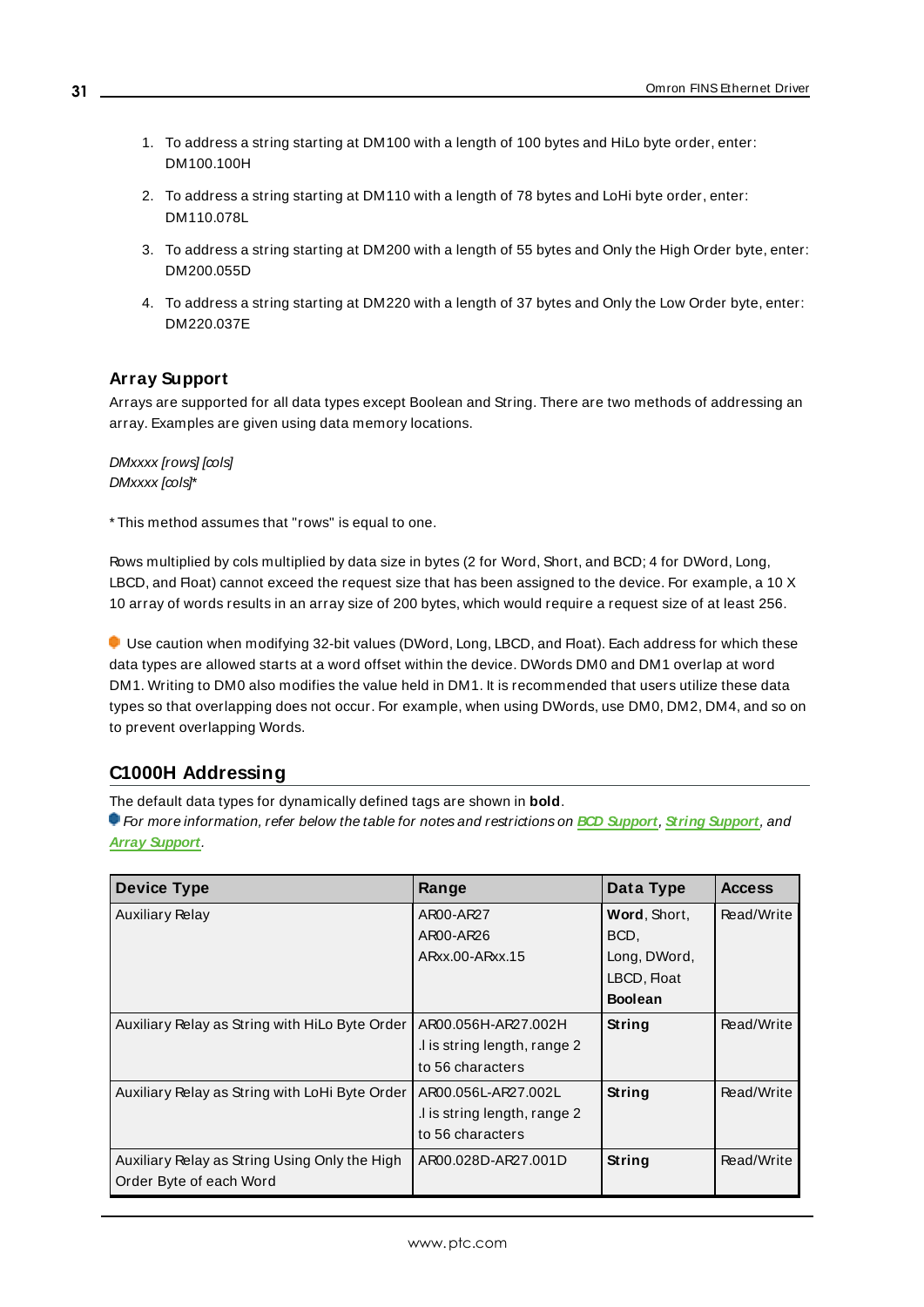| <b>Device Type</b>                                                      | Range                                                                            | Data Type                                                             | <b>Access</b> |
|-------------------------------------------------------------------------|----------------------------------------------------------------------------------|-----------------------------------------------------------------------|---------------|
|                                                                         | .I is string length, range 1<br>to 28 characters                                 |                                                                       |               |
| Auxiliary Relay as String Using Only the Low<br>Order Byte of each Word | AR00.028E-AR27.001E<br>I is string length, range 1<br>to 28 characters           | String                                                                | Read/Write    |
| Data Memory                                                             | DM0000-DM4095<br>DM0000-DM4094<br>DMxxxx.00-DMxxxx.15<br>See also String Support | Word, Short,<br>BCD,<br>Long, DWord,<br>LBCD, Float<br><b>Boolean</b> | Read/Write    |
| Data Memory as String with HiLo Byte Order                              | DM0000.512H-<br>DM4095.002H<br>.I is string length, range 2<br>to 512 characters | <b>String</b>                                                         | Read/Write    |
| Data Memory as String with LoHi Byte Order                              | DM0000.512L-<br>DM4095.002L<br>.I is string length, range 2<br>to 512 characters | <b>String</b>                                                         | Read/Write    |
| Data Memory as String Using Only the High<br>Order Byte of each Word    | DM0000.256D-<br>DM4095.001D<br>.I is string length, range 1<br>to 256 characters | String                                                                | Read/Write    |
| Data Memory as String Using Only the Low<br>Order Byte of each Word     | DM0000.256E-<br>DM4095.001E<br>.I is string length, range 1<br>to 256 characters | <b>String</b>                                                         | Read/Write    |
| <b>Holding Relay</b>                                                    | <b>HR00-HR99</b><br><b>HR00-HR98</b><br>HRxx.00-HRxx.15                          | Word, Short,<br>BCD,<br>Long, DWord,<br>LBCD, Float<br><b>Boolean</b> | Read/Write    |
| Holding Relay as String with HiLo Byte Order                            | HR00.200H-HR99.002H<br>.I is string length, range 2<br>to 200 characters         | <b>String</b>                                                         | Read/Write    |
| Holding Relay as String with LoHi Byte Order                            | HR00.200L-HR99.002L<br>.I is string length, range 2<br>to 200 characters         | <b>String</b>                                                         | Read/Write    |
| Holding Relay as String Using Only the High<br>Order Byte of each Word  | HR00.100D-HR99.001D<br>.I is string length, range 1<br>to 100 characters         | <b>String</b>                                                         | Read/Write    |
| Holding Relay as String Using Only the Low<br>Order Byte of each Word   | HR00.100E-HR99.001E<br>.I is string length, range 1<br>to 100 characters         | <b>String</b>                                                         | Read/Write    |
| <b>Internal Relay</b>                                                   | IR000-IR255<br>IR000-IR254<br>IRxxx.00-IRxxx.15                                  | Word, Short,<br>BCD,<br>Long, DWord,                                  | Read/Write    |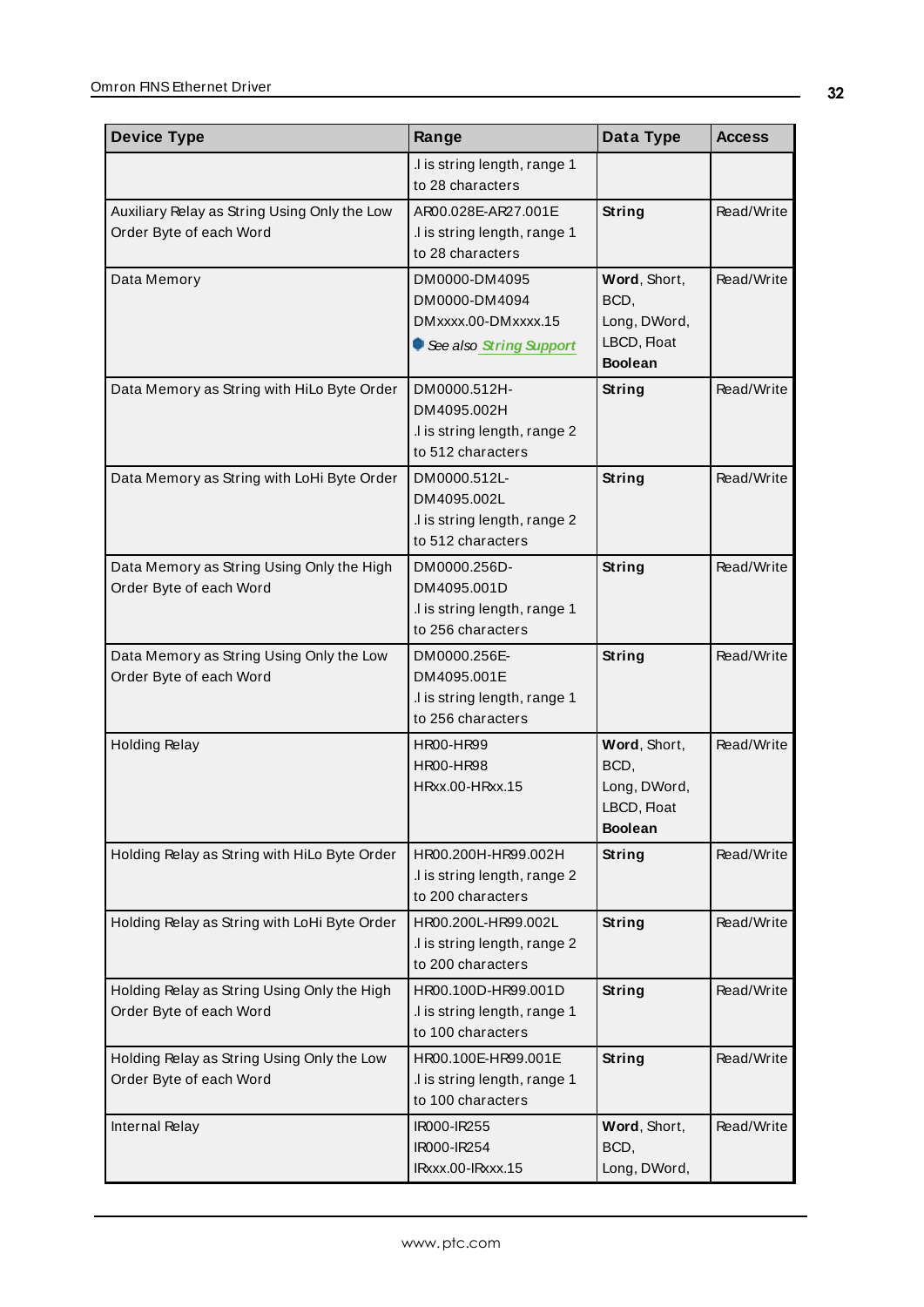| <b>Device Type</b>                                                        | Range                                                                      | Data Type                                                              | <b>Access</b> |
|---------------------------------------------------------------------------|----------------------------------------------------------------------------|------------------------------------------------------------------------|---------------|
|                                                                           |                                                                            | LBCD, Float<br><b>Boolean</b>                                          |               |
| Internal Relay as a String with HiLo Byte<br>Order                        | IR000.512H-IR255.002H<br>.I is string length, range 2<br>to 512 characters | String                                                                 | Read/Write    |
| Internal Relay as a String with LoHi Byte<br>Order                        | IR000.512L-IR255.002L<br>.I is string length, range 2<br>to 512 characters | <b>String</b>                                                          | Read/Write    |
| Internal Relay as a String Using Only the High<br>Order Byte of each Word | IR000.256D-IR255.001D<br>.I is string length, range 1<br>to 256 characters | <b>String</b>                                                          | Read/Write    |
| Internal Relay as a String Using Only the Low<br>Order Byte of each Word  | IR000.256E-IR255.001E<br>.I is string length, range 1<br>to 256 characters | String                                                                 | Read/Write    |
| Link Relays                                                               | <b>LR00-LR63</b><br><b>LR00-LR62</b><br>LRxx.00-LRxx.15                    | Word, Short,<br>BCD,<br>Long, DWord,<br>LBCD, Float,<br><b>Boolean</b> | Read/Write    |
| Link Relays as String with HiLo Byte Order                                | LR00.128H-LR63.002H<br>.I is string length, range 2<br>to 128 characters   | String                                                                 | Read/Write    |
| Link Relays as String with LoHi Byte Order                                | LR00.128L-LR63.002L<br>.I is string length, range 2<br>to 128 characters   | <b>String</b>                                                          | Read/Write    |
| Link Relays as String Using Only the High<br>Order Byte of each Word      | LR00.064D-LR63.001D<br>I is string length, range 1<br>to 64 characters     | <b>String</b>                                                          | Read/Write    |
| Link Relays as String Using Only the Low<br>Order Byte of each Word       | LR00.064E-LR63.001E<br>I is string length, range 1<br>to 64 characters     | String                                                                 | Read/Write    |
| Temporary Relay                                                           | <b>TR</b><br>TRO-TR7                                                       | Word, Short,<br><b>Boolean</b>                                         | Read/Write    |
| Timer/Counter                                                             | TC000-TC511                                                                | BCD, Word,<br>Short                                                    | Read/Write    |
| Timer/Counter as String with HiLo Byte<br>Order                           | TC000.512H-TC511.002H<br>.I is string length, range 2<br>to 512 characters | String                                                                 | Read/Write    |
| Timer/Counter as String with LoHi Byte<br>Order                           | TC000.512L-TC511.002L<br>.I is string length, range 2<br>to 512 characters | String                                                                 | Read/Write    |
| Timer/Counter as String Using Only the High<br>Order Byte of each Word    | TC000.256D-TC511.001D<br>.I is string length, range 1<br>to 256 characters | <b>String</b>                                                          | Read/Write    |
| Timer/Counter as String Using Only the Low                                | TC000.256E-TC511.001E                                                      | String                                                                 | Read/Write    |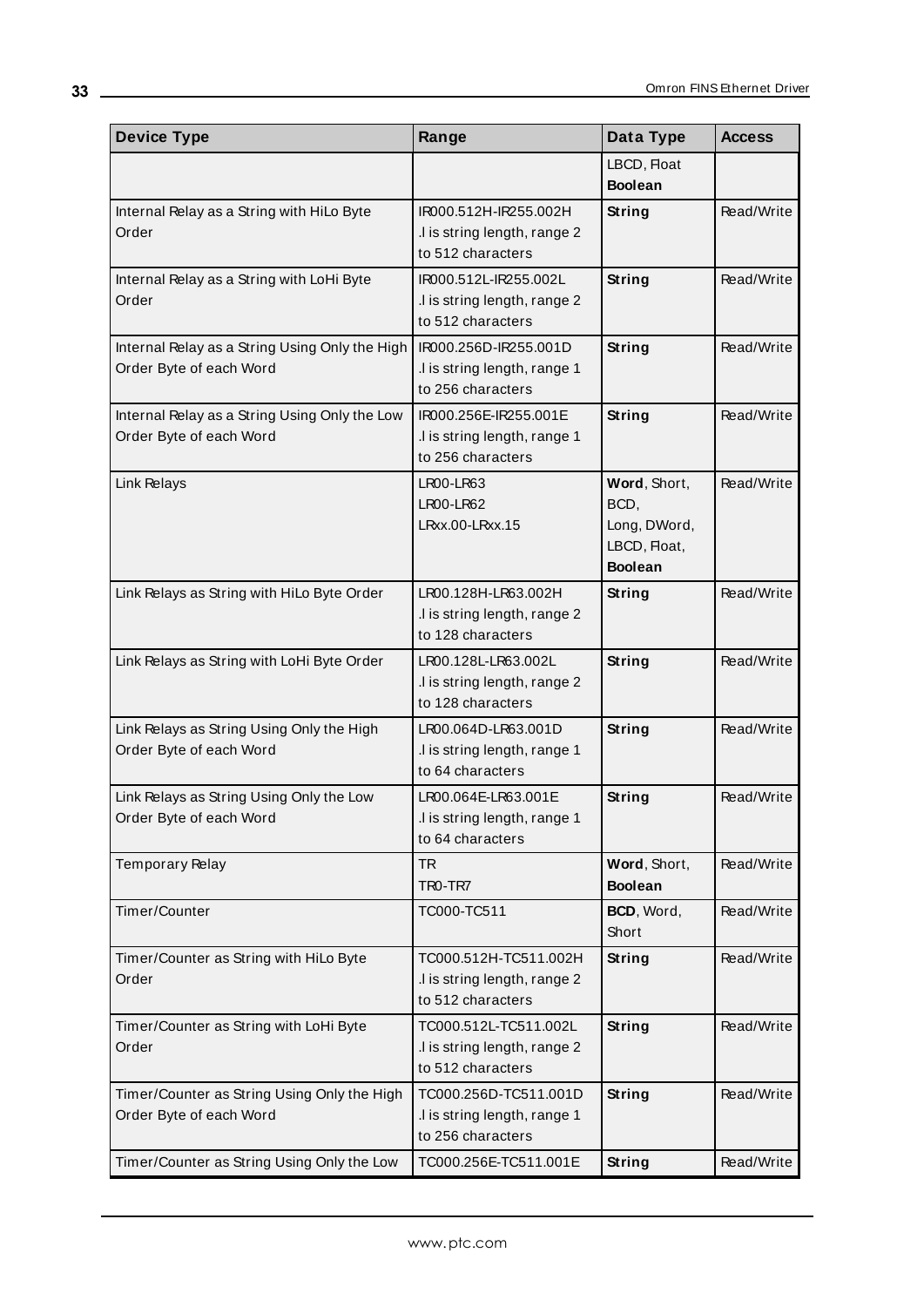| Device Type             | Range                                              | Data Type      | <b>Access</b> |
|-------------------------|----------------------------------------------------|----------------|---------------|
| Order Byte of each Word | I is string length, range 1<br>l to 256 characters |                |               |
| Timer/Counter Status    | TS000-TS511                                        | <b>Boolean</b> | Read/Write    |

## <span id="page-33-0"></span>**BCD Support**

16-bit and 32-bit data can be referenced as signed and unsigned BCD values. Unsigned BCD support is accomplished by appending a 'D' to any Word or DWord tag address or by using the BCD and LBCD data types. The value range is as follows:

Word as unsigned BCD 0 - 9999

DWord as unsigned BCD 0 - 99999999

Signed BCD support is accomplished by appending a 'D' to any Short or Long tag address. The most significant bit of the Short/Long is set to 1 for negative values, 0 for positive values. The value range is as follows:

Short as signed BCD ±7999

Long as signed BCD ±79999999

#### **Example:**

 $IROD \t@Short = -50$ IR0D @Word = 8050 (MSB set) IR0 @BCD = 8050

 $IBOD @ Short = 50$  $IROD @Word = 50$  $\text{IRO} \ @ \text{BCD} = 50$ 

<span id="page-33-1"></span>**Note:** Boolean, Float, and String data types do not support appending 'D' to the tag address. Furthermore, 'D' cannot be appended to BCD or LBCD tags, or tags with a default data type of BCD or LBCD (such as Counter and Timer tags).

## **String Support**

The C1000H model supports reading and writing numerous device types as an ASCII string. When using data memory for string data, each register contains two bytes (two characters) of ASCII data. The order of the ASCII data within a given register can be selected when the string is defined. The length of the string can be from 2 to 512 characters and is entered in place of a bit number. The string length cannot exceed the request size that has been assigned to the device up to a request size of 512. For request size values greater than 512, string length cannot exceed 512. The length must be entered as an even number. The range of registers spanned by the string cannot exceed the range of the device type. The byte order is specified by appending either a "H" or "L" to the address.

When using one byte of ASCII data per register, the length of the string can be from 1 to 256 characters and is entered in place of a bit number. The string length times 2 cannot exceed the request size that has been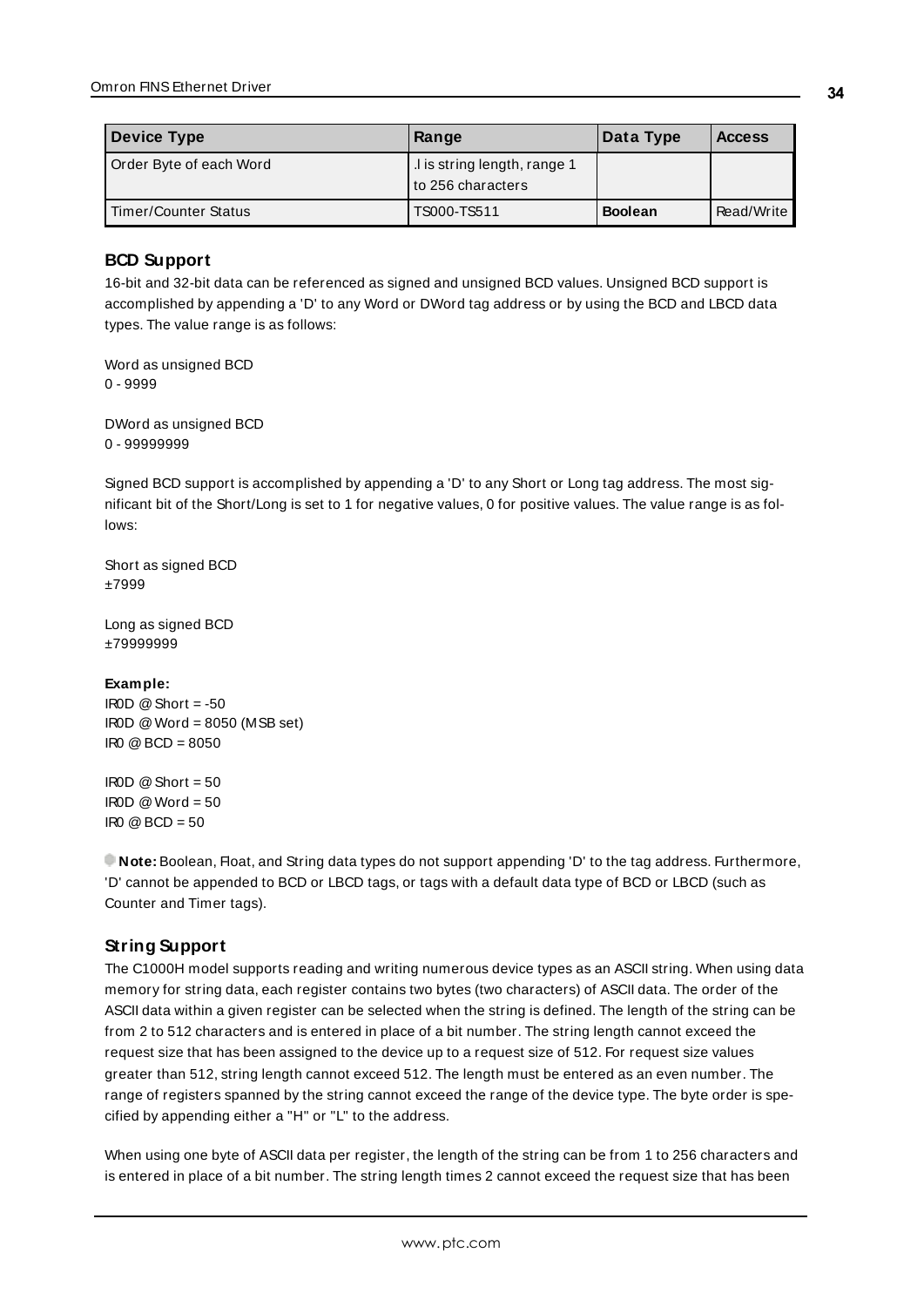assigned to the device up to a request size of 512. For request size values greater than 512, string length cannot exceed 256. The range of registers spanned by the string cannot exceed the range of the device type. The byte to use within a register is specified by appending either a "D" or "E" to the address. For more information, refer to **[Setup](#page-4-1)**.

#### **Examples**

- 1. To address a string starting at DM1000 with a length of 100 bytes and HiLo byte order, enter: DM1000.100H
- 2. To address a string starting at DM1100 with a length of 78 bytes and LoHi byte order, enter: DM1100.078L
- 3. To address a string starting at DM2000 with a length of 55 bytes and Only the High Order byte, enter: DM2000.055D
- 4. To address a string starting at DM2200 with a length of 37 bytes and Only the Low Order byte, enter: DM2200.037E

## <span id="page-34-1"></span>**Array Support**

Arrays are supported for all data types except Boolean and String. There are two methods of addressing an array. Examples are given using data memory locations.

DMxxxx [rows] [cols] DMxxxx [cols]\*

\* This method assumes that "rows" is equal to one.

Rows multiplied by cols multiplied by data size in bytes (2 for Word, Short, and BCD; 4 for DWord, Long, LBCD, and Float) cannot exceed the request size that has been assigned to the device. For example, a 10 X 10 array of words results in an array size of 200 bytes, which would require a request size of at least 256.

Use caution when modifying 32-bit values (DWord, Long, LBCD, and Float). Each address for which these data types are allowed starts at a word offset within the device. DWords DM0 and DM1 overlap at word DM1. Writing to DM0 also modifies the value held in DM1. It is recommended that users utilize these data types so that overlapping does not occur. For example, when using DWords, use DM0, DM2, DM4, and so on, to prevent overlapping Words.

## <span id="page-34-0"></span>**C2000H Addressing**

The default data types for dynamically defined tags are shown in **bold**.

For more information, refer below the table for notes and restrictions on **BCD [Support](#page-37-0)**, **String [Support](#page-38-0)**, and **Array [Support](#page-38-1)**.

| <b>Device Type</b>                                | Range                                                     | Data Type                                                           | <b>Access</b> |
|---------------------------------------------------|-----------------------------------------------------------|---------------------------------------------------------------------|---------------|
| <b>Auxiliary Relay</b>                            | AR00-AR27<br>AR00-AR26<br>ARxx.00-ARxx.15                 | Word, Short, BCD,<br>Long, DWord,<br>LBCD, Float,<br><b>Boolean</b> | Read/Write    |
| Auxiliary Relay as String<br>with HiLo Byte Order | AR00.056H-AR27.002H<br>.I is string length, range 2 to 56 | String                                                              | Read/Write    |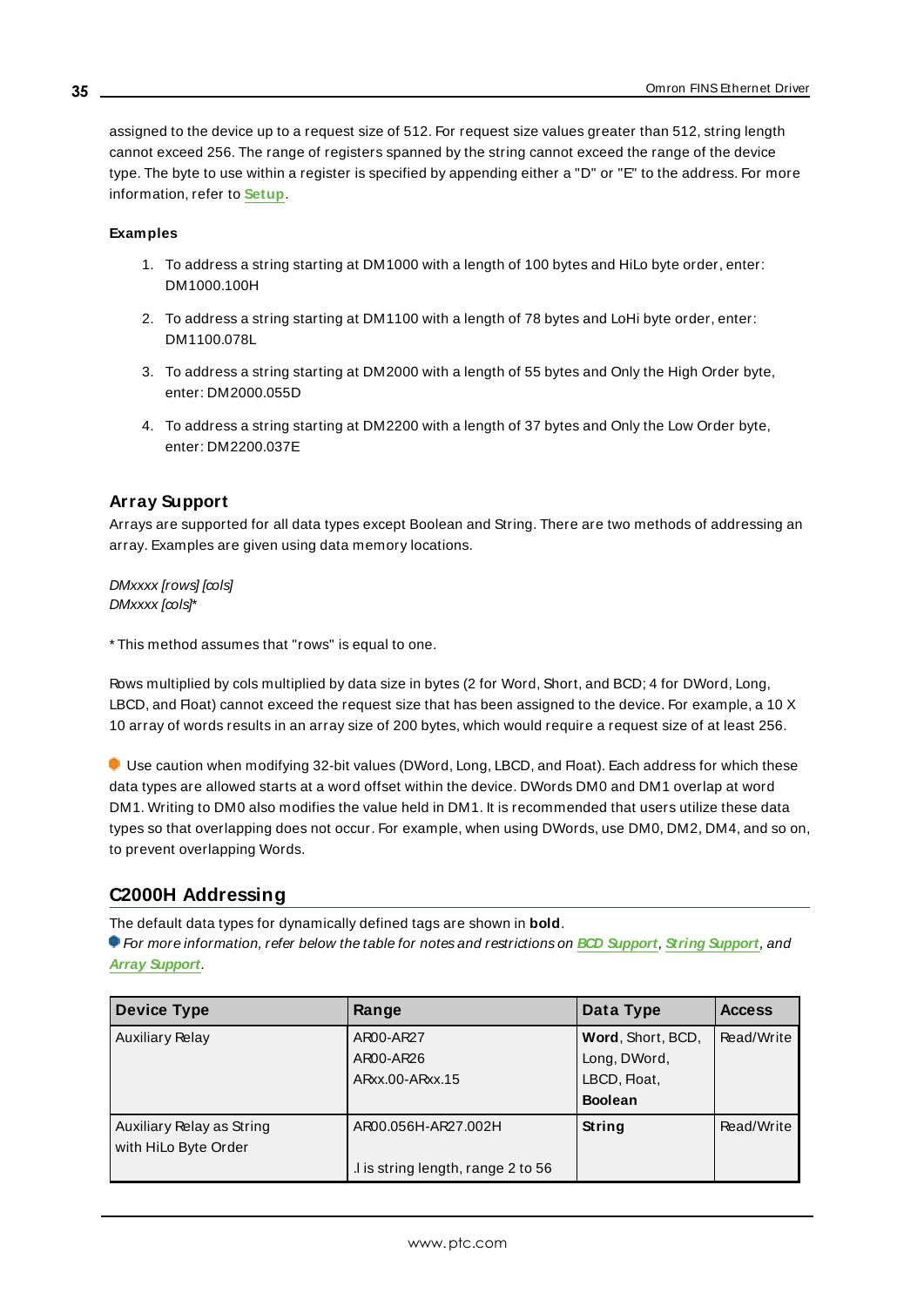| <b>Device Type</b>                                             | Range                                             | Data Type                         | <b>Access</b> |
|----------------------------------------------------------------|---------------------------------------------------|-----------------------------------|---------------|
|                                                                | characters                                        |                                   |               |
| Auxiliary Relay as String<br>with LoHi Byte Order              | AR00.056L-AR27.002L                               | String                            | Read/Write    |
|                                                                | .I is string length, range 2 to 56<br>characters  |                                   |               |
| Auxiliary Relay as String<br>Using Only the High Order Byte of | AR00.028D-AR27.001D                               | <b>String</b>                     | Read/Write    |
| each Word                                                      | I is string length, range 1 to 28<br>characters   |                                   |               |
| Auxiliary Relay as String<br>Using Only the Low Order          | AR00.028E-AR27.001E                               | String                            | Read/Write    |
| Byte of each Word                                              | I is string length, range 1 to 28<br>characters   |                                   |               |
| Data Memory                                                    | DM0000-DM6655<br>DM0000-DM6654                    | Word, Short, BCD,<br>Long, DWord, | Read/Write    |
|                                                                | DMxxxx.00-DMxxxx.15                               | LBCD, Float,<br><b>Boolean</b>    |               |
|                                                                | See also String Support                           |                                   |               |
| Data Memory as String<br>with HiLo Byte Order                  | DM0000.512H-DM6655.002H                           | String                            | Read/Write    |
|                                                                | .I is string length, range 2 to 512<br>characters |                                   |               |
| Data Memory as String<br>with LoHi Byte Order                  | DM0000.512L-DM6655.002L                           | String                            | Read/Write    |
|                                                                | .I is string length, range 2 to 512<br>characters |                                   |               |
| Data Memory as String<br>Using Only the High Order Byte of     | DM0000.256D-DM6655.001D                           | <b>String</b>                     | Read/Write    |
| each Word                                                      | .I is string length, range 1 to 256<br>characters |                                   |               |
| Data Memory as String<br>Using Only the Low Order              | DM0000.256E-DM6655.001E                           | <b>String</b>                     | Read/Write    |
| Byte of each Word                                              | .I is string length, range 1 to 256<br>characters |                                   |               |
| <b>Holding Relay</b>                                           | <b>HR00-HR99</b><br><b>HR00-HR98</b>              | Word, Short, BCD,<br>Long, DWord, | Read/Write    |
|                                                                | HRxx.00-HRxx.15                                   | LBCD, Float,<br><b>Boolean</b>    |               |
| Holding Relay as String<br>with HiLo Byte Order                | HR00.200H-HR99.002H                               | <b>String</b>                     | Read/Write    |
|                                                                | .I is string length, range 2 to 200<br>characters |                                   |               |
| Holding Relay as String<br>with LoHi Byte Order                | HR00.200L-HR99.002L                               | <b>String</b>                     | Read/Write    |
|                                                                | .I is string length, range 2 to 200<br>characters |                                   |               |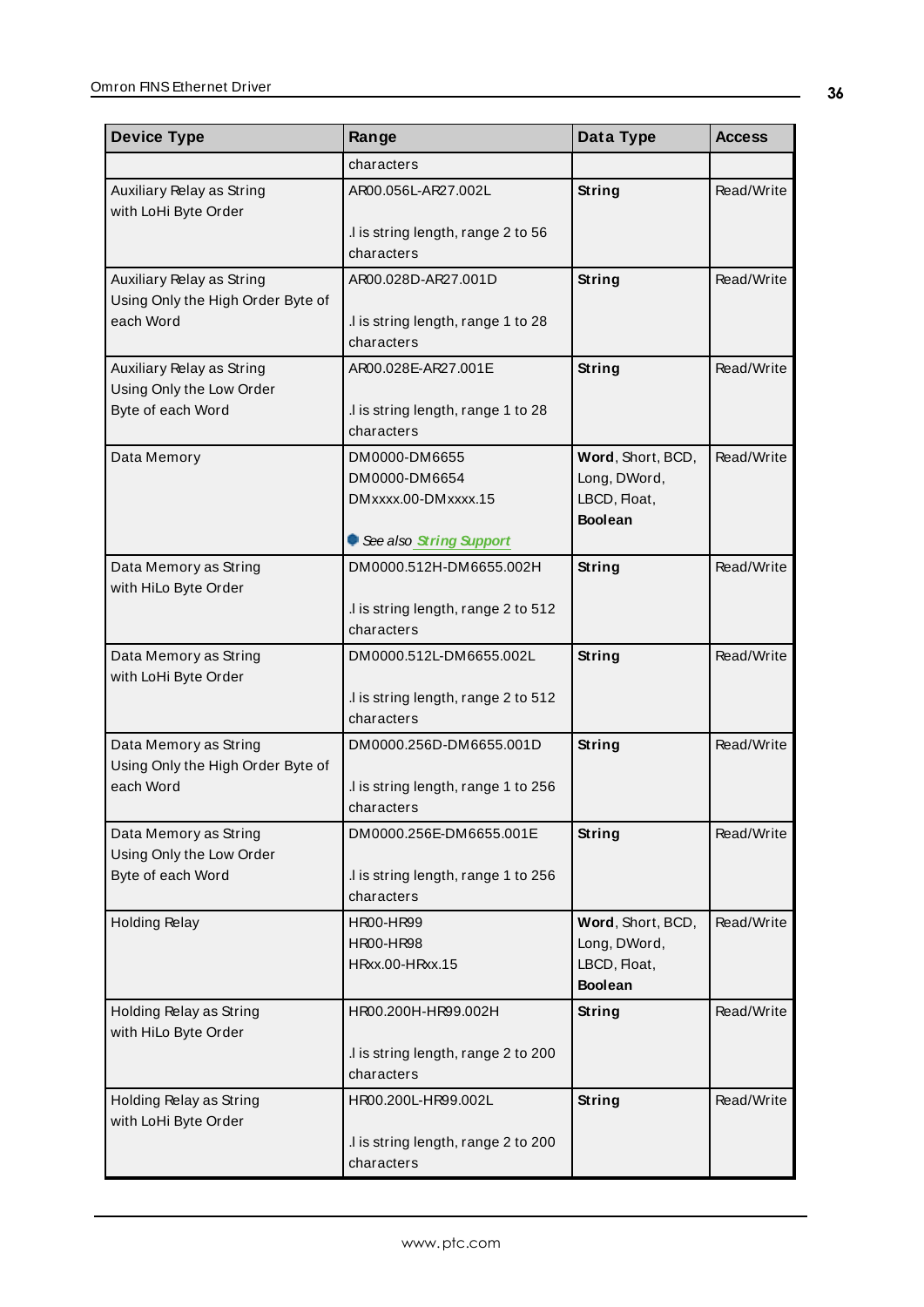| <b>Device Type</b>                                              | Range                                            | Data Type                         | <b>Access</b> |
|-----------------------------------------------------------------|--------------------------------------------------|-----------------------------------|---------------|
| Holding Relay as String                                         | HR00.100D-HR99.001D                              | <b>String</b>                     | Read/Write    |
| Using Only the High Order Byte of                               |                                                  |                                   |               |
| each Word                                                       | I is string length, range 1 to 100<br>characters |                                   |               |
| Holding Relay as String                                         | HR00.100E-HR99.001E                              | <b>String</b>                     | Read/Write    |
| Using Only the Low Order                                        |                                                  |                                   |               |
| Byte of each Word                                               | I is string length, range 1 to 100               |                                   |               |
|                                                                 | characters                                       |                                   |               |
| Internal Relay                                                  | IR000-IR255                                      | Word, Short, BCD,                 | Read/Write    |
|                                                                 | IR000-IR254                                      | Long, DWord,                      |               |
|                                                                 | IRxxx.00-IRxxx.15                                | LBCD, Float                       |               |
|                                                                 |                                                  | <b>Boolean</b>                    |               |
| Internal Relay as a String<br>with HiLo Byte Order              | IR000.512H-IR255.002H                            | <b>String</b>                     | Read/Write    |
|                                                                 | .I is string length, range 2 to 512              |                                   |               |
|                                                                 | characters                                       |                                   |               |
| Internal Relay as a String                                      | IR000.512L-IR255.002L                            | <b>String</b>                     | Read/Write    |
| with LoHi Byte Order                                            |                                                  |                                   |               |
|                                                                 | .I is string length, range 2 to 512              |                                   |               |
|                                                                 | characters                                       |                                   |               |
| Internal Relay as a String<br>Using Only the High Order Byte of | IR000.256D-IR255.001D                            | <b>String</b>                     | Read/Write    |
| each Word                                                       | .I is string length, range 1 to 256              |                                   |               |
|                                                                 | characters                                       |                                   |               |
| Internal Relay as a String                                      | IR000.256E-IR255.001E                            | <b>String</b>                     | Read/Write    |
| Using Only the Low Order                                        |                                                  |                                   |               |
| Byte of each Word                                               | .I is string length, range 1 to 256              |                                   |               |
|                                                                 | characters                                       |                                   |               |
| Link Relays                                                     | <b>LR00-LR63</b><br><b>LR00-LR62</b>             | Word, Short, BCD,<br>Long, DWord, | Read/Write    |
|                                                                 | LRxx.00-LRxx.15                                  | LBCD, Float,                      |               |
|                                                                 |                                                  | <b>Boolean</b>                    |               |
| Link Relays as String                                           | LR00.128H-LR63.002H                              | <b>String</b>                     | Read/Write    |
| with HiLo Byte Order                                            |                                                  |                                   |               |
|                                                                 | I is string length, range 2 to 128               |                                   |               |
|                                                                 | characters                                       |                                   |               |
| Link Relays as String<br>with LoHi Byte Order                   | LR00.128L-LR63.002L                              | <b>String</b>                     | Read/Write    |
|                                                                 | I is string length, range 2 to 128               |                                   |               |
|                                                                 | characters                                       |                                   |               |
| Link Relays as String                                           | LR00.064D-LR63.001D                              | <b>String</b>                     | Read/Write    |
| Using Only the High Order Byte of                               |                                                  |                                   |               |
| each Word                                                       | .I is string length, range 1 to 64               |                                   |               |
|                                                                 | characters                                       |                                   |               |
| Link Relays as String<br>Using Only the Low Order               | LR00.064E-LR63.001E                              | <b>String</b>                     | Read/Write    |
|                                                                 |                                                  |                                   |               |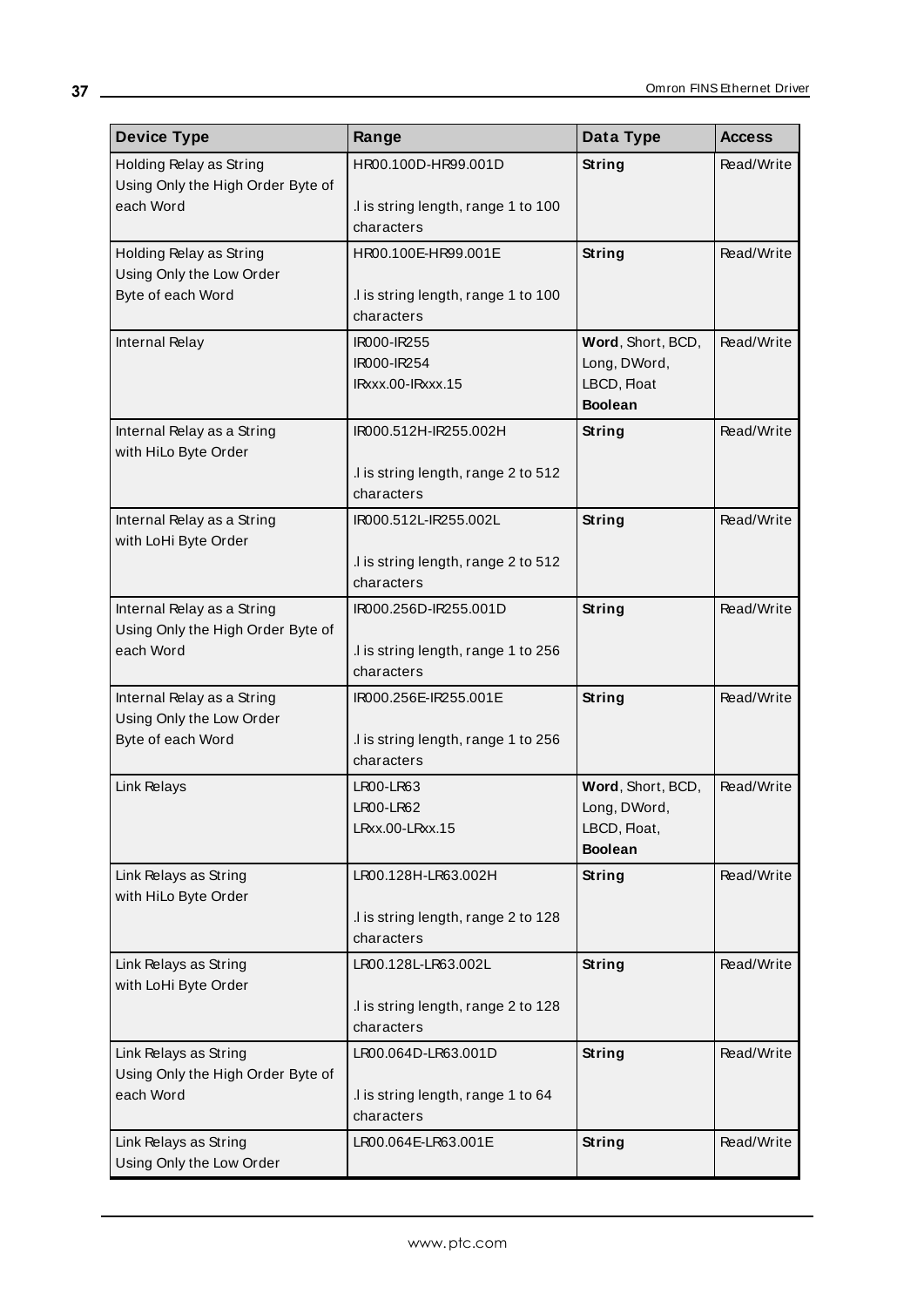| <b>Device Type</b>                                           | Range                                            | Data Type                      | <b>Access</b> |
|--------------------------------------------------------------|--------------------------------------------------|--------------------------------|---------------|
| Byte of each Word                                            | I is string length, range 1 to 64<br>characters  |                                |               |
| Temporary Relay                                              | TR.<br>TRO-TR7                                   | Word, Short,<br><b>Boolean</b> | Read/Write    |
| Timer/Counter                                                | TC000-TC511                                      | <b>BCD, Word, Short</b>        | Read/Write    |
| Timer/Counter as String<br>with HiLo Byte Order              | TC000.512H-TC511.002H                            | String                         | Read/Write    |
|                                                              | I is string length, range 2 to 512<br>characters |                                |               |
| Timer/Counter as String<br>with LoHi Byte Order              | TC000.512L-TC511.002L                            | String                         | Read/Write    |
|                                                              | I is string length, range 2 to 512<br>characters |                                |               |
| Timer/Counter as String<br>Using Only the High Order Byte of | TC000.256D-TC511.001D                            | String                         | Read/Write    |
| each Word                                                    | I is string length, range 1 to 256<br>characters |                                |               |
| Timer/Counter as String                                      | TC000.256E-TC511.001E                            | String                         | Read/Write    |
| Using Only the Low Order<br>Byte of each Word                | I is string length, range 1 to 256<br>characters |                                |               |
| <b>Timer/Counter Status</b>                                  | TS000-TS511                                      | <b>Boolean</b>                 | Read/Write    |

## **BCD Support**

16-bit and 32-bit data can be referenced as signed and unsigned BCD values. Unsigned BCD support is accomplished by appending a 'D' to any Word or DWord tag address or by using the BCD and LBCD data types. The value range is as follows:

Word as unsigned BCD 0 - 9999

DWord as unsigned BCD 0 - 99999999

Signed BCD support is accomplished by appending a 'D' to any Short or Long tag address. The most significant bit of the Short/Long is set to 1 for negative values, 0 for positive values. The value range is as follows:

Short as signed BCD ±7999

Long as signed BCD ±79999999

## **Example**

IROD  $@$  Short = -50 IR0D @Word = 8050 (MSB set) IR0 @BCD = 8050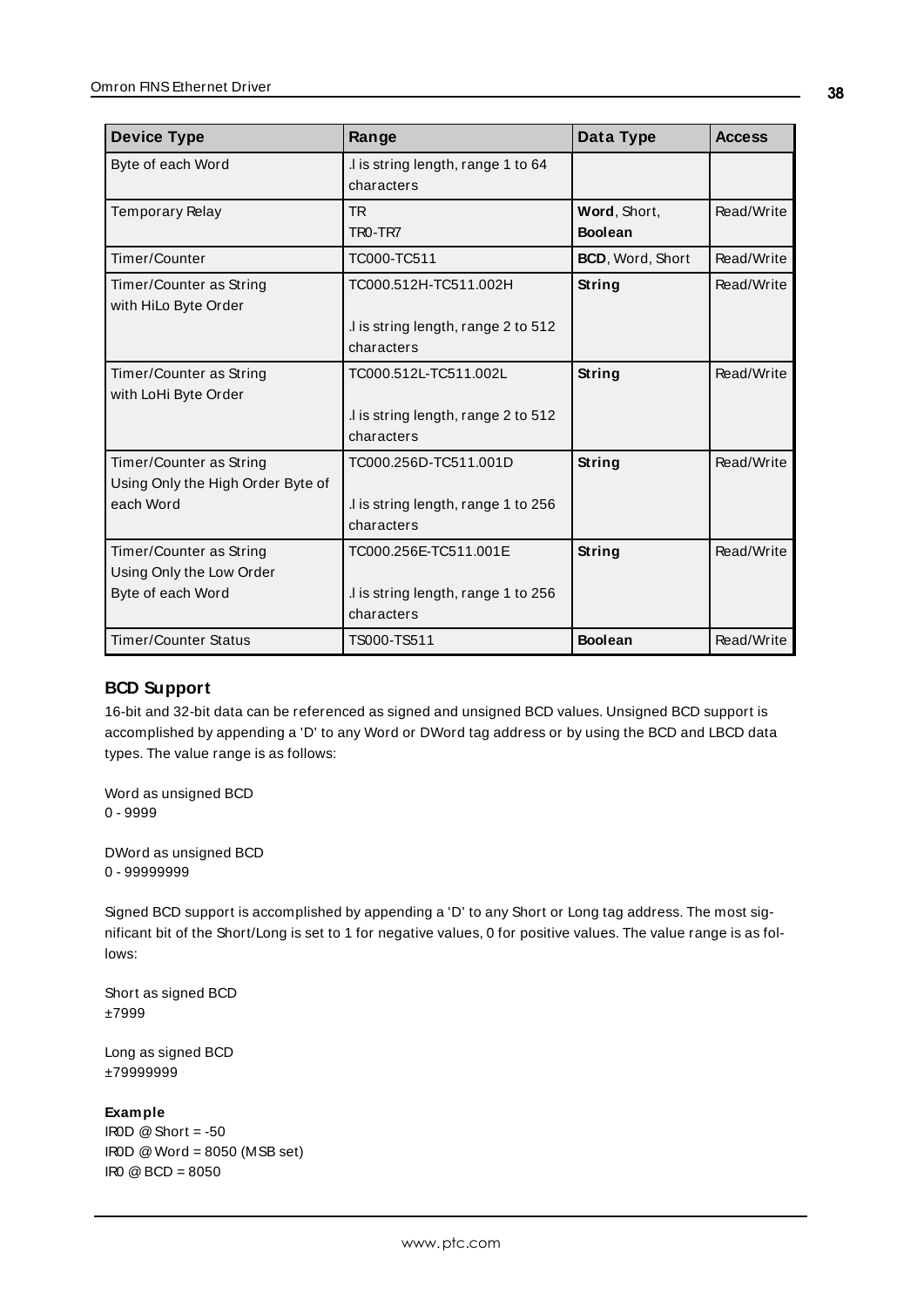IROD  $@$  Short = 50  $IROD @Word = 50$  $\text{IRO} \textcircled{B} \text{BCD} = 50$ 

**Note:** Boolean, Float, and String data types do not support appending 'D' to the tag address. Furthermore, 'D' cannot be appended to BCD or LBCD tags, or tags with a default data type of BCD or LBCD (such as Counter and Timer tags).

# **String Support**

The C2000H model supports reading and writing numerous device types as an ASCII string. When using data memory for string data, each register contains two bytes (two characters) of ASCII data. The order of the ASCII data within a given register can be selected when the string is defined. The length of the string can be from 2 to 512 characters and is entered in place of a bit number. The string length cannot exceed the request size that has been assigned to the device up to a request size of 512. For request size values greater than 512, string length cannot exceed 512. The length must be entered as an even number. The range of registers spanned by the string cannot exceed the range of the device type. The byte order is specified by appending either a "H" or "L" to the address.

When using one byte of ASCII data per register, the length of the string can be from 1 to 256 characters and is entered in place of a bit number. The string length times 2 cannot exceed the request size that has been assigned to the device up to a request size of 512. For request size values greater than 512, string length cannot exceed 256. The range of registers spanned by the string cannot exceed the range of the device type. The byte to use within a register is specified by appending either a "D" or "E" to the address. For more information, refer to **[Setup](#page-4-0)**.

## **Examples**

- 1. To address a string starting at DM1000 with a length of 100 bytes and HiLo byte order, enter: DM1000.100H
- 2. To address a string starting at DM1100 with a length of 78 bytes and LoHi byte order, enter: DM1100.078L
- 3. To address a string starting at DM2000 with a length of 55 bytes and Only the High Order byte, enter: DM2000.055D
- 4. To address a string starting at DM2200 with a length of 37 bytes and Only the Low Order byte, enter: DM2200.037E

## **Array Support**

Arrays are supported for all data types except Boolean and String. There are two methods of addressing an array. Examples are given using data memory locations.

#### DMxxxx [rows] [cols] DMxxxx [cols]\*

\* This method assumes that "rows" is equal to one.

Rows multiplied by cols multiplied by data size in bytes (2 for Word, Short, and BCD; 4 for DWord, Long, LBCD, and Float) cannot exceed the request size that has been assigned to the device. For example, a 10 X 10 array of words results in an array size of 200 bytes, which would require a request size of at least 256.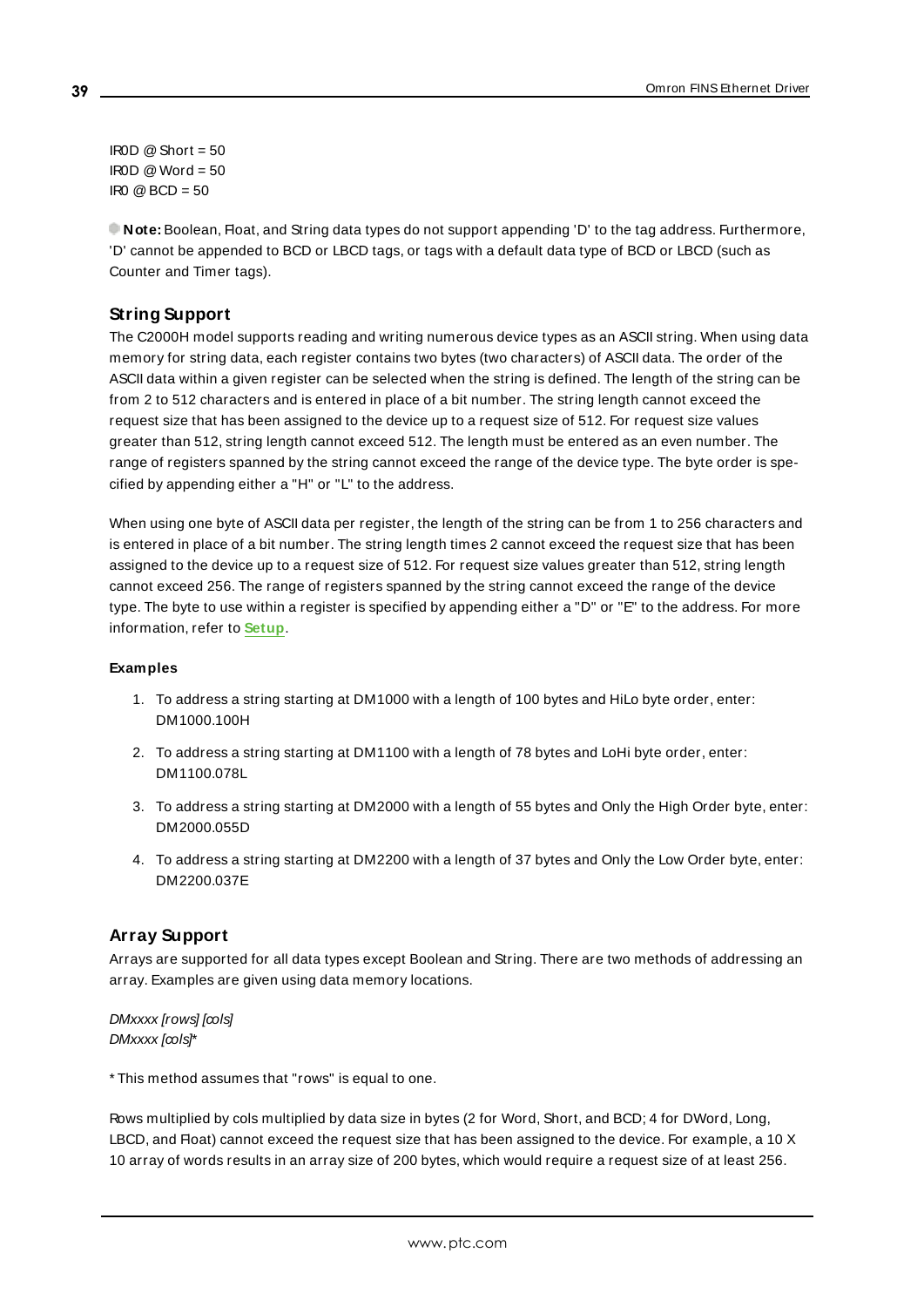Use caution when modifying 32-bit values (DWord, Long, LBCD, and Float). Each address for which these data types are allowed starts at a word offset within the device. DWords DM0 and DM1 overlap at word DM1. Writing to DM0 also modifies the value held in DM1. It is recommended that users utilize these data types so that overlapping does not occur. For example, when using DWords, use DM0, DM2, DM4, and so on to prevent overlapping Words.

# **CV500 Addressing**

The default data types for dynamically defined tags are shown in **bold**.

| <b>Device Type</b>                | Range                                             | Data Type                        | <b>Access</b> |
|-----------------------------------|---------------------------------------------------|----------------------------------|---------------|
| <b>Action Flag</b>                | AC0000-AC1023                                     | <b>Boolean</b>                   | Read Only     |
| <b>Auxiliary Relay</b>            | A000-A255<br>A000-A254                            | Word, Short, BCD<br>Long, DWord, | Read/Write    |
|                                   |                                                   | LBCD, Float                      |               |
|                                   | A256-A511                                         |                                  | Read Only     |
|                                   | A256-A510                                         | Word, Short, BCD                 |               |
|                                   |                                                   | Long, DWord,                     |               |
|                                   | A000.00-A000.15-A255.00-<br>A255.15               | LBCD, Float                      | Read/Write    |
|                                   |                                                   | <b>Boolean</b>                   | Read Only     |
|                                   | A256.00-A256.15-A511.00-                          |                                  |               |
|                                   | A511.15                                           | <b>Boolean</b>                   |               |
| Auxiliary Relay as String         | A000.512H-A255.002H                               | String                           | Read/Write    |
| with HiLo Byte Order              | A256.512H-A511.002H                               | <b>String</b>                    |               |
|                                   |                                                   |                                  | Read Only     |
|                                   | .I is string length, range 2 to 512<br>characters |                                  |               |
| Auxiliary Relay as String         | A000.512L-A255.002L                               | <b>String</b>                    | Read/Write    |
| with LoHi Byte Order              | A256.512L-A511.002L                               | <b>String</b>                    |               |
|                                   |                                                   |                                  | Read Only     |
|                                   | .I is string length, range 2 to 512               |                                  |               |
|                                   | characters                                        |                                  |               |
| Auxiliary Relay as String         | A000.256D-A255.001D                               | <b>String</b>                    | Read/Write    |
| Using Only the High Order Byte of | A256.256D-A511.001D                               | <b>String</b>                    |               |
| each Word                         | .I is string length, range 1 to 256               |                                  | Read Only     |
|                                   | characters                                        |                                  |               |
| Auxiliary Relay as String         | A000.256E-A255.001E                               | <b>String</b>                    | Read/Write    |
| Using Only the Low Order          | A256.256E-A511.001E                               | <b>String</b>                    |               |
| Byte of each Word                 |                                                   |                                  | Read Only     |
|                                   | .I is string length, range 1 to 256               |                                  |               |
|                                   | characters                                        |                                  |               |
| <b>CIO</b>                        | CIO0000-CIO2555                                   | Word, Short, BCD                 | Read/Write    |
|                                   | CIO0000-CIO2554<br>CIOxxxx.00-CIOxxxx.15          | Long, DWord,<br>LBCD, Float      |               |
|                                   |                                                   | <b>Boolean</b>                   |               |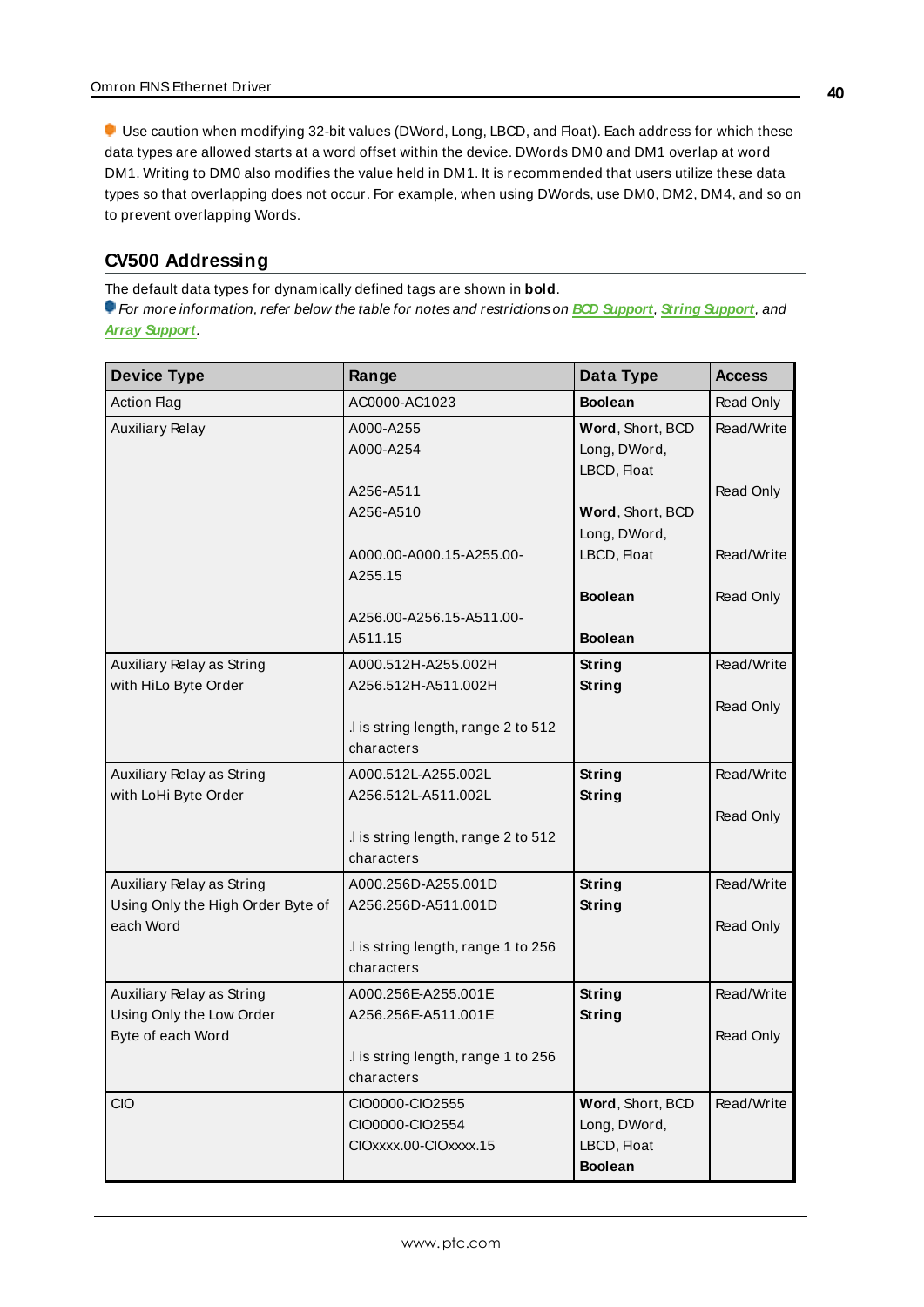| <b>Device Type</b>                             | Range                                             | Data Type        | <b>Access</b> |
|------------------------------------------------|---------------------------------------------------|------------------|---------------|
| CIO Memory as String                           | CIO0000.512H-CIO2555.002H                         | String           | Read/Write    |
| with HiLo Byte Order                           |                                                   |                  |               |
|                                                | I is string length, range 2 to 512<br>characters  |                  |               |
| CIO Memory as String                           | CIO0000.512L-CIO2555.002L                         | String           | Read/Write    |
| with LoHi Byte Order                           |                                                   |                  |               |
|                                                | I is string length, range 2 to 512                |                  |               |
|                                                | characters                                        |                  |               |
| CIO Memory as String                           | CIO0000.256D-CIO2555.001D                         | String           | Read/Write    |
| Using Only the High Order Byte of<br>each Word | .I is string length, range 1 to 256               |                  |               |
|                                                | characters                                        |                  |               |
| CIO Memory as String                           | CIO0000.256E-CIO2555.001E                         | String           | Read/Write    |
| Using Only the Low Order                       |                                                   |                  |               |
| Byte of each Word                              | .I is string length, range 1 to 256               |                  |               |
|                                                | characters                                        |                  |               |
| Counter                                        | C000-C511                                         | BCD, Word, Short | Read/Write    |
| Counter as String<br>with HiLo Byte Order      | C000.512H-C511.002H                               | String           | Read/Write    |
|                                                | .I is string length, range 2 to 512               |                  |               |
|                                                | characters                                        |                  |               |
| Counter as String                              | C000.512L-C511.002L                               | String           | Read/Write    |
| with LoHi Byte Order                           |                                                   |                  |               |
|                                                | .I is string length, range 2 to 512<br>characters |                  |               |
| Counter as String                              | C000.256D-C511.001D                               | String           | Read/Write    |
| Using Only the High Order Byte of              |                                                   |                  |               |
| each Word                                      | .I is string length, range 1 to 256               |                  |               |
|                                                | characters                                        |                  |               |
| Counter as String                              | C000.256E-C511.001E                               | String           | Read/Write    |
| Using Only the Low Order<br>Byte of each Word  |                                                   |                  |               |
|                                                | .I is string length, range 1 to 256<br>characters |                  |               |
| <b>Counter Status</b>                          | CS000-CS511                                       | <b>Boolean</b>   | Read/Write    |
| CPU Bus Link                                   | G000-G255                                         | Word, Short, BCD | Read/Write    |
|                                                | G000-G254                                         | Long, DWord,     |               |
|                                                | Gxxx.00-Gxxx.15                                   | LBCD, Float      |               |
|                                                |                                                   | <b>Boolean</b>   |               |
| CPU Bus Link as String                         | G000.512H-G255.002H                               | String           | Read/Write    |
| with HiLo Byte Order                           | .I is string length, range 2 to 512               |                  |               |
|                                                | characters                                        |                  |               |
| CPU Bus Link as String                         | G000.512L-G255.002L                               | <b>String</b>    | Read/Write    |
| with LoHi Byte Order                           |                                                   |                  |               |
|                                                | .I is string length, range 2 to 512               |                  |               |
|                                                | characters                                        |                  |               |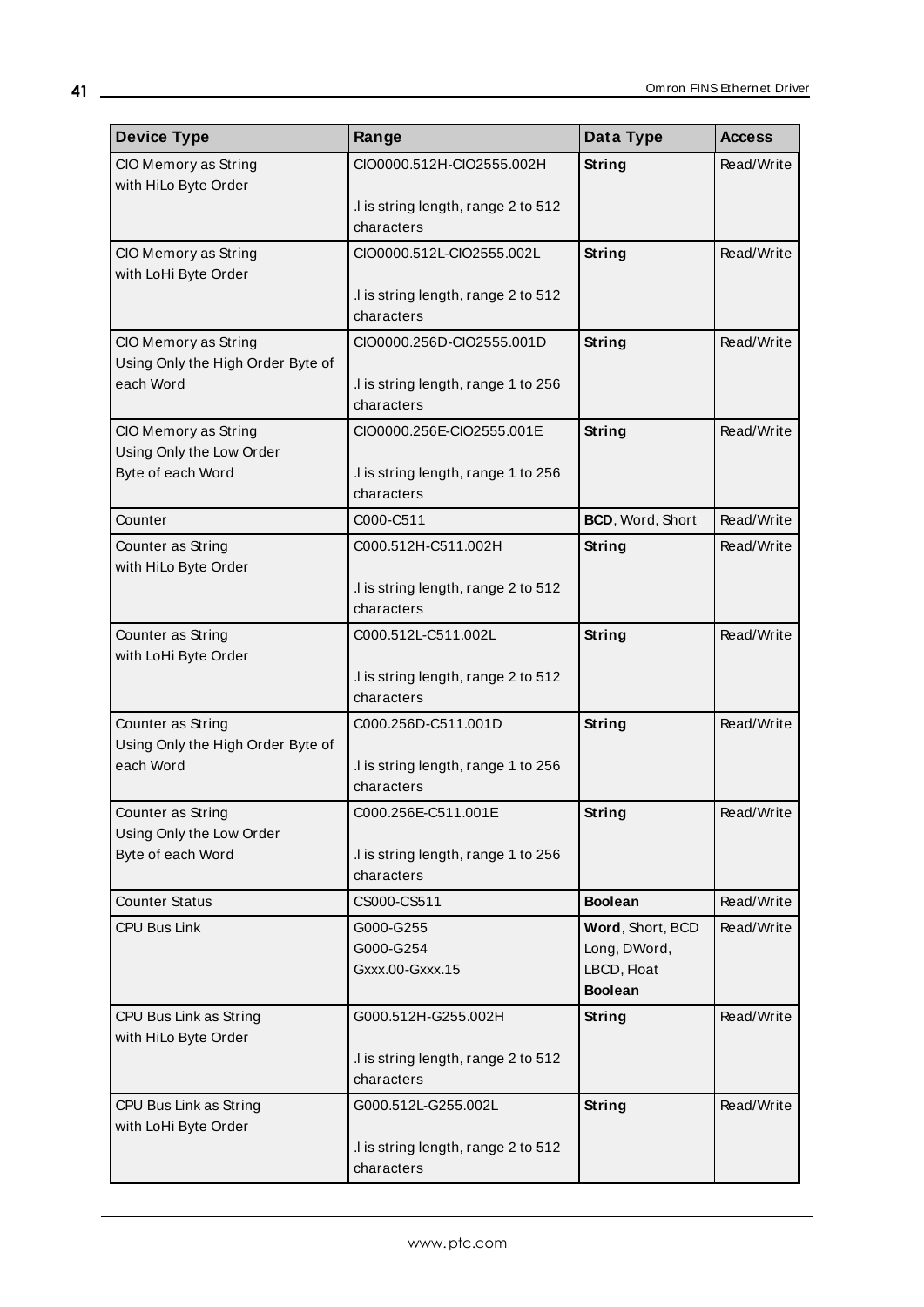| <b>Device Type</b>                                | Range                                             | Data Type         | <b>Access</b> |
|---------------------------------------------------|---------------------------------------------------|-------------------|---------------|
| CPU Bus Link as String                            | G000.256D-G255.001D                               | <b>String</b>     | Read/Write    |
| Using Only the High Order Byte of                 |                                                   |                   |               |
| each Word                                         | I is string length, range 1 to 256                |                   |               |
|                                                   | characters                                        |                   |               |
| CPU Bus Link as String                            | G000.256E-G255.001E                               | String            | Read/Write    |
| Using Only the Low Order<br>Byte of each Word     | .I is string length, range 1 to 256               |                   |               |
|                                                   | characters                                        |                   |               |
| Data Memory                                       | D0000-D8191                                       | Word, Short, BCD  | Read/Write    |
|                                                   | D0000-D8190                                       | Long, DWord,      |               |
|                                                   | Dxxxx.00-Dxxxx.15                                 | LBCD, Float       |               |
|                                                   |                                                   | <b>Boolean</b>    |               |
|                                                   | See also String Support                           |                   |               |
| Data Memory as String                             | D0000.512H-D8191.002H                             | <b>String</b>     | Read/Write    |
| with HiLo Byte Order                              | .I is string length, range 2 to 512               |                   |               |
|                                                   | characters                                        |                   |               |
| Data Memory as String                             | D0000.512L-D8191.002L                             | String            | Read/Write    |
| with LoHi Byte Order                              |                                                   |                   |               |
|                                                   | .I is string length, range 2 to 512               |                   |               |
|                                                   | characters                                        |                   |               |
| Data Memory as String                             | D0000.256D-D8191.001D                             | String            | Read/Write    |
| Using Only the High Order Byte of                 |                                                   |                   |               |
| each Word                                         | .I is string length, range 1 to 256<br>characters |                   |               |
|                                                   |                                                   |                   |               |
| Data Memory as String<br>Using Only the Low Order | D0000.256E-D8191.001E                             | String            | Read/Write    |
| Byte of each Word                                 | .I is string length, range 1 to 256               |                   |               |
|                                                   | characters                                        |                   |               |
| Data Register                                     | DR0-DR2                                           | Word, Short, BCD* | Read/Write    |
| Index Register                                    | IR <sub>0</sub> -IR <sub>2</sub>                  | Word, Short, BCD* | Read/Write    |
| Step Timer                                        | ST000-ST511                                       | Word, Short, BCD* | Read/Write    |
| <b>Step Timer Status</b>                          | STS000-STS511                                     | <b>Boolean</b>    | Read/Write    |
| <b>Temporary Relay</b>                            | <b>TR</b>                                         | Word, Short       | Read/Write    |
|                                                   | TRO-TR7                                           | <b>Boolean</b>    |               |
| Timer                                             | T000-T511                                         | BCD, Word, Short  | Read/Write    |
| Timer as String                                   | T000.512H-T511.002H                               | <b>String</b>     | Read/Write    |
| with HiLo Byte Order                              |                                                   |                   |               |
|                                                   | I is string length, range 2 to 512                |                   |               |
|                                                   | characters                                        |                   |               |
| Timer as String<br>with LoHi Byte Order           | T000.512L-T511.002L                               | <b>String</b>     | Read/Write    |
|                                                   | I is string length, range 2 to 512                |                   |               |
|                                                   | characters                                        |                   |               |
| Timer as String                                   | T000.256D-T511.001D                               | <b>String</b>     | Read/Write    |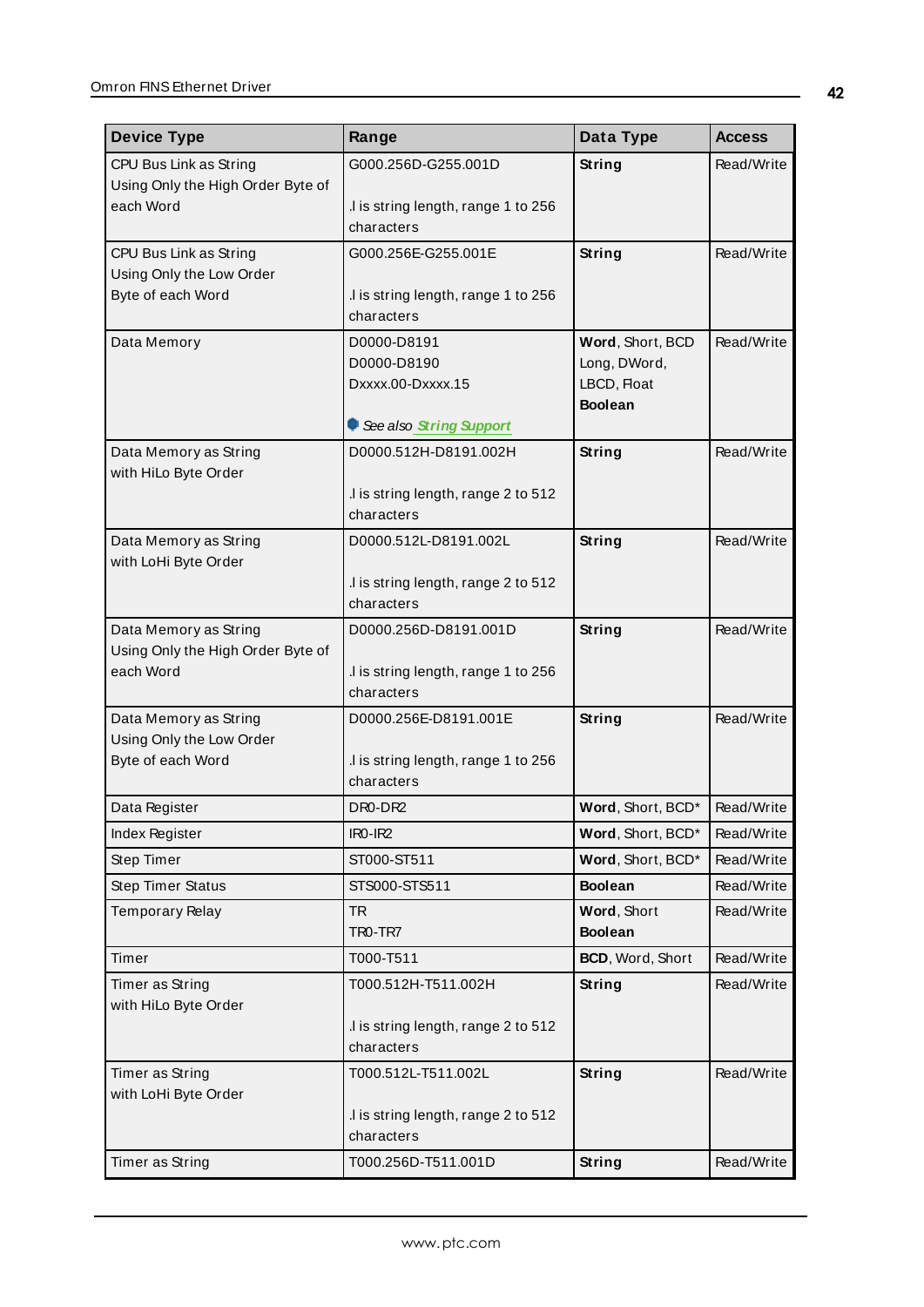| <b>Device Type</b>                | Range                              | Data Type      | <b>Access</b> |
|-----------------------------------|------------------------------------|----------------|---------------|
| Using Only the High Order Byte of |                                    |                |               |
| each Word                         | I is string length, range 1 to 256 |                |               |
|                                   | characters                         |                |               |
| Timer as String                   | T000.256E-T511.001E                | String         | Read/Write    |
| Using Only the Low Order          |                                    |                |               |
| Byte of each Word                 | I is string length, range 1 to 256 |                |               |
|                                   | characters                         |                |               |
| <b>Timer Status</b>               | TS000-TS511                        | <b>Boolean</b> | Read/Write    |
| <b>Transition Flag</b>            | TN000-TN511                        | <b>Boolean</b> | Read/Write    |

<span id="page-42-0"></span>\* Arrays are not supported.

## **BCD Support**

16-bit and 32-bit data can be referenced as signed and unsigned BCD values.

Unsigned BCD support is accomplished by appending a 'D' to any Word or DWord tag address or by using the BCD and LBCD data types. The value range is as follows:

Word as unsigned BCD 0 - 9999

DWord as unsigned BCD 0 - 99999999

Signed BCD support is accomplished by appending a 'D' to any Short or Long tag address. The most significant bit of the Short/Long is set to 1 for negative values, 0 for positive values. The value range is as follows:

Short as signed BCD ±7999

Long as signed BCD ±79999999

#### **Example**

IROD  $@$  Short = -50 IR0D @Word = 8050 (MSB set) IR0 @BCD = 8050

 $\text{I} \text{ROD} \text{ @ Short} = 50$  $IROD @Word = 50$ IR0 @BCD = 50

<span id="page-42-1"></span>**Note:** Boolean, Float, and String data types do not support appending 'D' to the tag address. Furthermore, 'D' cannot be appended to BCD or LBCD tags, or tags with a default data type of BCD or LBCD (such as Counter and Timer tags).

## **String Support**

The CV500 model supports reading and writing numerous device types as an ASCII string. When using data memory for string data, each register contains two bytes (two characters) of ASCII data. The order of the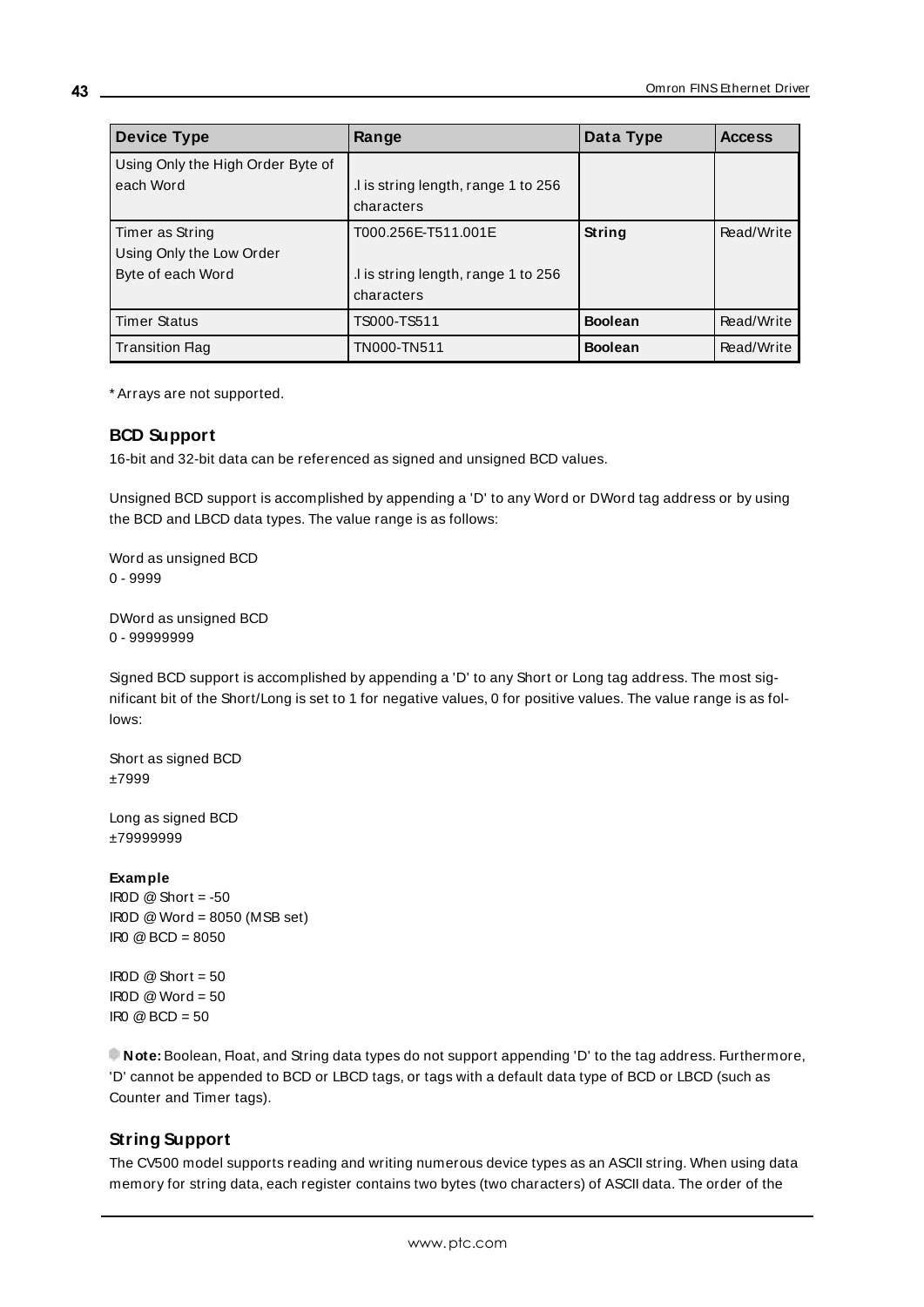ASCII data within a given register can be selected when the string is defined. The length of the string can be from 2 to 512 characters and is entered in place of a bit number. The string length cannot exceed the request size that has been assigned to the device up to a request size of 512. For request size values greater than 512, string length cannot exceed 512. The length must be entered as an even number. The range of registers spanned by the string cannot exceed the range of the device type. The byte order is specified by appending either a "H" or "L" to the address.

When using one byte of ASCII data per register, the length of the string can be from 1 to 256 characters and is entered in place of a bit number. The string length times 2 cannot exceed the request size that has been assigned to the device up to a request size of 512. For request size values greater than 512, string length cannot exceed 256. The range of registers spanned by the string cannot exceed the range of the device type. The byte to use within a register is specified by appending either a "D" or "E" to the address. For more information, refer to **[Setup](#page-4-0)**.

#### **Examples**

- 1. To address a string starting at D1000 with a length of 100 bytes and HiLo byte order, enter: D1000.100H
- 2. To address a string starting at D1100 with a length of 78 bytes and LoHi byte order, enter: D1100.078L
- 3. To address a string starting at D2000 with a length of 55 bytes and Only the High Order byte, enter: D2000.055D
- 4. To address a string starting at D2200 with a length of 37 bytes and Only the Low Order byte, enter: D2200.037E

## <span id="page-43-0"></span>**Array Support**

Arrays are supported for all data types except Boolean, Data Register, Index Register, Step Timer, and String. There are two methods of addressing an array. Examples are given using data memory locations.

Dxxxx [rows] [cols] Dxxxx [cols]\*

\* This method assumes that "rows" is equal to one.

Rows multiplied by cols multiplied by data size in bytes (2 for Word, Short, and BCD; 4 for DWord, Long, LBCD, and Float) cannot exceed the request size that has been assigned to the device. For example, a 10 X 10 array of words results in an array size of 200 bytes, which would require a request size of at least 256.

Use caution when modifying 32-bit values (DWord, Long, LBCD, and Float). Each address for which these data types are allowed starts at a word offset within the device. DWords DM0 and DM1 overlap at word DM1. Writing to DM0 also modifies the value held in DM1. It is recommended that users utilize these data types so that overlapping does not occur. For example, when using DWords, use DM0, DM2, DM4, and so on to prevent overlapping Words.

# **CV1000 Addressing**

The default data types for dynamically defined tags are shown in **bold**. For more information, refer below the table for notes and restrictions on **BCD [Support](#page-48-0)**, **String [Support](#page-48-1)**, and **Array [Support](#page-49-0)**.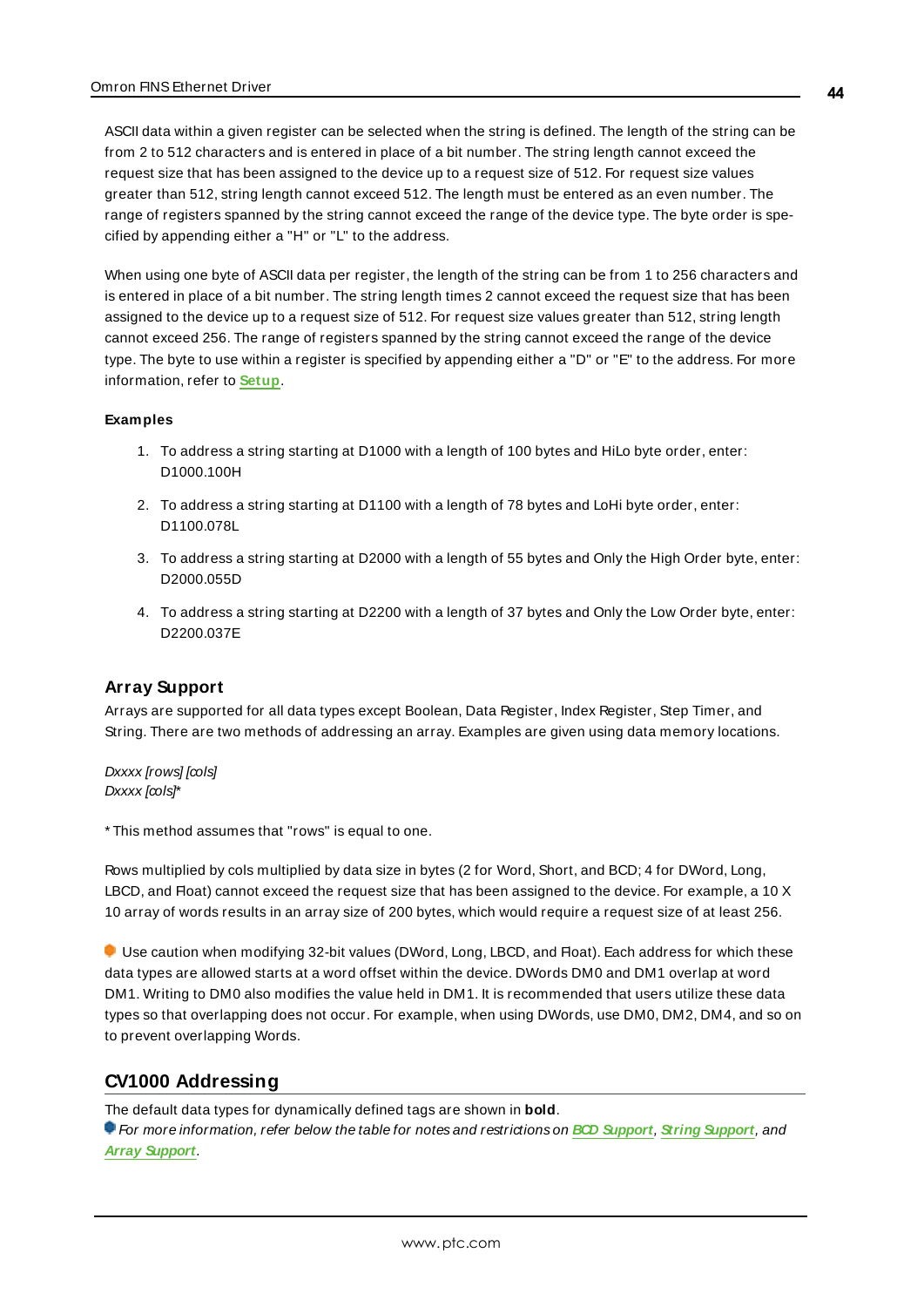| <b>Device Type</b>                             | Range                                             | Data Type                   | <b>Access</b> |
|------------------------------------------------|---------------------------------------------------|-----------------------------|---------------|
| <b>Action Flag</b>                             | AC0000-AC2047                                     | <b>Boolean</b>              | Read Only     |
| <b>Auxiliary Relay</b>                         | A000-A255<br>A000-A254                            | Word, Short,<br><b>BCD</b>  | Read/Write    |
|                                                | A256-A511<br>A256-A510                            | Long, DWord,<br>LBCD, Float | Read Only     |
|                                                | A000.00-A000.15-A255.00-                          | Word, Short,<br><b>BCD</b>  | Read/Write    |
|                                                | A255.15                                           | Long, DWord,<br>LBCD, Float | Read Only     |
|                                                | A256.00-A256.15-A511.00-<br>A511.15               | <b>Boolean</b>              |               |
|                                                |                                                   | <b>Boolean</b>              |               |
| Auxiliary Relay as String                      | A000.512H-A255.002H                               | String                      | Read/Write    |
| with HiLo Byte Order                           | A256.512H-A511.002H                               | <b>String</b>               |               |
|                                                |                                                   |                             | Read Only     |
|                                                | .I is string length, range 2 to<br>512 characters |                             |               |
| Auxiliary Relay as String                      | A000.512L-A255.002L                               | <b>String</b>               | Read/Write    |
| with LoHi Byte Order                           | A256.512L-A511.002L                               | <b>String</b>               |               |
|                                                |                                                   |                             | Read Only     |
|                                                | .I is string length, range 2 to                   |                             |               |
|                                                | 512 characters                                    |                             |               |
| Auxiliary Relay as String                      | A000.256D-A255.001D                               | <b>String</b>               | Read/Write    |
| Using Only the High Order Byte of each<br>Word | A256.256D-A511.001D                               | <b>String</b>               |               |
|                                                | I is string length, range 1 to                    |                             | Read Only     |
|                                                | 256 characters                                    |                             |               |
| Auxiliary Relay as String                      | A000.256E-A255.001E                               | String                      | Read/Write    |
| Using Only the Low Order                       | A256.256E-A511.001E                               | <b>String</b>               |               |
| Byte of each Word                              |                                                   |                             | Read Only     |
|                                                | .I is string length, range 1 to                   |                             |               |
|                                                | 256 characters                                    |                             |               |
| <b>CIO</b>                                     | CIO0000-CIO2555                                   | Word, Short,                | Read/Write    |
|                                                | CIO0000-CIO2554<br>CIOxxxx.00-CIOxxxx.15          | <b>BCD</b>                  |               |
|                                                |                                                   | Long, DWord,<br>LBCD, Float |               |
|                                                |                                                   | <b>Boolean</b>              |               |
| CIO Memory as String                           | CIO0000.512H-CIO2555.002H                         | String                      | Read/Write    |
| with HiLo Byte Order                           |                                                   |                             |               |
|                                                | .I is string length, range 2 to                   |                             |               |
|                                                | 512 characters                                    |                             |               |
| CIO Memory as String<br>with LoHi Byte Order   | CIO0000.512L-CIO2555.002L                         | <b>String</b>               | Read/Write    |
|                                                | .I is string length, range 2 to                   |                             |               |
|                                                | 512 characters                                    |                             |               |

<u> 1980 - Johann Barn, mars ann an t-Amhain Aonaich an t-Aonaich an t-Aonaich ann an t-Aonaich ann an t-Aonaich</u>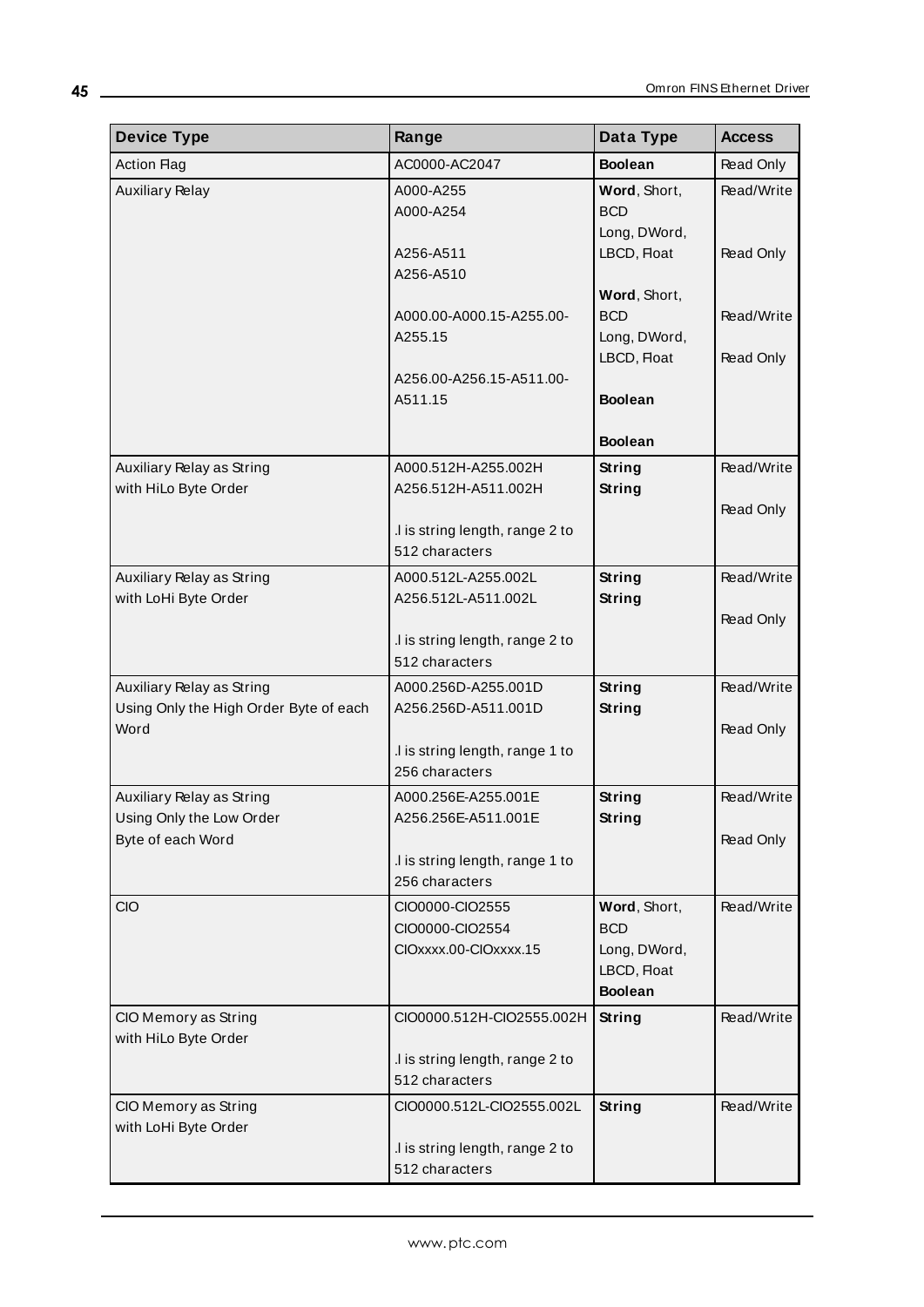| <b>Device Type</b>                                                       | Range                                                                    | Data Type                                                                   | <b>Access</b> |
|--------------------------------------------------------------------------|--------------------------------------------------------------------------|-----------------------------------------------------------------------------|---------------|
| CIO Memory as String                                                     | CIO0000.256D-CIO2555.001D                                                | String                                                                      | Read/Write    |
| Using Only the High Order Byte of each<br>Word                           | I is string length, range 1 to<br>256 characters                         |                                                                             |               |
| CIO Memory as String                                                     | CIO0000.256E-CIO2555.001E                                                | String                                                                      | Read/Write    |
| Using Only the Low Order<br>Byte of each Word                            | .I is string length, range 1 to<br>256 characters                        |                                                                             |               |
| Counter                                                                  | C0000-C1023                                                              | BCD, Word,<br>Short                                                         | Read/Write    |
| Counter as String<br>with HiLo Byte Order                                | C0000.512H-C1023.002H                                                    | String                                                                      | Read/Write    |
|                                                                          | I is string length, range 2 to<br>512 characters                         |                                                                             |               |
| Counter as String<br>with LoHi Byte Order                                | C0000.512L-C1023.002L                                                    | <b>String</b>                                                               | Read/Write    |
|                                                                          | .I is string length, range 2 to<br>512 characters                        |                                                                             |               |
| Counter as String<br>Using Only the High Order Byte of each              | C0000.256D-C1023.001D                                                    | String                                                                      | Read/Write    |
| Word                                                                     | .I is string length, range 1 to<br>256 characters                        |                                                                             |               |
| Counter as String<br>Using Only the Low Order                            | C0000.256E-C1023.001E                                                    | String                                                                      | Read/Write    |
| Byte of each Word                                                        | .I is string length, range 1 to<br>256 characters                        |                                                                             |               |
| <b>Counter Status</b>                                                    | CS0000-CS1023                                                            | <b>Boolean</b>                                                              | Read/Write    |
| <b>CPU Bus Link</b>                                                      | G000-G255<br>G000-G254<br>Gxxx.00-Gxxx.15                                | Word, Short,<br><b>BCD</b><br>Long, DWord,<br>LBCD, Float<br><b>Boolean</b> | Read/Write    |
| CPU Bus Link as String<br>with HiLo Byte Order                           | G000.512H-G255.002H<br>I is string length, range 2 to<br>512 characters  | <b>String</b>                                                               | Read/Write    |
| CPU Bus Link as String<br>with LoHi Byte Order                           | G000.512L-G255.002L                                                      | <b>String</b>                                                               | Read/Write    |
|                                                                          | .I is string length, range 2 to<br>512 characters                        |                                                                             |               |
| CPU Bus Link as String<br>Using Only the High Order Byte of each<br>Word | G000.256D-G255.001D<br>.I is string length, range 1 to<br>256 characters | String                                                                      | Read/Write    |
| CPU Bus Link as String<br>Using Only the Low Order                       | G000.256E-G255.001E                                                      | <b>String</b>                                                               | Read/Write    |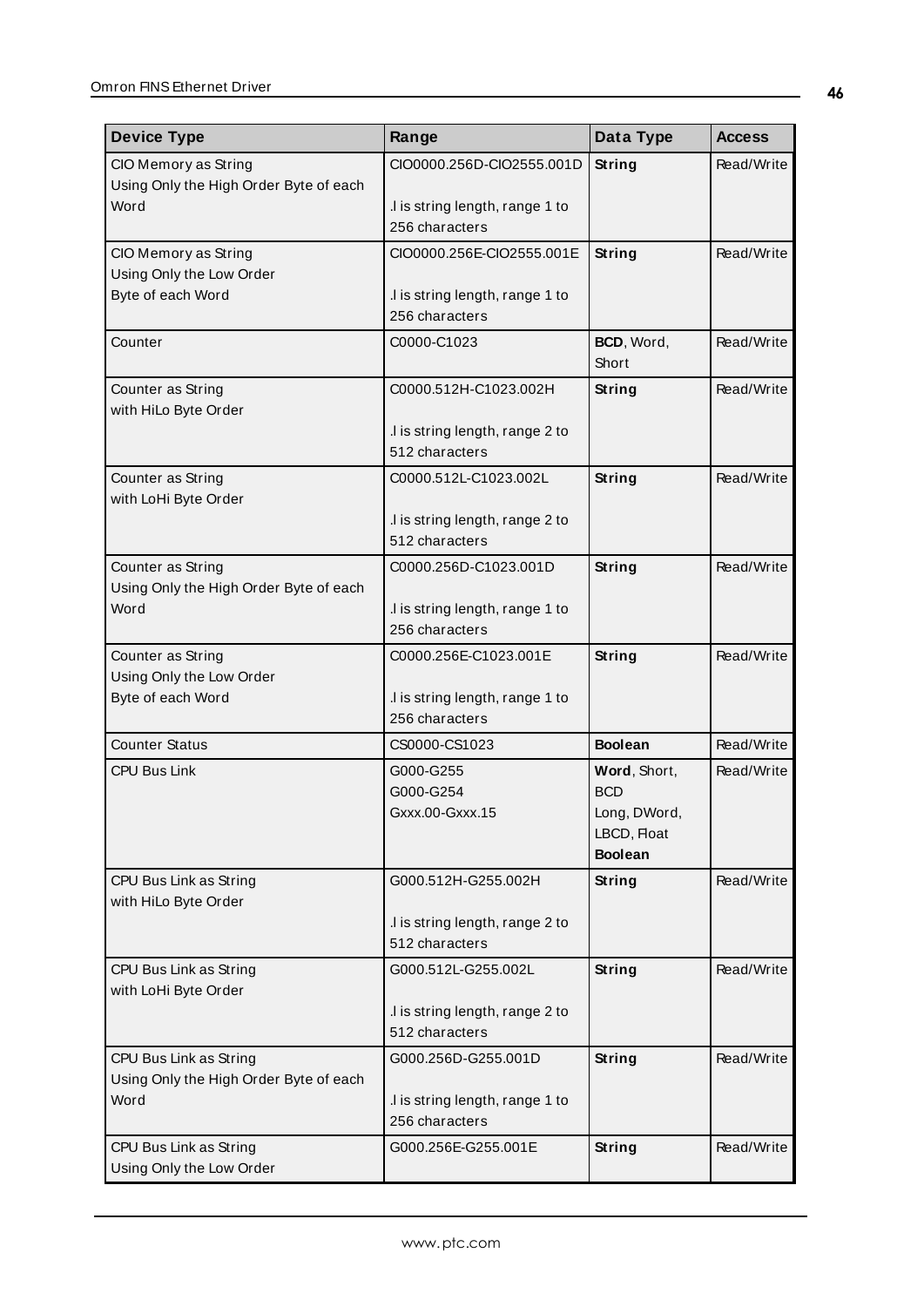| <b>Device Type</b>                                                                            | Range                                                                            | Data Type                                                                   | <b>Access</b> |
|-----------------------------------------------------------------------------------------------|----------------------------------------------------------------------------------|-----------------------------------------------------------------------------|---------------|
| Byte of each Word                                                                             | I is string length, range 1 to<br>256 characters                                 |                                                                             |               |
| Data Memory                                                                                   | D00000-D24575<br>D00000-D24574<br>Dxxxxx.00-Dxxxxx.15<br>See also String Support | Word, Short,<br><b>BCD</b><br>Long, DWord,<br>LBCD, Float<br><b>Boolean</b> | Read/Write    |
| Data Memory as String<br>with HiLo Byte Order                                                 | D00000.512H-D24575.002H<br>I is string length, range 2 to<br>512 characters      | String                                                                      | Read/Write    |
| Data Memory as String<br>with LoHi Byte Order                                                 | D00000.512L-D24575.002L<br>I is string length, range 2 to<br>512 characters      | String                                                                      | Read/Write    |
| Data Memory as String<br>Using Only the High Order Byte of each<br>Word                       | D00000.256E-D24575.001D<br>I is string length, range 1 to<br>256 characters      | <b>String</b>                                                               | Read/Write    |
| Data Memory as String<br>Using Only the Low Order<br>Byte of each Word                        | D00000.256D-D24575.001E<br>I is string length, range 1 to<br>256 characters      | <b>String</b>                                                               | Read/Write    |
| Data Register                                                                                 | DR0-DR2                                                                          | Word, Short,<br>BCD <sup>*</sup>                                            | Read/Write    |
| <b>Expansion Data Memory</b><br>(current bank)                                                | E00000-E32765<br>E00000-E32764<br>Exxxxx.00-Exxxxx.15                            | Word, Short,<br><b>BCD</b><br>Long, DWord,<br>LBCD, Float<br><b>Boolean</b> | Read/Write    |
| <b>Expansion Data Memory</b><br>(current bank) as String<br>with HiLo Byte Order              | E00000.512H-E32765.002H<br>I is string length, range 2 to<br>512 characters      | <b>String</b>                                                               | Read/Write    |
| <b>Expansion Data Memory</b><br>(current bank) as String<br>with LoHi Byte Order              | E00000.512L-E32765.002L<br>.I is string length, range 2 to<br>512 characters     | <b>String</b>                                                               | Read/Write    |
| <b>Expansion Data Memory</b><br>(current bank) Using Only the High Order<br>Byte of each Word | E00000.256D-E32765.001D<br>I is string length, range 1 to<br>256 characters      | <b>String</b>                                                               | Read/Write    |
| <b>Expansion Data Memory</b><br>(current bank) Using Only the Low Order<br>Byte of each Word  | E00000.256E-E32765.001E<br>I is string length, range 1 to<br>256 characters      | <b>String</b>                                                               | Read/Write    |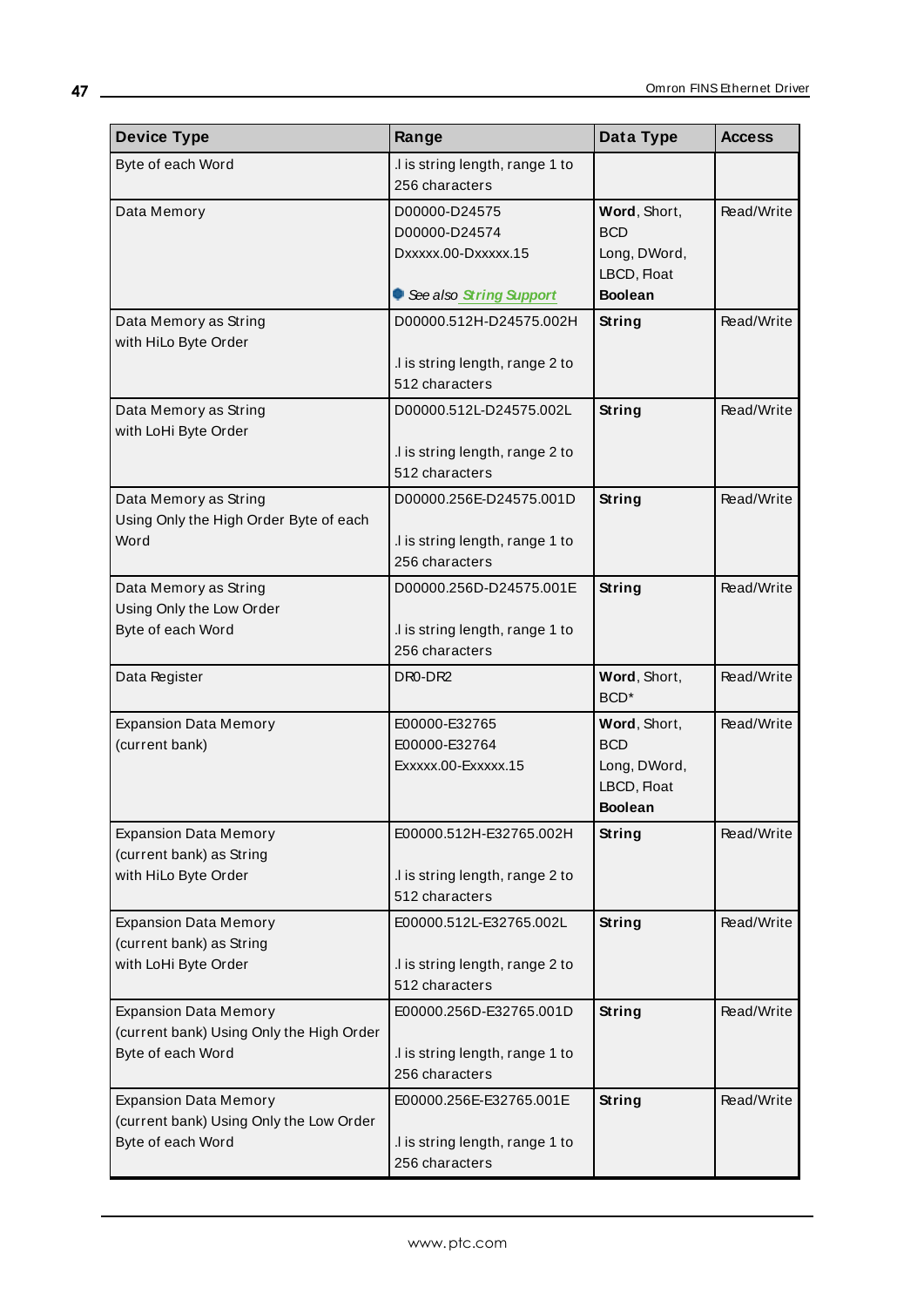| <b>Device Type</b>                                                                       | Range                                                                                  | Data Type                                                                   | <b>Access</b> |
|------------------------------------------------------------------------------------------|----------------------------------------------------------------------------------------|-----------------------------------------------------------------------------|---------------|
| <b>Expansion Data Memory</b>                                                             | E00:00000-E07:32765<br>E00:00000-E07:32764<br>Ex:x.00-Exx:xxxxx.15                     | Word, Short,<br><b>BCD</b><br>Long, DWord,<br>LBCD, Float<br><b>Boolean</b> | Read/Write    |
| Expansion Data Memory as<br>String with HiLo Byte Order                                  | E00:00000.512H-<br>E07:32765.002H<br>I is string length, range 2 to<br>512 characters  | <b>String</b>                                                               | Read/Write    |
| Expansion Data Memory as<br>String with LoHi Byte Order                                  | E00:00000.512L-<br>E07:32765.002L<br>.I is string length, range 2 to<br>512 characters | String                                                                      | Read/Write    |
| <b>Expansion Data Memory as</b><br>String Using Only the High Order Byte of<br>each Word | E00:00000.256D-<br>E07:32765.001D<br>I is string length, range 1 to<br>256 characters  | String                                                                      | Read/Write    |
| <b>Expansion Data Memory as</b><br>String Using Only the Low Order Byte of<br>each Word  | E00:00000.256E-<br>E07:32765.001E<br>I is string length, range 1 to<br>256 characters  | String                                                                      | Read/Write    |
| Index Register                                                                           | $IRO-IR2$                                                                              | Word, Short,<br>BCD <sup>*</sup>                                            | Read/Write    |
| Step Timer                                                                               | ST0000-ST1023                                                                          | Word, Short,<br>BCD <sup>*</sup>                                            | Read/Write    |
| <b>Step Timer Status</b>                                                                 | STS0000-STS1023                                                                        | <b>Boolean</b>                                                              | Read/Write    |
| <b>Temporary Relay</b>                                                                   | <b>TR</b><br>TRO-TR7                                                                   | Word, Short<br><b>Boolean</b>                                               | Read/Write    |
| Timer                                                                                    | T0000-T1023                                                                            | BCD, Word,<br>Short                                                         | Read/Write    |
| Timer as String<br>with HiLo Byte Order                                                  | T0000.512H-T1023.002H<br>.I is string length, range 2 to<br>512 characters             | String                                                                      | Read/Write    |
| Timer as String<br>with LoHi Byte Order                                                  | T0000.512L-T1023.002L<br>.I is string length, range 2 to<br>512 characters             | <b>String</b>                                                               | Read/Write    |
| Timer as String<br>Using Only the High Order Byte of each<br>Word                        | T0000.256D-T1023.001D<br>I is string length, range 1 to<br>256 characters              | <b>String</b>                                                               | Read/Write    |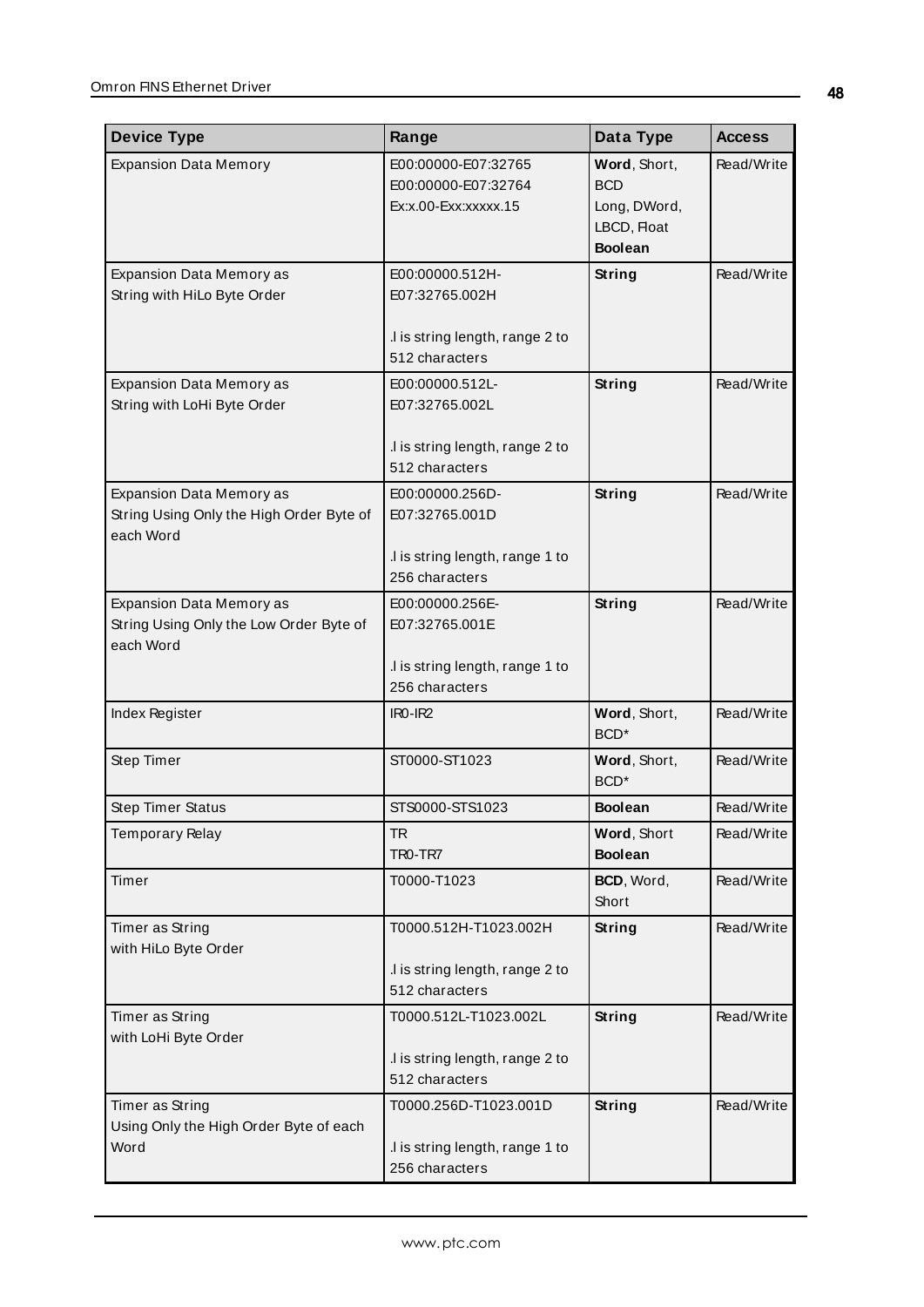| <b>Device Type</b>       | Range                          | Data Type      | <b>Access</b> |
|--------------------------|--------------------------------|----------------|---------------|
| Timer as String          | T0000.256E-T1023.001E          | <b>String</b>  | Read/Write    |
| Using Only the Low Order |                                |                |               |
| Byte of each Word        | I is string length, range 1 to |                |               |
|                          | 256 characters                 |                |               |
| <b>Timer Status</b>      | TS0000-TS1023                  | <b>Boolean</b> | Read/Write    |
| <b>Transition Flag</b>   | TN0000-TN1023                  | <b>Boolean</b> | Read/Write    |

<span id="page-48-0"></span>\* Arrays are not supported.

## **BCD Support**

16-bit and 32-bit data can be referenced as signed and unsigned BCD values. Unsigned BCD support is accomplished by appending a 'D' to any Word or DWord tag address or by using the BCD and LBCD data types. The value range is as follows:

Word as unsigned BCD 0 - 9999

DWord as unsigned BCD 0 - 99999999

Signed BCD support is accomplished by appending a 'D' to any Short or Long tag address. The most significant bit of the Short/Long is set to 1 for negative values, 0 for positive values. The value range is as follows:

Short as signed BCD ±7999

Long as signed BCD ±79999999

#### **Example**

 $\text{I} \text{ROD} \text{ @ Short} = -50$ IR0D @Word = 8050 (MSB set)  $IR0 \ @ \ BCD = 8050$ 

 $IBOD @ Short = 50$  $\text{I} \text{ROD} \text{ @Word} = 50$ IR0 @BCD = 50

<span id="page-48-1"></span>**Note:** Boolean, Float, and String data types do not support appending 'D' to the tag address. Furthermore, 'D' cannot be appended to BCD or LBCD tags, or tags with a default data type of BCD or LBCD (such as Counter and Timer tags).

## **String Support**

The CV1000 model supports reading and writing numerous device types as an ASCII string. When using data memory for string data, each register contains two bytes (two characters) of ASCII data. The order of the ASCII data within a given register can be selected when the string is defined. The length of the string can be from 2 to 512 characters and is entered in place of a bit number. The string length cannot exceed the request size that has been assigned to the device up to a request size of 512. For request size values greater than 512, string length cannot exceed 512. The length must be entered as an even number. The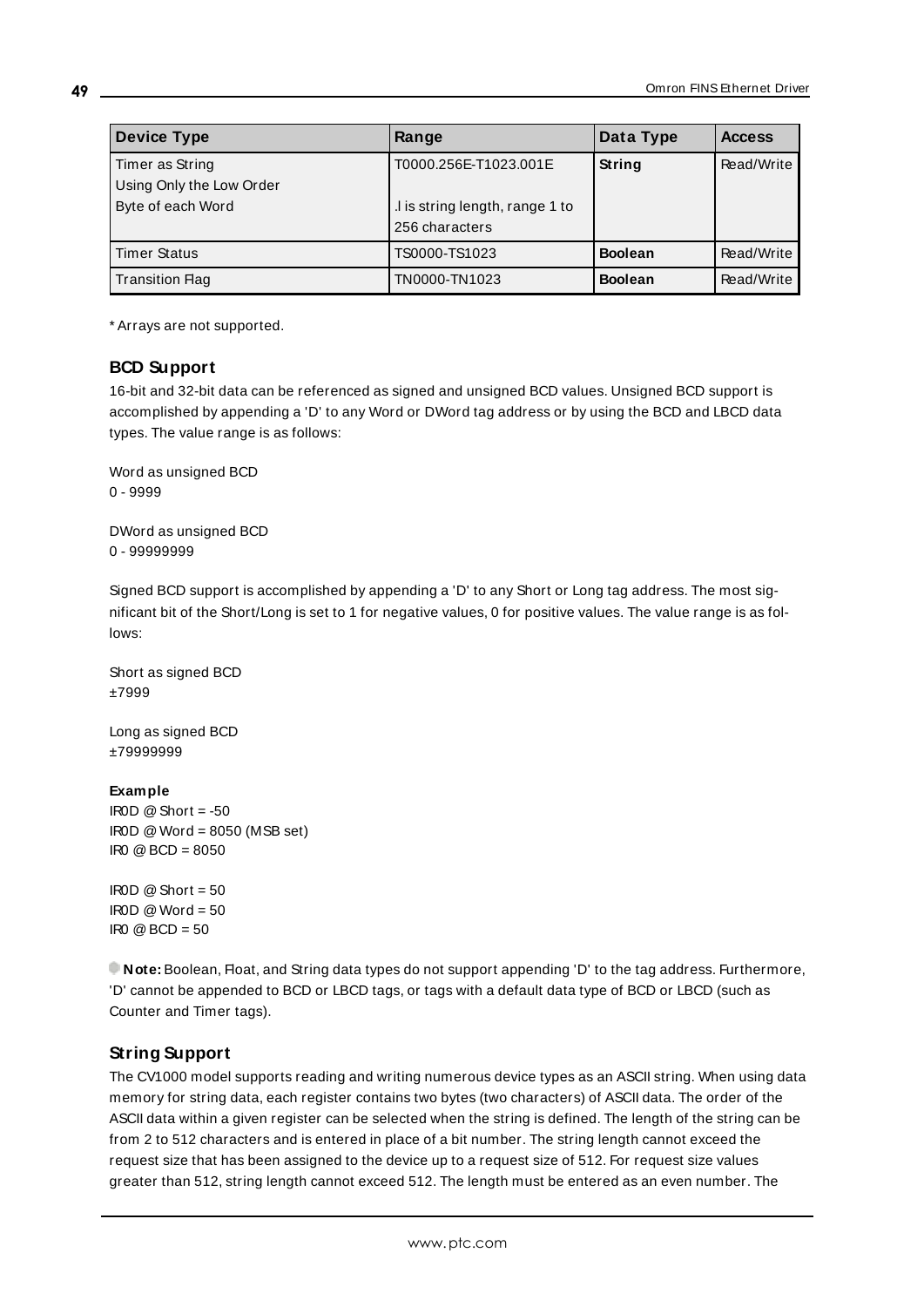range of registers spanned by the string cannot exceed the range of the device type. The byte order is specified by appending either a "H" or "L" to the address.

When using one byte of ASCII data per register, the length of the string can be from 1 to 256 characters and is entered in place of a bit number. The string length times 2 cannot exceed the request size that has been assigned to the device up to a request size of 512. For request size values greater than 512, string length cannot exceed 256. The range of registers spanned by the string cannot exceed the range of the device type. The byte to use within a register is specified by appending either a "D" or "E" to the address. For more information, refer to **[Setup](#page-4-0)**.

#### **Examples**

- 1. To address a string starting at D01000 with a length of 100 bytes and HiLo byte order, enter: D01000.100H
- 2. To address a string starting at D01100 with a length of 78 bytes and LoHi byte order, enter: D01100.078L
- 3. To address a string starting at D02000 with a length of 55 bytes and Only the High Order byte, enter: D02000.055D
- 4. To address a string starting at D02200 with a length of 37 bytes and Only the Low Order byte, enter: D02200.037E

#### <span id="page-49-0"></span>**Array Support**

Arrays are supported for all data types except Boolean, Data Register, Index Register, Step Timer, and String. There are two methods of addressing an array. Examples are given using data memory locations.

Dxxxx [rows] [cols] Dxxxx [cols]\*

\* This method assumes that "rows" is equal to one.

Rows multiplied by cols multiplied by data size in bytes (2 for Word, Short, and BCD; 4 for DWord, Long, LBCD, and Float) cannot exceed the request size that has been assigned to the device. For example, a 10 X 10 array of words results in an array size of 200 bytes, which would require a request size of at least 256.

Use caution when modifying 32-bit values (DWord, Long, LBCD, and Float). Each address for which these data types are allowed starts at a word offset within the device. DWords D0 and D1 overlap at word D1. Writing to D0 also modifies the value held in D1. It is recommended that users utilize these data types so that overlapping does not occur. For example, when using DWords, use D0, D2, D4, and so on to prevent overlapping Words.

## **CV2000 Addressing**

The default data types for dynamically defined tags are shown in **bold**.

| Device Type        | Range         | Data Type        | <b>Access</b> |
|--------------------|---------------|------------------|---------------|
| <b>Action Flag</b> | AC0000-AC2047 | <b>Boolean</b>   | Read Only     |
| Auxiliary Relay    | A000-A255     | Word, Short, BCD | Read/Write    |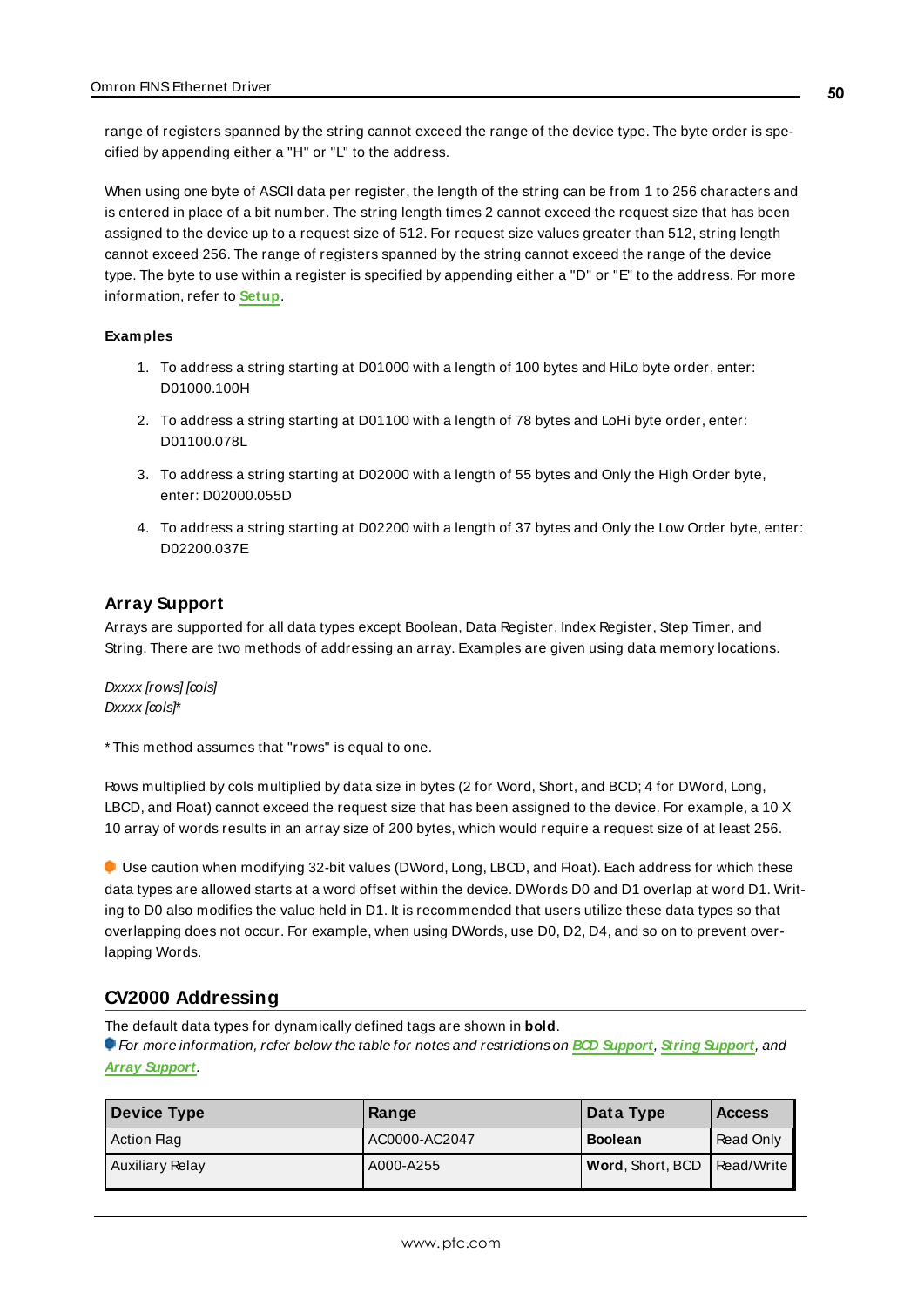| <b>Device Type</b>                                            | Range                                             | Data Type                      | <b>Access</b> |
|---------------------------------------------------------------|---------------------------------------------------|--------------------------------|---------------|
|                                                               | A000-A254                                         | Long, DWord,                   |               |
|                                                               |                                                   | LBCD, Float                    |               |
|                                                               | A256-A511                                         |                                | Read Only     |
|                                                               | A256-A510                                         | Word, Short, BCD               |               |
|                                                               |                                                   | Long, DWord,                   |               |
|                                                               | A000.00-A000.15-A255.00-<br>A255.15               | LBCD, Float                    | Read/Write    |
|                                                               |                                                   | <b>Boolean</b>                 | Read Only     |
|                                                               | A256.00-A256.15-A511.00-                          |                                |               |
|                                                               | A511.15                                           | <b>Boolean</b>                 |               |
| Auxiliary Relay as String                                     | A000.512H-A255.002H                               | String                         | Read/Write    |
| with HiLo Byte Order                                          | A256.512H-A511.002H                               | <b>String</b>                  |               |
|                                                               |                                                   |                                | Read Only     |
|                                                               | .I is string length, range 2 to 512               |                                |               |
|                                                               | characters                                        |                                |               |
| Auxiliary Relay as String                                     | A000.512L-A255.002L                               | <b>String</b>                  | Read/Write    |
| with LoHi Byte Order                                          | A256.512L-A511.002L                               | <b>String</b>                  |               |
|                                                               |                                                   |                                | Read Only     |
|                                                               | .I is string length, range 2 to 512<br>characters |                                |               |
|                                                               |                                                   |                                |               |
| Auxiliary Relay as String                                     | A000.256D-A255.001D                               | <b>String</b>                  | Read/Write    |
| Using Only the High Order Byte of                             | A256.256D-A511.001D                               | <b>String</b>                  |               |
| each Word                                                     | .I is string length, range 1 to 256               |                                | Read Only     |
|                                                               | characters                                        |                                |               |
|                                                               |                                                   |                                | Read/Write    |
| Auxiliary Relay as String<br>Using Only the Low Order Byte of | A000.256E-A255.001E<br>A256.256E-A511.001E        | <b>String</b><br><b>String</b> |               |
| each Word                                                     |                                                   |                                | Read Only     |
|                                                               | .I is string length, range 1 to 256               |                                |               |
|                                                               | characters                                        |                                |               |
| <b>CIO</b>                                                    | CIO0000-CIO2555                                   | Word, Short, BCD               | Read/Write    |
|                                                               | CIO0000-CIO2554                                   | Long, DWord,                   |               |
|                                                               | CIOxxxx.00-CIOxxxx.15                             | LBCD, Float                    |               |
|                                                               |                                                   | <b>Boolean</b>                 |               |
| CIO Memory as String<br>with HiLo Byte Order                  | CIO0000.512H-CIO2555.002H                         | <b>String</b>                  | Read/Write    |
|                                                               | .I is string length, range 2 to 512               |                                |               |
|                                                               | characters                                        |                                |               |
| CIO Memory as String                                          | CIO0000.512L-CIO2555.002L                         | <b>String</b>                  | Read/Write    |
| with LoHi Byte Order                                          |                                                   |                                |               |
|                                                               | .I is string length, range 2 to 512               |                                |               |
|                                                               | characters                                        |                                |               |
| CIO Memory as String                                          | CIO0000.256D-CIO2555.001D                         | <b>String</b>                  | Read/Write    |
| Using Only the High Order Byte of                             |                                                   |                                |               |
| each Word                                                     | .I is string length, range 1 to 256               |                                |               |
|                                                               | characters                                        |                                |               |
| CIO Memory as String                                          | CIO0000.256E-CIO2555.001E                         | <b>String</b>                  | Read/Write    |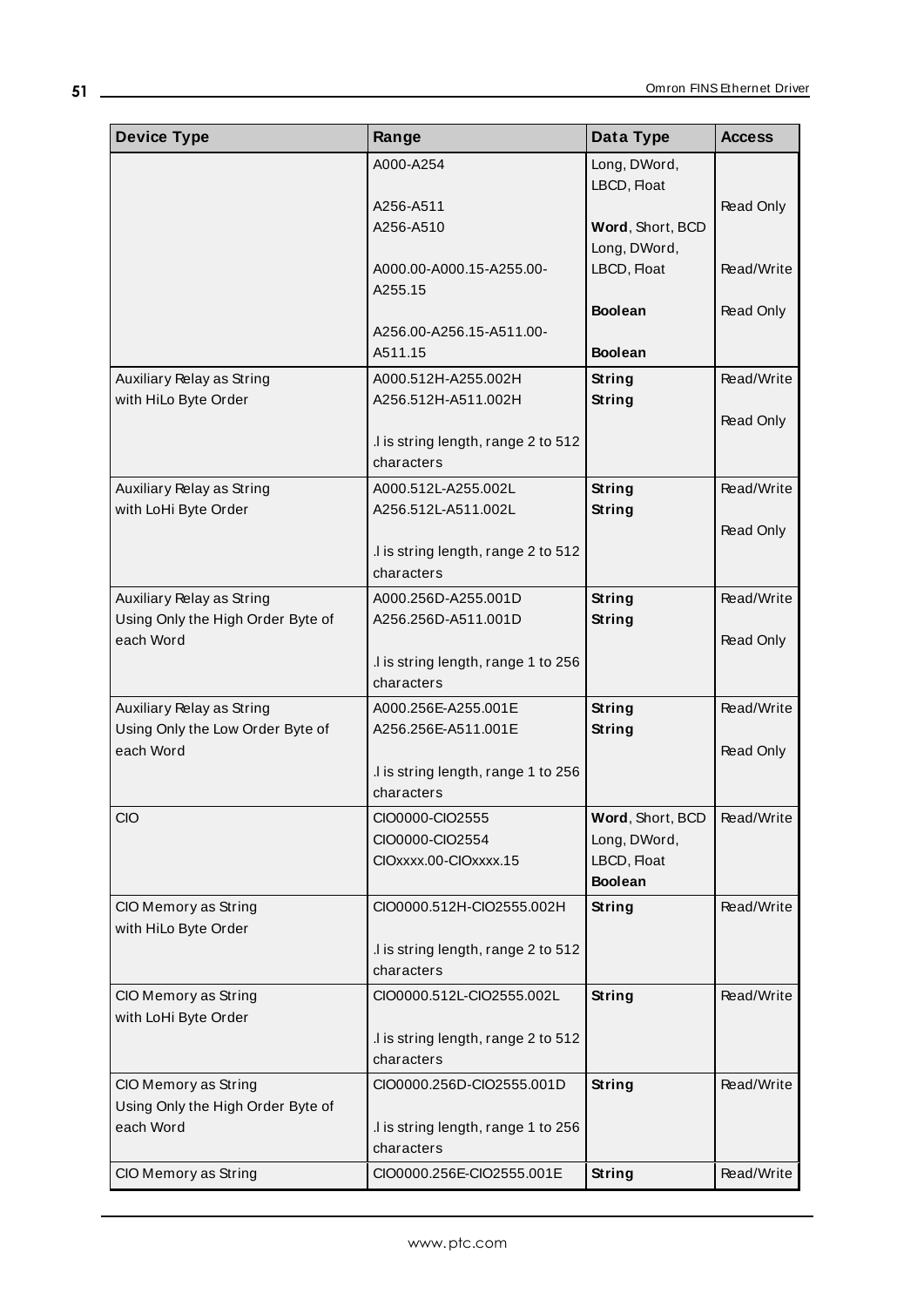| <b>Device Type</b>                                     | Range                                             | Data Type                        | <b>Access</b> |
|--------------------------------------------------------|---------------------------------------------------|----------------------------------|---------------|
| Using Only the Low Order Byte of                       |                                                   |                                  |               |
| each Word                                              | .I is string length, range 1 to 256               |                                  |               |
|                                                        | characters                                        |                                  |               |
| Counter                                                | C0000-C1023                                       | BCD, Word, Short                 | Read/Write    |
| Counter as String                                      | C0000.512H-C1023.002H                             | <b>String</b>                    | Read/Write    |
| with HiLo Byte Order                                   | I is string length, range 2 to 512                |                                  |               |
|                                                        | characters                                        |                                  |               |
| Counter as String                                      | C0000.512L-C1023.002L                             | String                           | Read/Write    |
| with LoHi Byte Order                                   |                                                   |                                  |               |
|                                                        | .I is string length, range 2 to 512               |                                  |               |
|                                                        | characters                                        |                                  |               |
| Counter as String<br>Using Only the High Order Byte of | C0000.256D-C1023.001D                             | String                           | Read/Write    |
| each Word                                              | .I is string length, range 1 to 256               |                                  |               |
|                                                        | characters                                        |                                  |               |
| Counter as String                                      | C0000.256E-C1023.001E                             | String                           | Read/Write    |
| Using Only the Low Order                               |                                                   |                                  |               |
| Byte of each Word                                      | I is string length, range 1 to 256<br>characters  |                                  |               |
| <b>Counter Status</b>                                  | CS0000-CS1023                                     | <b>Boolean</b>                   | Read/Write    |
| <b>CPU Bus Link</b>                                    | G000-G255                                         | Word, Short, BCD                 | Read/Write    |
|                                                        | G000-G254                                         | Long, DWord,                     |               |
|                                                        | Gxxx.00-Gxxx.15                                   | LBCD, Float                      |               |
|                                                        |                                                   | <b>Boolean</b>                   |               |
| CPU Bus Link as String                                 | G000.512H-G255.002H                               | <b>String</b>                    | Read/Write    |
| with HiLo Byte Order                                   |                                                   |                                  |               |
|                                                        | .I is string length, range 2 to 512<br>characters |                                  |               |
| CPU Bus Link as String                                 | G000.512L-G255.002L                               | <b>String</b>                    | Read/Write    |
| with LoHi Byte Order                                   |                                                   |                                  |               |
|                                                        | .I is string length, range 2 to 512               |                                  |               |
|                                                        | characters                                        |                                  |               |
| CPU Bus Link as String                                 | G000.256D-G255.001D                               | <b>String</b>                    | Read/Write    |
| Using Only the High Order Byte of<br>each Word         | .I is string length, range 1 to 256               |                                  |               |
|                                                        | characters                                        |                                  |               |
| CPU Bus Link as String                                 | G000.256E-G255.001E                               | <b>String</b>                    | Read/Write    |
| Using Only the Low Order Byte of                       |                                                   |                                  |               |
| each Word                                              | .I is string length, range 1 to 256               |                                  |               |
|                                                        | characters                                        |                                  |               |
| Data Memory                                            | D00000-D24575<br>D00000-D24574                    | Word, Short, BCD<br>Long, DWord, | Read/Write    |
|                                                        | Dxxxxx.00-Dxxxxx.15                               | LBCD, Float                      |               |
|                                                        |                                                   | <b>Boolean</b>                   |               |
|                                                        | See also String Support                           |                                  |               |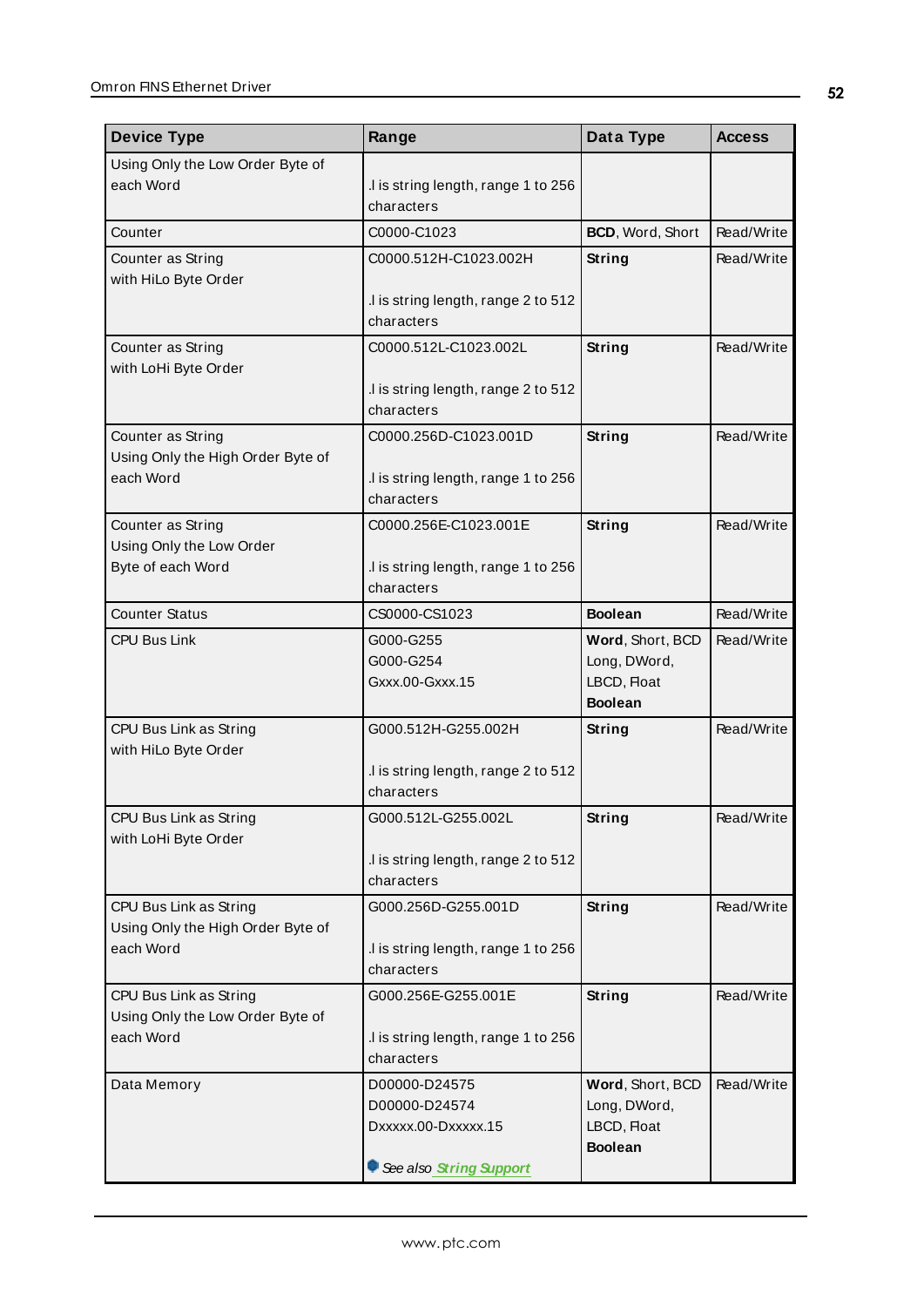| <b>Device Type</b>                                       | Range                                             | Data Type                        | <b>Access</b> |
|----------------------------------------------------------|---------------------------------------------------|----------------------------------|---------------|
| Data Memory as String                                    | D00000.512H-D24575.002H                           | String                           | Read/Write    |
| with HiLo Byte Order                                     |                                                   |                                  |               |
|                                                          | I is string length, range 2 to 512<br>characters  |                                  |               |
| Data Memory as String                                    | D00000.512L-D24575.002L                           | <b>String</b>                    | Read/Write    |
| with LoHi Byte Order                                     |                                                   |                                  |               |
|                                                          | I is string length, range 2 to 512                |                                  |               |
|                                                          | characters                                        |                                  |               |
| Data Memory as String                                    | D00000.256D-D24575.001D                           | String                           | Read/Write    |
| Using Only the High Order Byte of<br>each Word           | .I is string length, range 1 to 256               |                                  |               |
|                                                          | characters                                        |                                  |               |
| Data Memory as String                                    | D00000.256E-D24575.001E                           | <b>String</b>                    | Read/Write    |
| Using Only the Low Order Byte of                         |                                                   |                                  |               |
| each Word                                                | .I is string length, range 1 to 256               |                                  |               |
|                                                          | characters                                        |                                  |               |
| Data Register                                            | DR <sub>0</sub> -DR <sub>2</sub>                  | Word, Short,<br>BCD <sup>*</sup> | Read/Write    |
| <b>Expansion Data Memory</b>                             | E00000-E32765                                     | Word, Short, BCD                 | Read/Write    |
| (current bank)                                           | E00000-E32764                                     | Long, DWord,                     |               |
|                                                          | Exxxxx.00-Exxxxx.15                               | LBCD, Float<br><b>Boolean</b>    |               |
| <b>Expansion Data Memory</b>                             | E00000.512H-E32765.002H                           | String                           | Read/Write    |
| (current bank) as String                                 |                                                   |                                  |               |
| with HiLo Byte Order                                     | .I is string length, range 2 to 512               |                                  |               |
|                                                          | characters                                        |                                  |               |
| <b>Expansion Data Memory</b><br>(current bank) as String | E00000.512L-E32765.002L                           | String                           | Read/Write    |
| with LoHi Byte Order                                     | I is string length, range 2 to 512                |                                  |               |
|                                                          | characters                                        |                                  |               |
| <b>Expansion Data Memory</b>                             | E00000.256D-E32765.001D                           | <b>String</b>                    | Read/Write    |
| (current bank) as String                                 |                                                   |                                  |               |
| Using Only the High Order Byte of<br>each Word           | .I is string length, range 1 to 256<br>characters |                                  |               |
| <b>Expansion Data Memory</b>                             | E00000.256E-E32765.001E                           | String                           | Read/Write    |
| (current bank) as String                                 |                                                   |                                  |               |
| Using Only the Low Order Byte of                         | .I is string length, range 1 to 256               |                                  |               |
| each Word                                                | characters                                        |                                  |               |
| <b>Expansion Data Memory</b>                             | E00:00000-E07:32765                               | Word, Short, BCD                 | Read/Write    |
|                                                          | E00:00000-E07:32764<br>Ex:x.00-Exx:xxxxx.15       | Long, DWord,<br>LBCD, Float      |               |
|                                                          |                                                   | <b>Boolean</b>                   |               |
| Expansion Data Memory as                                 | E00:00000.512H -                                  | String                           | Read/Write    |
| String with HiLo Byte Order                              | E07:32765.002H                                    |                                  |               |
|                                                          |                                                   |                                  |               |
|                                                          | .I is string length, range 2 to 512               |                                  |               |

<u> 1980 - Johann Barbara, martxa amerikan personal (</u>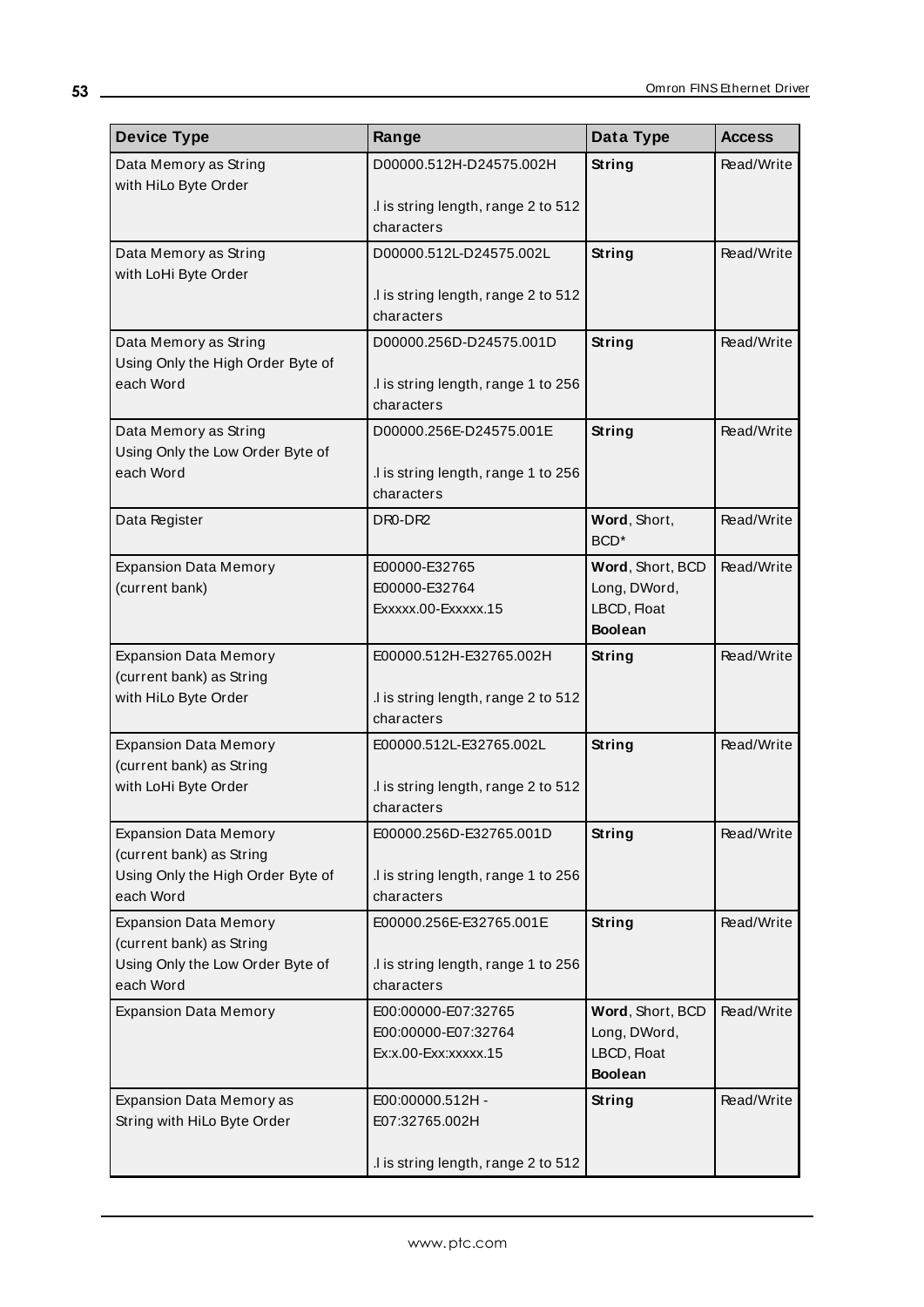| <b>Device Type</b>                                                                      | Range                                                                                                | Data Type                        | <b>Access</b> |
|-----------------------------------------------------------------------------------------|------------------------------------------------------------------------------------------------------|----------------------------------|---------------|
|                                                                                         | characters                                                                                           |                                  |               |
| <b>Expansion Data Memory as</b><br>String with LoHi Byte Order                          | E00:00000.512L-<br>E07:32765.002L                                                                    | String                           | Read/Write    |
|                                                                                         | .I is string length, range 2 to 512<br>characters                                                    |                                  |               |
| Expansion Data Memory as<br>String Using Only the High Order Byte<br>of each Word       | E00:00000.256D-<br>E07:32765.001D<br>.I is string length, range 1 to 256                             | <b>String</b>                    | Read/Write    |
| <b>Expansion Data Memory as</b><br>String Using Only the Low Order Byte<br>of each Word | characters<br>E00:00000.256E-<br>E07:32765.001E<br>.I is string length, range 1 to 256<br>characters | <b>String</b>                    | Read/Write    |
| Index Register                                                                          | IR <sub>0</sub> -IR <sub>2</sub>                                                                     | Word, Short,<br>BCD <sup>*</sup> | Read/Write    |
| Step Timer                                                                              | ST0000-ST1023                                                                                        | Word, Short,<br>BCD <sup>*</sup> | Read/Write    |
| <b>Step Timer Status</b>                                                                | STS0000-STS1023                                                                                      | <b>Boolean</b>                   | Read/Write    |
| Temporary Relay                                                                         | <b>TR</b><br>TRO-TR7                                                                                 | Word, Short<br><b>Boolean</b>    | Read/Write    |
| Timer                                                                                   | T0000-T1023                                                                                          | BCD, Word, Short                 | Read/Write    |
| Timer as String<br>with HiLo Byte Order                                                 | T0000.512H-T1023.002H<br>.I is string length, range 2 to 512<br>characters                           | String                           | Read/Write    |
| Timer as String<br>with LoHi Byte Order                                                 | T0000.512L-T1023.002L<br>I is string length, range 2 to 512<br>characters                            | <b>String</b>                    | Read/Write    |
| Timer as String<br>Using Only the High Order Byte of<br>each Word                       | T0000.256D-T1023.001D<br>I is string length, range 1 to 256<br>characters                            | String                           | Read/Write    |
| Timer as String<br>Using Only the Low Order Byte of<br>each Word                        | T0000.256E-T1023.001E<br>.I is string length, range 1 to 256<br>characters                           | <b>String</b>                    | Read/Write    |
| <b>Timer Status</b>                                                                     | TS0000-TS1023                                                                                        | <b>Boolean</b>                   | Read/Write    |
| <b>Transition Flag</b>                                                                  | TN0000-TN1023                                                                                        | <b>Boolean</b>                   | Read/Write    |

<span id="page-53-0"></span>\* Arrays are not supported.

# **BCD Support**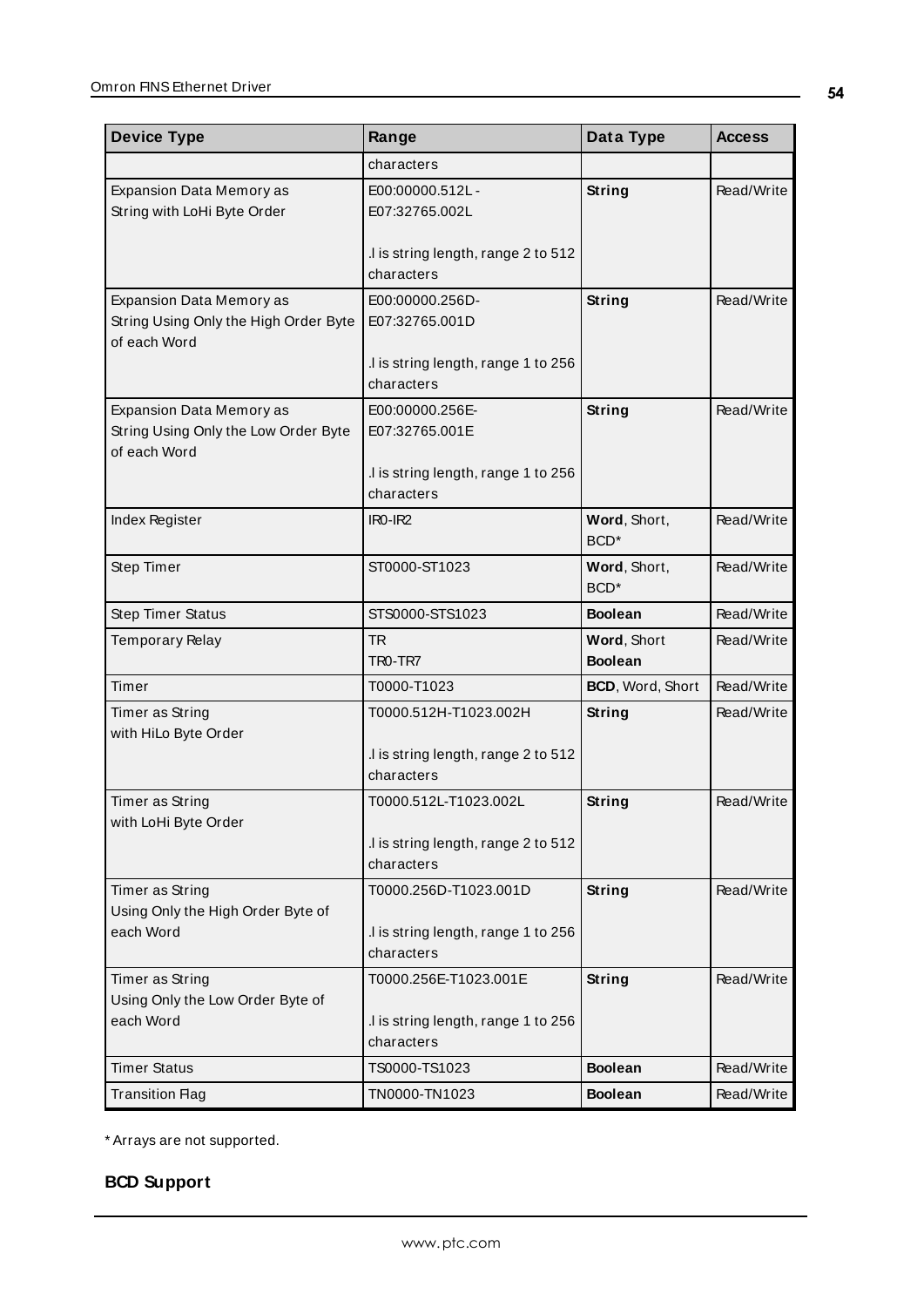16-bit and 32-bit data can be referenced as signed and unsigned BCD values.

Unsigned BCD support is accomplished by appending a 'D' to any Word or DWord tag address or by using the BCD and LBCD data types. The value range is as follows:

Word as unsigned BCD 0 - 9999

DWord as unsigned BCD 0 - 99999999

Signed BCD support is accomplished by appending a 'D' to any Short or Long tag address. The most significant bit of the Short/Long is set to 1 for negative values, 0 for positive values. The value range is as follows:

Short as signed BCD ±7999

Long as signed BCD ±79999999

#### **Example**

IROD  $@$  Short = -50  $IROD @Word = 8050 (MSB set)$ IR0 @BCD = 8050

 $IROD @ Short = 50$  $\text{IROD} \otimes \text{Word} = 50$  $\text{IRO} \text{ } @ \text{BCD} = 50$ 

<span id="page-54-0"></span>**Note:** Boolean, Float, and String data types do not support appending 'D' to the tag address. Furthermore, 'D' cannot be appended to BCD or LBCD tags, or tags with a default data type of BCD or LBCD (such as Counter and Timer tags).

## **String Support**

The CV2000 model supports reading and writing numerous device types as an ASCII string. When using data memory for string data, each register contains two bytes (two characters) of ASCII data. The order of the ASCII data within a given register can be selected when the string is defined. The length of the string can be from 2 to 512 characters and is entered in place of a bit number. The string length cannot exceed the request size that has been assigned to the device up to a request size of 512. For request size values greater than 512, string length cannot exceed 512. The length must be entered as an even number. The range of registers spanned by the string cannot exceed the range of the device type. The byte order is specified by appending either a "H" or "L" to the address.

When using one byte of ASCII data per register, the length of the string can be from 1 to 256 characters and is entered in place of a bit number. The string length times 2 cannot exceed the request size that has been assigned to the device up to a request size of 512. For request size values greater than 512, string length cannot exceed 256. The range of registers spanned by the string cannot exceed the range of the device type. The byte to use within a register is specified by appending either a "D" or "E" to the address. For more information, refer to **[Setup](#page-4-0)**.

#### **Examples**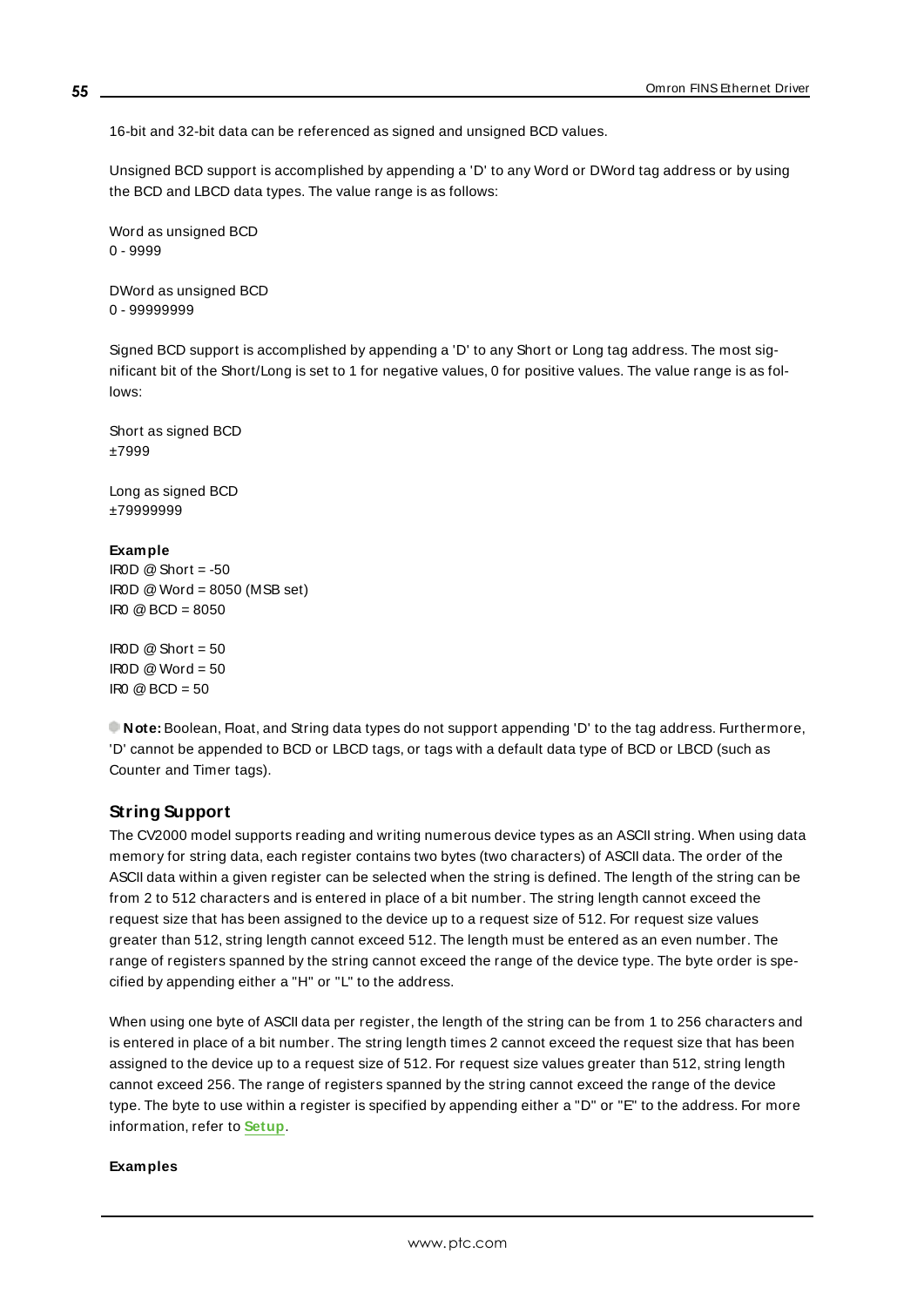- 1. To address a string starting at D01000 with a length of 100 bytes and HiLo byte order, enter: D01000.100H
- 2. To address a string starting at D01100 with a length of 78 bytes and LoHi byte order, enter: D01100.078L
- 3. To address a string starting at D02000 with a length of 55 bytes and Only the High Order byte, enter: D02000.055D
- 4. To address a string starting at D02200 with a length of 37 bytes and Only the Low Order byte, enter: D02200.037E

## <span id="page-55-0"></span>**Array Support**

Arrays are supported for all data types except Boolean, Data Register, Index Register, Step Timer, and String. There are two methods of addressing an array. Examples are given using data memory locations.

Dxxxx [rows] [cols] Dxxxx [cols]\*

\* This method assumes that "rows" is equal to one.

Rows multiplied by cols multiplied by data size in bytes (2 for Word, Short, and BCD; 4 for DWord, Long, LBCD, and Float) cannot exceed the request size that has been assigned to the device. For example, a 10 X 10 array of words results in an array size of 200 bytes, which would require a request size of at least 256.

Use caution when modifying 32-bit values (DWord, Long, LBCD, and Float). Each address for which these data types are allowed starts at a word offset within the device. DWords D0 and D1 overlap at word D1. Writing to D0 also modifies the value held in D1. It is recommended that users utilize these data types so that overlapping does not occur. For example, when using DWords, use D0, D2, D4, and so on to prevent overlapping Words.

## **CVM1-CPU01 Addressing**

The default data types for dynamically defined tags are shown in **bold**.

| <b>Device Type</b>        | Range                    | Data Type        | <b>Access</b> |
|---------------------------|--------------------------|------------------|---------------|
| <b>Auxiliary Relay</b>    | A000-A255                | Word, Short, BCD | Read/Write    |
|                           | A000-A254                | Long, DWord,     |               |
|                           |                          | LBCD, Float      |               |
|                           | A256-A511                |                  | Read Only     |
|                           | A256-A510                | Word, Short, BCD |               |
|                           |                          | Long, DWord,     |               |
|                           | A000.00-A000.15-A255.00- | LBCD, Float      | Read/Write    |
|                           | A255.15                  |                  |               |
|                           |                          | <b>Boolean</b>   | Read Only     |
|                           | A256.00-A256.15-A511.00- |                  |               |
|                           | A511.15                  | <b>Boolean</b>   |               |
| Auxiliary Relay as String | A000.512H-A255.002H      | String           | Read/Write    |
| with HiLo Byte Order      | A256.512H-A511.002H      | String           |               |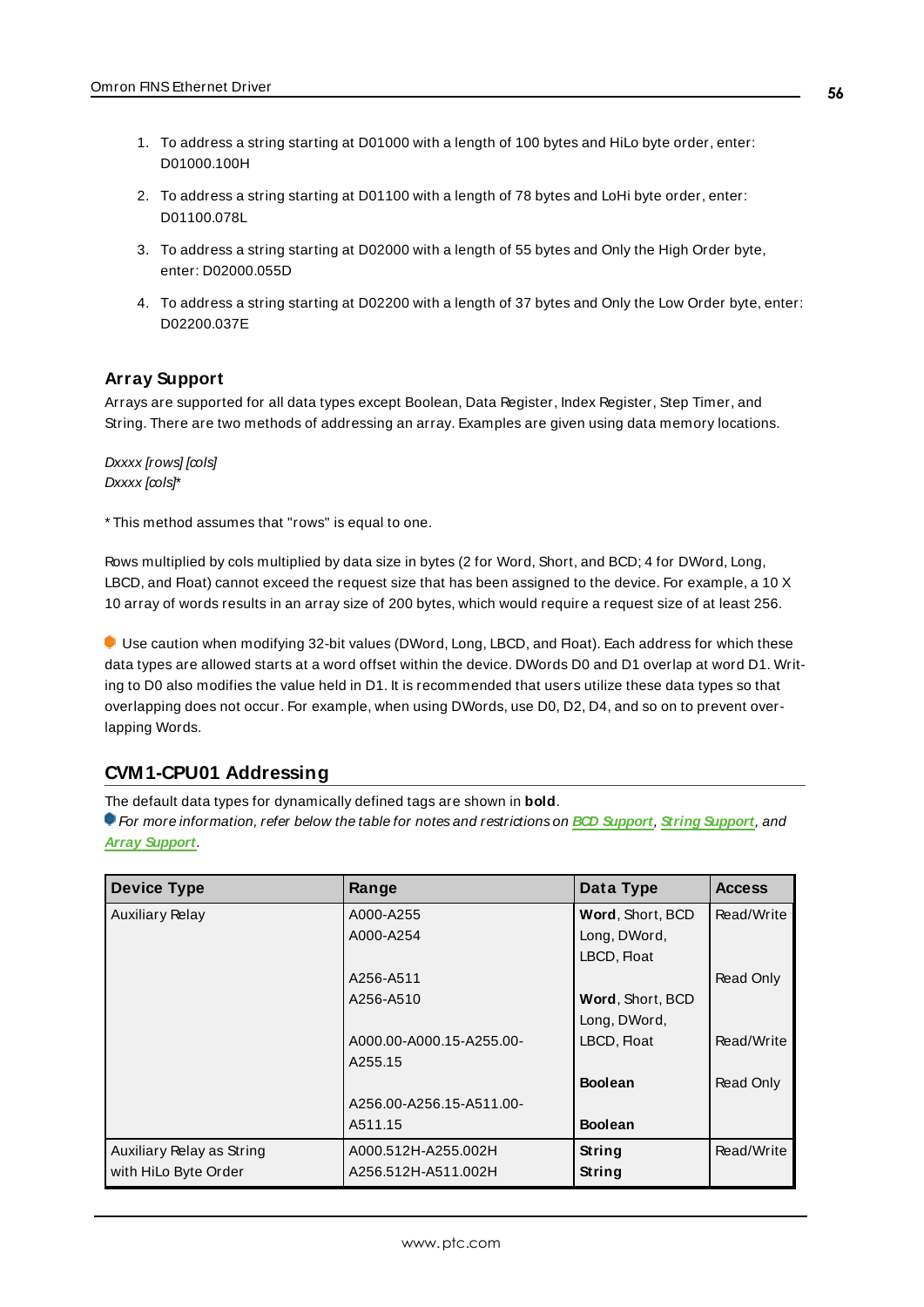| <b>Device Type</b>                                             | Range                                             | Data Type                      | <b>Access</b> |
|----------------------------------------------------------------|---------------------------------------------------|--------------------------------|---------------|
|                                                                |                                                   |                                | Read Only     |
|                                                                | .I is string length, range 2 to 512<br>characters |                                |               |
| Auxiliary Relay as String                                      | A000.512L-A255.002L                               | <b>String</b>                  | Read/Write    |
| with LoHi Byte Order                                           | A256.512L-A511.002L                               | <b>String</b>                  |               |
|                                                                |                                                   |                                | Read Only     |
|                                                                | .I is string length, range 2 to 512               |                                |               |
|                                                                | characters                                        |                                |               |
| Auxiliary Relay as String<br>Using Only the High Order Byte of | A000.256D-A255.001D<br>A256.256D-A511.001D        | <b>String</b><br><b>String</b> | Read/Write    |
| each Word                                                      |                                                   |                                | Read Only     |
|                                                                | .I is string length, range 1 to 256               |                                |               |
|                                                                | characters                                        |                                |               |
| Auxiliary Relay as String                                      | A000.256E-A255.001E                               | String                         | Read/Write    |
| Using Only the Low Order<br>Byte of each Word                  | A256.256E-A511.001E                               | <b>String</b>                  | Read Only     |
|                                                                | .I is string length, range 1 to 256               |                                |               |
|                                                                | characters                                        |                                |               |
| CIO                                                            | CIO0000-CIO2555                                   | Word, Short, BCD               | Read/Write    |
|                                                                | CIO0000-CIO2554                                   | Long, DWord,                   |               |
|                                                                | CIOxxxx.00-CIOxxxx.15                             | LBCD, Float<br><b>Boolean</b>  |               |
| CIO Memory as String                                           | CIO0000.512H-CIO2555.002H                         | <b>String</b>                  | Read/Write    |
| with HiLo Byte Order                                           |                                                   |                                |               |
|                                                                | .I is string length, range 2 to 512               |                                |               |
|                                                                | characters                                        |                                |               |
| CIO Memory as String                                           | CIO0000.512L-CIO2555.002L                         | <b>String</b>                  | Read/Write    |
| with LoHi Byte Order                                           | .I is string length, range 2 to 512               |                                |               |
|                                                                | characters                                        |                                |               |
| CIO Memory as String                                           | CIO0000.256D-CIO2555.001D                         | <b>String</b>                  | Read/Write    |
| Using Only the High Order Byte of                              |                                                   |                                |               |
| each Word                                                      | .I is string length, range 1 to 256               |                                |               |
|                                                                | characters                                        |                                |               |
| CIO Memory as String<br>Using Only the Low Order               | CIO0000.256E-CIO2555.001E                         | <b>String</b>                  | Read/Write    |
| Byte of each Word                                              | .I is string length, range 1 to 256               |                                |               |
|                                                                | characters                                        |                                |               |
| Counter                                                        | C000-C511                                         | BCD, Word, Short               | Read/Write    |
| Counter as String                                              | C000.512H-C511.002H                               | <b>String</b>                  | Read/Write    |
| with HiLo Byte Order                                           |                                                   |                                |               |
|                                                                | .I is string length, range 2 to 512<br>characters |                                |               |
| Counter as String                                              | C000.512L-C511.002L                               | <b>String</b>                  | Read/Write    |
| with LoHi Byte Order                                           |                                                   |                                |               |
|                                                                | .I is string length, range 2 to 512               |                                |               |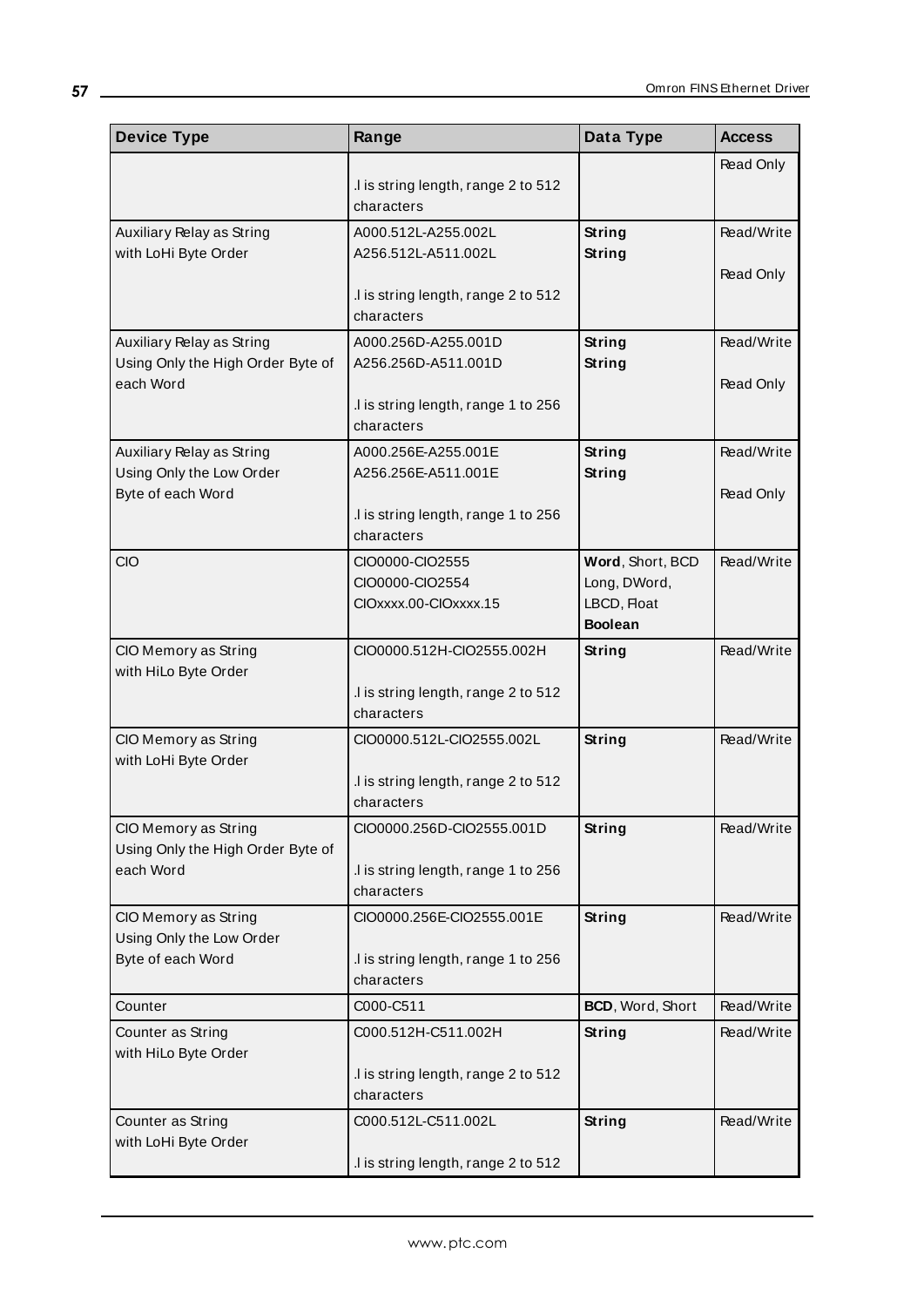| <b>Device Type</b>                                 | Range                                             | Data Type                     | <b>Access</b> |
|----------------------------------------------------|---------------------------------------------------|-------------------------------|---------------|
|                                                    | characters                                        |                               |               |
| Counter as String                                  | C000.256D-C511.001D                               | <b>String</b>                 | Read/Write    |
| Using Only the High Order Byte of<br>each Word     | .I is string length, range 1 to 256<br>characters |                               |               |
| Counter as String                                  | C000.256E-C511.001E                               | <b>String</b>                 | Read/Write    |
| Using Only the Low Order<br>Byte of each Word      | .I is string length, range 1 to 256               |                               |               |
|                                                    | characters                                        |                               |               |
| <b>Counter Status</b>                              | CS000-CS511                                       | <b>Boolean</b>                | Read/Write    |
| <b>CPU Bus Link</b>                                | G000-G255                                         | Word, Short, BCD              | Read/Write    |
|                                                    | G000-G254<br>Gxxx.00-Gxxx.15                      | Long, DWord,<br>LBCD, Float   |               |
|                                                    |                                                   | <b>Boolean</b>                |               |
| CPU Bus Link as String                             | G000.512H-G255.002H                               | <b>String</b>                 | Read/Write    |
| with HiLo Byte Order                               | .I is string length, range 2 to 512               |                               |               |
|                                                    | characters                                        |                               |               |
| CPU Bus Link as String                             | G000.512L-G255.002L                               | <b>String</b>                 | Read/Write    |
| with LoHi Byte Order                               |                                                   |                               |               |
|                                                    | .I is string length, range 2 to 512<br>characters |                               |               |
| CPU Bus Link as String                             | G000.256D-G255.001D                               | <b>String</b>                 | Read/Write    |
| Using Only the High Order Byte of                  |                                                   |                               |               |
| each Word                                          | .I is string length, range 1 to 256               |                               |               |
|                                                    | characters                                        |                               |               |
| CPU Bus Link as String<br>Using Only the Low Order | G000.256E-G255.001E                               | <b>String</b>                 | Read/Write    |
| Byte of each Word                                  | .I is string length, range 1 to 256               |                               |               |
|                                                    | characters                                        |                               |               |
| Data Memory                                        | D0000-D8191                                       | Word, Short, BCD              | Read/Write    |
|                                                    | D0000-D8190                                       | Long, DWord,                  |               |
|                                                    | Dxxxx.00-Dxxxx.15                                 | LBCD, Float<br><b>Boolean</b> |               |
|                                                    | See also String Support                           |                               |               |
| Data Memory as String<br>with HiLo Byte Order      | D0000.512H-D8191.002H                             | <b>String</b>                 | Read/Write    |
|                                                    | .I is string length, range 2 to 512               |                               |               |
|                                                    | characters                                        |                               |               |
| Data Memory as String<br>with LoHi Byte Order      | D0000.512L-D8191.002L                             | <b>String</b>                 | Read/Write    |
|                                                    | .I is string length, range 2 to 512               |                               |               |
|                                                    | characters                                        |                               |               |
| Data Memory as String                              | D0000.256D-D8191.001D                             | <b>String</b>                 | Read/Write    |
| Using Only the High Order Byte of<br>each Word     | .I is string length, range 1 to 256               |                               |               |
|                                                    |                                                   |                               |               |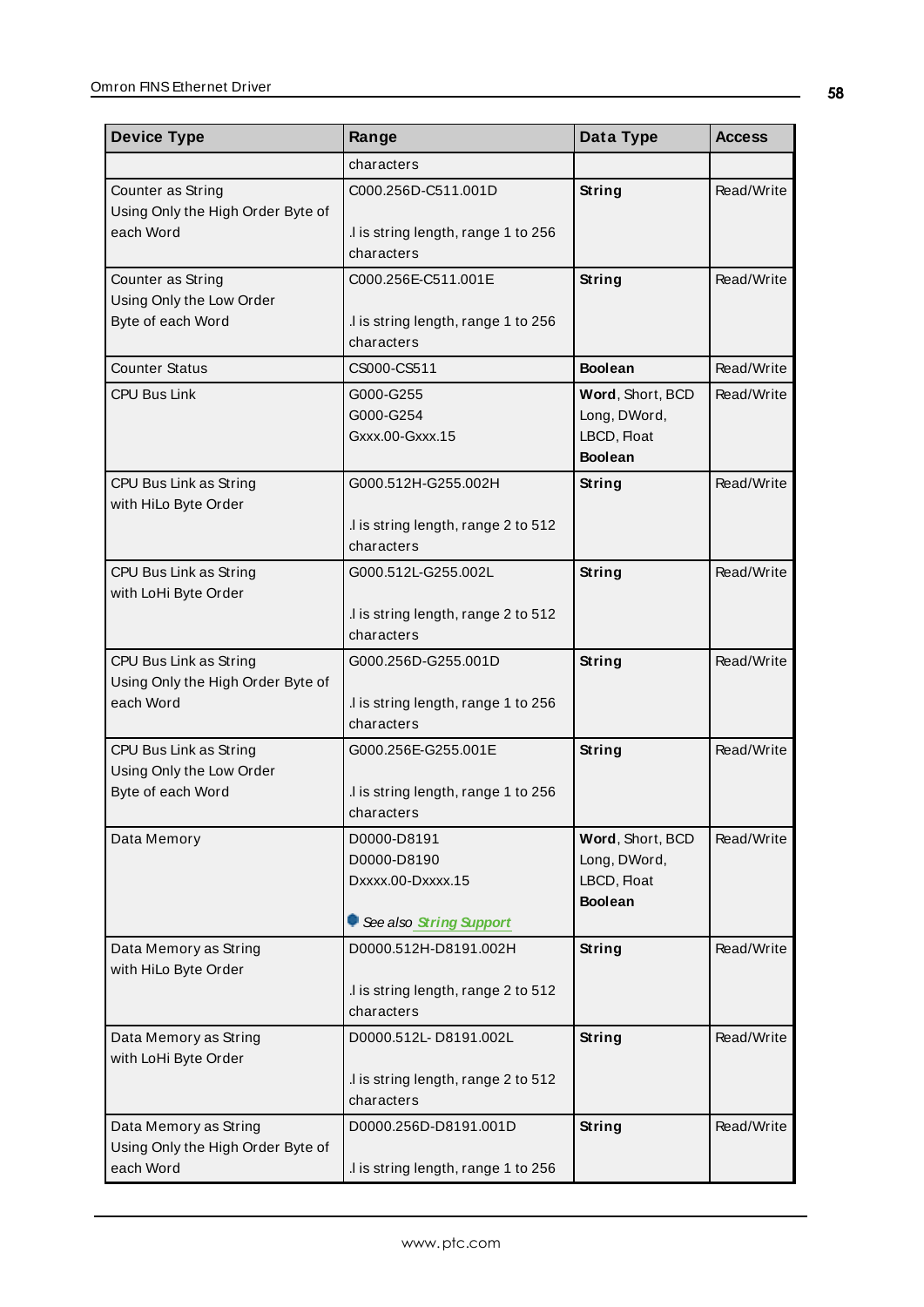| <b>Device Type</b>                                | Range                                            | Data Type         | <b>Access</b> |
|---------------------------------------------------|--------------------------------------------------|-------------------|---------------|
|                                                   | characters                                       |                   |               |
| Data Memory as String<br>Using Only the Low Order | D0000.256E-D8191.001E                            | String            | Read/Write    |
| Byte of each Word                                 | I is string length, range 1 to 256<br>characters |                   |               |
| Data Register                                     | DR0-DR2                                          | Word, Short, BCD* | Read/Write    |
| <b>Index Register</b>                             | $IRO-IR2$                                        | Word, Short, BCD* | Read/Write    |
| <b>Temporary Relay</b>                            | <b>TR</b>                                        | Word, Short       | Read/Write    |
|                                                   | TR <sub>0</sub> -TR <sub>7</sub>                 | <b>Boolean</b>    |               |
| Timer                                             | T000-T511                                        | BCD, Word, Short  | Read/Write    |
| Timer as String                                   | T000.512H-T511.002H                              | String            | Read/Write    |
| with HiLo Byte Order                              |                                                  |                   |               |
|                                                   | I is string length, range 2 to 512               |                   |               |
|                                                   | characters                                       |                   |               |
| Timer as String                                   | T000.512L-T511.002L                              | String            | Read/Write    |
| with LoHi Byte Order                              |                                                  |                   |               |
|                                                   | I is string length, range 2 to 512               |                   |               |
|                                                   | characters                                       |                   |               |
| Timer as String                                   | T000.256D-T511.001D                              | String            | Read/Write    |
| Using Only the High Order Byte of                 |                                                  |                   |               |
| each Word                                         | I is string length, range 1 to 256               |                   |               |
|                                                   | characters                                       |                   |               |
| Timer as String                                   | T000.256E-T511.001E                              | String            | Read/Write    |
| Using Only the Low Order                          |                                                  |                   |               |
| Byte of each Word                                 | I is string length, range 1 to 256               |                   |               |
|                                                   | characters                                       |                   |               |
| <b>Timer Status</b>                               | TS000-TS511                                      | <b>Boolean</b>    | Read/Write    |

<span id="page-58-0"></span>\* Arrays are not supported.

## **BCD Support**

16-bit and 32-bit data can be referenced as signed and unsigned BCD values.

Unsigned BCD support is accomplished by appending a 'D' to any Word or DWord tag address or by using the BCD and LBCD data types. The value range is as follows:

Word as unsigned BCD 0 - 9999

DWord as unsigned BCD 0 - 99999999

Signed BCD support is accomplished by appending a 'D' to any Short or Long tag address. The most significant bit of the Short/Long is set to 1 for negative values, 0 for positive values. The value range is as follows: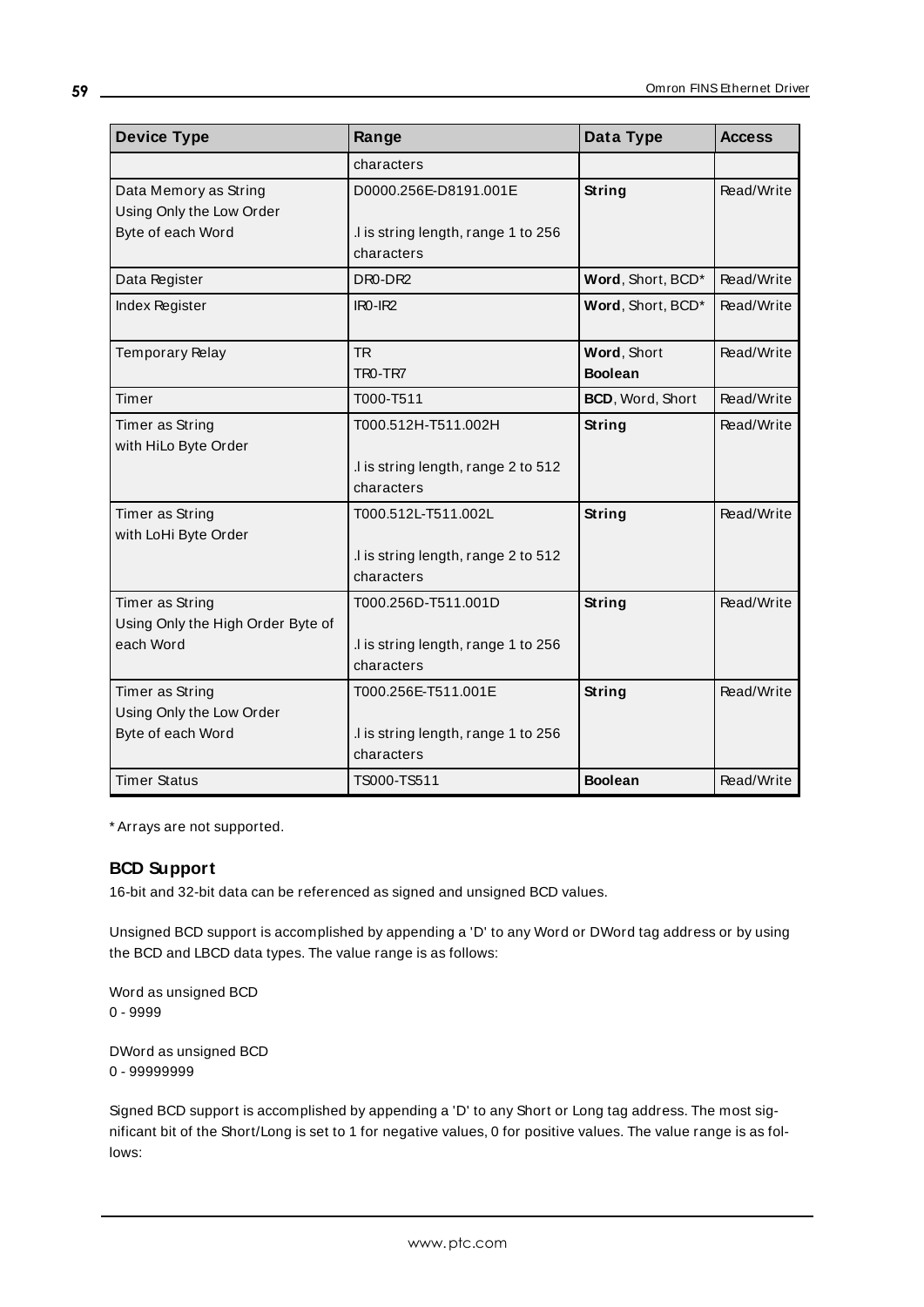Short as signed BCD ±7999

Long as signed BCD ±79999999

#### **Example**

 $IROD \ @$  Short = -50 IR0D @Word = 8050 (MSB set) IR0 @BCD = 8050

 $\text{IROD} \otimes \text{Short} = 50$  $IROD @Word = 50$  $IRO @ BCD = 50$ 

<span id="page-59-0"></span>**Note:** Boolean, Float, and String data types do not support appending 'D' to the tag address. Furthermore, 'D' cannot be appended to BCD or LBCD tags, or tags with a default data type of BCD or LBCD (such as Counter and Timer tags).

## **String Support**

The CVM1-CPU01 model supports reading and writing numerous device types as an ASCII string. When using data memory for string data, each register contains two bytes (two characters) of ASCII data. The order of the ASCII data within a given register can be selected when the string is defined. The length of the string can be from 2 to 512 characters and is entered in place of a bit number. The string length cannot exceed the request size that has been assigned to the device up to a request size of 512. For request size values greater than 512, string length cannot exceed 512. The length must be entered as an even number. The range of registers spanned by the string cannot exceed the range of the device type. The byte order is specified by appending either a "H" or "L" to the address.

When using one byte of ASCII data per register, the length of the string can be from 1 to 256 characters and is entered in place of a bit number. The string length times 2 cannot exceed the request size that has been assigned to the device up to a request size of 512. For request size values greater than 512, string length cannot exceed 256. The range of registers spanned by the string cannot exceed the range of the device type. The byte to use within a register is specified by appending either a "D" or "E" to the address. For more information, refer to **[Setup](#page-4-0)**.

#### **Examples**

- 1. To address a string starting at D1000 with a length of 100 bytes and HiLo byte order, enter: D1000.100H
- 2. To address a string starting at D1100 with a length of 78 bytes and LoHi byte order, enter: D1100.078L
- 3. To address a string starting at D2000 with a length of 55 bytes and Only the High Order byte, enter: D2000.055D
- 4. To address a string starting at D2200 with a length of 37 bytes and Only the Low Order byte, enter: D2200.037E

## <span id="page-59-1"></span>**Array Support**

Arrays are supported for all data types except Boolean, Data Register, Index Register, and String. There are two methods of addressing an array. Examples are given using data memory locations.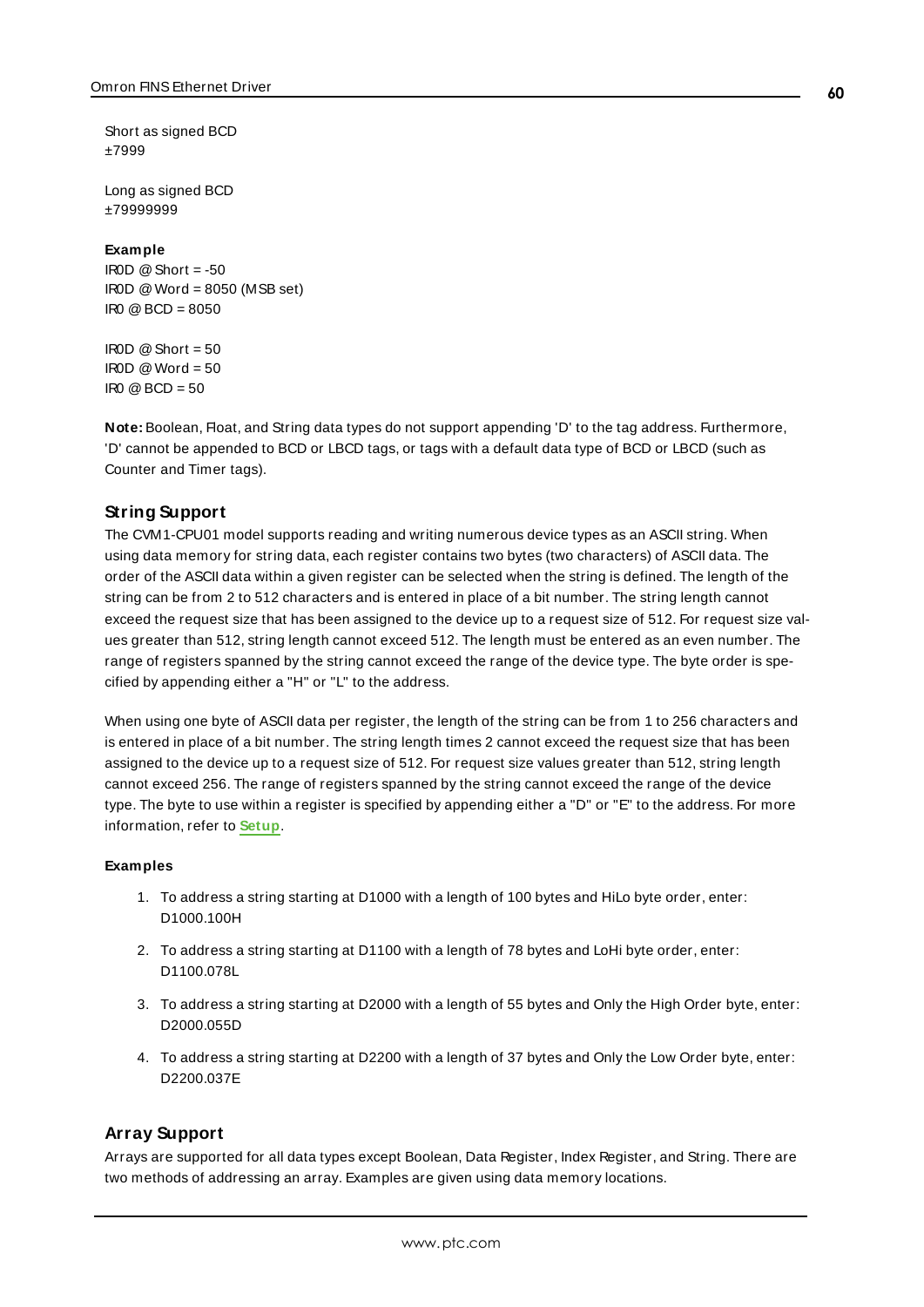Dxxxx [rows] [cols] Dxxxx [cols]\*

\* This method assumes that "rows" is equal to one.

Rows multiplied by cols multiplied by data size in bytes (2 for Word, Short, and BCD; 4 for DWord, Long, LBCD, and Float) cannot exceed the request size that has been assigned to the device. For example, a 10 X 10 array of words results in an array size of 200 bytes, which would require a request size of at least 256.

Use caution when modifying 32-bit values (DWord, Long, LBCD, and Float). Each address for which these data types are allowed starts at a word offset within the device. DWords DM0 and DM1 overlap at word DM1. Writing to DM0 also modifies the value held in DM1. It is recommended that users utilize these data types so that overlapping does not occur. For example, when using DWords, use DM0, DM2, DM4, and so on to prevent overlapping Words.

## **CVM1-CPU11 Addressing**

The default data types for dynamically defined tags are shown in **bold**.

| <b>Device Type</b>                | Range                              | Data Type        | <b>Access</b> |
|-----------------------------------|------------------------------------|------------------|---------------|
| <b>Auxiliary Relay</b>            | A000-A255                          | Word, Short, BCD | Read/Write    |
|                                   | A000-A254                          | Long, DWord,     |               |
|                                   |                                    | LBCD, Float      |               |
|                                   | A256-A511                          |                  | Read Only     |
|                                   | A256-A510                          | Word, Short, BCD |               |
|                                   |                                    | Long, DWord,     |               |
|                                   | A000.00-A000.15-A255.00-           | LBCD, Float      | Read/Write    |
|                                   | A255.15                            |                  |               |
|                                   |                                    | <b>Boolean</b>   | Read Only     |
|                                   | A256.00-A256.15-A511.00-           |                  |               |
|                                   | A511.15                            | <b>Boolean</b>   |               |
| Auxiliary Relay as String         | A000.512H-A255.002H                | String           | Read/Write    |
| with HiLo Byte Order              | A256.512H-A511.002H                | String           |               |
|                                   |                                    |                  | Read Only     |
|                                   | I is string length, range 2 to 512 |                  |               |
|                                   | characters                         |                  |               |
| Auxiliary Relay as String         | A000.512L-A255.002L                | String           | Read/Write    |
| with LoHi Byte Order              | A256.512L-A511.002L                | String           |               |
|                                   |                                    |                  | Read Only     |
|                                   | I is string length, range 2 to 512 |                  |               |
|                                   | characters                         |                  |               |
| Auxiliary Relay as String         | A000.256D-A255.001D                | String           | Read/Write    |
| Using Only the High Order Byte of | A256.256D-A511.001D                | String           |               |
| each Word                         |                                    |                  | Read Only     |
|                                   | I is string length, range 1 to 256 |                  |               |
|                                   | characters                         |                  |               |
| Auxiliary Relay as String         | A000.256E-A255.001E                | String           | Read/Write    |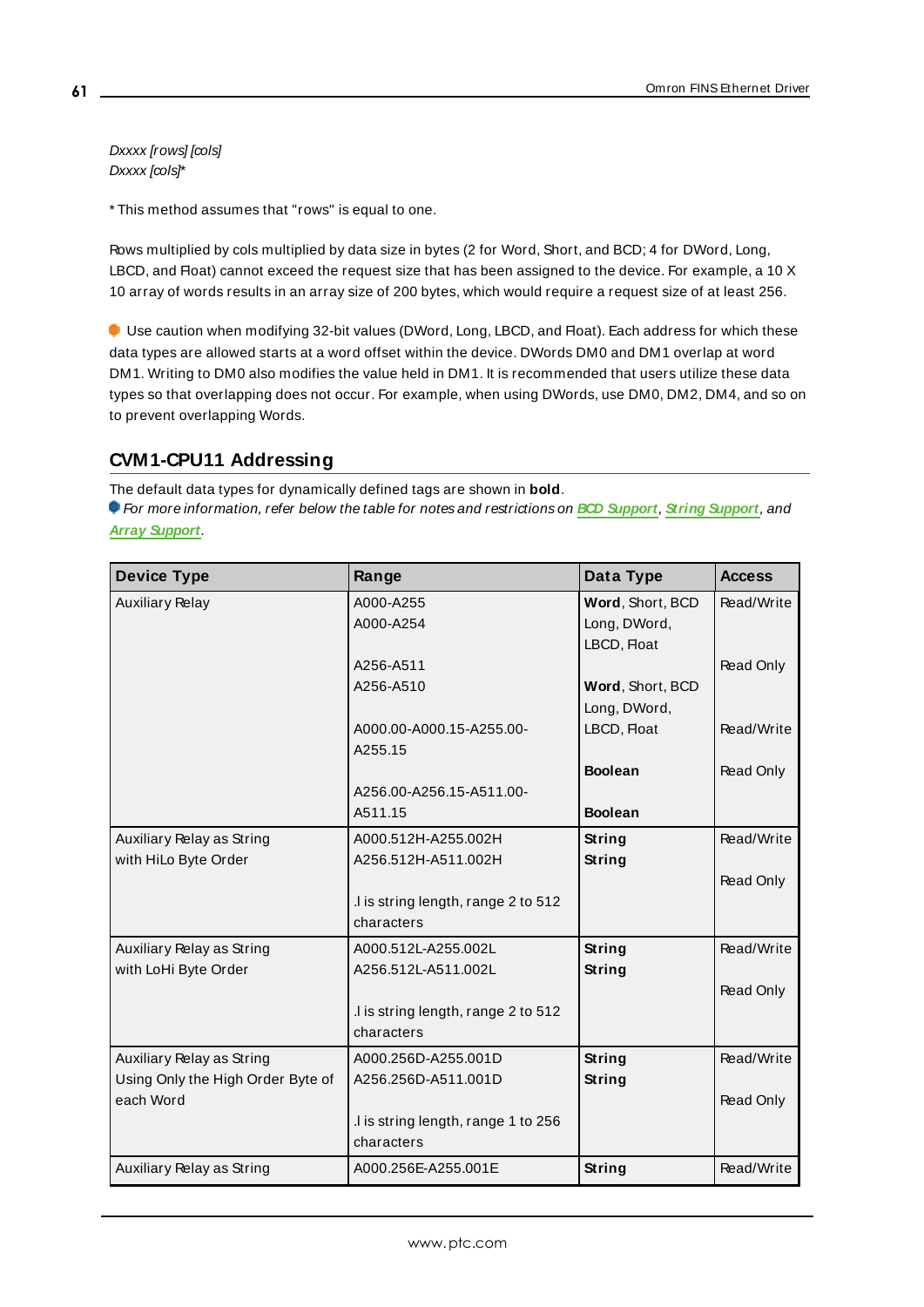| <b>Device Type</b>                                        | Range                                                       | Data Type                                                         | <b>Access</b> |
|-----------------------------------------------------------|-------------------------------------------------------------|-------------------------------------------------------------------|---------------|
| Using Only the Low Order Byte of<br>each Word             | A256.256E-A511.001E                                         | <b>String</b>                                                     | Read Only     |
|                                                           | .I is string length, range 1 to 256<br>characters           |                                                                   |               |
| <b>CIO</b>                                                | CIO0000-CIO2555<br>CIO0000-CIO2554<br>CIOxxxx.00-CIOxxxx.15 | Word, Short, BCD<br>Long, DWord,<br>LBCD, Float<br><b>Boolean</b> | Read/Write    |
| CIO Memory as String<br>with HiLo Byte Order              | CIO0000.512H-CIO2555.002H                                   | <b>String</b>                                                     | Read/Write    |
|                                                           | .I is string length, range 2 to 512<br>characters           |                                                                   |               |
| CIO Memory as String<br>with LoHi Byte Order              | CIO0000.512L-CIO2555.002L                                   | <b>String</b>                                                     | Read/Write    |
|                                                           | .I is string length, range 2 to 512<br>characters           |                                                                   |               |
| CIO Memory as String<br>Using Only the High Order Byte of | CIO0000.256D-CIO2555.001D                                   | <b>String</b>                                                     | Read/Write    |
| each Word                                                 | .I is string length, range 1 to 256<br>characters           |                                                                   |               |
| CIO Memory as String<br>Using Only the Low Order Byte of  | CIO0000.256E-CIO2555.001E                                   | String                                                            | Read/Write    |
| each Word                                                 | .I is string length, range 1 to 256<br>characters           |                                                                   |               |
| Counter                                                   | C0000-C1023                                                 | BCD, Word, Short                                                  | Read/Write    |
| Counter as String<br>with HiLo Byte Order                 | C0000.512H-C1023.002H                                       | <b>String</b>                                                     | Read/Write    |
|                                                           | .I is string length, range 2 to 512<br>characters           |                                                                   |               |
| Counter as String<br>with LoHi Byte Order                 | C0000.512L-C1023.002L                                       | String                                                            | Read/Write    |
|                                                           | .I is string length, range 2 to 512<br>characters           |                                                                   |               |
| Counter as String<br>Using Only the High Order Byte of    | C0000.256D-C1023.001D                                       | <b>String</b>                                                     | Read/Write    |
| each Word                                                 | .I is string length, range 1 to 256<br>characters           |                                                                   |               |
| Counter as String<br>Using Only the Low Order Byte of     | C0000.256E-C1023.001E                                       | <b>String</b>                                                     | Read/Write    |
| each Word                                                 | .I is string length, range 1 to 256<br>characters           |                                                                   |               |
| <b>Counter Status</b>                                     | CS0000-CS1023                                               | <b>Boolean</b>                                                    | Read/Write    |
| CPU Bus Link                                              | G000-G255                                                   | Word, Short, BCD                                                  | Read/Write    |
|                                                           | G000-G254                                                   | Long, DWord,                                                      |               |
|                                                           | Gxxx.00-Gxxx.15                                             | LBCD, Float<br><b>Boolean</b>                                     |               |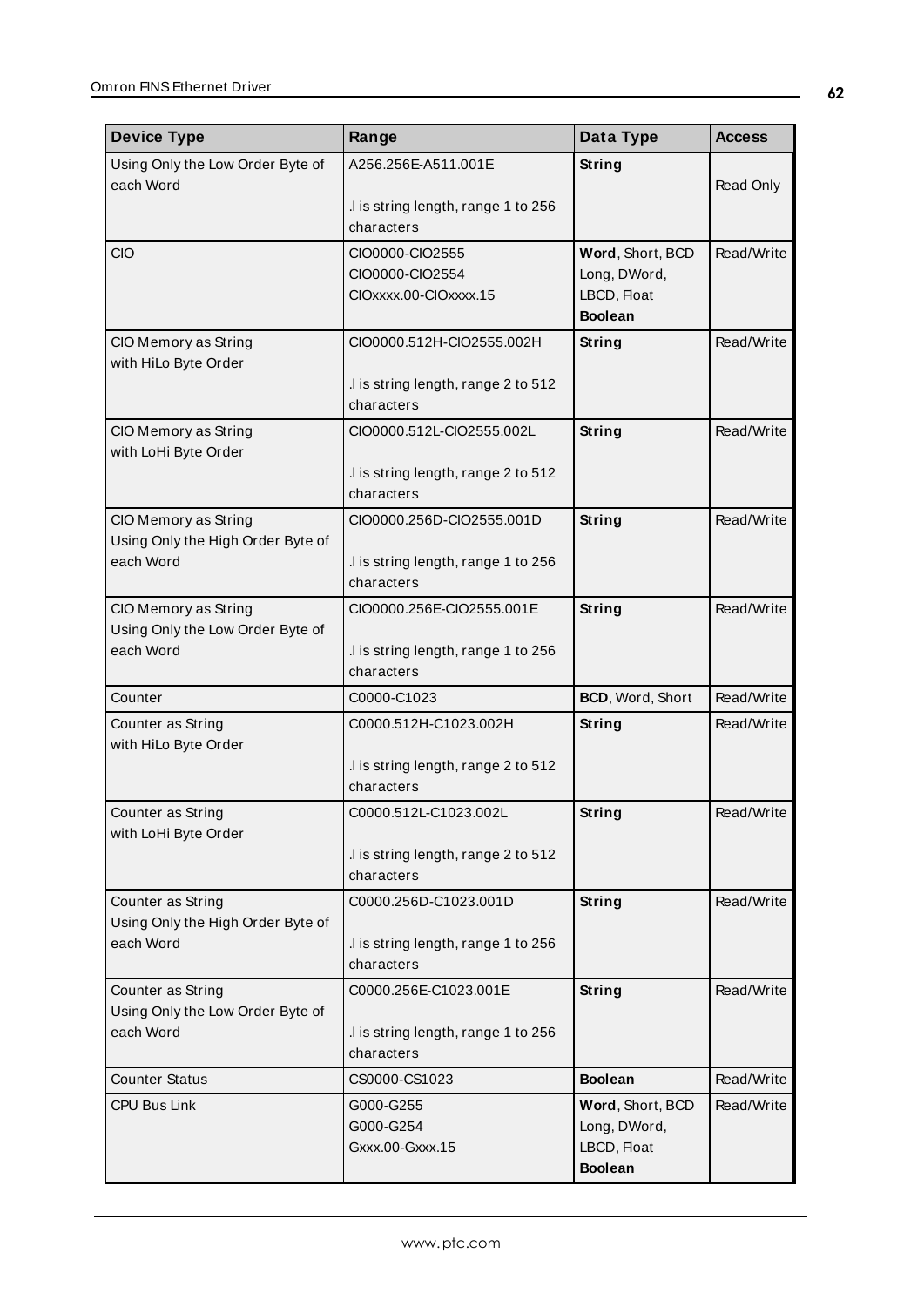| <b>Device Type</b>                                         | Range                                             | Data Type         | <b>Access</b> |
|------------------------------------------------------------|---------------------------------------------------|-------------------|---------------|
| CPU Bus Link as String                                     | G000.512H-G255.002H                               | <b>String</b>     | Read/Write    |
| with HiLo Byte Order                                       |                                                   |                   |               |
|                                                            | .I is string length, range 2 to 512<br>characters |                   |               |
|                                                            |                                                   |                   | Read/Write    |
| CPU Bus Link as String<br>with LoHi Byte Order             | G000.512L-G255.002L                               | <b>String</b>     |               |
|                                                            | I is string length, range 2 to 512                |                   |               |
|                                                            | characters                                        |                   |               |
| CPU Bus Link as String                                     | G000.256D-G255.001D                               | <b>String</b>     | Read/Write    |
| Using Only the High Order Byte of                          |                                                   |                   |               |
| each Word                                                  | .I is string length, range 1 to 256<br>characters |                   |               |
|                                                            | G000.256E-G255.001E                               | <b>String</b>     | Read/Write    |
| CPU Bus Link as String<br>Using Only the Low Order Byte of |                                                   |                   |               |
| each Word                                                  | .I is string length, range 1 to 256               |                   |               |
|                                                            | characters                                        |                   |               |
| Data Memory                                                | D00000-D24575                                     | Word, Short, BCD  | Read/Write    |
|                                                            | D00000-D24574                                     | Long, DWord,      |               |
|                                                            | Dxxxxx.00-Dxxxxx.15                               | LBCD, Float       |               |
|                                                            | See also String Support                           | <b>Boolean</b>    |               |
| Data Memory as String                                      | D00000.512H-D24575.002H                           | <b>String</b>     | Read/Write    |
| with HiLo Byte Order                                       |                                                   |                   |               |
|                                                            | .I is string length, range 2 to 512               |                   |               |
|                                                            | characters                                        |                   |               |
| Data Memory as String                                      | D00000.512L-D24575.002L                           | <b>String</b>     | Read/Write    |
| with LoHi Byte Order                                       | .I is string length, range 2 to 512               |                   |               |
|                                                            | characters                                        |                   |               |
| Data Memory as String                                      | D00000.256D-D24575.001D                           | <b>String</b>     | Read/Write    |
| Using Only the High Order Byte of                          |                                                   |                   |               |
| each Word                                                  | .I is string length, range 1 to 256               |                   |               |
|                                                            | characters                                        |                   |               |
| Data Memory as String                                      | D00000.256E-D24575.001E                           | <b>String</b>     | Read/Write    |
| Using Only the Low Order Byte of<br>each Word              | I is string length, range 1 to 256                |                   |               |
|                                                            | characters                                        |                   |               |
| Data Register                                              | DR0-DR2                                           | Word, Short, BCD* | Read/Write    |
| Index Register                                             | $IRO-IR2$                                         | Word, Short, BCD* | Read/Write    |
| Temporary Relay                                            | <b>TR</b>                                         | Word, Short       | Read/Write    |
|                                                            | TRO-TR7                                           | <b>Boolean</b>    |               |
| Timer                                                      | T0000-T1023                                       | BCD, Word, Short  | Read/Write    |
| Timer as String                                            | T0000.512H-T1023.002H                             | <b>String</b>     | Read/Write    |
| with HiLo Byte Order                                       |                                                   |                   |               |
|                                                            | .I is string length, range 2 to 512               |                   |               |
|                                                            | characters                                        |                   |               |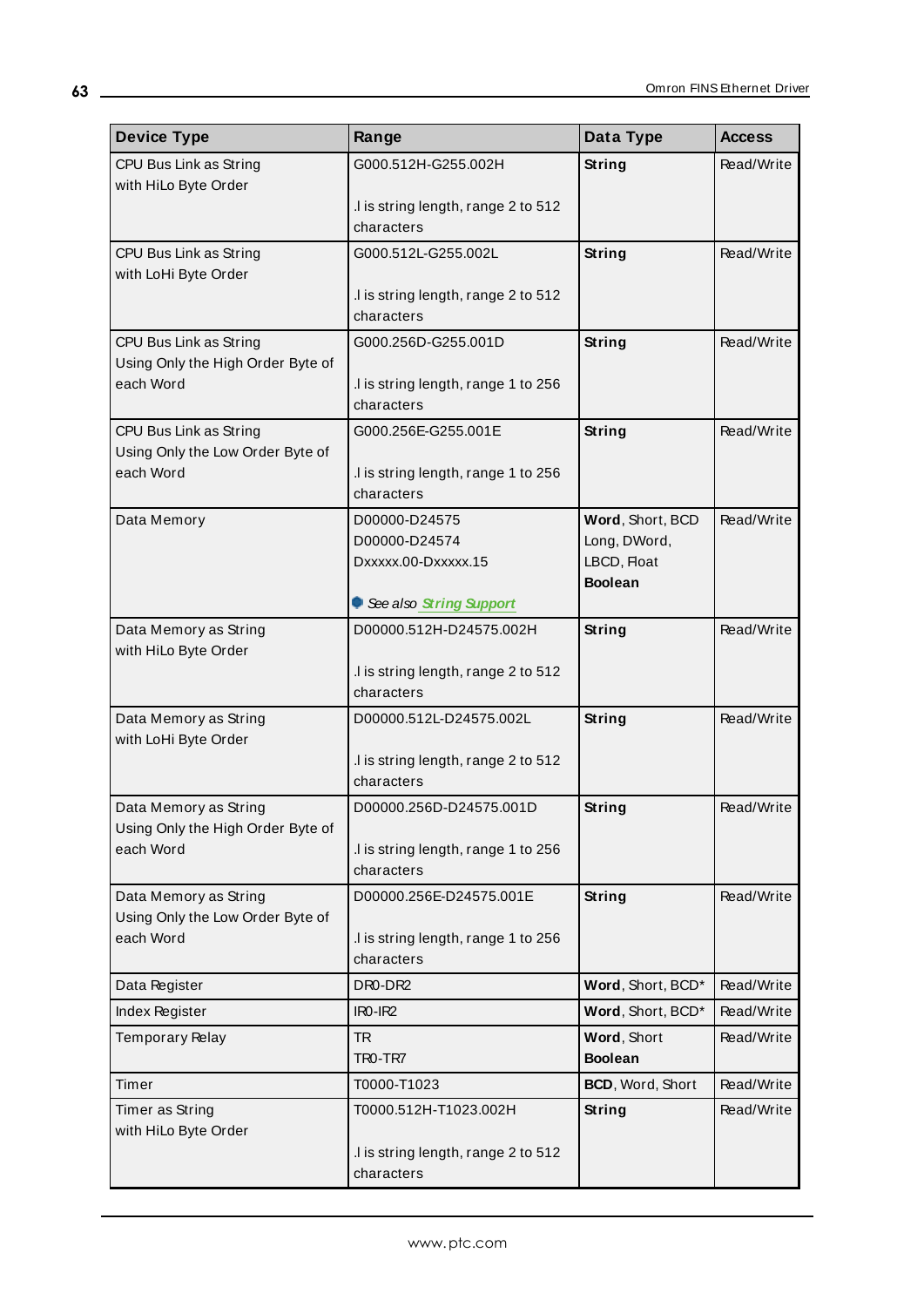| <b>Device Type</b>                                                | Range                                                                     | Data Type      | <b>Access</b> |
|-------------------------------------------------------------------|---------------------------------------------------------------------------|----------------|---------------|
| Timer as String<br>with LoHi Byte Order                           | T0000.512L-T1023.002L                                                     | String         | Read/Write    |
|                                                                   | I is string length, range 2 to 512<br>characters                          |                |               |
| Timer as String<br>Using Only the High Order Byte of<br>each Word | T0000.256D-T1023.001D<br>I is string length, range 1 to 256<br>characters | String         | Read/Write    |
| Timer as String<br>Using Only the Low Order Byte of<br>each Word  | T0000.256E-T1023.001E<br>I is string length, range 1 to 256<br>characters | String         | Read/Write    |
| <b>Timer Status</b>                                               | TS0000-TS1023                                                             | <b>Boolean</b> | Read/Write    |

<span id="page-63-0"></span>\* Arrays are not supported.

## **BCD Support**

16-bit and 32-bit data can be referenced as signed and unsigned BCD values.

Unsigned BCD support is accomplished by appending a 'D' to any Word or DWord tag address or by using the BCD and LBCD data types. The value range is as follows:

Word as unsigned BCD 0 - 9999

DWord as unsigned BCD 0 - 99999999

Signed BCD support is accomplished by appending a 'D' to any Short or Long tag address. The most significant bit of the Short/Long is set to 1 for negative values, 0 for positive values. The value range is as follows:

Short as signed BCD ±7999

Long as signed BCD ±79999999

#### **Example**

```
IROD @ Short = -50
IR0D @Word = 8050 (MSB set)
IR0 @BCD = 8050
```
IROD  $@$  Short = 50  $\text{IROD} \otimes \text{Word} = 50$  $\text{IRO} \textcircled{a} \text{BCD} = 50$ 

**Note:** Boolean, Float, and String data types do not support appending 'D' to the tag address. Furthermore, 'D' cannot be appended to BCD or LBCD tags, or tags with a default data type of BCD or LBCD (such as Counter and Timer tags).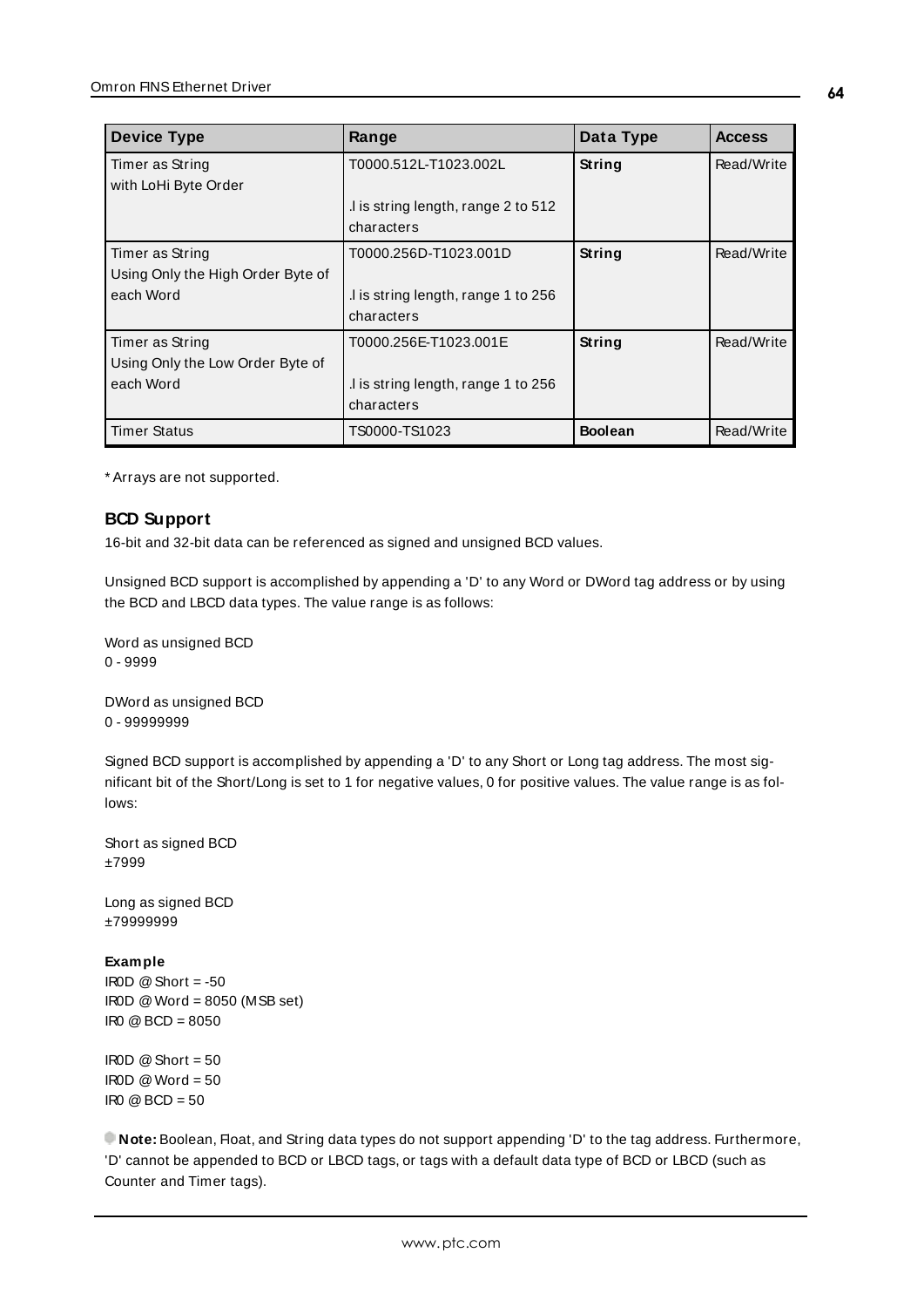# <span id="page-64-0"></span>**String Support**

The CVM1-CPU11 model supports reading and writing numerous device types as an ASCII string. When using data memory for string data, each register contains two bytes (two characters) of ASCII data. The order of the ASCII data within a given register can be selected when the string is defined. The length of the string can be from 2 to 512 characters and is entered in place of a bit number. The string length cannot exceed the request size that has been assigned to the device up to a request size of 512. For request size values greater than 512, string length cannot exceed 512. The length must be entered as an even number. The range of registers spanned by the string cannot exceed the range of the device type. The byte order is specified by appending either a "H" or "L" to the address.

When using one byte of ASCII data per register, the length of the string can be from 1 to 256 characters and is entered in place of a bit number. The string length times 2 cannot exceed the request size that has been assigned to the device up to a request size of 512. For request size values greater than 512, string length cannot exceed 256. The range of registers spanned by the string cannot exceed the range of the device type. The byte to use within a register is specified by appending either a "D" or "E" to the address. For more information, refer to **[Setup](#page-4-0)**.

## **Examples**

- 1. To address a string starting at D01000 with a length of 100 bytes and HiLo byte order, enter: D01000.100H
- 2. To address a string starting at D01100 with a length of 78 bytes and LoHi byte order, enter: D01100.078L
- 3. To address a string starting at D02000 with a length of 55 bytes and Only the High Order byte, enter: D02000.055D
- 4. To address a string starting at D02200 with a length of 37 bytes and Only the Low Order byte, enter: D02200.037E

# <span id="page-64-1"></span>**Array Support**

Arrays are supported for all data types except Boolean, Data Register, Index Register, and String. There are two methods of addressing an array. Examples are given using data memory locations.

Dxxxx [rows] [cols] Dxxxx [cols]\*

\* This method assumes that "rows" is equal to one.

Rows multiplied by cols multiplied by data size in bytes (2 for Word, Short, and BCD; 4 for DWord, Long, LBCD, and Float) cannot exceed the request size that has been assigned to the device. For example, a 10 X 10 array of words results in an array size of 200 bytes, which would require a request size of at least 256.

Use caution when modifying 32-bit values (DWord, Long, LBCD, and Float). Each address for which these data types are allowed starts at a word offset within the device. DWords DM0 and DM1 overlap at word DM1. Writing to DM0 also modifies the value held in DM1. It is recommended that users utilize these data types so that overlapping does not occur. For example, when using DWords, use DM0, DM2, DM4, and so on to prevent overlapping Words.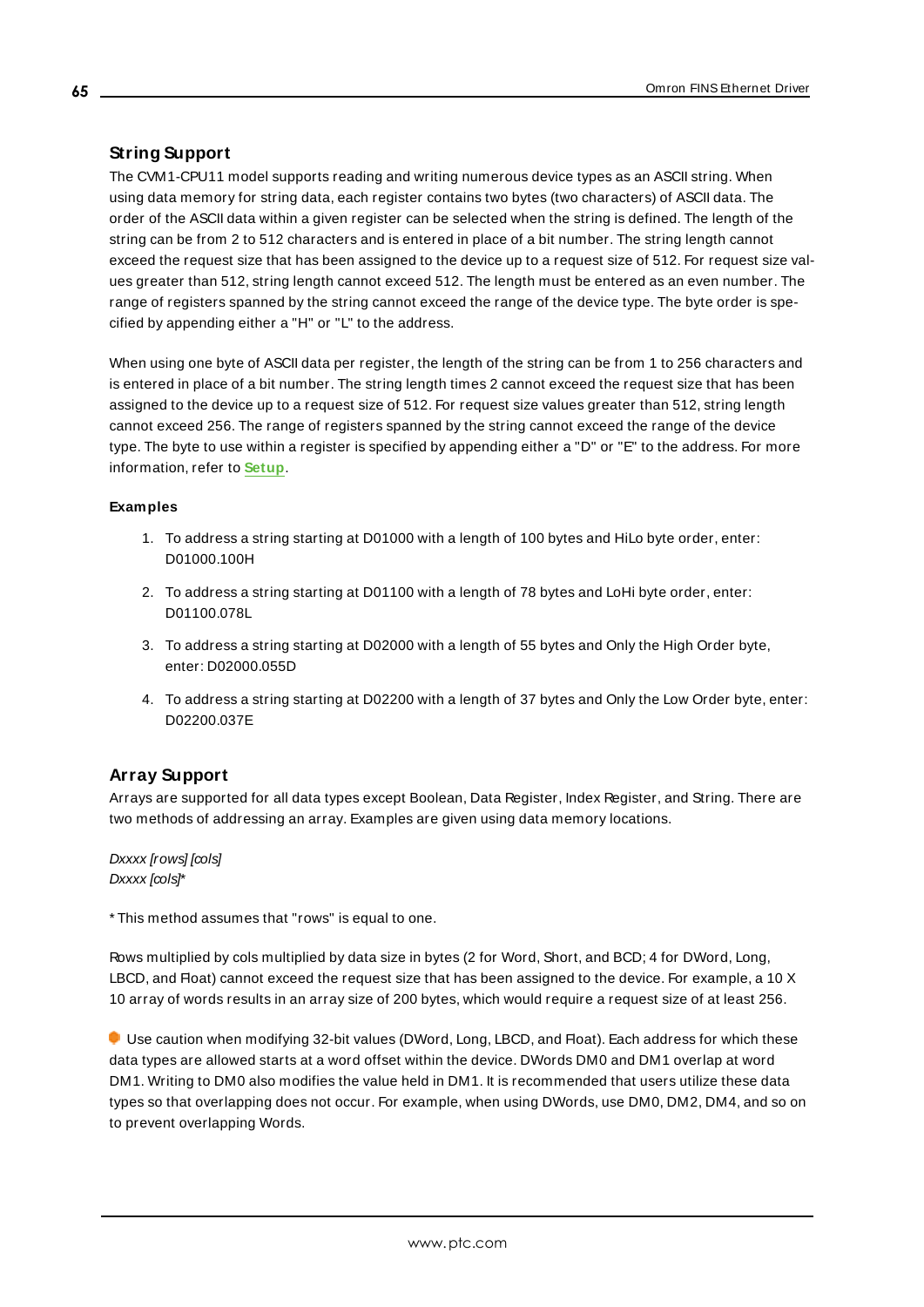# **CVM1-CPU21 Addressing**

The default data types for dynamically defined tags are shown in **bold**.

| <b>Device Type</b>                                                          | Range                                                        | Data Type                                                          | <b>Access</b>           |
|-----------------------------------------------------------------------------|--------------------------------------------------------------|--------------------------------------------------------------------|-------------------------|
| <b>Auxiliary Relay</b>                                                      | A000-A255<br>A000-A254                                       | Word, Short, BCD,<br>Long, DWord,<br>LBCD, Float                   | Read/Write              |
|                                                                             | A256-A511<br>A256-A510                                       | Word, Short, BCD,                                                  | Read Only               |
|                                                                             | A000.00-A000.15-A255.00-<br>A255.15                          | Long, DWord,<br>LBCD, Float                                        | Read/Write              |
|                                                                             | A256.00-A256.15-A511.00-<br>A511.15                          | <b>Boolean</b><br><b>Boolean</b>                                   | Read Only               |
| Auxiliary Relay as String<br>with HiLo Byte Order                           | A000.512H-A255.002H<br>A256.512H-A511.002H                   | <b>String</b><br>String                                            | Read/Write              |
|                                                                             | .I is string length, range 2 to<br>512 characters            |                                                                    | Read Only               |
| Auxiliary Relay as String<br>with LoHi Byte Order                           | A000.512L-A255.002L<br>A256.512L-A511.002L                   | <b>String</b><br>String                                            | Read/Write              |
|                                                                             | .I is string length, range 2 to<br>512 characters            |                                                                    | Read Only               |
| Auxiliary Relay as String<br>Using Only the High Order Byte of<br>each Word | A000.256D-A255.001D<br>A256.256D-A511.001D                   | <b>String</b><br>String                                            | Read/Write<br>Read Only |
|                                                                             | .I is string length, range 1 to<br>256 characters            |                                                                    |                         |
| Auxiliary Relay as String<br>Using Only the Low Order                       | A000.256E-A255.001E<br>A256.256E-A511.001E                   | <b>String</b><br>String                                            | Read/Write              |
| Byte of each Word                                                           | .I is string length, range 1 to<br>256 characters            |                                                                    | Read Only               |
| <b>CIO</b>                                                                  | CIO0000-CIO2555<br>CIO0000-CIO2554<br>CIOxxxx.00-CIOxxxx.15  | Word, Short, BCD,<br>Long, DWord,<br>LBCD, Float<br><b>Boolean</b> | Read/Write              |
| CIO Memory as String<br>with HiLo Byte Order                                | CIO0000.512H-CIO2555.002H<br>.I is string length, range 2 to | String                                                             | Read/Write              |
|                                                                             | 512 characters                                               |                                                                    |                         |
| CIO Memory as String<br>with LoHi Byte Order                                | CIO0000.512L-CIO2555.002L                                    | String                                                             | Read/Write              |
|                                                                             | .I is string length, range 2 to                              |                                                                    |                         |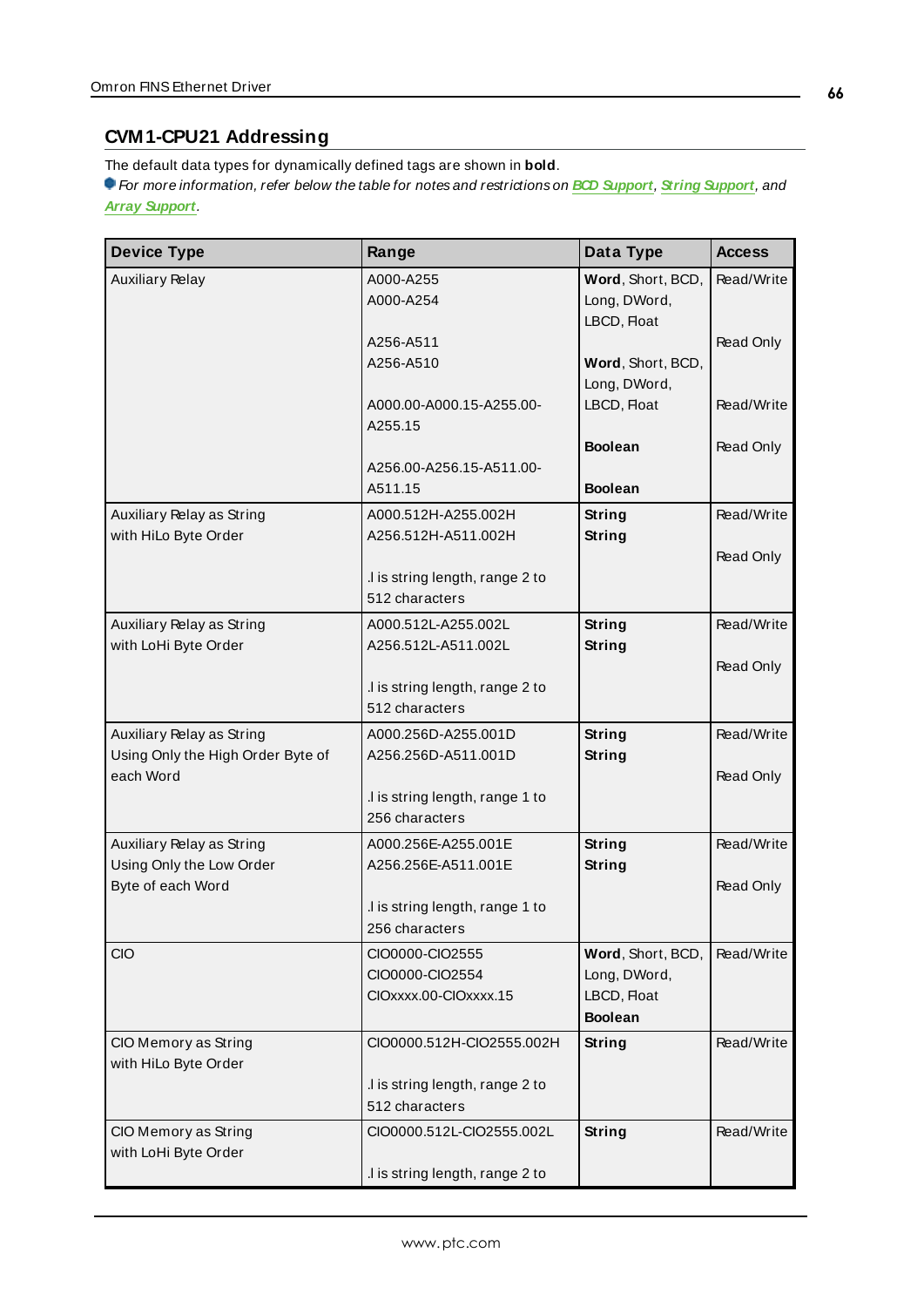| <b>Device Type</b>                                          | Range                                             | Data Type                      | <b>Access</b> |
|-------------------------------------------------------------|---------------------------------------------------|--------------------------------|---------------|
|                                                             | 512 characters                                    |                                |               |
| CIO Memory as String<br>Using Only the High Order Byte of   | CIO0000.256D-CIO2555.001D                         | String                         | Read/Write    |
| each Word                                                   | .I is string length, range 1 to<br>256 characters |                                |               |
| CIO Memory as String                                        | CIO0000.256E-CIO2555.001E                         | String                         | Read/Write    |
| Using Only the Low Order<br>Byte of each Word               | .I is string length, range 1 to<br>256 characters |                                |               |
| Counter                                                     | C0000-C1023                                       | BCD, Word, Short               | Read/Write    |
| Counter as String<br>with HiLo Byte Order                   | C0000.512H-C1023.002H                             | String                         | Read/Write    |
|                                                             | .I is string length, range 2 to<br>512 characters |                                |               |
| Counter as String<br>with LoHi Byte Order                   | C0000.512L-C1023.002L                             | <b>String</b>                  | Read/Write    |
|                                                             | I is string length, range 2 to<br>512 characters  |                                |               |
| Counter as String<br>Using Only the High Order Byte of      | C0000.256D-C1023.001D                             | String                         | Read/Write    |
| each Word                                                   | .I is string length, range 1 to<br>256 characters |                                |               |
| Counter as String                                           | C0000.256E-C1023.001E                             | String                         | Read/Write    |
| Using Only the Low Order                                    |                                                   |                                |               |
| Byte of each Word                                           | .I is string length, range 1 to<br>256 characters |                                |               |
| <b>Counter Status</b>                                       | CS0000-CS1023                                     | <b>Boolean</b>                 | Read/Write    |
| <b>CPU Bus Link</b>                                         | G000-G255                                         | Word, Short, BCD,              | Read/Write    |
|                                                             | G000-G254                                         | Long, DWord,                   |               |
|                                                             | Gxxx.00-Gxxx.15                                   | LBCD, Float,<br><b>Boolean</b> |               |
| CPU Bus Link as String<br>with HiLo Byte Order              | G000.512H-G255.002H                               | <b>String</b>                  | Read/Write    |
|                                                             | I is string length, range 2 to                    |                                |               |
|                                                             | 512 characters                                    |                                |               |
| CPU Bus Link as String<br>with LoHi Byte Order              | G000.512L-G255.002L                               | String                         | Read/Write    |
|                                                             | .I is string length, range 2 to                   |                                |               |
|                                                             | 512 characters                                    |                                |               |
| CPU Bus Link as String<br>Using Only the High Order Byte of | G000.256D-G255.001D                               | String                         | Read/Write    |
| each Word                                                   | I is string length, range 1 to                    |                                |               |
|                                                             | 256 characters                                    |                                |               |
| CPU Bus Link as String                                      | G000.256E-G255.001E                               | <b>String</b>                  | Read/Write    |
| Using Only the Low Order                                    |                                                   |                                |               |
| Byte of each Word                                           | .I is string length, range 1 to                   |                                |               |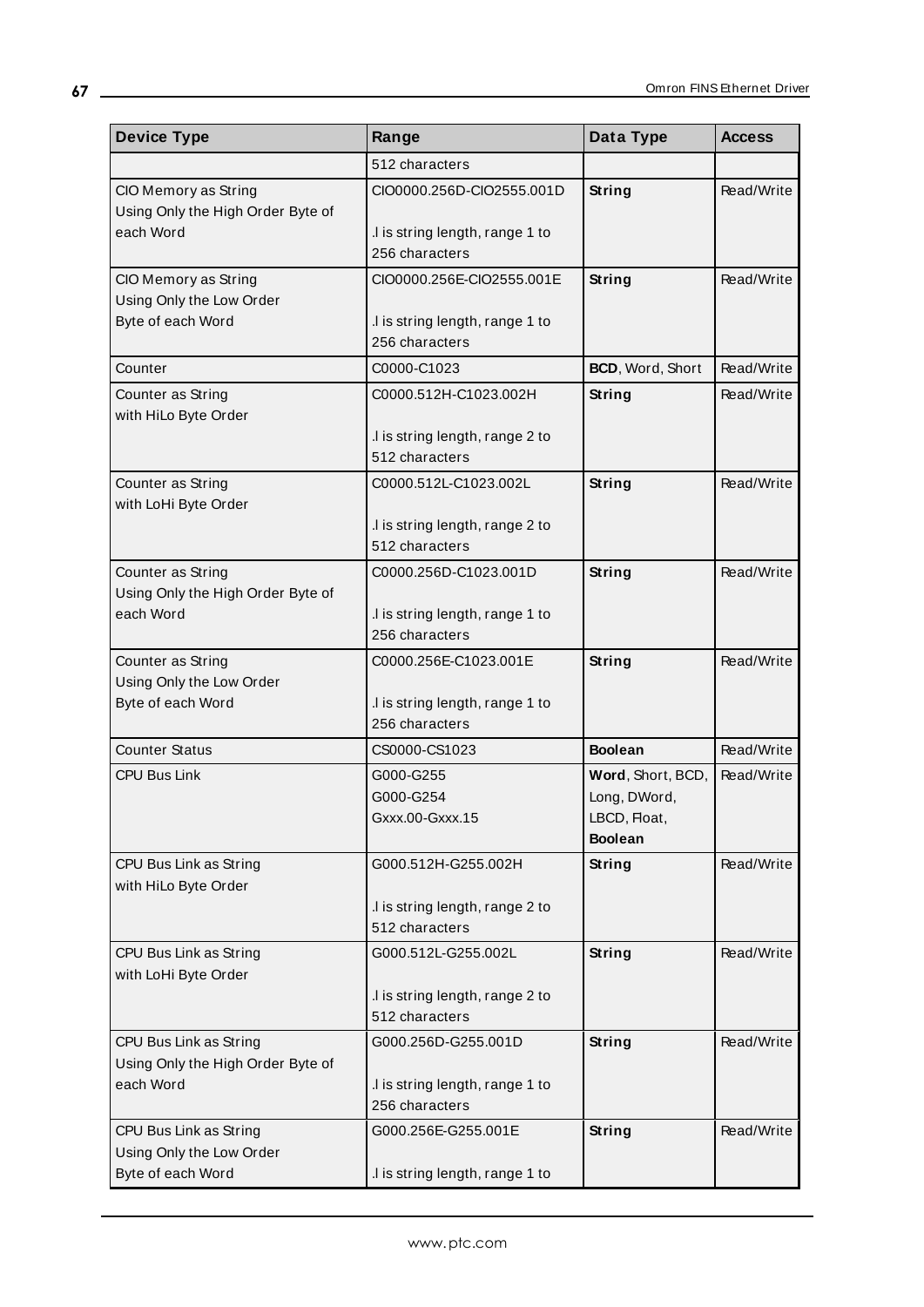| <b>Device Type</b>                                                                                         | Range                                                                        | Data Type                                                          | <b>Access</b> |
|------------------------------------------------------------------------------------------------------------|------------------------------------------------------------------------------|--------------------------------------------------------------------|---------------|
|                                                                                                            | 256 characters                                                               |                                                                    |               |
| Data Memory                                                                                                | D00000-D24575<br>D00000-D24574<br>Dxxxxx.00-Dxxxxx.15                        | Word, Short, BCD<br>Long, DWord,<br>LBCD, Float<br><b>Boolean</b>  | Read/Write    |
|                                                                                                            | See also String Support                                                      |                                                                    |               |
| Data Memory as String<br>with HiLo Byte Order                                                              | D00000.512H-D24575.002H<br>.I is string length, range 2 to<br>512 characters | String                                                             | Read/Write    |
| Data Memory as String<br>with LoHi Byte Order                                                              | D00000.512L-D24575.002L<br>.I is string length, range 2 to                   | String                                                             | Read/Write    |
|                                                                                                            | 512 characters                                                               |                                                                    |               |
| Data Memory as String<br>Using Only the High Order Byte of<br>each Word                                    | D00000.256D-D24575.001D<br>.I is string length, range 1 to                   | String                                                             | Read/Write    |
|                                                                                                            | 256 characters                                                               |                                                                    |               |
| Data Memory as String<br>Using Only the Low Order                                                          | D00000.256E-D24575.001E                                                      | String                                                             | Read/Write    |
| Byte of each Word                                                                                          | .I is string length, range 1 to<br>256 characters                            |                                                                    |               |
| Data Register                                                                                              | DR0-DR2                                                                      | Word, Short,<br>BCD <sup>*</sup>                                   | Read/Write    |
| <b>Expansion Data Memory</b><br>(current bank)                                                             | E00000-E32765<br>E00000-E32764<br>Exxxxx.00-Exxxxx.15                        | Word, Short, BCD,<br>Long, DWord,<br>LBCD, Float<br><b>Boolean</b> | Read/Write    |
| <b>Expansion Data Memory</b><br>(current bank) as String<br>with HiLo Byte Order                           | E00000.512H-E32765.002H<br>I is string length, range 2 to<br>512 characters  | String                                                             | Read/Write    |
| <b>Expansion Data Memory</b><br>(current bank) as String<br>with LoHi Byte Order                           | E00000.512L-E32765.002L<br>.I is string length, range 2 to<br>512 characters | String                                                             | Read/Write    |
| <b>Expansion Data Memory</b><br>(current bank) as String<br>Using Only the High Order Byte of<br>each Word | E00000.256D-E32765.001D<br>.I is string length, range 1 to<br>256 characters | String                                                             | Read/Write    |
| <b>Expansion Data Memory</b><br>(current bank) as String<br>Using Only the Low Order<br>Byte of each Word  | E00000.256E-E32765.001E<br>.I is string length, range 1 to<br>256 characters | String                                                             | Read/Write    |
| <b>Expansion Data Memory</b>                                                                               | E00:00000-E07:32765<br>E00:00000-E07:32764                                   | Word, Short, BCD,<br>Long, DWord,                                  | Read/Write    |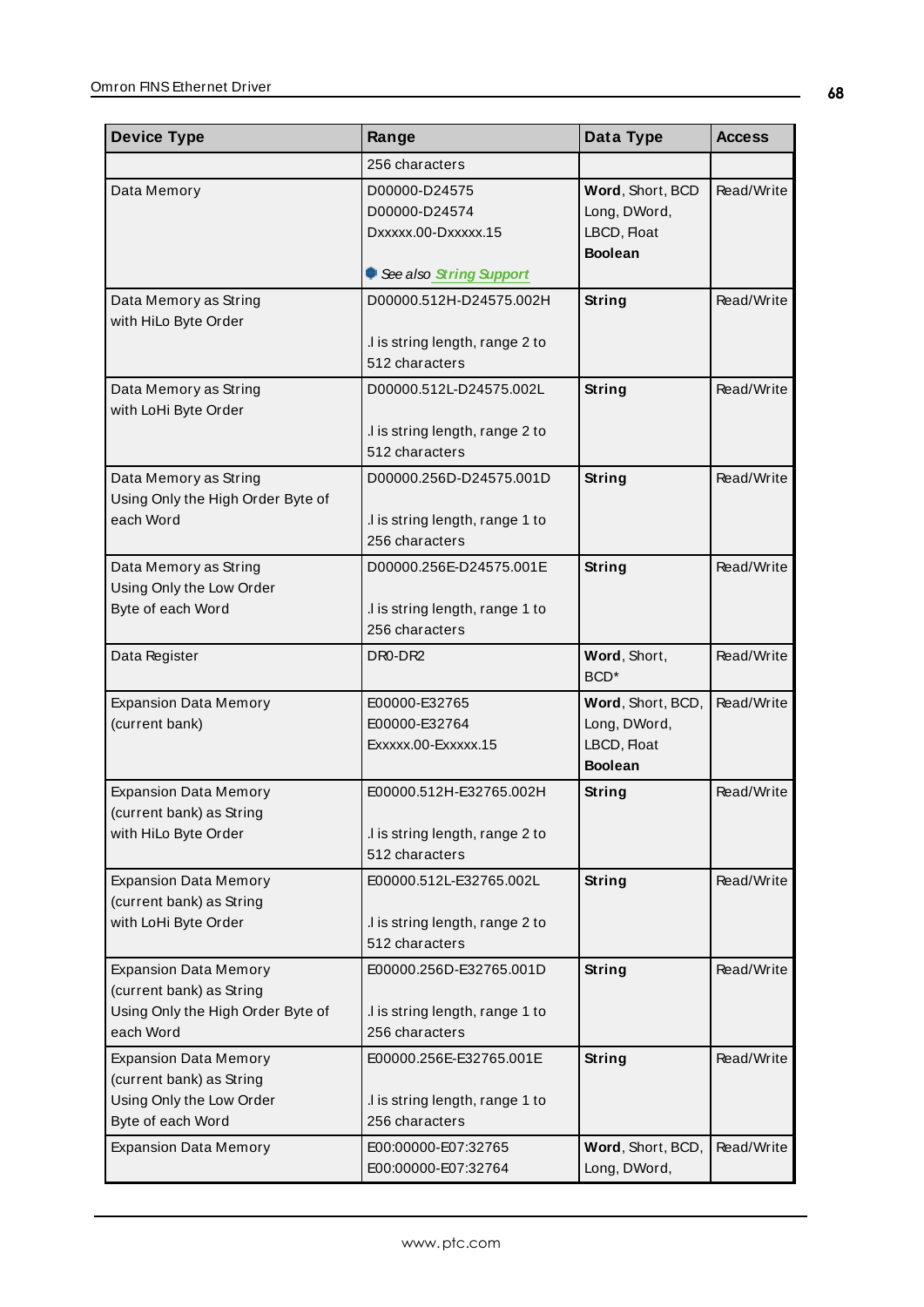| <b>Device Type</b>                                                                       | Range                                                                                  | Data Type                        | <b>Access</b> |
|------------------------------------------------------------------------------------------|----------------------------------------------------------------------------------------|----------------------------------|---------------|
|                                                                                          | Ex:x.00-Exx:xxxxx.15                                                                   | LBCD, Float<br><b>Boolean</b>    |               |
| Expansion Data Memory as<br>String with HiLo Byte Order                                  | E00:00000.512H-<br>E07:32765.002H                                                      | String                           | Read/Write    |
|                                                                                          | .I is string length, range 2 to<br>512 characters                                      |                                  |               |
| <b>Expansion Data Memory as</b><br>String with LoHi Byte Order                           | E00:00000.512L-<br>E07:32765.002L<br>.I is string length, range 2 to                   | String                           | Read/Write    |
|                                                                                          | 512 characters                                                                         |                                  |               |
| <b>Expansion Data Memory as</b><br>String Using Only the High Order Byte<br>of each Word | E00:00000.256D-<br>E07:32765.001D<br>.I is string length, range 1 to<br>256 characters | String                           | Read/Write    |
| Expansion Data Memory as<br>String Using Only the Low<br>Order Byte of each Word         | E00:00000.256E-<br>E07:32765.001E<br>.I is string length, range 1 to<br>256 characters | String                           | Read/Write    |
| Index Register                                                                           | $IRO-IR2$                                                                              | Word, Short,<br>BCD <sup>*</sup> | Read/Write    |
| Temporary Relay                                                                          | <b>TR</b><br>TRO-TR7                                                                   | Word, Short,<br><b>Boolean</b>   | Read/Write    |
| Timer                                                                                    | T0000-T1023                                                                            | BCD, Word, Short                 | Read/Write    |
| Timer as String<br>with HiLo Byte Order                                                  | T0000.512H-T1023.002H<br>I is string length, range 2 to<br>512 characters              | String                           | Read/Write    |
| Timer as String<br>with LoHi Byte Order                                                  | T0000.512L-T1023.002L<br>.I is string length, range 2 to<br>512 characters             | <b>String</b>                    | Read/Write    |
| Timer as String<br>Using Only the High Order Byte of<br>each Word                        | T0000.256D-T1023.001D<br>.I is string length, range 1 to<br>256 characters             | <b>String</b>                    | Read/Write    |
| Timer as String<br>Using Only the Low Order<br>Byte of each Word                         | T0000.256E-T1023.001E<br>.I is string length, range 1 to<br>256 characters             | <b>String</b>                    | Read/Write    |
| <b>Timer Status</b>                                                                      | TS0000-TS1023                                                                          | <b>Boolean</b>                   | Read/Write    |

<u> 1980 - Johann Barn, mars ann an t-Amhain Aonaich an t-Aonaich an t-Aonaich ann an t-Aonaich ann an t-Aonaich</u>

\* Arrays are not supported.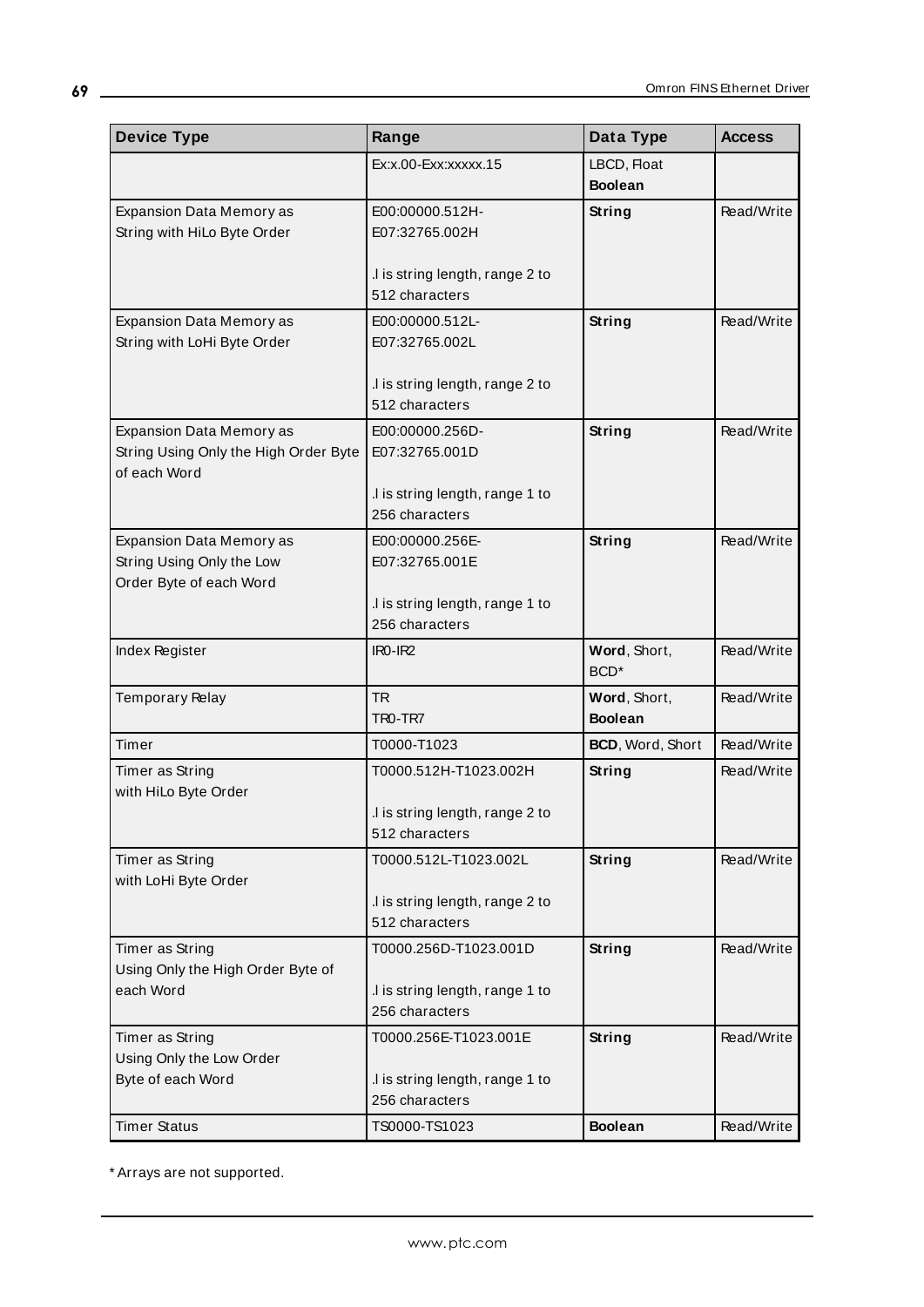## <span id="page-69-0"></span>**BCD Support**

16-bit and 32-bit data can be referenced as signed and unsigned BCD values.

Unsigned BCD support is accomplished by appending a 'D' to any Word or DWord tag address or by using the BCD and LBCD data types. The value range is as follows:

Word as unsigned BCD 0 - 9999

DWord as unsigned BCD 0 - 99999999

Signed BCD support is accomplished by appending a 'D' to any Short or Long tag address. The most significant bit of the Short/Long is set to 1 for negative values, 0 for positive values. The value range is as follows:

Short as signed BCD ±7999

Long as signed BCD ±79999999

#### **Example**

IROD  $@$  Short = -50 IR0D @Word = 8050 (MSB set)  $IRO @ BCD = 8050$ 

 $ROD @ Short = 50$  $\text{IROD} \text{ @Word} = 50$  $\text{IRO} \quad \text{Q} \text{BCD} = 50$ 

<span id="page-69-1"></span>**Note:** Boolean, Float, and String data types do not support appending 'D' to the tag address. Furthermore, 'D' cannot be appended to BCD or LBCD tags, or tags with a default data type of BCD or LBCD (such as Counter and Timer tags).

## **String Support**

The CVM1-CPU21 model supports reading and writing numerous device types as an ASCII string. When using data memory for string data, each register contains two bytes (two characters) of ASCII data. The order of the ASCII data within a given register can be selected when the string is defined. The length of the string can be from 2 to 512 characters and is entered in place of a bit number. The string length cannot exceed the request size that has been assigned to the device up to a request size of 512. For request size values greater than 512, string length cannot exceed 512. The length must be entered as an even number. The range of registers spanned by the string cannot exceed the range of the device type. The byte order is specified by appending either a "H" or "L" to the address.

When using one byte of ASCII data per register, the length of the string can be from 1 to 256 characters and is entered in place of a bit number. The string length times 2 cannot exceed the request size that has been assigned to the device up to a request size of 512. For request size values greater than 512, string length cannot exceed 256. The range of registers spanned by the string cannot exceed the range of the device type. The byte to use within a register is specified by appending either a "D" or "E" to the address. For more information, refer to **[Setup](#page-4-0)**.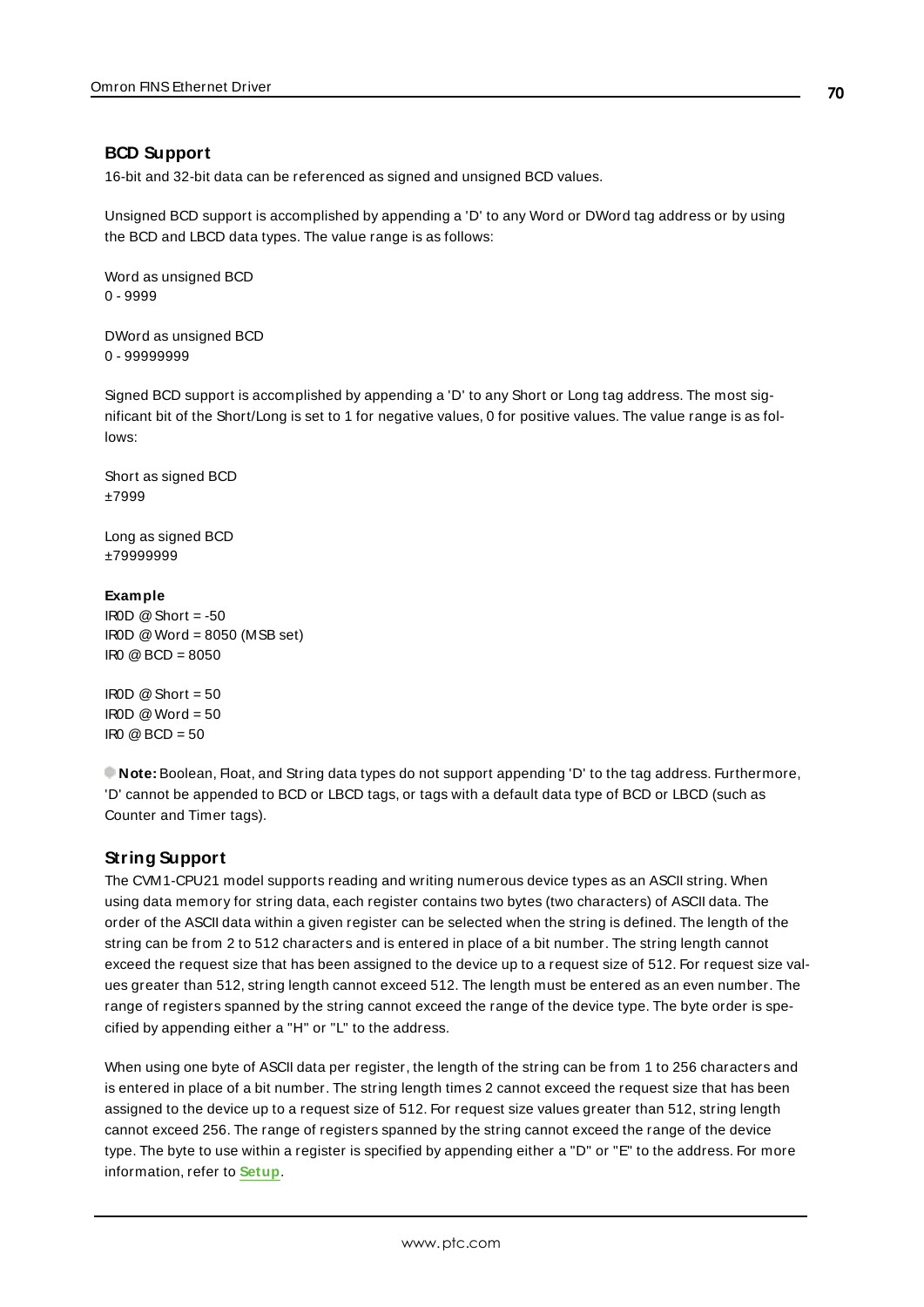## **Examples**

- 1. To address a string starting at D01000 with a length of 100 bytes and HiLo byte order, enter: D01000.100H
- 2. To address a string starting at D01100 with a length of 78 bytes and LoHi byte order, enter: D01100.078L
- 3. To address a string starting at D02000 with a length of 55 bytes and Only the High Order byte, enter: D02000.055D
- 4. To address a string starting at D02200 with a length of 37 bytes and Only the Low Order byte, enter: D02200.037E

## <span id="page-70-0"></span>**Array Support**

Arrays are supported for all data types except Boolean, Data Register, Index Register, and String. There are two methods of addressing an array. Examples are given using data memory locations.

Dxxxx [rows] [cols] Dxxxx [cols]\*

\* This method assumes that "rows" is equal to one.

Rows multiplied by cols multiplied by data size in bytes (2 for Word, Short, and BCD; 4 for DWord, Long, LBCD, and Float) cannot exceed the request size that has been assigned to the device. For example, a 10 X 10 array of words results in an array size of 200 bytes, which would require a request size of at least 256.

Use caution when modifying 32-bit values (DWord, Long, LBCD, and Float). Each address for which these data types are allowed starts at a word offset within the device. DWords DM0 and DM1 overlap at word DM1. Writing to DM0 also modifies the value held in DM1. It is recommended that users utilize these data types so that overlapping does not occur. For example, when using DWords, use DM0, DM2, DM4, and so on to prevent overlapping Words.

# **CS1 Addressing**

The default data types for dynamically defined tags are shown in **bold**.

| <b>Device Type</b>     | Range                               | Data Type                                     | <b>Access</b> |
|------------------------|-------------------------------------|-----------------------------------------------|---------------|
| <b>Auxiliary Relay</b> | A000-A447                           | Word, Short, BCD,                             | Read Only     |
|                        | A000-A446                           | Long, DWord, LBCD, Float                      |               |
|                        | A448-A959<br>A448-A958              | Word, Short, BCD,<br>Long, DWord, LBCD, Float | Read/Write    |
|                        | A000.00-A000.15-A447.00-<br>A447.15 | <b>Boolean</b>                                | Read Only     |
|                        |                                     | <b>Boolean</b>                                | Read/Write    |
|                        | A448.00-A448.15-A959.00-            |                                               |               |
|                        | A959.15                             |                                               |               |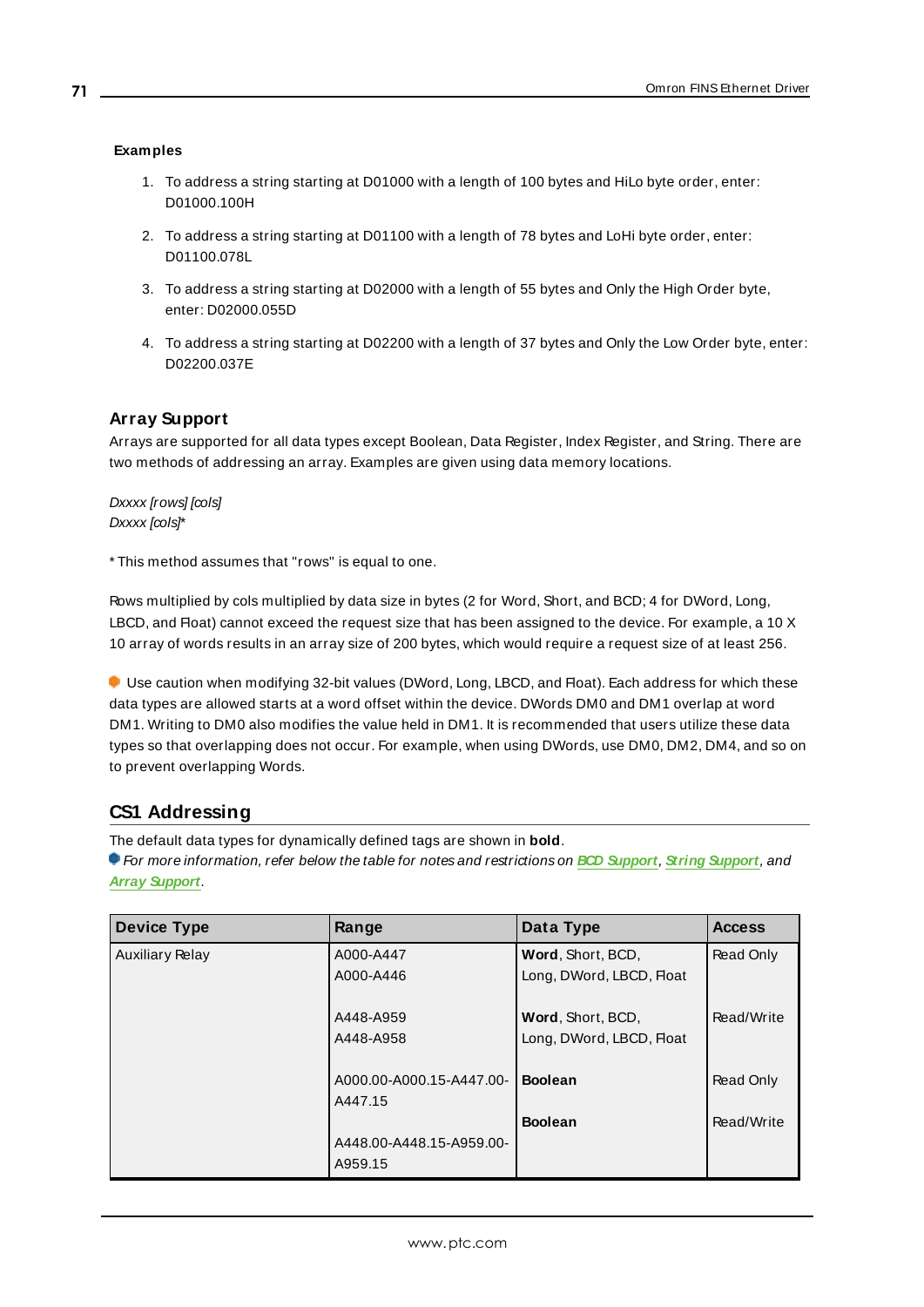| <b>Device Type</b>                               | Range                                             | Data Type                                   | <b>Access</b> |
|--------------------------------------------------|---------------------------------------------------|---------------------------------------------|---------------|
| Auxiliary Relay as String                        | A000.512H-A447.002H                               | <b>String</b>                               | Read Only     |
| with HiLo Byte Order                             | A448.512H-A959.002H                               | <b>String</b>                               |               |
|                                                  |                                                   |                                             | Read/Write    |
|                                                  | .I is string length, range 2                      |                                             |               |
|                                                  | to 512 characters                                 |                                             |               |
| Auxiliary Relay as String                        | A000.512L-A447.002L                               | String                                      | Read Only     |
| with LoHi Byte Order                             | A448.512L-A959.002L                               | String                                      | Read/Write    |
|                                                  | I is string length, range 2                       |                                             |               |
|                                                  | to 512 characters                                 |                                             |               |
| Auxiliary Relay as String                        | A000.256D-A447.001D                               | <b>String</b>                               | Read Only     |
| using only the High Order                        | A448.256D-A959.001D                               | <b>String</b>                               |               |
| Byte of each Word                                |                                                   |                                             | Read/Write    |
|                                                  | I is string length, range 1                       |                                             |               |
|                                                  | to 256 characters                                 |                                             |               |
| Auxiliary Relay as String                        | A000.256E-A447.001E                               | <b>String</b>                               | Read Only     |
| using only the Low Order                         | A448.256E-A959.001E                               | <b>String</b>                               |               |
| Byte of each Word                                |                                                   |                                             | Read/Write    |
|                                                  | .I is string length, range 1                      |                                             |               |
|                                                  | to 256 characters                                 |                                             |               |
| CIO                                              | CIO0000-CIO6143                                   | Word, Short, BCD,                           | Read/Write    |
|                                                  | CIO0000-CIO6142                                   | Long, DWord, LBCD, Float,<br><b>Boolean</b> |               |
|                                                  | CIOxxxx.00-CIOxxxx.15                             |                                             |               |
| CIO memory as String                             | CIO0000.512H-                                     | <b>String</b>                               | Read/Write    |
| with HiLo Byte Order                             | CIO6143.002H                                      |                                             |               |
|                                                  | .I is string length, range 2                      |                                             |               |
|                                                  | to 512 characters                                 |                                             |               |
| CIO memory as String                             | CIO0000.512L-                                     | <b>String</b>                               | Read/Write    |
| with LoHi Byte Order                             | CIO6143.002L                                      |                                             |               |
|                                                  |                                                   |                                             |               |
|                                                  | .I is string length, range 2                      |                                             |               |
|                                                  | to 512 characters                                 |                                             |               |
| CIO memory as String                             | CIO0000.256D-                                     | <b>String</b>                               | Read/Write    |
| Using Only the High Order Byte                   | CIO6143.001D                                      |                                             |               |
| of each Word                                     |                                                   |                                             |               |
|                                                  | .I is string length, range 1<br>to 256 characters |                                             |               |
|                                                  |                                                   |                                             |               |
| CIO Memory as String<br>Using Only the Low Order | CIO0000.256E-<br>CIO6143.001E                     | <b>String</b>                               | Read/Write    |
| Byte of each Word                                |                                                   |                                             |               |
|                                                  | .I is string length, range 1                      |                                             |               |
|                                                  | to 256 characters                                 |                                             |               |
| Counter                                          | C0000-C4095                                       | BCD, Word, Short                            | Read/Write    |
| Counter as String                                | C0000.512H-C4095.002H                             | <b>String</b>                               | Read/Write    |
| with HiLo Byte Order                             |                                                   |                                             |               |
|                                                  | .I is string length, range 2                      |                                             |               |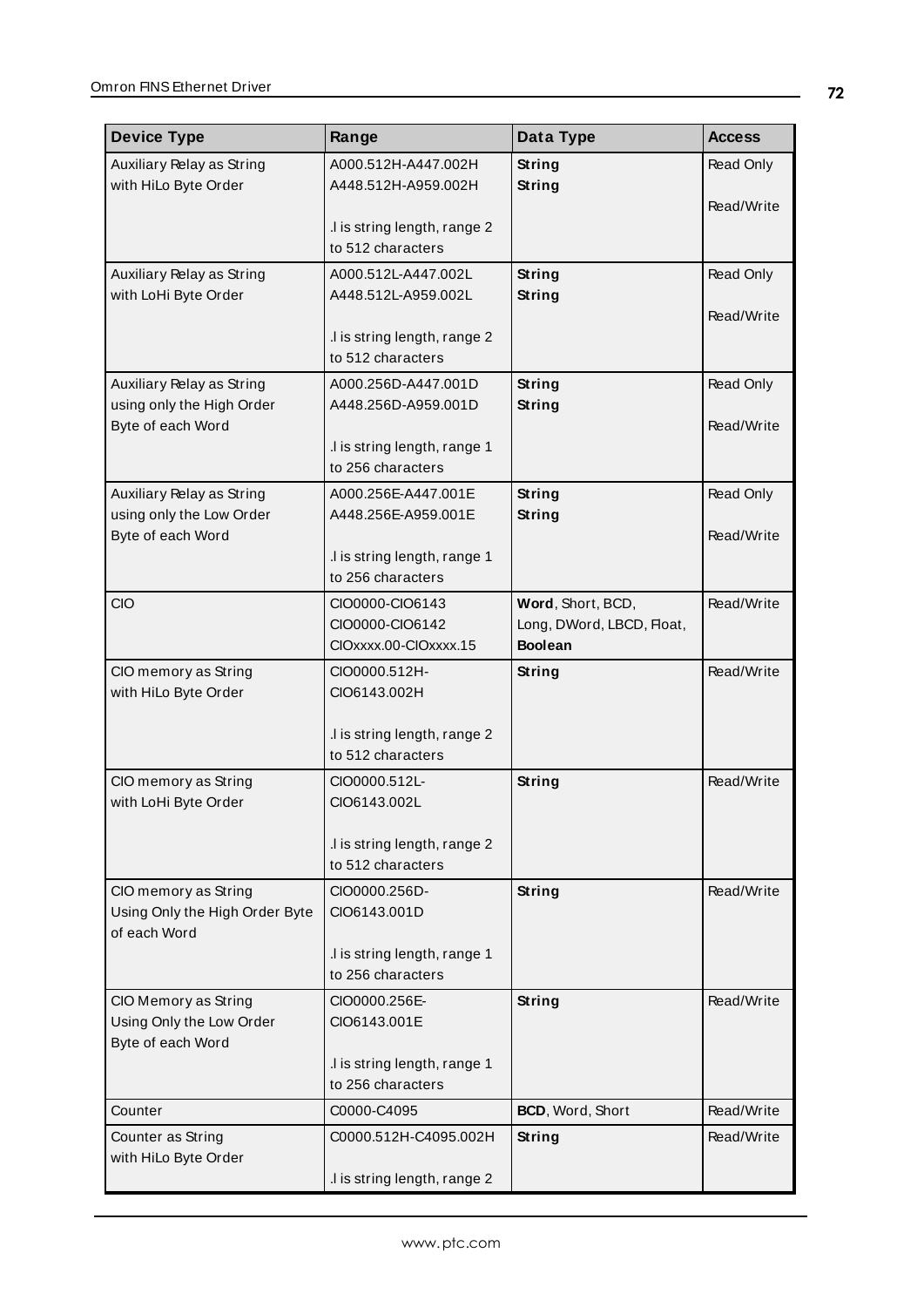| <b>Device Type</b>                                                               | Range                                                                            | Data Type                                                        | <b>Access</b> |
|----------------------------------------------------------------------------------|----------------------------------------------------------------------------------|------------------------------------------------------------------|---------------|
|                                                                                  | to 512 characters                                                                |                                                                  |               |
| Counter as String<br>with LoHi Byte Order                                        | C0000.512L-C4095.002L                                                            | String                                                           | Read/Write    |
|                                                                                  | .I is string length, range 2<br>to 512 characters                                |                                                                  |               |
| Counter as String                                                                | C0000.256D-C4095.001D                                                            | String                                                           | Read/Write    |
| using only the High Order Byte<br>of each Word                                   | .I is string length, range 1<br>to 256 characters                                |                                                                  |               |
| Counter as String                                                                | C0000.256E-C4095.001E                                                            | String                                                           | Read/Write    |
| using only the Low Order<br>Byte of each Word                                    | I is string length, range 1.<br>to 256 characters                                |                                                                  |               |
| <b>Counter Status</b>                                                            | CS0000-CS4095                                                                    | <b>Boolean</b>                                                   | Read/Write*   |
| Data Memory                                                                      | D00000-D32767<br>D00000-D32766<br>Dxxxxx.00-Dxxxxx.15<br>See also String Support | Word, Short, BCD,<br>Long, DWord, LBCD, Float,<br><b>Boolean</b> | Read/Write    |
| Data Memory as String                                                            | D00000.512H-                                                                     | String                                                           | Read/Write    |
| with HiLo Byte Order                                                             | D32767.002H                                                                      |                                                                  |               |
|                                                                                  | .I is string length, range 2<br>to 512 characters                                |                                                                  |               |
| Data Memory as String<br>with LoHi Byte Order                                    | D00000.512L-D32767.002L                                                          | String                                                           | Read/Write    |
|                                                                                  | I is string length, range 2<br>to 512 characters                                 |                                                                  |               |
| Data Memory as String<br>using only the High Order Byte<br>of each Word          | D00000.256D-<br>D32767.001D                                                      | String                                                           | Read/Write    |
|                                                                                  | I is string length, range 1<br>to 256 characters                                 |                                                                  |               |
| Data Memory as String<br>Using Only the Low Order<br>Byte of each Word           | D00000.256E-<br>D32767.001E                                                      | <b>String</b>                                                    | Read/Write    |
|                                                                                  | .I is string length, range 1<br>to 256 characters                                |                                                                  |               |
| Data Register                                                                    | DR00-DR15<br>DR00-DR14                                                           | Word, Short, BCD,<br>Long, DWord, LBCD, Float                    | Read/Write*   |
| <b>Expansion Data Memory</b><br>(current bank)                                   | E00000-E32767<br>E00000-E32766<br>Exxxxx.00-Exxxxx.15                            | Word, Short, BCD,<br>Long, DWord, LBCD, Float,<br><b>Boolean</b> | Read/Write    |
| <b>Expansion Data Memory</b><br>(current bank) as String<br>with HiLo Byte Order | E00000.512H-<br>E32767.002H                                                      | String                                                           | Read/Write    |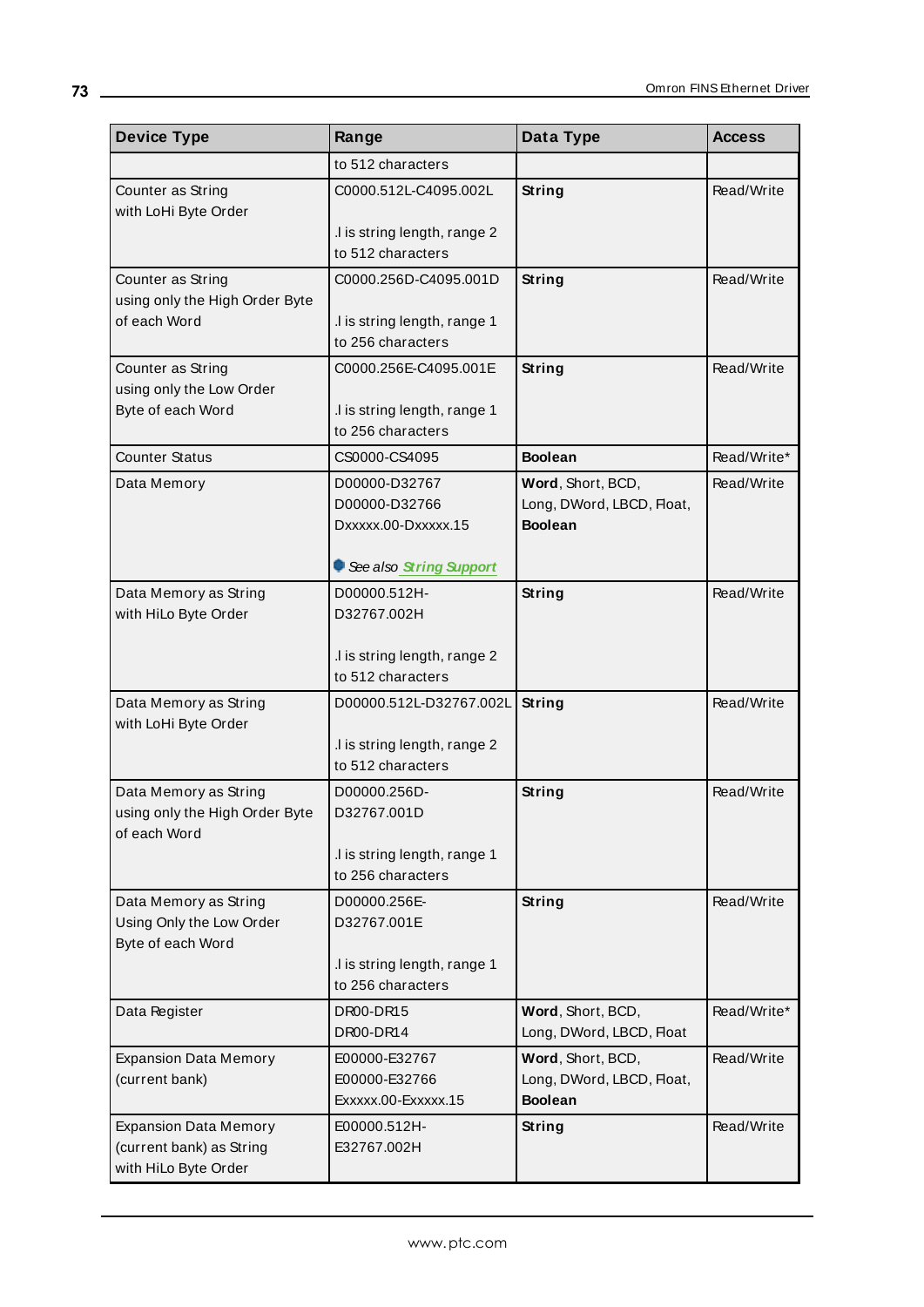| <b>Device Type</b>                                                                      | Range                                                              | Data Type                                                        | <b>Access</b> |
|-----------------------------------------------------------------------------------------|--------------------------------------------------------------------|------------------------------------------------------------------|---------------|
|                                                                                         | .I is string length, range 2<br>to 512 characters                  |                                                                  |               |
| <b>Expansion Data Memory</b><br>(current bank) as String                                | E00000.512L-E32767.002L                                            | <b>String</b>                                                    | Read/Write    |
| with LoHi Byte Order                                                                    | .I is string length, range 2<br>to 512 characters                  |                                                                  |               |
| <b>Expansion Data Memory</b><br>(current bank) as String                                | E00000.256D-<br>E32767.001D                                        | String                                                           | Read/Write    |
| Using Only the High Order Byte<br>of each Word                                          | .I is string length, range 1<br>to 256 characters                  |                                                                  |               |
| <b>Expansion Data Memory</b><br>(current bank) as String                                | E00000.256E-E32767.001E                                            | <b>String</b>                                                    | Read/Write    |
| Using Only the Low Order<br>Byte of each Word                                           | .I is string length, range 1<br>to 256 characters                  |                                                                  |               |
| <b>Expansion Data Memory</b>                                                            | E00:00000-E12:32767<br>E00:00000-E12:32766<br>Ex:x.00-Exx:xxxxx.15 | Word, Short, BCD,<br>Long, DWord, LBCD, Float<br><b>Boolean</b>  | Read/Write    |
| Expansion Data Memory as<br>String with HiLo Byte Order                                 | E00:00000.512H-<br>E12:32767.002H                                  | <b>String</b>                                                    | Read/Write    |
|                                                                                         | .I is string length, range 2<br>to 512 characters                  |                                                                  |               |
| Expansion Data Memory as<br>String with LoHi Byte Order                                 | E00:00000.512L-<br>E12:32767.002L                                  | String                                                           | Read/Write    |
|                                                                                         | .I is string length, range 2<br>to 512 characters                  |                                                                  |               |
| Expansion Data Memory as<br>String Using Only the High<br>Order Byte of each Word       | E00:00000.256D-<br>E12:32767.001D                                  | <b>String</b>                                                    | Read/Write    |
|                                                                                         | .I is string length, range 1<br>to 256 characters                  |                                                                  |               |
| <b>Expansion Data Memory as</b><br>String Using Only the Low<br>Order Byte of each Word | E00:00000.256E-<br>E12:32767.001E                                  | String                                                           | Read/Write    |
|                                                                                         | .I is string length, range 1<br>to 256 characters                  |                                                                  |               |
| <b>Holding Relay</b>                                                                    | H0000-H1535<br>H0000-H1534<br>Hxxxx.00-Hxxxx.15                    | Word, Short, BCD, Long,<br>DWord, LBCD, Float,<br><b>Boolean</b> | Read/Write    |
| Holding Relay as String<br>with HiLo Byte Order                                         | H0000.512H-H1535.002H                                              | String                                                           | Read/Write    |
|                                                                                         | .I is string length, range 2<br>to 512 characters                  |                                                                  |               |
| Holding Relay as String                                                                 | H0000.512L-H1535.002L                                              | <b>String</b>                                                    | Read/Write    |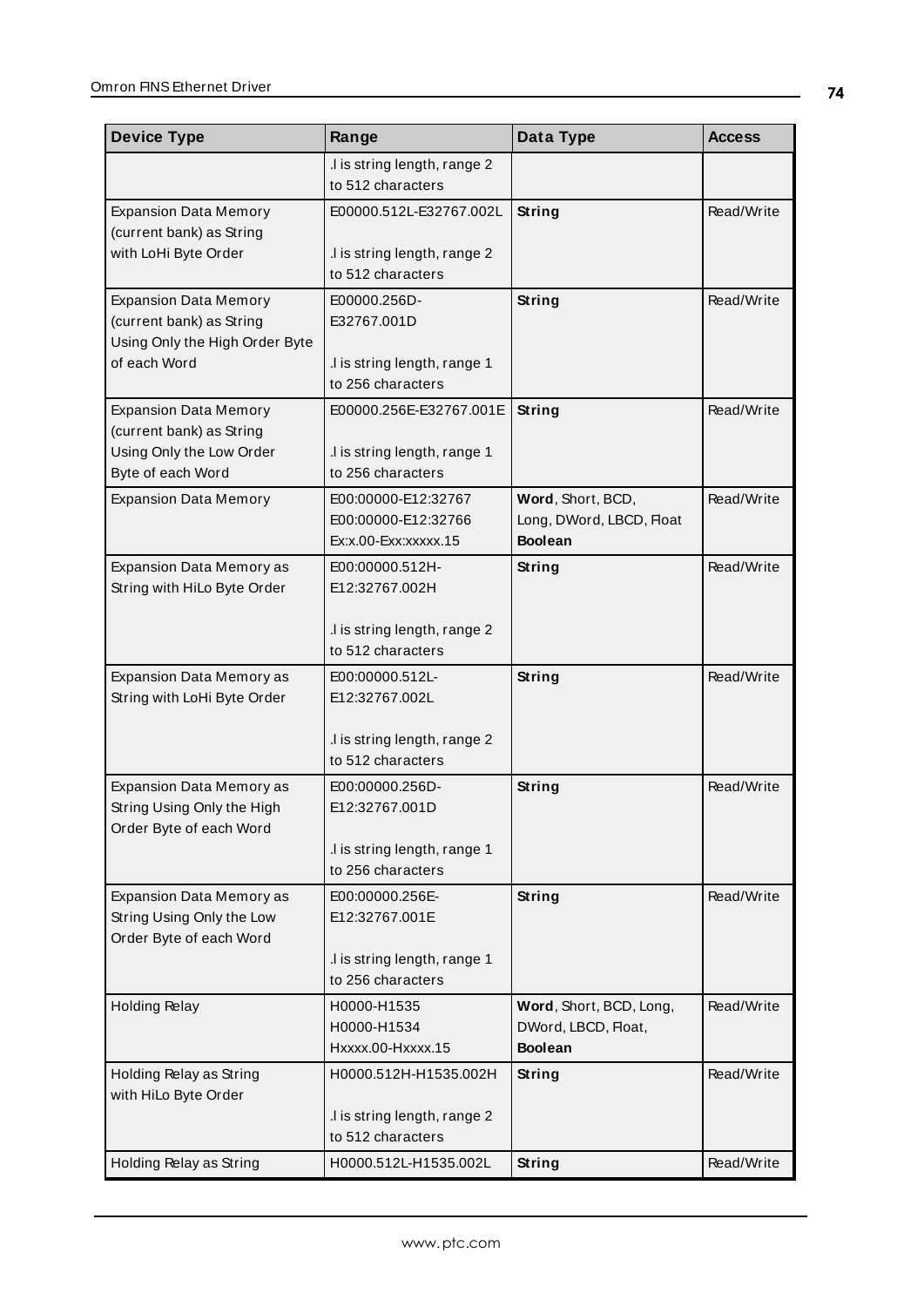| <b>Device Type</b>                                        | Range                                             | Data Type                                      | <b>Access</b> |
|-----------------------------------------------------------|---------------------------------------------------|------------------------------------------------|---------------|
| with LoHi Byte Order                                      |                                                   |                                                |               |
|                                                           | .I is string length, range 2                      |                                                |               |
|                                                           | to 512 characters                                 |                                                |               |
| Holding Relay as String<br>Using Only the High Order Byte | H0000.256D-H1535.001D                             | String                                         | Read/Write    |
| of each Word                                              | .I is string length, range 1                      |                                                |               |
|                                                           | to 256 characters                                 |                                                |               |
| Holding Relay as String                                   | H0000.256E-H1535.001E                             | String                                         | Read/Write    |
| Using Only the Low Order                                  |                                                   |                                                |               |
| Byte of each Word                                         | .I is string length, range 1<br>to 256 characters |                                                |               |
| Index Register                                            | <b>IR00-IR15</b>                                  | DWord, Long, LBCD, Float                       | Read/Write*   |
| Task Flag                                                 | TK00-TK31                                         | <b>Boolean</b>                                 | Read Only     |
| Timer                                                     | T0000-T4095                                       | BCD, Word, Short                               | Read/Write    |
| Timer as String                                           | T0000.512H-T4095.002H                             | String                                         | Read/Write    |
| with HiLo Byte Order                                      |                                                   |                                                |               |
|                                                           | .I is string length, range 2                      |                                                |               |
|                                                           | to 512 characters                                 |                                                |               |
| Timer as String<br>with LoHi Byte Order                   | T0000.512L-T4095.002L                             | String                                         | Read/Write    |
|                                                           | .I is string length, range 2                      |                                                |               |
|                                                           | to 512 characters                                 |                                                |               |
| Timer as String                                           | T0000.256D-T4095.001D                             | String                                         | Read/Write    |
| Using Only the High Order Byte<br>of each Word            |                                                   |                                                |               |
|                                                           | .I is string length, range 1<br>to 256 characters |                                                |               |
| Timer as String                                           | T0000.256E-T4095.001E                             | <b>String</b>                                  | Read/Write    |
| Using Only the Low Order                                  |                                                   |                                                |               |
| Byte of each Word                                         | .I is string length, range 1                      |                                                |               |
|                                                           | to 256 characters                                 |                                                |               |
| <b>Timer Status</b>                                       | TS0000-TS4095                                     | <b>Boolean</b>                                 | Read/Write*   |
| <b>Working Relay</b>                                      | W000-W511<br>W000-W510                            | Word, Short, BCD, Long,<br>DWord, LBCD, Float, | Read/Write    |
|                                                           | Wxxx.00-Wxxx.15                                   | <b>Boolean</b>                                 |               |
| Working Relay as String                                   | W000.512H-W511.002H                               | String                                         | Read/Write    |
| with HiLo Byte Order                                      |                                                   |                                                |               |
|                                                           | I is string length, range 2                       |                                                |               |
|                                                           | to 512 characters                                 |                                                |               |
| Working Relay as String<br>with LoHi Byte Order           | W000.512L-W511.002L                               | <b>String</b>                                  | Read/Write    |
|                                                           | I is string length, range 2                       |                                                |               |
|                                                           | to 512 characters                                 |                                                |               |
| Working Relay as String                                   | W000.256D-W511.001D                               | <b>String</b>                                  | Read/Write    |
| Using Only the High Order Byte                            |                                                   |                                                |               |
| of each Word                                              | .I is string length, range 1<br>to 256 characters |                                                |               |
|                                                           |                                                   |                                                |               |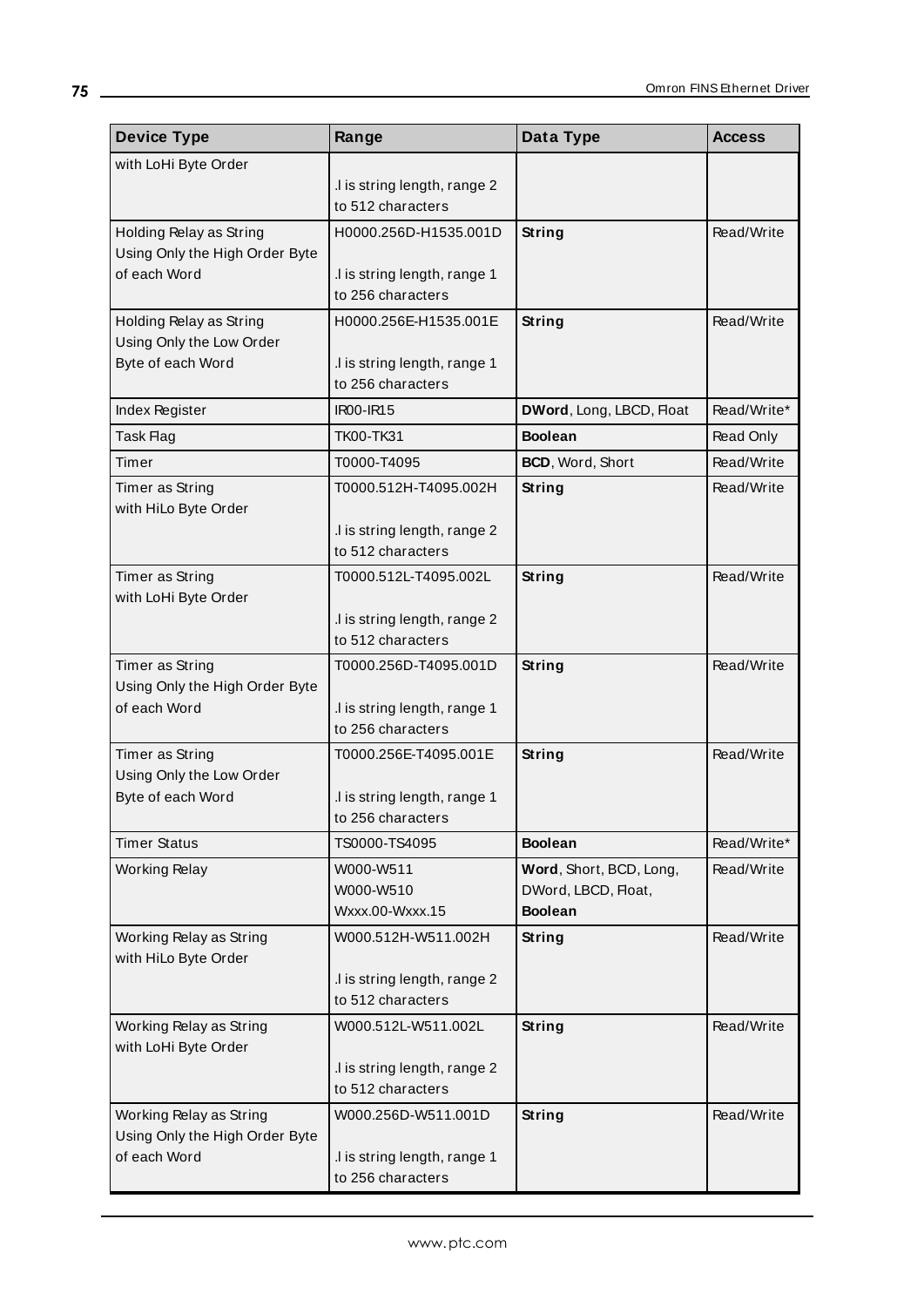| Device Type              | Range                        | Data Type | <b>Access</b> |
|--------------------------|------------------------------|-----------|---------------|
| Working Relay as String  | W000.256E-W511.001E          | String    | Read/Write    |
| Using Only the Low Order |                              |           |               |
| Byte of each Word        | .I is string length, range 1 |           |               |
|                          | to 256 characters            |           |               |

Use caution when modifying 32-bit values (DWord, Long, LBCD, and Float). Each address for which these data types are allowed starts at a word offset within the device. Therefore, DWords D0 and D1 overlap at word D1 and writing to D0 also modifies the value held in D1. It is recommended that users utilize these data types so that overlapping does not occur. When using DWords, users may want to use D0, D2, D4, and so on to prevent overlapping Words. The exception to this is IRtags, which are native 32-bit values with MSB to LSB byte ordering for the CS1-series PLCs.

## **BCD Support**

16-bit and 32-bit data can be referenced as signed and unsigned BCD values.

Unsigned BCD support is accomplished by appending a 'D' to any Word or DWord tag address or by using the BCD and LBCD data types. The value range is as follows:

Word as unsigned BCD 0 - 9999

DWord as unsigned BCD 0 - 99999999

Signed BCD support is accomplished by appending a 'D' to any Short or Long tag address. The most significant bit of the Short/Long is set to 1 for negative values, 0 for positive values. The value range is as follows:

Short as signed BCD ±7999

Long as signed BCD ±79999999

### **Example**

D0D  $@$  Short = -50 D0D @Word = 8050 (MSB set) D0 @BCD = 8050

 $DOD @ Short = 50$  $DOD @Word = 50$  $D0 @ BCD = 50$ 

<span id="page-75-0"></span>**Note:** Boolean, Float, and String data types do not support appending 'D' to the tag address. Furthermore, 'D' cannot be appended to BCD or LBCD tags, or tags with a default data type of BCD or LBCD (such as Counter and Timer tags).

## **String Support**

The CS1 model supports reading and writing numerous device types as an ASCII string. When using data memory for string data, each register contains two bytes (two characters) of ASCII data. The order of the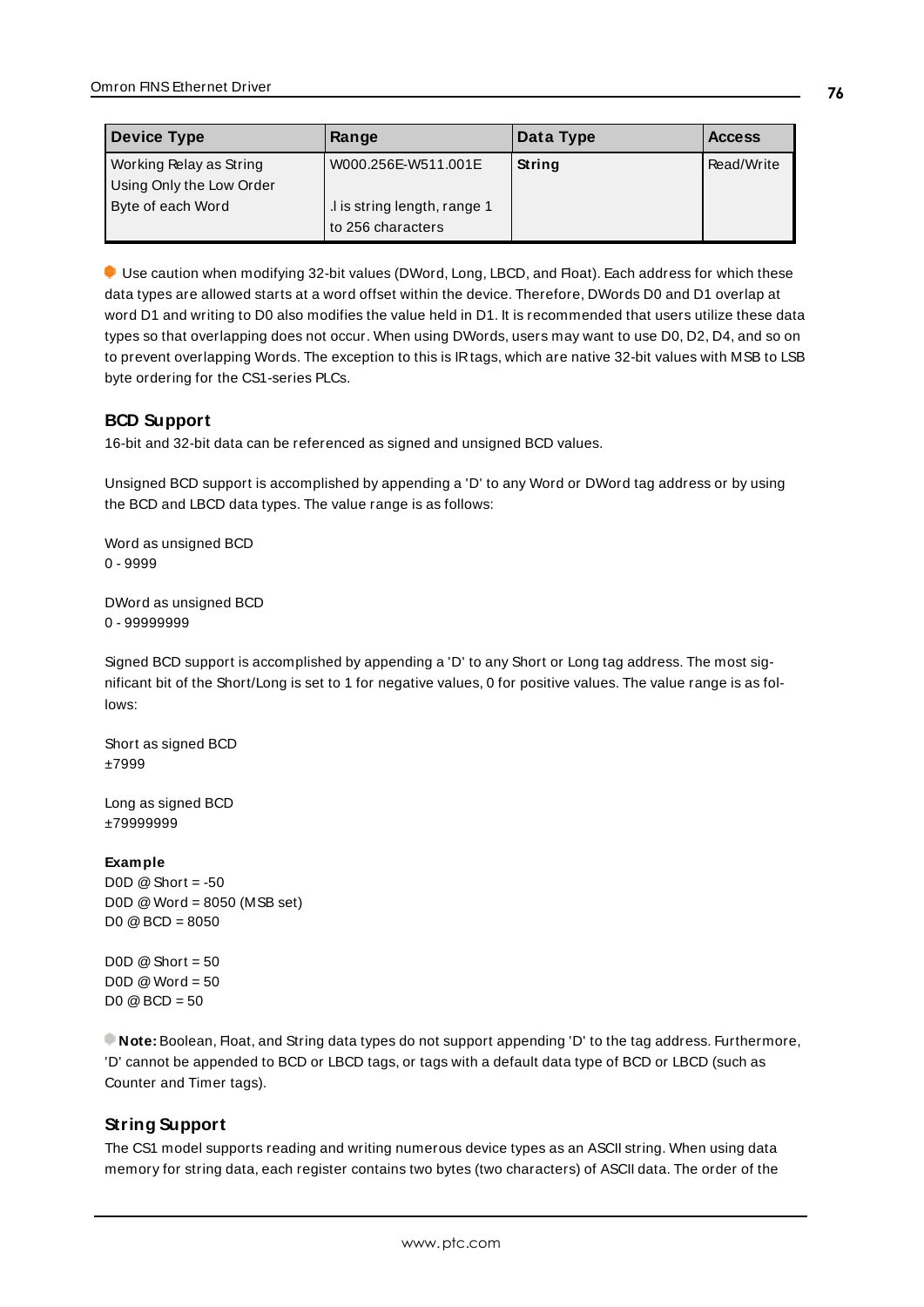ASCII data within a given register can be selected when the string is defined. The length of the string can be from 2 to 512 characters and is entered in place of a bit number. The string length cannot exceed the request size that has been assigned to the device up to a request size of 512. For request size values greater than 512, string length cannot exceed 512. The length must be entered as an even number. The range of registers spanned by the string cannot exceed the range of the device type. The byte order is specified by appending either a "H" or "L" to the address.

When using one byte of ASCII data per register, the length of the string can be from 1 to 256 characters and is entered in place of a bit number. The string length times 2 cannot exceed the request size that has been assigned to the device up to a request size of 512. For request size values greater than 512, string length cannot exceed 256. The range of registers spanned by the string cannot exceed the range of the device type. The byte to use within a register is specified by appending either a "D" or "E" to the address. For more information, refer to **[Setup](#page-4-0)**.

#### **Examples**

- 1. To address a string starting at D01000 with a length of 100 bytes and HiLo byte order, enter: D01000.100H
- 2. To address a string starting at D01100 with a length of 78 bytes and LoHi byte order, enter: D01100.078L
- 3. To address a string starting at D02000 with a length of 55 bytes and Only the High Order byte, enter: D02000.055D
- 4. To address a string starting at D02200 with a length of 37 bytes and Only the Low Order byte, enter: D02200.037E

### **Array Support**

Arrays are supported for all data types except Boolean and String. There are two methods of addressing an array. Examples are given using data memory locations.

Dxxxx [rows] [cols] Dxxxx [cols]\*

\* This method assumes that "rows" is equal to one.

Rows multiplied by cols multiplied by data size in bytes (2 for Word, Short, and BCD; 4 for DWord, Long, LBCD, and Float) cannot exceed the request size that has been assigned to the device. For example, a 10 X 10 array of words results in an array size of 200 bytes, which would require a request size of at least 256.

### **Writing to CS, TS, DR, and IR Registers**

CSand TSregisters can be written to only when the device is in Monitor Mode or Programming Mode. DR and IRregisters can be written to only when the device is in Programming Mode. CS, TS, DR, and IRregisters cannot be written to in Run Mode. If the device is in Run Mode and a write is attempted to one of these registers, the value in the device does not change. The following occurs:

- If the device is in Run Mode and a write is attempted to a CS or TS register, an "unable to write" error message is returned.
- . If the device is in Run Mode and a write is attempted to a DR or IR register, the write succeeds. Although no error message is returned, the value in the device does not change because the device is in Run Mode.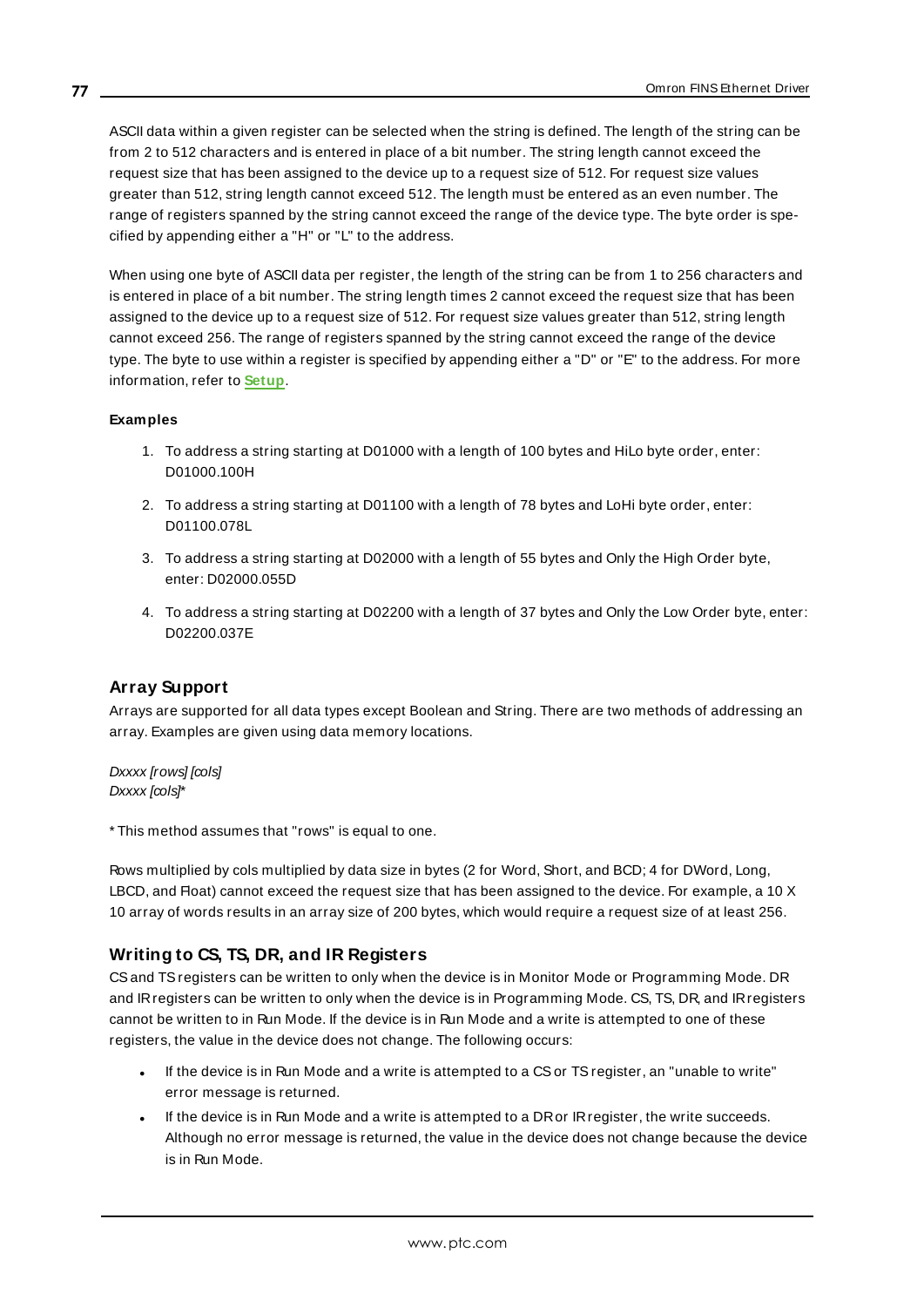## <span id="page-77-0"></span>**CJ1 Addressing**

The default data types for dynamically defined tags are shown in **bold**.

For more information, refer below the table for notes and restrictions on **BCD [Support](#page-80-0)**, **String [Support](#page-80-1)**, and **Array [Support](#page-80-1)**.

| <b>Device Type</b>                                | Range                                                       | Data Type                                                      | <b>Access</b> |
|---------------------------------------------------|-------------------------------------------------------------|----------------------------------------------------------------|---------------|
| <b>Auxiliary Relay</b>                            | A000-A447<br>A000-A446                                      | Word, Short, BCD<br>Long, DWord, LBCD, Float                   | Read Only     |
|                                                   | A448-A959<br>A448-A958                                      | Word, Short, BCD<br>Long, DWord, LBCD, Float                   | Read/Write    |
|                                                   | A000.00-A000.15-A447.00-<br>A447.15                         | <b>Boolean</b>                                                 | Read Only     |
|                                                   | A448.00-A448.15-A959.00-<br>A959.15                         | <b>Boolean</b>                                                 | Read/Write    |
| Auxiliary Relay as String<br>with HiLo Byte Order | A000.512H-A447.002H                                         | <b>String</b><br>String                                        | Read Only     |
|                                                   | A448.512H-A959.002H                                         |                                                                | Read/Write    |
|                                                   | .I is string length, range 2<br>to 512 characters           |                                                                |               |
| Auxiliary Relay as String                         | A000.512L-A447.002L                                         | String                                                         | Read Only     |
| with LoHi Byte Order                              | A448.512L-A959.002L                                         | String                                                         | Read/Write    |
|                                                   | .I is string length, range 2<br>to 512 characters           |                                                                |               |
| Auxiliary Relay as String                         | A000.256D-A447.001D                                         | String                                                         | Read Only     |
| Using Only the High Order<br>Byte of each Word    | A448.256D-A959.001D                                         | String                                                         | Read/Write    |
|                                                   | .I is string length, range 1<br>to 256 characters           |                                                                |               |
| Auxiliary Relay as String                         | A000.256E-A447.001E                                         | <b>String</b>                                                  | Read Only     |
| Using Only the Low Order<br>Byte of each Word     | A448.256E-A959.001E                                         | String                                                         | Read/Write    |
|                                                   | .I is string length, range 1<br>to 256 characters           |                                                                |               |
| <b>CIO</b>                                        | CIO0000-CIO6143<br>CIO0000-CIO6142<br>CIOxxxx.00-CIOxxxx.15 | Word, Short, BCD<br>Long, DWord, LBCD, Float<br><b>Boolean</b> | Read/Write    |
| CIO Memory as String<br>with HiLo Byte Order      | CIO0000.512H-<br>CIO6143.002H                               | String                                                         | Read/Write    |
|                                                   | .I is string length, range 2<br>to 512 characters           |                                                                |               |
| CIO Memory as String<br>with LoHi Byte Order      | CIO0000.512L-<br>CIO6143.002L                               | <b>String</b>                                                  | Read/Write    |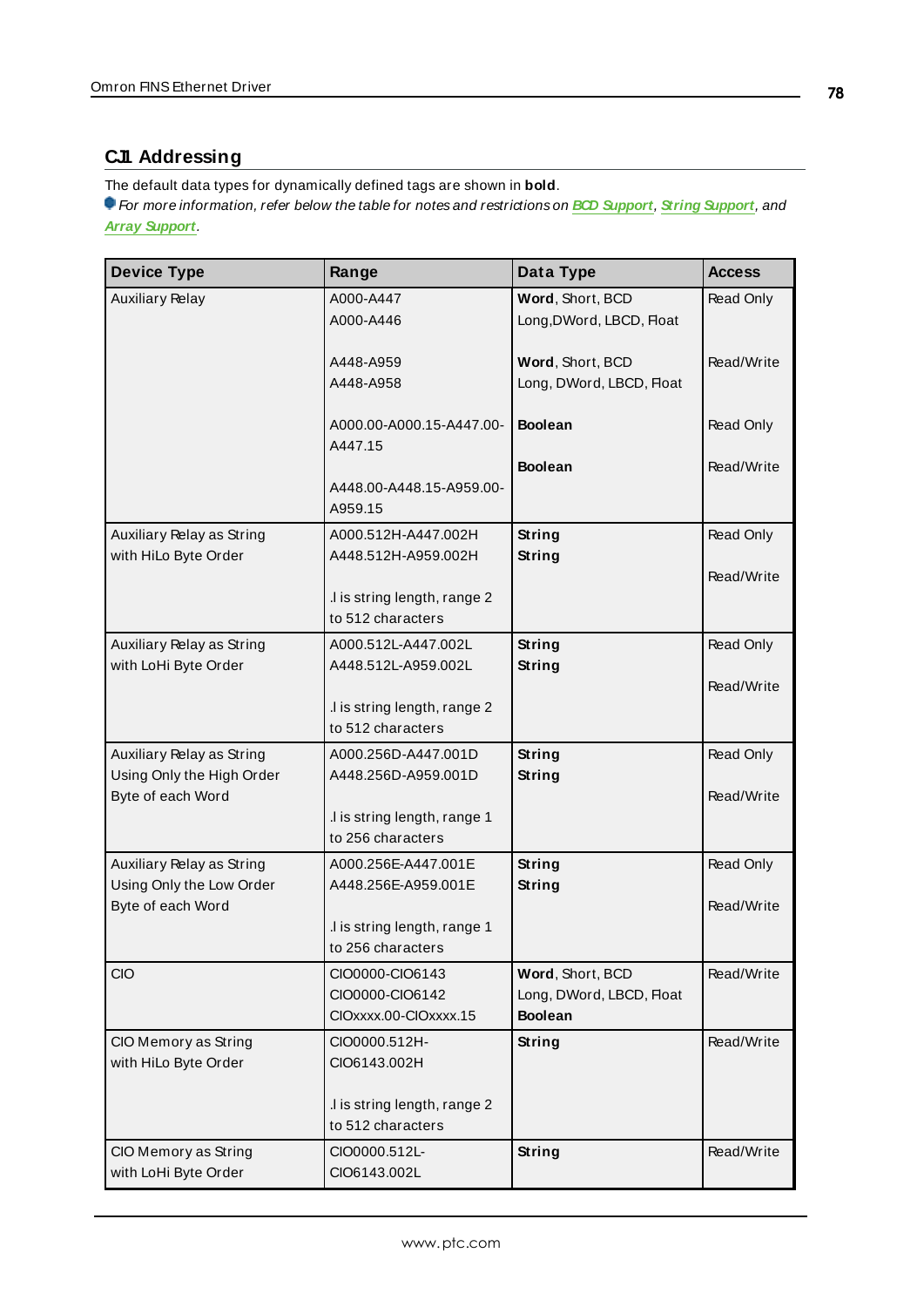| <b>Device Type</b>                                                      | Range                                                 | Data Type                                                      | <b>Access</b> |
|-------------------------------------------------------------------------|-------------------------------------------------------|----------------------------------------------------------------|---------------|
|                                                                         | .I is string length, range 2<br>to 512 characters     |                                                                |               |
| CIO Memory as String<br>Using Only the High Order Byte<br>of each Word  | CIO0000.256D-<br>CIO6143.001D                         | String                                                         | Read/Write    |
|                                                                         | .I is string length, range 1<br>to 256 characters     |                                                                |               |
| CIO Memory as String<br>Using Only the Low Order<br>Byte of each Word   | CIO0000.256E-<br>CIO6143.001E                         | String                                                         | Read/Write    |
|                                                                         | .I is string length, range 1<br>to 256 characters     |                                                                |               |
| Counter                                                                 | C0000-C4095                                           | BCD, Word, Short                                               | Read/Write    |
| <b>Counter Status</b>                                                   | CS0000-CS4095                                         | <b>Boolean</b>                                                 | Read/Write*   |
| Data Memory                                                             | D00000-D32767<br>D00000-D32766<br>Dxxxxx.00-Dxxxxx.15 | Word, Short, BCD<br>Long, DWord, LBCD, Float<br><b>Boolean</b> | Read/Write    |
|                                                                         | See also String Support                               |                                                                |               |
| Data Memory as String<br>with HiLo Byte Order                           | D00000.512H-<br>D32767.002H                           | String                                                         | Read/Write    |
|                                                                         | .I is string length, range 2<br>to 512 characters     |                                                                |               |
| Data Memory as String<br>with LoHi Byte Order                           | D00000.512L-D32767.002L                               | String                                                         | Read/Write    |
|                                                                         | .I is string length, range 2<br>to 512 characters     |                                                                |               |
| Data Memory as String<br>Using Only the High Order Byte<br>of each Word | D00000.256D-<br>D32767.001D                           | <b>String</b>                                                  | Read/Write    |
|                                                                         | .I is string length, range 1<br>to 256 characters     |                                                                |               |
| Data Memory as String<br>Using Only the Low Order<br>Byte of each Word  | D00000.256E-<br>D32767.001E                           | String                                                         | Read/Write    |
|                                                                         | I is string length, range 1<br>to 256 characters      |                                                                |               |
| Data Register                                                           | DR00-DR15<br>DR00-DR14                                | Word, Short, BCD<br>Long, DWord, LBCD, Float                   | Read/Write*   |
| <b>Expansion Data Memory</b><br>(current bank)                          | E00000-E32767<br>E00000-E32766<br>Exxxxx.00-Exxxxx.15 | Word, Short, BCD<br>Long, DWord, LBCD, Float<br><b>Boolean</b> | Read/Write    |
| <b>Expansion Data Memory</b><br>(current bank) as String                | E00000.512H-<br>E32767.002H                           | <b>String</b>                                                  | Read/Write    |

<u> 1980 - Johann Barn, mars an t-Amerikaansk politiker (</u>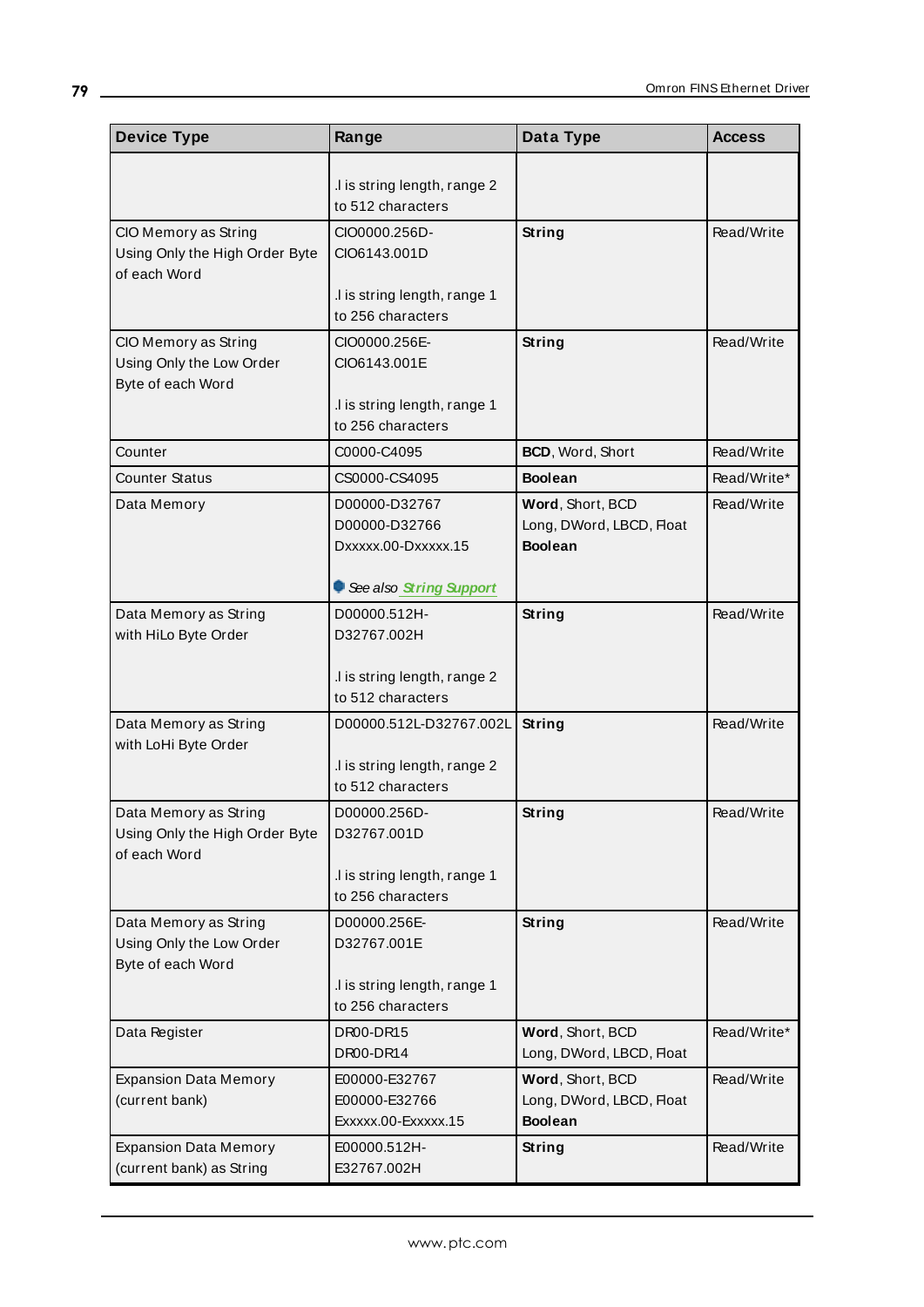| <b>Device Type</b>                                   | Range                                             | Data Type                | <b>Access</b> |
|------------------------------------------------------|---------------------------------------------------|--------------------------|---------------|
| with HiLo Byte Order                                 |                                                   |                          |               |
|                                                      | I is string length, range 2                       |                          |               |
|                                                      | to 512 characters                                 |                          |               |
| <b>Expansion Data Memory</b>                         | E00000.512L-E32767.002L                           | String                   | Read/Write    |
| (current bank) as String                             |                                                   |                          |               |
| with LoHi Byte Order                                 | .I is string length, range 2                      |                          |               |
|                                                      | to 512 characters                                 |                          |               |
| <b>Expansion Data Memory</b>                         | E00000.256D-                                      | String                   | Read/Write    |
| (current bank) as String                             | E32767.001D                                       |                          |               |
| Using Only the High Order Byte                       |                                                   |                          |               |
| of each Word                                         | .I is string length, range 1<br>to 256 characters |                          |               |
|                                                      |                                                   |                          |               |
| <b>Expansion Data Memory</b>                         | E00000.256E-E32767.001E                           | String                   | Read/Write    |
| (current bank) as String<br>Using Only the Low Order | .I is string length, range 1                      |                          |               |
| Byte of each Word                                    | to 256 characters                                 |                          |               |
| <b>Expansion Data Memory</b>                         | E00:00000-E12:32767                               | Word, Short, BCD         | Read/Write    |
|                                                      | E00:00000-E12:32766                               | Long, DWord, LBCD, Float |               |
|                                                      | $Ex:x.00$ - $Exx:xxxxx.15$                        | <b>Boolean</b>           |               |
| Expansion Data Memory as                             | E00:00000.512H-                                   | <b>String</b>            | Read/Write    |
| String with HiLo Byte Order                          | E12:32767.002H                                    |                          |               |
|                                                      |                                                   |                          |               |
|                                                      | .I is string length, range 2                      |                          |               |
|                                                      | to 512 characters                                 |                          |               |
| Expansion Data Memory as                             | E00:00000.512L-                                   | String                   | Read/Write    |
| String with LoHi Byte Order                          | E12:32767.002L                                    |                          |               |
|                                                      |                                                   |                          |               |
|                                                      | I is string length, range 2                       |                          |               |
|                                                      | to 512 characters                                 |                          |               |
| Expansion Data Memory as                             | E00:00000.256D-                                   | String                   | Read/Write    |
| String Using Only the High                           | E12:32767.001D                                    |                          |               |
| Order Byte of each Word                              |                                                   |                          |               |
|                                                      | I is string length, range 1                       |                          |               |
|                                                      | to 256 characters                                 |                          |               |
| Expansion Data Memory as                             | E00:00000.256E-                                   | String                   | Read/Write    |
| String Using Only the Low<br>Order Byte of each Word | E12:32767.001E                                    |                          |               |
|                                                      | .I is string length, range 1                      |                          |               |
|                                                      | to 256 characters                                 |                          |               |
| <b>Holding Relay</b>                                 | H0000-H1535                                       | Word, Short, BCD, Long,  | Read/Write    |
|                                                      | H0000-H1534                                       | DWord, LBCD, Float       |               |
|                                                      | Hxxxx.00-Hxxxx.15                                 | <b>Boolean</b>           |               |
| Index Register                                       | IR00-IR15                                         | DWord, Long, LBCD, Float | Read/Write*   |
| Task Flag                                            | <b>TK00-TK31</b>                                  | <b>Boolean</b>           | Read Only     |
| Timer                                                | T0000-T4095                                       | BCD, Word, Short         | Read/Write    |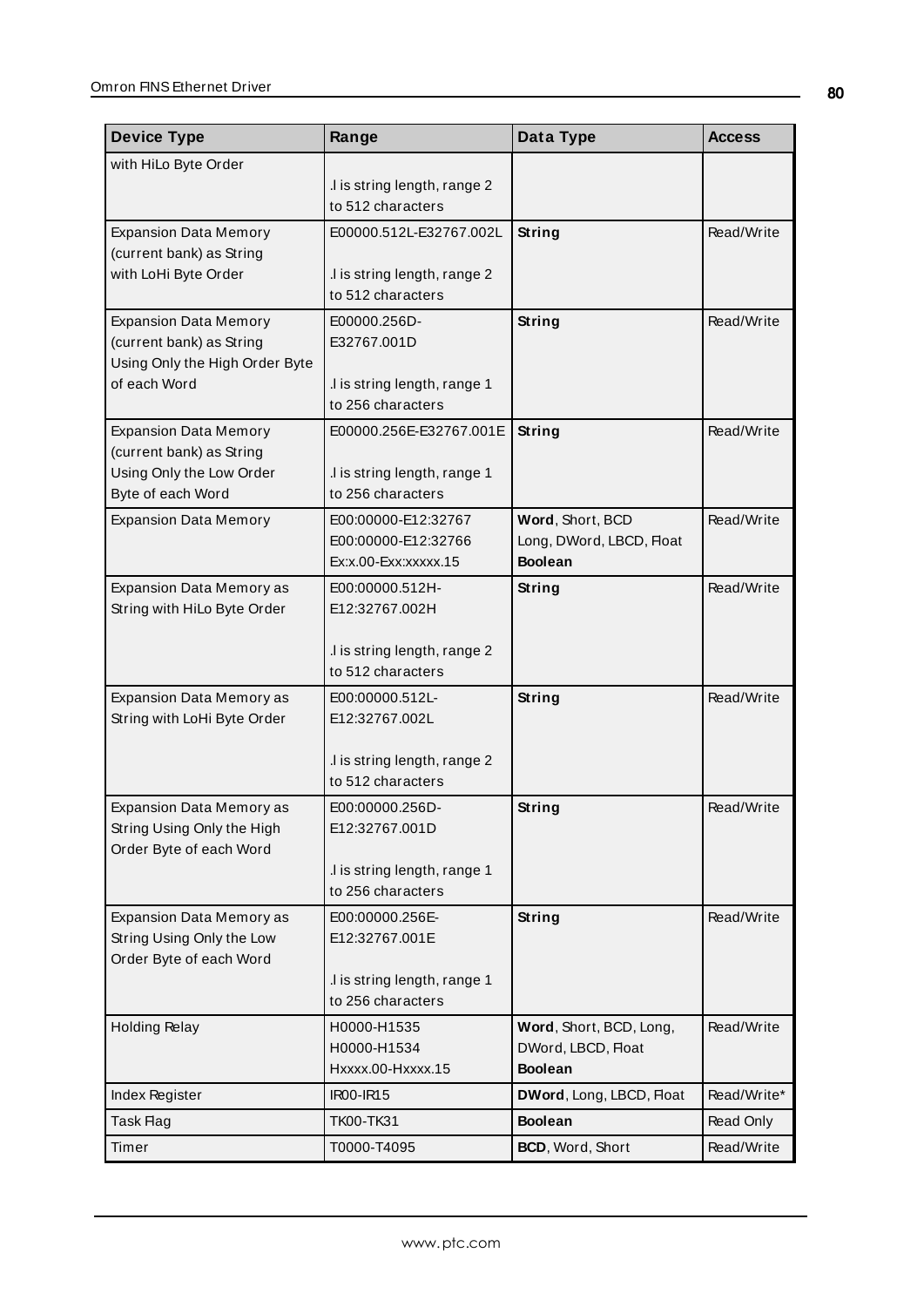| <b>Device Type</b>   | Range           | Data Type               | <b>Access</b> |
|----------------------|-----------------|-------------------------|---------------|
| <b>Timer Status</b>  | TS0000-TS4095   | <b>Boolean</b>          | Read/Write*   |
| <b>Working Relay</b> | W000-W511       | Word, Short, BCD, Long, | Read/Write    |
|                      | W000-W510       | DWord, LBCD, Float      |               |
|                      | Wxxx.00-Wxxx.15 | <b>Boolean</b>          |               |

Use caution when modifying 32-bit values (DWord, Long, LBCD, and Float). Each address for which these data types are allowed starts at a word offset within the device. Therefore, DWords D0 and D1 overlap at word D1 and writing to D0 also modifies the value held in D1. It is recommended that users utilize these data types so that overlapping does not occur. When using DWords, users may want to use D0, D2, D4, and so on to prevent overlapping Words. The exception to this is IRtags, which are native 32-bit values with MSB to LSB byte ordering for the CJI-series PLCs.

## <span id="page-80-0"></span>**BCD Support**

16-bit and 32-bit data can be referenced as signed and unsigned BCD values.

Unsigned BCD support is accomplished by appending a 'D' to any Word or DWord tag address or by using the BCD and LBCD data types. The value range is as follows:

Word as unsigned BCD 0 - 9999

DWord as unsigned BCD 0 - 99999999

Signed BCD support is accomplished by appending a 'D' to any Short or Long tag address. The most significant bit of the Short/Long is set to 1 for negative values, 0 for positive values. The value range is as follows:

Short as signed BCD ±7999

Long as signed BCD ±79999999

### **Example**

D0D  $@$  Short = -50 D0D @Word = 8050 (MSB set) D0 @BCD = 8050

 $D0D \ @$  Short = 50  $DOD @Word = 50$ D0 @BCD = 50

<span id="page-80-1"></span>**Note:** Boolean, Float, and String data types do not support appending 'D' to the tag address. Furthermore, 'D' cannot be appended to BCD or LBCD tags, or tags with a default data type of BCD or LBCD (such as Counter and Timer tags).

## **String Support**

The CJ1 model supports reading and writing numerous device types as an ASCII string. When using data memory for string data, each register contains two bytes (two characters) of ASCII data. The order of the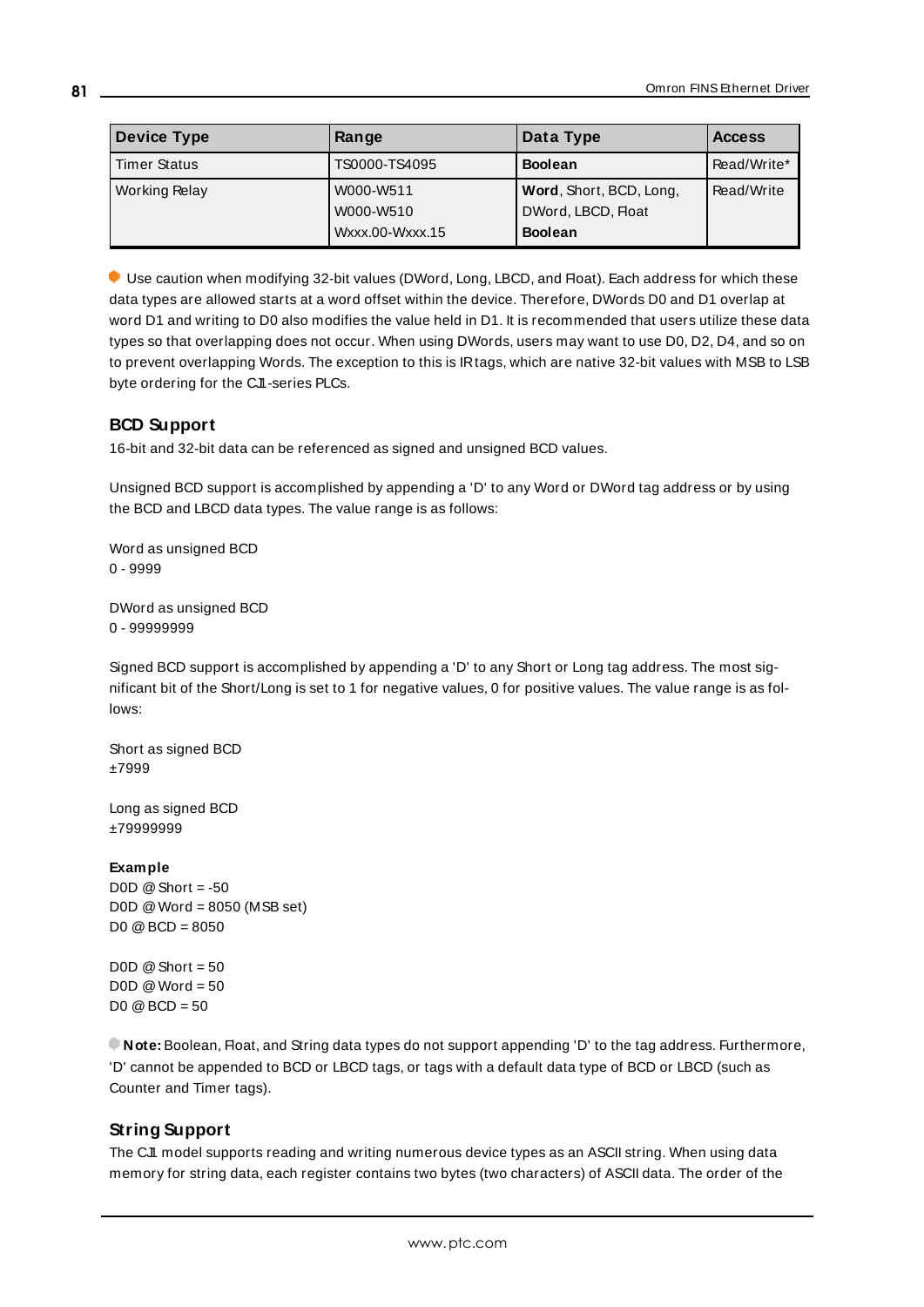ASCII data within a given register can be selected when the string is defined. The length of the string can be from 2 to 512 characters and is entered in place of a bit number. The string length cannot exceed the request size that has been assigned to the device up to a request size of 512. For request size values greater than 512, string length cannot exceed 512. The length must be entered as an even number. The range of registers spanned by the string cannot exceed the range of the device type. The byte order is specified by appending either a "H" or "L" to the address.

When using one byte of ASCII data per register, the length of the string can be from 1 to 256 characters and is entered in place of a bit number. The string length times 2 cannot exceed the request size that has been assigned to the device up to a request size of 512. For request size values greater than 512, string length cannot exceed 256. The range of registers spanned by the string cannot exceed the range of the device type. The byte to use within a register is specified by appending either a "D" or "E" to the address. For more information, refer to **[Setup](#page-4-0)**.

#### **Examples**

- 1. To address a string starting at D01000 with a length of 100 bytes and HiLo byte order, enter: D01000.100H
- 2. To address a string starting at D01100 with a length of 78 bytes and LoHi byte order, enter: D01100.078L
- 3. To address a string starting at D02000 with a length of 55 bytes and Only the High Order byte, enter: D02000.055D
- 4. To address a string starting at D02200 with a length of 37 bytes and Only the Low Order byte, enter: D02200.037E

### **Array Support**

Arrays are supported for all data types except Boolean and String. There are two methods of addressing an array. Examples are given using data memory locations.

Dxxxx [rows] [cols] Dxxxx [cols]\*

\* This method assumes that "rows" is equal to one.

Rows multiplied by cols multiplied by data size in bytes (2 for Word, Short, and BCD; 4 for DWord, Long, LBCD, and Float) cannot exceed the request size that has been assigned to the device. For example, a 10 X 10 array of words results in an array size of 200 bytes, which would require a request size of at least 256.

### **Writing to CS, TS, DR, and IR Registers**

CSand TSregisters can be written to only when the device is in Monitor Mode or Programming Mode. DR and IRregisters can be written to only when the device is in Programming Mode. CS, TS, DR, and IRregisters cannot be written to in Run Mode. If the device is in Run Mode and a write is attempted to one of these registers, the value in the device does not change. The following occurs:

- If the device is in Run Mode and a write is attempted to a CS or TS register, an "unable to write" error message is returned.
- If the device is in Run Mode and a write is attempted to a DR or IR register, the write succeeds. Although no error message is returned, the value in the device does not change because the device is in Run Mode.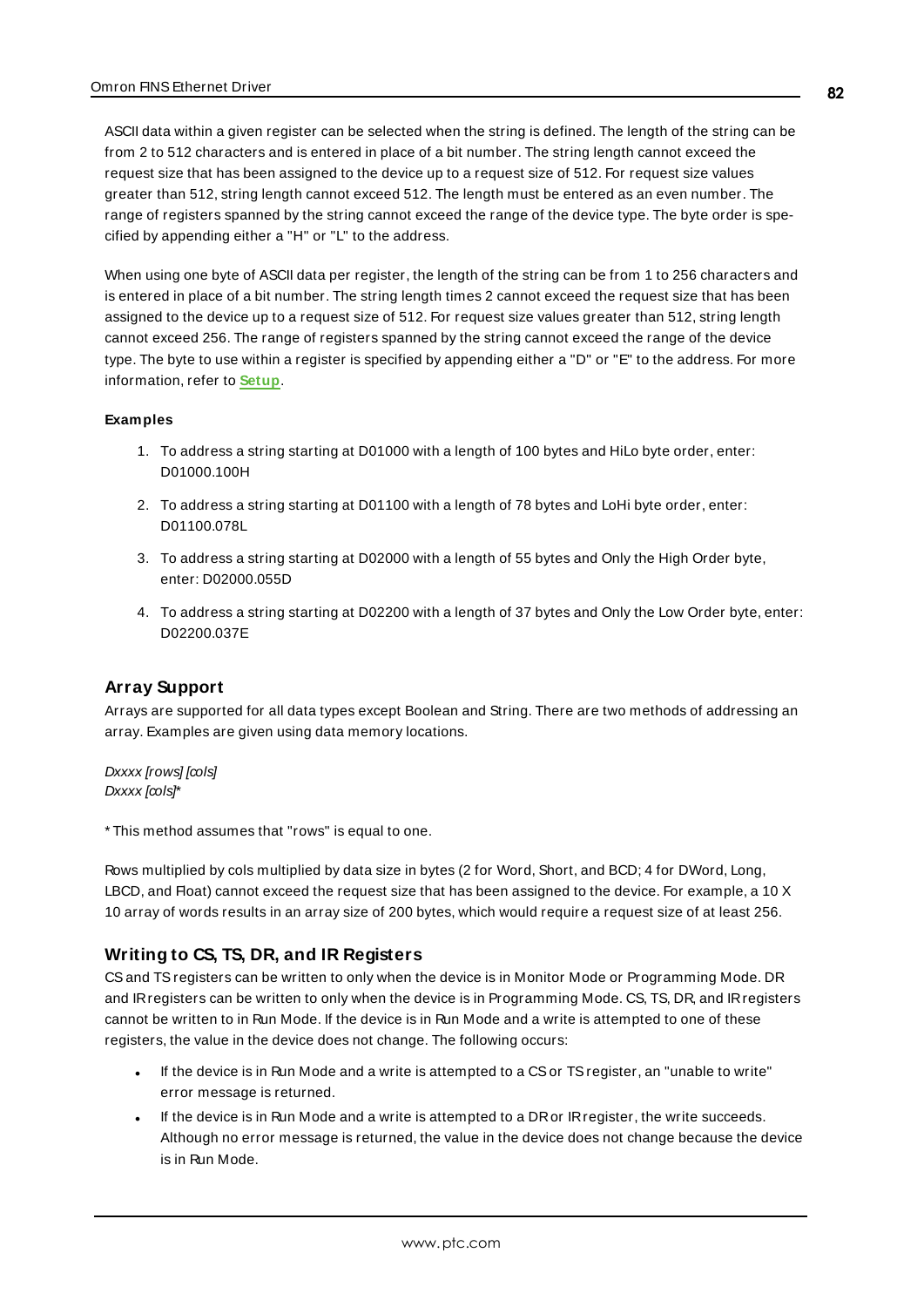## <span id="page-82-0"></span>**CJ2 Addressing**

The default data types for dynamically defined tags are shown in **bold**.

For more information, refer below the table for notes and restrictions on **BCD [Support](#page-85-0)**, **String [Support](#page-86-0)**, and **Array [Support](#page-86-0)**.

| <b>Device Type</b>                             | Range                                               | Data Type                                    | <b>Access</b> |
|------------------------------------------------|-----------------------------------------------------|----------------------------------------------|---------------|
| <b>Auxiliary Relay</b>                         | A000-A447<br>A000-A446                              | Word, Short, BCD<br>Long, DWord, LBCD, Float | Read Only     |
|                                                | A448-A1471<br>A448-A1470                            | Word, Short, BCD<br>Long, DWord, LBCD, Float | Read/Write    |
|                                                | A10000-A11535<br>A10000-A11534                      | Word, Short, BCD<br>Long, DWord, LBCD, Float | Read Only     |
|                                                | A000.00-A000.15-A447.00-<br>A447.15                 | <b>Boolean</b>                               | Read Only     |
|                                                |                                                     | <b>Boolean</b>                               | Read/Write    |
|                                                | A448.00-A448.15-<br>A1471.00-A1471.15               | <b>Boolean</b>                               | Read Only     |
|                                                | A10000.00-A10000.15-<br>A11535.00-A11535.15         |                                              |               |
| Auxiliary Relay as String                      | A000.512H-A447.002H                                 | String                                       | Read Only     |
| with HiLo Byte Order                           | A448.512H-A1471.002H<br>A10000.512H-<br>A11535.002H | <b>String</b><br><b>String</b>               | Read/Write    |
|                                                | .I is string length, range 2                        |                                              | Read Only     |
| Auxiliary Relay as String                      | to 512 characters<br>A000.512L-A447.002L            | <b>String</b>                                | Read Only     |
| with LoHi Byte Order                           | A448.512L-A1471.002L                                | <b>String</b>                                |               |
|                                                | A10000.512L-A11535.002L                             | String                                       | Read/Write    |
|                                                | .I is string length, range 2<br>to 512 characters   |                                              | Read Only     |
| Auxiliary Relay as String                      | A000.256D-A447.001D                                 | <b>String</b>                                | Read Only     |
| Using Only the High Order<br>Byte of each Word | A448.256D-A1471.001D<br>A10000.256D-<br>A11535.001D | <b>String</b><br><b>String</b>               | Read/Write    |
|                                                |                                                     |                                              | Read Only     |
|                                                | .I is string length, range 1<br>to 256 characters   |                                              |               |
| Auxiliary Relay as String                      | A000.256E-A447.001E                                 | <b>String</b>                                | Read Only     |
| Using Only the Low Order<br>Byte of each Word  | A448.256E-A1471.001E<br>A10000.256E-A11535.001E     | <b>String</b><br><b>String</b>               | Read/Write    |
|                                                | .I is string length, range 1                        |                                              | Read Only     |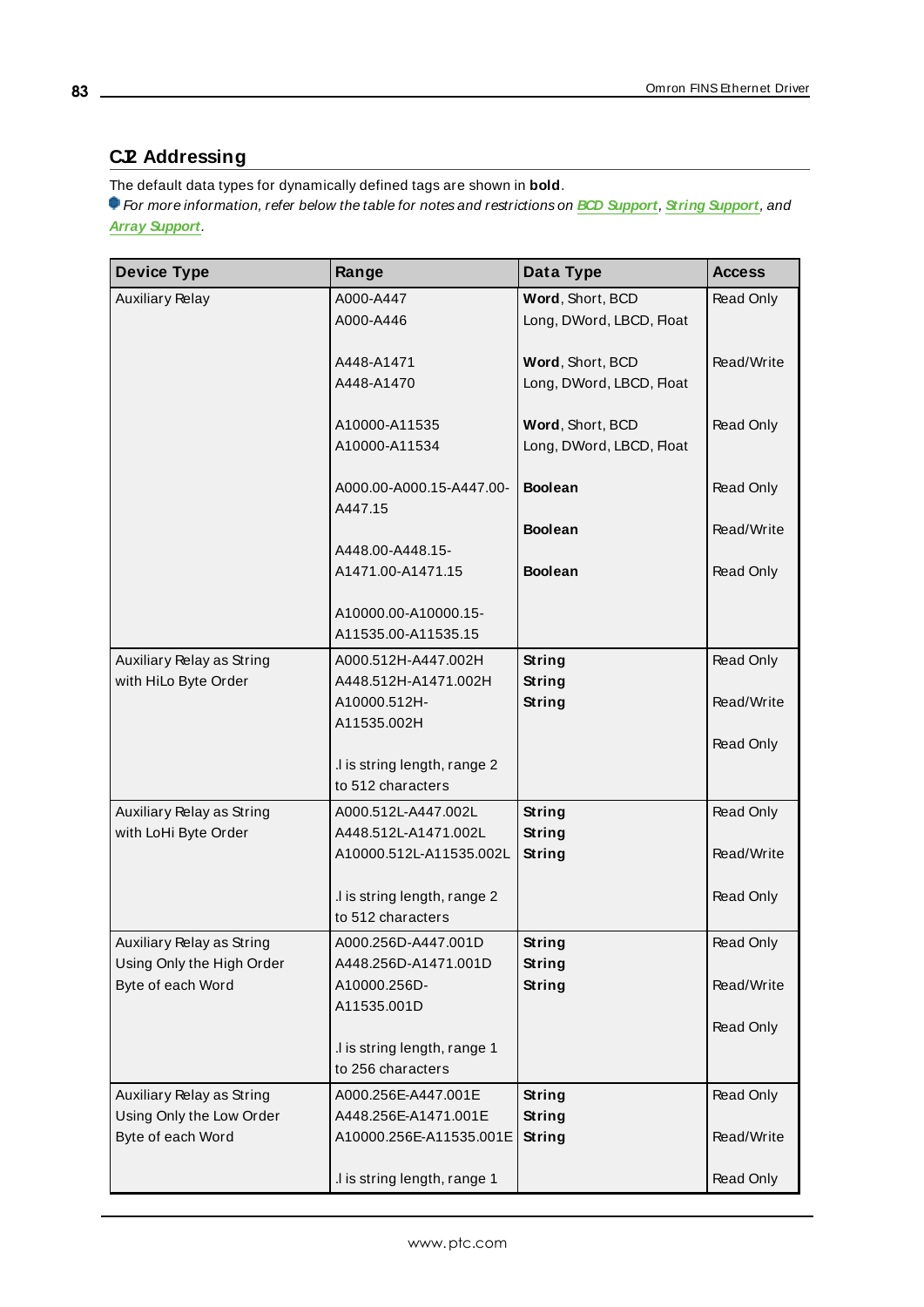| <b>Device Type</b>                                                      | Range                                                       | Data Type                                                      | <b>Access</b> |
|-------------------------------------------------------------------------|-------------------------------------------------------------|----------------------------------------------------------------|---------------|
|                                                                         | to 256 characters                                           |                                                                |               |
| <b>CIO</b>                                                              | CIO0000-CIO6143<br>CIO0000-CIO6142<br>CIOxxxx.00-CIOxxxx.15 | Word, Short, BCD<br>Long, DWord, LBCD, Float<br><b>Boolean</b> | Read/Write    |
| CIO Memory as String<br>with HiLo Byte Order                            | CIO0000.512H-<br>CIO6143.002H                               | String                                                         | Read/Write    |
|                                                                         | .I is string length, range 2<br>to 512 characters           |                                                                |               |
| CIO Memory as String<br>with LoHi Byte Order                            | CIO0000.512L-<br>CIO6143.002L                               | String                                                         | Read/Write    |
|                                                                         | .I is string length, range 2<br>to 512 characters           |                                                                |               |
| CIO Memory as String<br>Using Only the High Order Byte<br>of each Word  | CIO0000.256D-<br>CIO6143.001D                               | <b>String</b>                                                  | Read/Write    |
|                                                                         | .I is string length, range 1<br>to 256 characters           |                                                                |               |
| CIO Memory as String<br>Using Only the Low Order<br>Byte of each Word   | CIO0000.256E-<br>CIO6143.001E                               | <b>String</b>                                                  | Read/Write    |
|                                                                         | .I is string length, range 1<br>to 256 characters           |                                                                |               |
| Counter                                                                 | C0000-C4095                                                 | BCD, Word, Short                                               | Read/Write    |
| <b>Counter Status</b>                                                   | CS0000-CS4095                                               | <b>Boolean</b>                                                 | Read/Write*   |
| Data Memory                                                             | D00000-D32767<br>D00000-D32766<br>Dxxxxx.00-Dxxxxx.15       | Word, Short, BCD<br>Long, DWord, LBCD, Float<br><b>Boolean</b> | Read/Write    |
|                                                                         | See also String Support                                     |                                                                |               |
| Data Memory as String<br>with HiLo Byte Order                           | D00000.512H-<br>D32767.002H<br>.I is string length, range 2 | <b>String</b>                                                  | Read/Write    |
|                                                                         | to 512 characters                                           |                                                                |               |
| Data Memory as String<br>with LoHi Byte Order                           | D00000.512L-D32767.002L                                     | String                                                         | Read/Write    |
|                                                                         | .I is string length, range 2<br>to 512 characters           |                                                                |               |
| Data Memory as String<br>Using Only the High Order Byte<br>of each Word | D00000.256D-<br>D32767.001D                                 | String                                                         | Read/Write    |
|                                                                         | .I is string length, range 1<br>to 256 characters           |                                                                |               |
| Data Memory as String                                                   | D00000.256E-                                                | String                                                         | Read/Write    |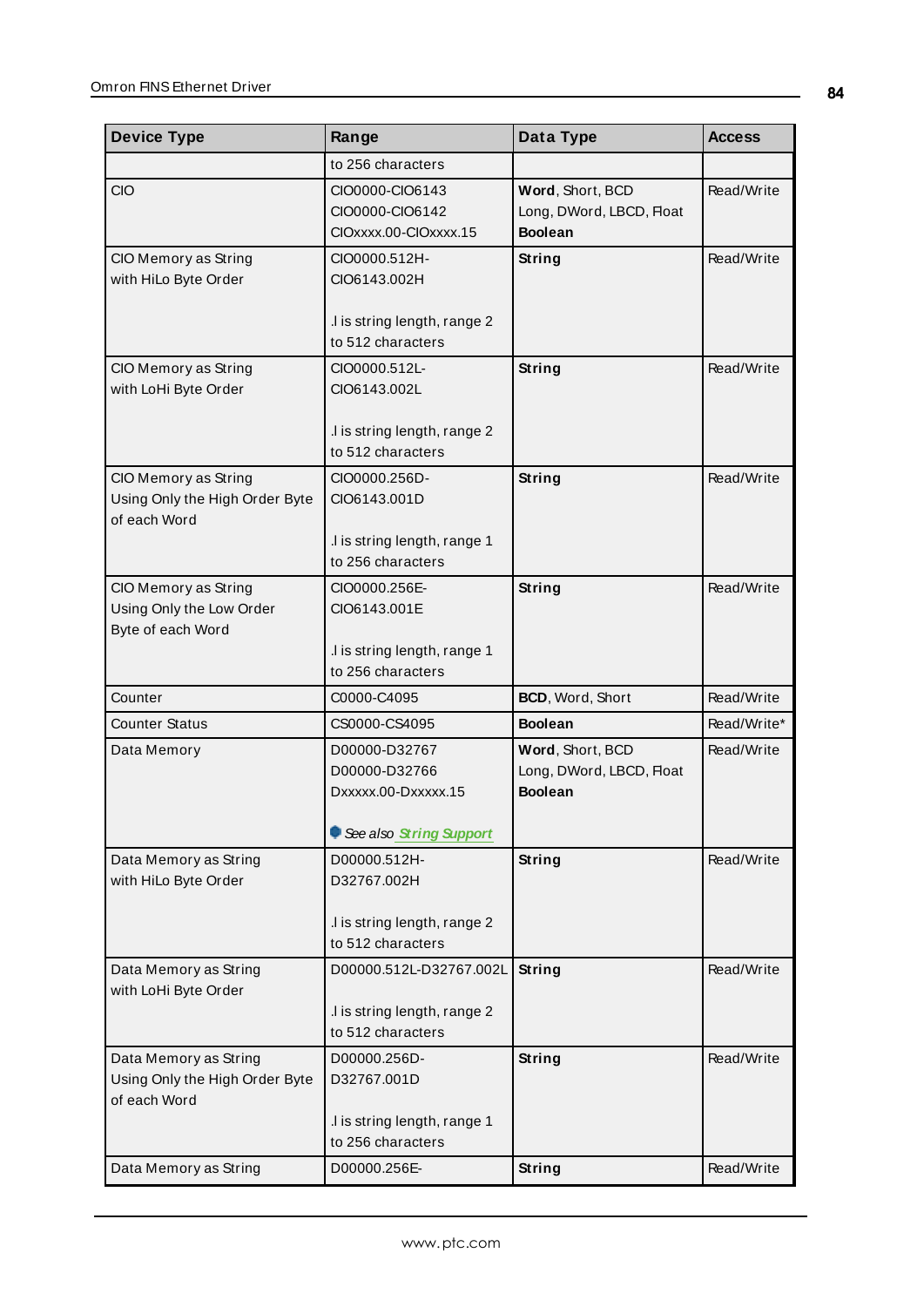| <b>Device Type</b>                                    | Range                                             | Data Type                                  | <b>Access</b> |
|-------------------------------------------------------|---------------------------------------------------|--------------------------------------------|---------------|
| Using Only the Low Order                              | D32767.001E                                       |                                            |               |
| Byte of each Word                                     | I is string length, range 1.                      |                                            |               |
|                                                       | to 256 characters                                 |                                            |               |
| Data Register                                         | DR00-DR15                                         | Word, Short, BCD                           | Read/Write*   |
|                                                       | DR00-DR14                                         | Long, DWord, LBCD, Float                   |               |
| <b>Expansion Data Memory</b>                          | E00000-E32767                                     | Word, Short, BCD                           | Read/Write    |
| (current bank)                                        | E00000-E32766<br>Exxxxx.00-Exxxxx.15              | Long, DWord, LBCD, Float<br><b>Boolean</b> |               |
| <b>Expansion Data Memory</b>                          | E00000.512H-                                      | String                                     | Read/Write    |
| (current bank) as String                              | E32767.002H                                       |                                            |               |
| with HiLo Byte Order                                  | .I is string length, range 2                      |                                            |               |
|                                                       | to 512 characters                                 |                                            |               |
| <b>Expansion Data Memory</b>                          | E00000.512L-E32767.002L                           | String                                     | Read/Write    |
| (current bank) as String                              |                                                   |                                            |               |
| with LoHi Byte Order                                  | I is string length, range 2<br>to 512 characters  |                                            |               |
| <b>Expansion Data Memory</b>                          | E00000.256D-                                      | String                                     | Read/Write    |
| (current bank) as String                              | E32767.001D                                       |                                            |               |
| Using Only the High Order Byte                        |                                                   |                                            |               |
| of each Word                                          | .I is string length, range 1<br>to 256 characters |                                            |               |
| <b>Expansion Data Memory</b>                          | E00000.256E-E32767.001E                           | String                                     | Read/Write    |
| (current bank) as String                              |                                                   |                                            |               |
| Using Only the Low Order                              | .I is string length, range 1                      |                                            |               |
| Byte of each Word<br><b>Expansion Data Memory</b>     | to 256 characters<br>E00:00000-E24:32767          | Word, Short, BCD, Long,                    | Read/Write    |
|                                                       | E00:00000-E24:32766                               | DWord, LBCD, Float                         |               |
|                                                       | Ex:x.00-Exx:xxxxx.15                              | <b>Boolean</b>                             |               |
| <b>Expansion Data Memory as</b>                       | E00:00000.512H-                                   | <b>String</b>                              | Read/Write    |
| String with HiLo Byte Order                           | E24:32767.002H                                    |                                            |               |
|                                                       | I is string length, range 2                       |                                            |               |
|                                                       | to 512 characters                                 |                                            |               |
| Expansion Data Memory as                              | E00:00000.512L-                                   | String                                     | Read/Write    |
| String with LoHi Byte Order                           | E24:32767.002L                                    |                                            |               |
|                                                       | I is string length, range 2                       |                                            |               |
|                                                       | to 512 characters                                 |                                            |               |
| Expansion Data Memory as                              | E00:00000.256D-                                   | <b>String</b>                              | Read/Write    |
| String Using Only the High<br>Order Byte of each Word | E24:32767.001D                                    |                                            |               |
|                                                       | .I is string length, range 1                      |                                            |               |
|                                                       | to 256 characters                                 |                                            |               |
| Expansion Data Memory as                              | E00:00000.256E-                                   | <b>String</b>                              | Read/Write    |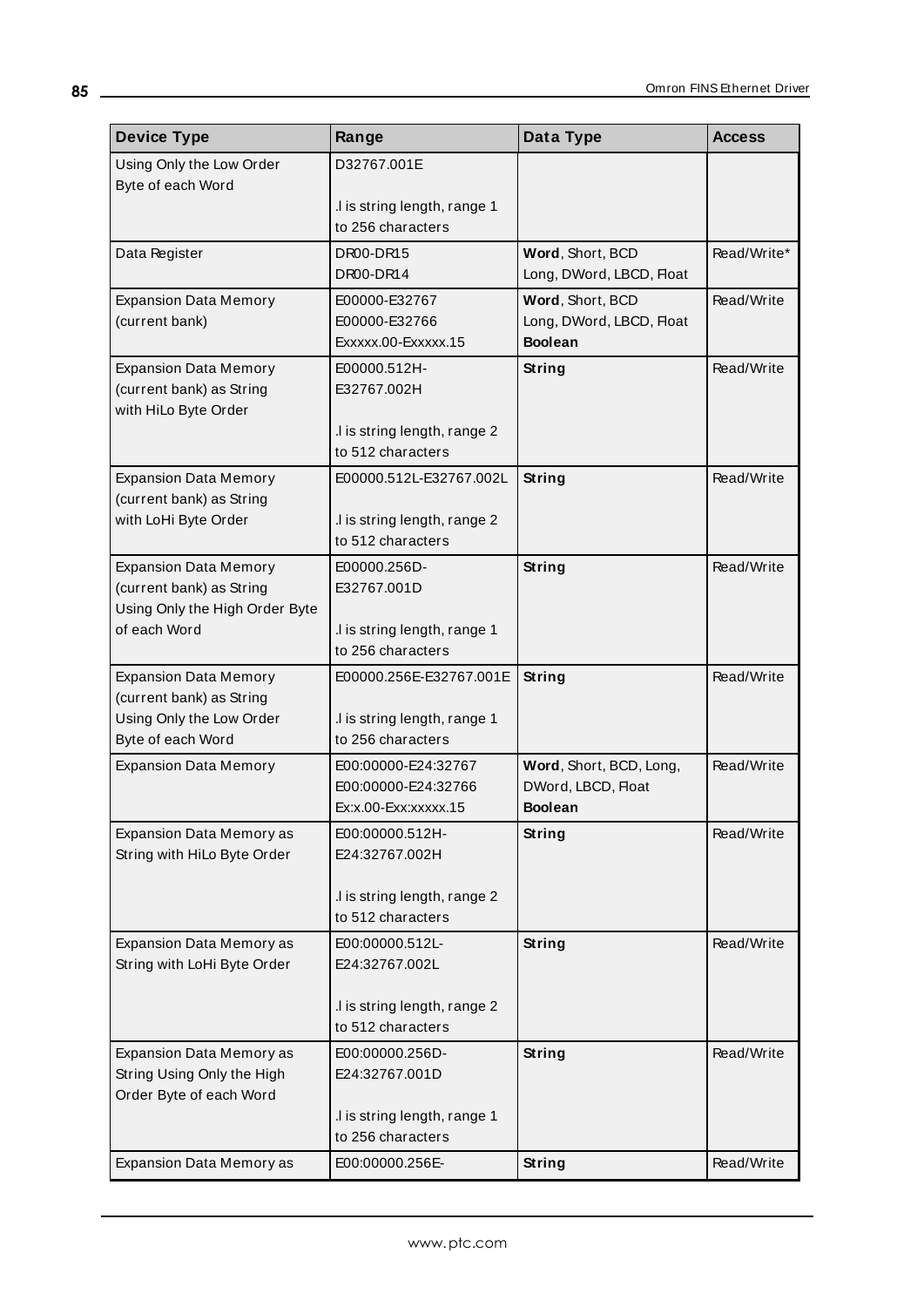| <b>Device Type</b>                                   | Range                                            | Data Type                                                       | <b>Access</b> |
|------------------------------------------------------|--------------------------------------------------|-----------------------------------------------------------------|---------------|
| String Using Only the Low<br>Order Byte of each Word | E24:32767.001E                                   |                                                                 |               |
|                                                      | I is string length, range 1<br>to 256 characters |                                                                 |               |
| <b>Holding Relay</b>                                 | H0000-H1535<br>H0000-H1534<br>Hxxxx.00-Hxxxx.15  | Word, Short, BCD, Long,<br>DWord, LBCD, Float<br><b>Boolean</b> | Read/Write    |
| Index Register                                       | <b>IR00-IR15</b>                                 | <b>DWord, Long, LBCD, Float</b>                                 | Read/Write*   |
| Task Flag                                            | TK00-TK127                                       | <b>Boolean</b>                                                  | Read Only     |
| Timer                                                | T0000-T4095                                      | BCD, Word, Short                                                | Read/Write    |
| <b>Timer Status</b>                                  | TS0000-TS4095                                    | <b>Boolean</b>                                                  | Read/Write*   |
| Working Relay                                        | W000-W511<br>W000-W510<br>Wxxx.00-Wxxx.15        | Word, Short, BCD, Long,<br>DWord, LBCD, Float<br><b>Boolean</b> | Read/Write    |

Use caution when modifying 32-bit values (DWord, Long, LBCD, and Float). Each address for which these data types are allowed starts at a word offset within the device. Therefore, DWords D0 and D1 overlap at word D1 and writing to D0 also modifies the value held in D1. It is recommended that users utilize these data types so that overlapping does not occur. When using DWords, users may want to use D0, D2, D4, and so on to prevent overlapping Words. The exception to this is IRtags, which are native 32-bit values with MSB to LSB byte ordering for the C.P-series PLCs.

### <span id="page-85-0"></span>**BCD Support**

16-bit and 32-bit data can be referenced as signed and unsigned BCD values.

Unsigned BCD support is accomplished by appending a 'D' to any Word or DWord tag address or by using the BCD and LBCD data types. The value range is as follows:

Word as unsigned BCD 0 - 9999

DWord as unsigned BCD 0 - 99999999

Signed BCD support is accomplished by appending a 'D' to any Short or Long tag address. The most significant bit of the Short/Long is set to 1 for negative values, 0 for positive values. The value range is as follows:

Short as signed BCD ±7999

Long as signed BCD ±79999999

#### **Example**

 $DOD \t@$  Short = -50 D0D @Word = 8050 (MSB set) D0 @BCD = 8050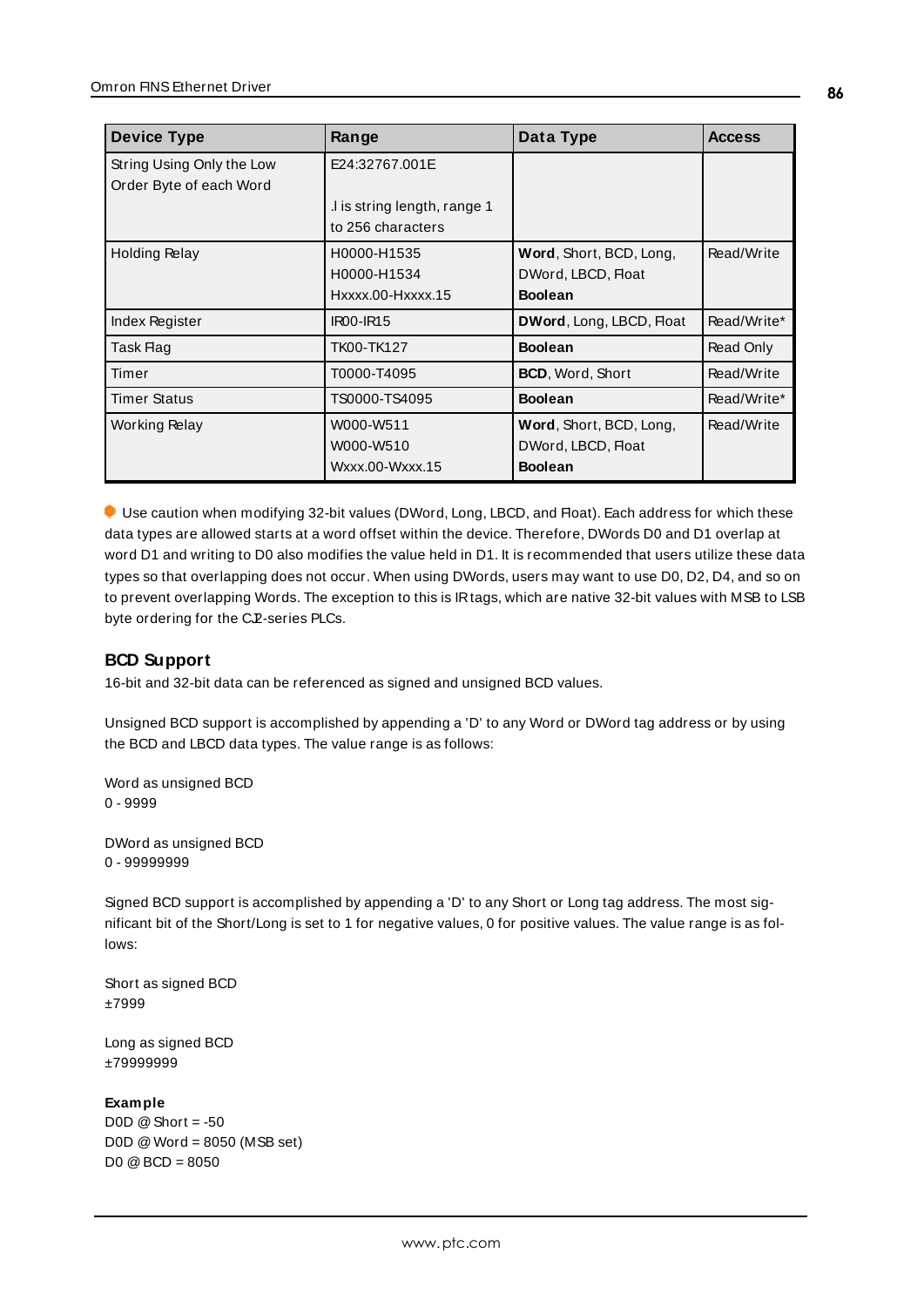D0D  $@$  Short = 50  $DOD @Word = 50$  $D0 @ BCD = 50$ 

<span id="page-86-0"></span>**Note:** Boolean, Float, and String data types do not support appending 'D' to the tag address. Furthermore, 'D' cannot be appended to BCD or LBCD tags, or tags with a default data type of BCD or LBCD (such as Counter and Timer tags).

## **String Support**

The C<sub>J</sub>2 model supports reading and writing numerous device types as an ASCII string. When using data memory for string data, each register contains two bytes (two characters) of ASCII data. The order of the ASCII data within a given register can be selected when the string is defined. The length of the string can be from 2 to 512 characters and is entered in place of a bit number. The string length cannot exceed the request size that has been assigned to the device up to a request size of 512. For request size values greater than 512, string length cannot exceed 512. The length must be entered as an even number. The range of registers spanned by the string cannot exceed the range of the device type. The byte order is specified by appending either a "H" or "L" to the address.

When using one byte of ASCII data per register, the length of the string can be from 1 to 256 characters and is entered in place of a bit number. The string length times 2 cannot exceed the request size that has been assigned to the device up to a request size of 512. For request size values greater than 512, string length cannot exceed 256. The range of registers spanned by the string cannot exceed the range of the device type. The byte to use within a register is specified by appending either a "D" or "E" to the address. For more information, refer to **[Setup](#page-4-0)**.

#### **Examples**

- 1. To address a string starting at D01000 with a length of 100 bytes and HiLo byte order, enter: D01000.100H
- 2. To address a string starting at D01100 with a length of 78 bytes and LoHi byte order, enter: D01100.078L
- 3. To address a string starting at D02000 with a length of 55 bytes and Only the High Order byte, enter: D02000.055D
- 4. To address a string starting at D02200 with a length of 37 bytes and Only the Low Order byte, enter: D02200.037E

### **Array Support**

Arrays are supported for all data types except Boolean and String. There are two methods of addressing an array. Examples are given using data memory locations.

Dxxxx [rows] [cols] Dxxxx [cols]\*

\* This method assumes that "rows" is equal to one.

Rows multiplied by cols multiplied by data size in bytes (2 for Word, Short, and BCD; 4 for DWord, Long, LBCD, and Float) cannot exceed the request size that has been assigned to the device. For example, a 10 X 10 array of words results in an array size of 200 bytes, which would require a request size of at least 256.

## **Writing to CS, TS, DR, and IR Registers**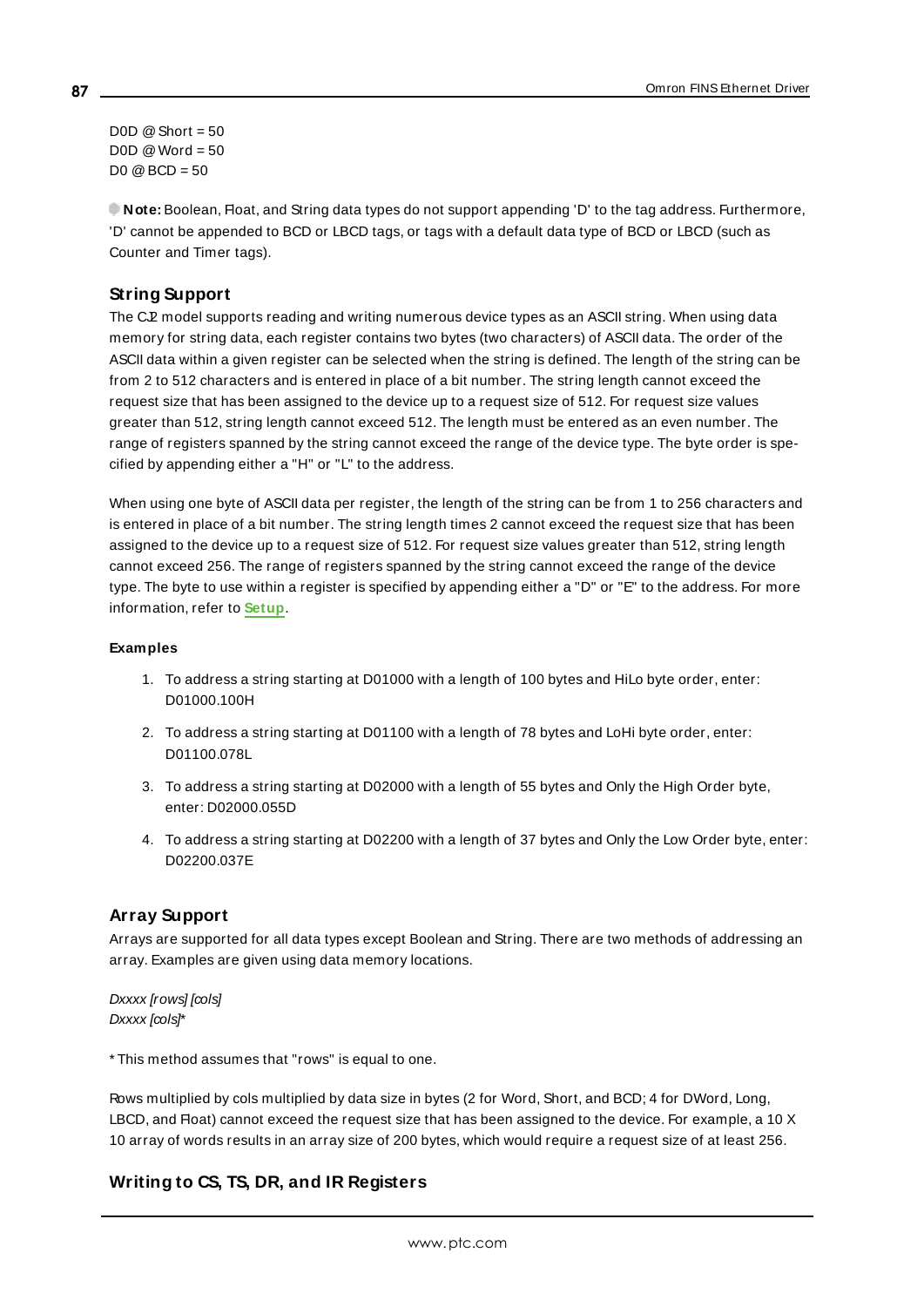CSand TSregisters can be written to only when the device is in Monitor Mode or Programming Mode. DR and IRregisters can be written to only when the device is in Programming Mode. CS, TS, DR, and IRregisters cannot be written to in Run Mode. If the device is in Run Mode and a write is attempted to one of these registers, the value in the device will not change. The following will occur:

- If the device is in Run Mode and a write is attempted to a CS or TS register, an "unable to write" error message will be returned.
- . If the device is in Run Mode and a write is attempted to a DR or IR register, the write will succeed. Although no error message will be returned, the value in the device will not change because the device is in Run Mode.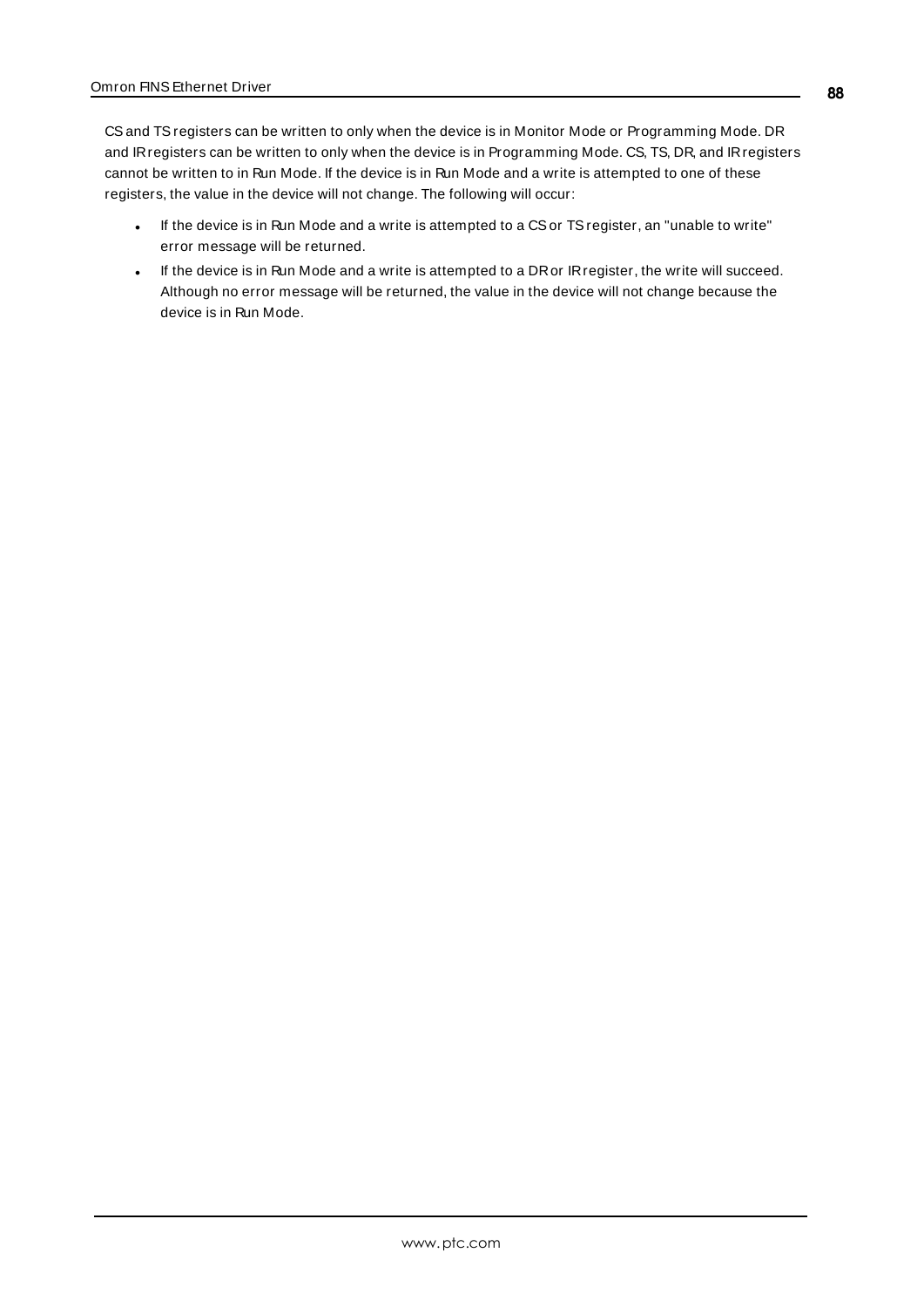# <span id="page-88-3"></span>Event Log Messages

The following information concerns messages posted to the Event Log pane in the main user interface. Consult the OPC server help on filtering and sorting the Event Log detail view. Server help contains many common messages, so should also be searched. Generally, the type of message (informational, warning) and troubleshooting information is provided whenever possible.

## <span id="page-88-1"></span>**Device responded with error. | Tag address = '<address>', Data size = <byte number>, Main error = <code>, Sub error = <code>.**

## **Error Type:**

Warning

## **Possible Cause:**

The error codes indicate possible causes.

## **Possible Solution:**

Refer to Main and Sub Error Codes for a description possible solutions and corrections.

## **See Also:**

<span id="page-88-2"></span>Main and Sub Error Codes

## **Device responded with local node error. | Main error = <code>, Sub error = <code>.**

### **Error Type:** Warning

## **Possible Cause:**

The error codes indicate possible causes.

### **Possible Solution:**

Refer to Main and Sub Error Codes for a description possible solutions and corrections.

 **See Also:** Main and Sub Error Codes

## <span id="page-88-0"></span>**Device responded with destination node error. | Main error = <code>, Sub error = <code>.**

**Error Type:** Warning

**Possible Cause:** The error codes indicate possible causes.

### **Possible Solution:**

Refer to Main and Sub Error Codes for a description possible solutions and corrections.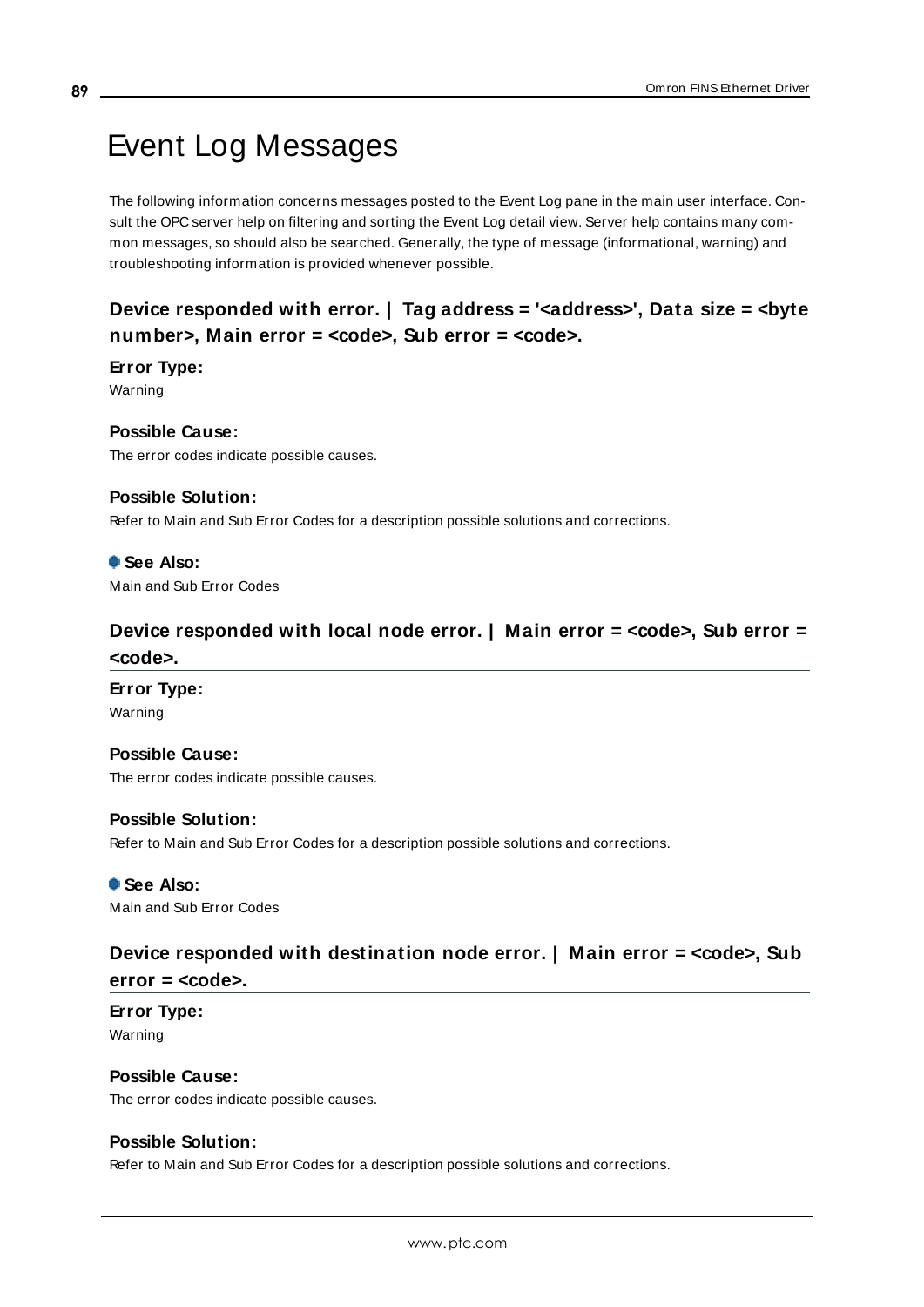## **See Also:**

<span id="page-89-1"></span>Main and Sub Error Codes

## **Device responded with a communications error. | Main error = <code>,**

### **Sub error = <code>.**

#### **Error Type:**

Warning

**Possible Cause:** The error codes indicate possible causes.

#### **Possible Solution:**

Refer to Main and Sub Error Codes for a description possible solutions and corrections.

 **See Also:** Main and Sub Error Codes

## <span id="page-89-0"></span>**Device cannot process command. | Tag address = '<address>', Data size = <byte number>, Main error = <code>, Sub error = <code>.**

**Error Type:** Warning

## **Possible Cause:** The error codes indicate possible causes.

### **Possible Solution:**

Refer to Main and Sub Error Codes for a description possible solutions and corrections.

 **See Also:** Main and Sub Error Codes

## <span id="page-89-2"></span>**Device responded with routing table error. | Main error = <code>, Sub error = <code>.**

### **Error Type:** Warning

**Possible Cause:**

The error codes indicate possible causes.

### **Possible Solution:**

Refer to Main and Sub Error Codes for a description possible solutions and corrections.

### **See Also:**

Main and Sub Error Codes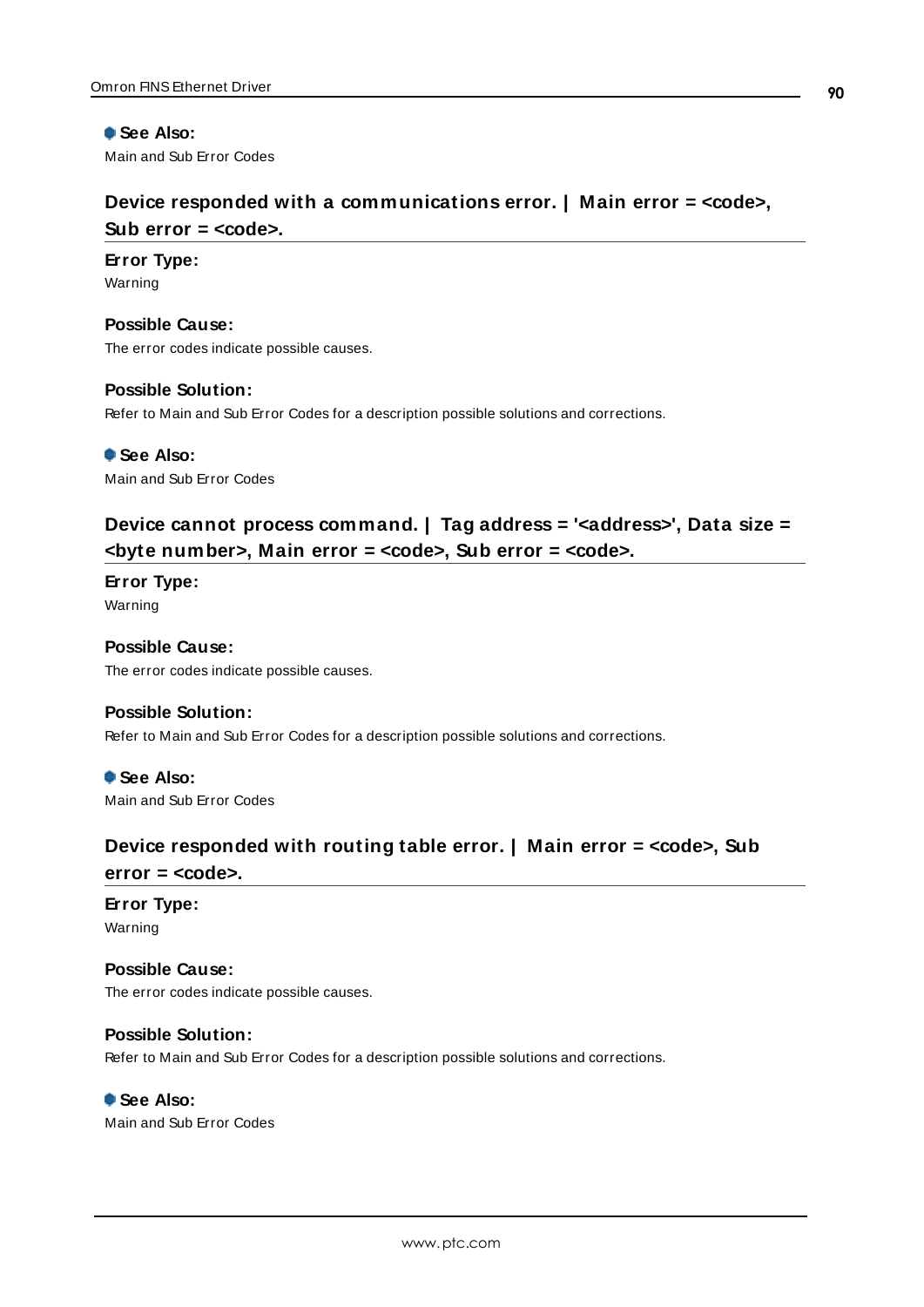## <span id="page-90-0"></span>**Device responded with a command format error. | Tag address = '<address>', Data size = <byte number>, Main error = <code>, Sub error = <code>.**

## **Error Type:**

Warning

### **Possible Cause:**

The error codes indicate possible causes.

### **Possible Solution:**

Refer to Main and Sub Error Codes for a description possible solutions and corrections.

 **See Also:**

<span id="page-90-1"></span>Main and Sub Error Codes

## **Device responded with a command parameter error. | Tag address = '<address>', Data size = <byte number>, Main error = <code>, Sub error = <code>.**

**Error Type:** Warning

**Possible Cause:** The error codes indicate possible causes.

## **Possible Solution:**

Refer to Main and Sub Error Codes for a description possible solutions and corrections.

 **See Also:** Main and Sub Error Codes

## <span id="page-90-2"></span>**Device responded with read not possible. | Tag address = '<address>', Data size = <byte number>, Main error = <code>, Sub error = <code>.**

**Error Type:** Warning

### **Possible Cause:** The error codes indicate possible causes.

## **Possible Solution:** Refer to Main and Sub Error Codes for a description possible solutions and corrections.

 **See Also:** Main and Sub Error Codes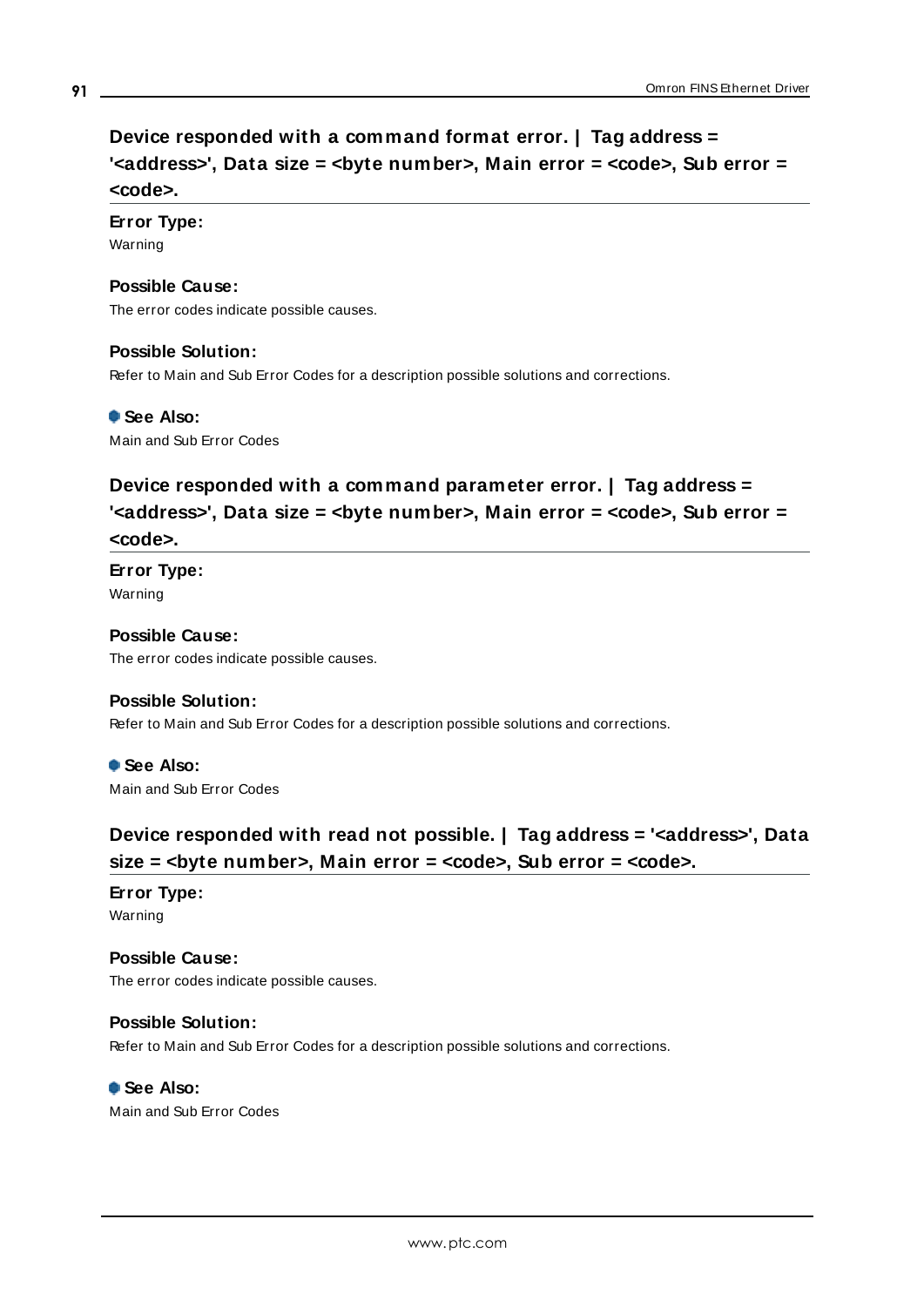## <span id="page-91-2"></span>**Device responded with error in unit. | Main error = <code>, Sub error = <code>.**

## **Error Type:**

Warning

#### **Possible Cause:**

The error codes indicate possible causes.

#### **Possible Solution:**

Refer to Main and Sub Error Codes for a description possible solutions and corrections.

#### **See Also:**

<span id="page-91-1"></span>Main and Sub Error Codes

## **Device cannot accept command. | Tag address = '<address>', Data size = <byte number>, Main error = <code>, Sub error = <code>.**

**Error Type:** Warning

**Possible Cause:** The error codes indicate possible causes.

#### **Possible Solution:**

Refer to Main and Sub Error Codes for a description possible solutions and corrections.

 **See Also:** Main and Sub Error Codes

## <span id="page-91-0"></span>**Access right denied. | Tag address = '<address>', Main error = <code>, Sub error = <code>.**

**Error Type:**

Warning

**Possible Cause:** The error codes indicate possible causes.

### **Possible Solution:**

Refer to Main and Sub Error Codes for a description possible solutions and corrections.

 **See Also:** Main and Sub Error Codes

## <span id="page-91-3"></span>**Device responded with write not possible. | Tag address = '<address>', Data** size = *<byte* number>, Main error = *<code>*, Sub error = *<code>*.

## **Error Type:**

Warning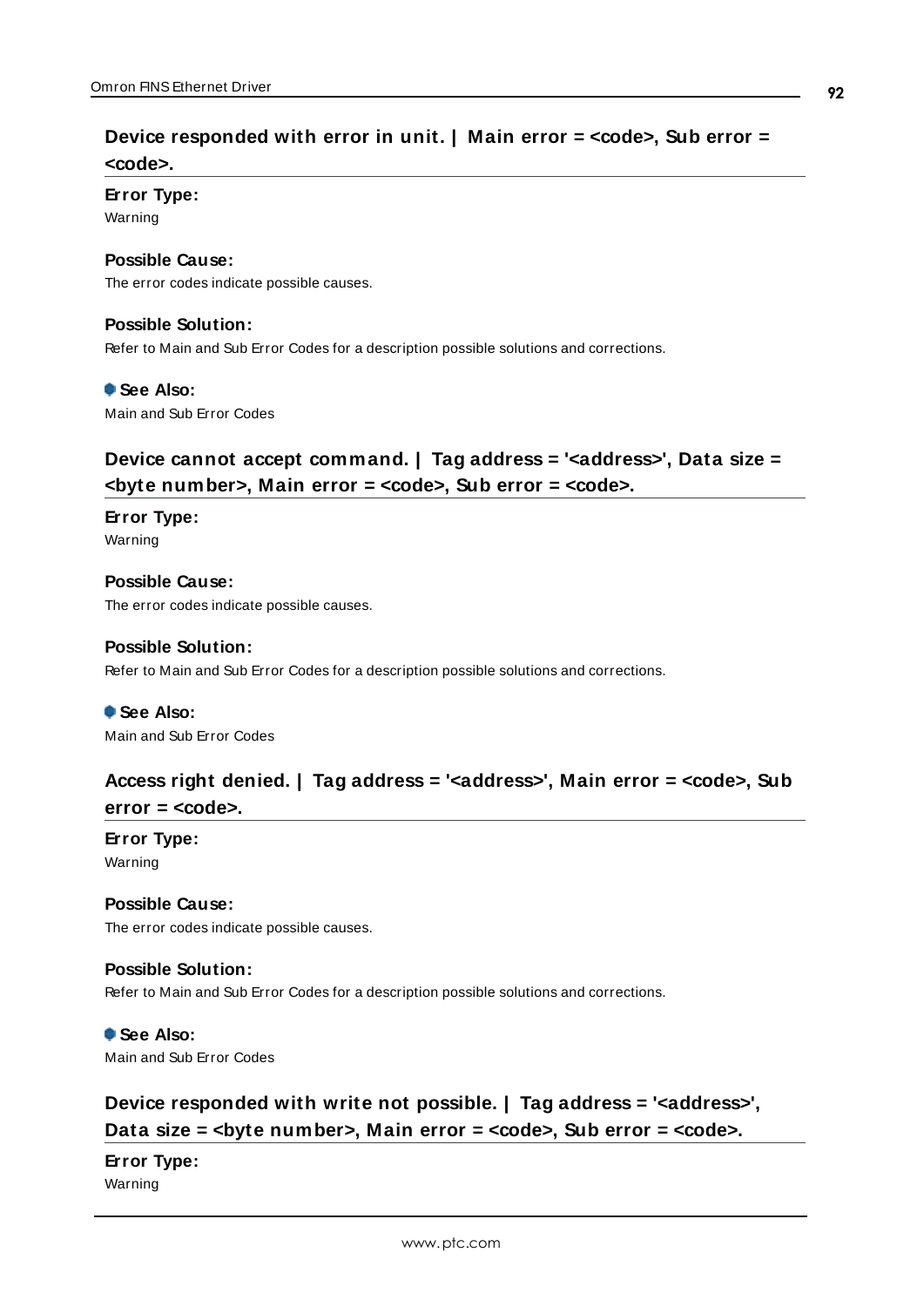## **Possible Cause:**

The error codes indicate possible causes.

### **Possible Solution:**

Refer to Main and Sub Error Codes for a description possible solutions and corrections.

## **See Also:** Main and Sub Error Codes

## <span id="page-92-0"></span>**Device deactivated due to network settings conflict with another device. | Other device = '<device>'.**

#### **Error Type:**

Warning

### **Possible Cause:**

The network parameters for the device were changed during run time and conflict with another device. Communication with this device is not possible until the conflict is resolved.

### **Possible Solution:**

Change one or more of the following: channel network adapter, port number or device ID.

#### **See Also:**

<span id="page-92-1"></span>FINS Networks

## **The current project was created with an older version of this driver. Examine device properties to validate network parameters.**

### **Error Type:**

Warning

### **Possible Cause:**

The current project was created using a version of this driver that checked for network parameter conflicts during runtime. This version only performs runtime checks on parameters that can be changed with system tags. All other parameters are now checked when device properties are edited.

## **Possible Solution:**

Examine the properties of each device. Make any change a device properties to trigger validation. Once all the devices and properties are validated, save the project.

### **Note:**

This solution does not have to be repeated; new devices that are added to the project are validated automatically.

 **See Also:** FINS Networks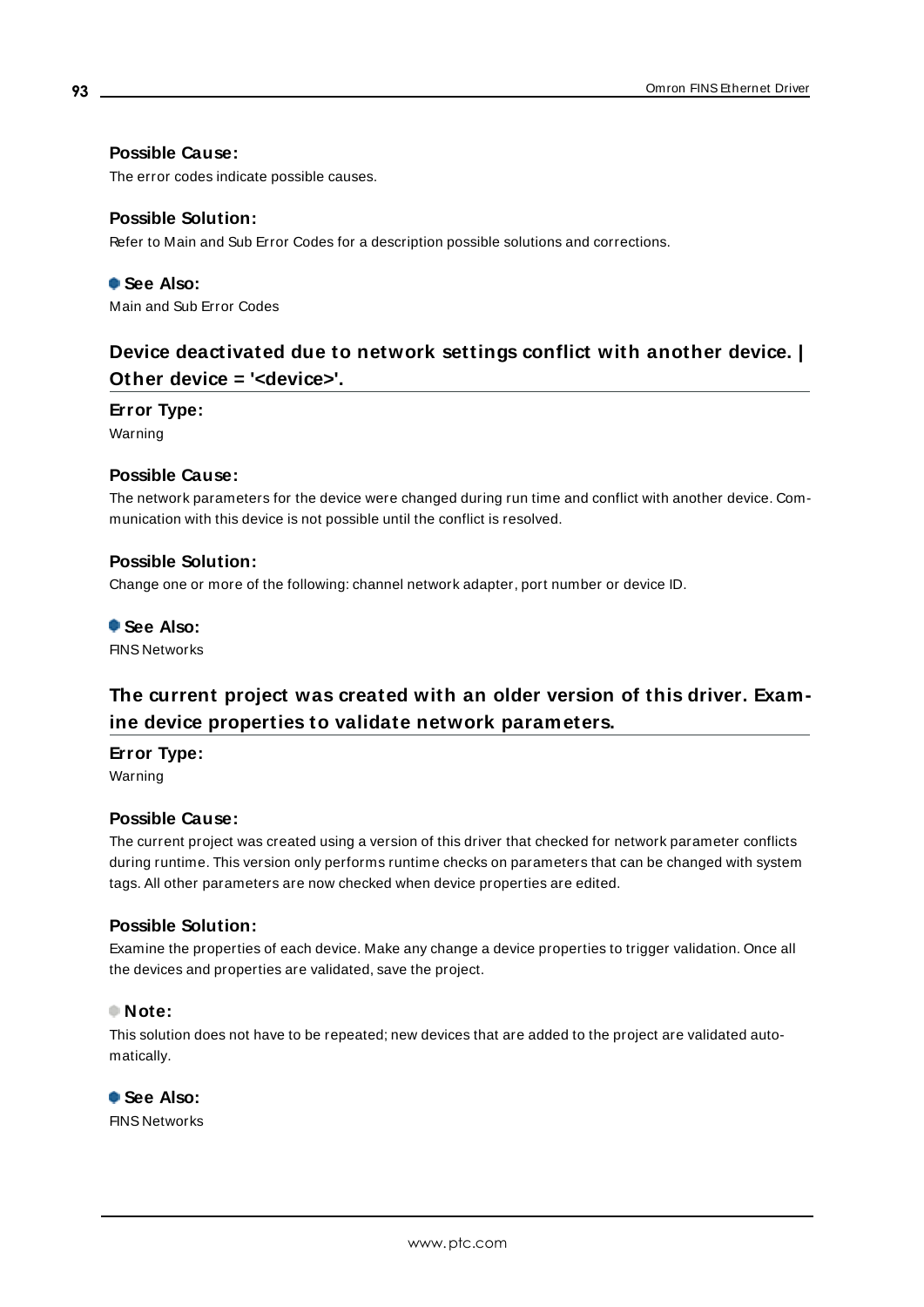## <span id="page-93-3"></span>**Unable to write to tag. The device is in run mode. | Tag address = '<address>'.**

#### **Error Type:**

Warning

#### **Possible Cause:**

The device is in Run Mode. CSand TSregisters can only be written when the device is in Programming Mode.

#### **Possible Solution:**

<span id="page-93-1"></span>Set the device to Programming Mode.

## **Device responded with network relay error. | Net address = <address>, Node address = <address>, Main error = <code>, Sub error = <code>, End code = <code>.**

#### **Error Type:**

Warning

#### **Possible Cause:**

The error codes provide information about the end code word bits 6, 7, and 15.

#### **Possible Solution:**

Refer to Main and Sub Error Codes for a description corrections and solutions.

#### **Note:**

A network relay error in combination with other conditions and configuration can cause a remote network error.

### **See Also:**

<span id="page-93-0"></span>FINS Network Configuration

## **Device responded with fatal CPU unit error. | End code = <code>.**

## **Error Type:**

Warning

#### **Possible Cause:**

The error codes provide information about the end code word bits 6, 7, and 15.

#### **Possible Solution:**

Refer to Main and Sub Error Codes for a description corrections and solutions.

## **See Also:**

<span id="page-93-2"></span>Main and Sub Error Codes

## **Device responded with non-fatal CPU unit error. | End code = <code>.**

### **Error Type:**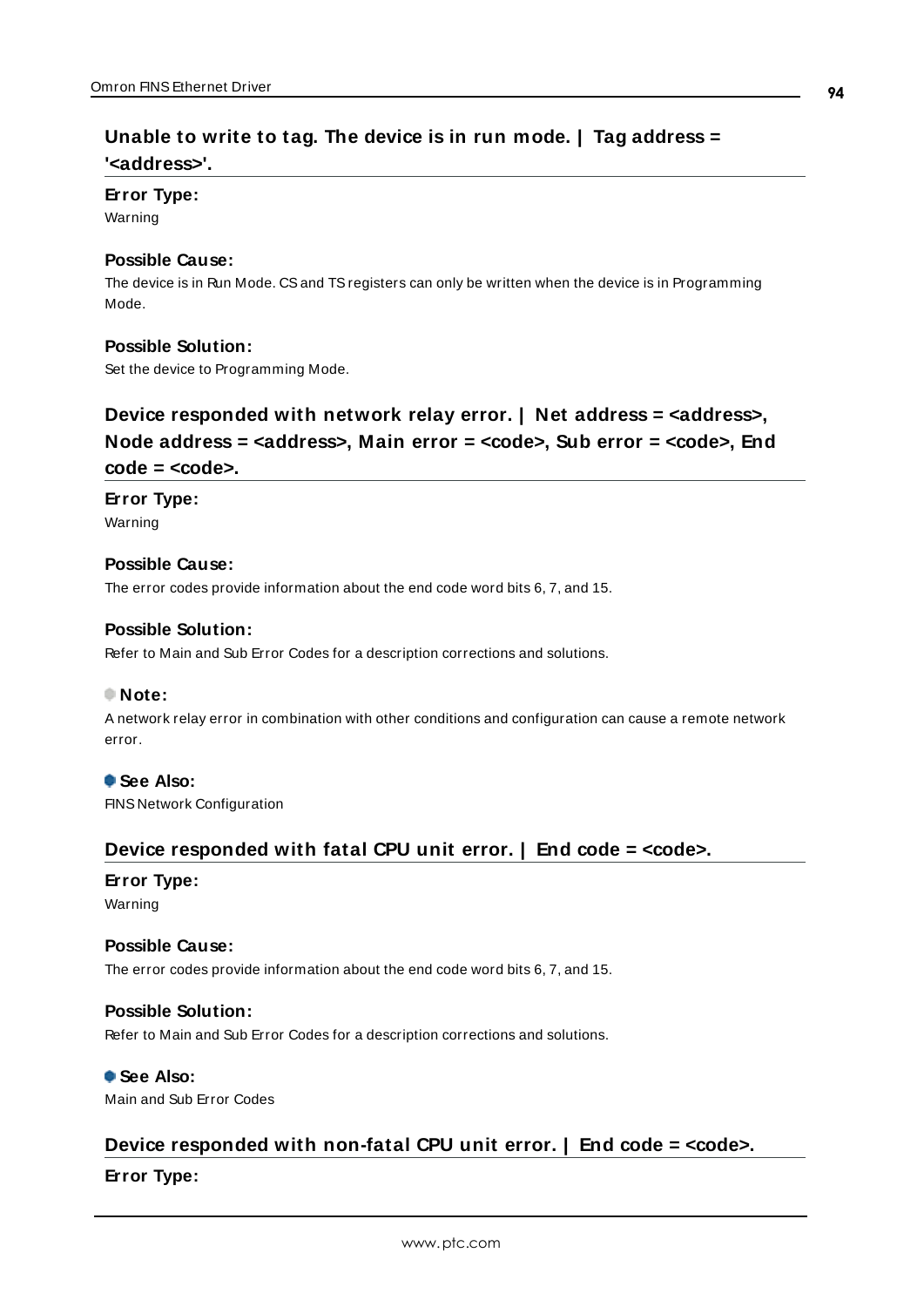Warning

**Possible Cause:**

The error codes provide information about the end code word bits 6, 7, and 15.

## **Possible Solution:**

Refer to Main and Sub Error Codes for a description corrections and solutions.

 **See Also:** Main and Sub Error Codes

## <span id="page-94-0"></span>**Failed to set device back to Run Mode following write to tag. | Tag address = '<address>'.**

**Error Type:** Warning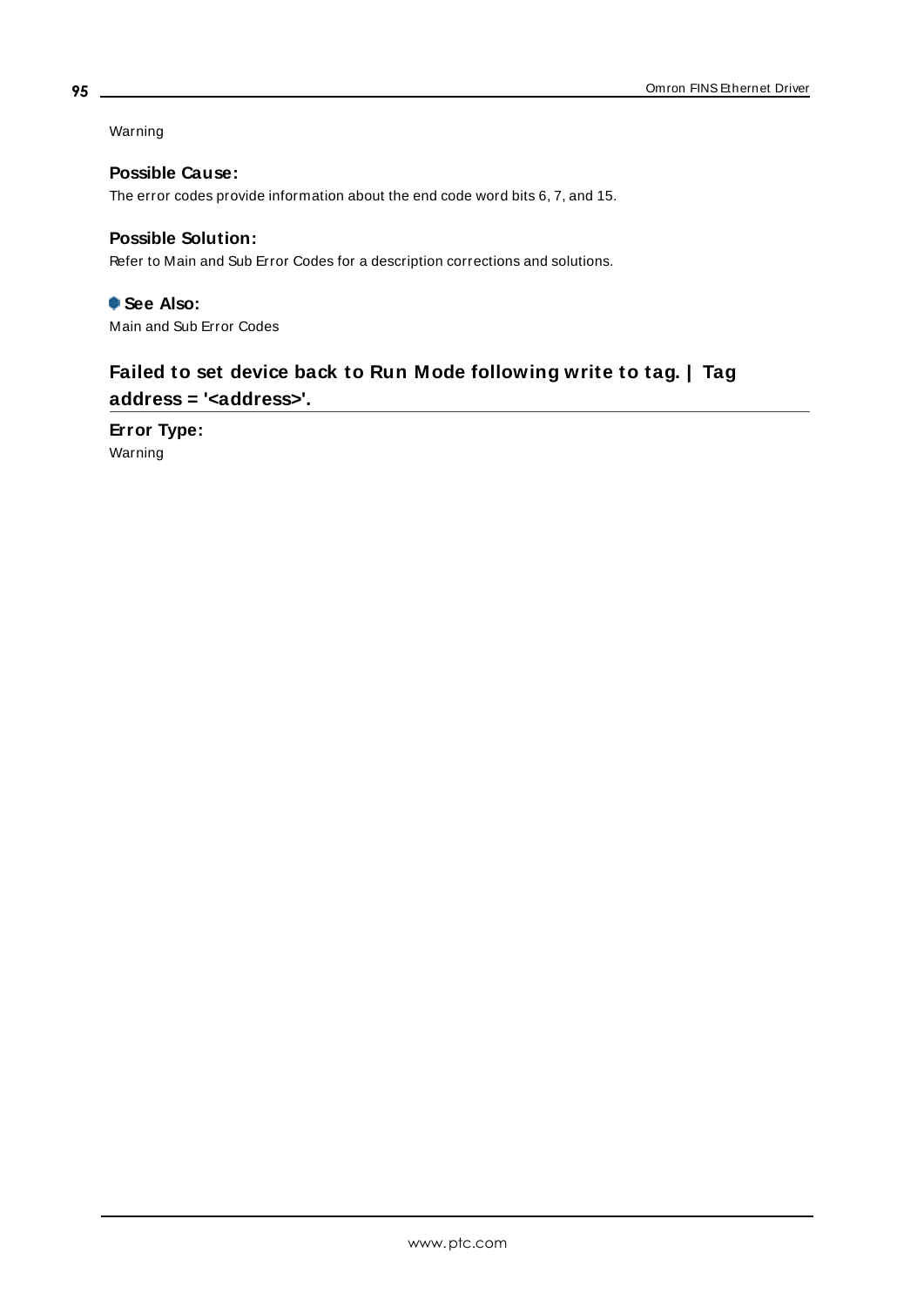<span id="page-95-3"></span><span id="page-95-2"></span><span id="page-95-1"></span><span id="page-95-0"></span>

| <b>Main Code</b>                 | <b>Sub Code</b>                             | <b>Check Point</b>                        | <b>Probable Cause</b>                                                    | Correction                                                                                                                                                    |
|----------------------------------|---------------------------------------------|-------------------------------------------|--------------------------------------------------------------------------|---------------------------------------------------------------------------------------------------------------------------------------------------------------|
|                                  | 00: Normal com-<br>pletion                  |                                           |                                                                          |                                                                                                                                                               |
| 00: Normal<br>completion         | 01: Service can-                            |                                           | Service was canceled.                                                    | Check the capacity of the des-<br>tination area in the third node.                                                                                            |
|                                  | celed                                       | Data link<br>status                       | Service was canceled.                                                    | Check the status of the data<br>link.                                                                                                                         |
|                                  | 01: Local node<br>not in network            | <b>Network</b><br>status of<br>local node | Local node is not par-<br>ticipating in the net-<br>work.                | Connect the node to the net-<br>work.                                                                                                                         |
|                                  | 02: Token<br>timeout                        | Maximum<br>node<br>address                | Token does not arrive.                                                   | Set the local node to within the<br>maximum node address.                                                                                                     |
|                                  | 03: Retries failed                          |                                           | Send was not possible<br>during the specified<br>number of retries.      | Execute a communications test<br>between the nodes and re-<br>examine the system envir-<br>onment if it fails.                                                |
| 01: Local<br>node error          | 04: Too many<br>send frames                 | Number of<br>enabled<br>send frames       | Cannot send because<br>maximum number of<br>event frames<br>exceeded.    | Check event execution on the<br>network and reduce the num-<br>ber of events per cycle.<br>Increase the maximum number<br>of event frames.                    |
|                                  | 05: Node<br>address range<br>error          | Node<br>address                           | Node address setting<br>error occurred.                                  | Check the settings of the rotary<br>switches to be sure that the<br>address is within range and<br>that each address is set only<br>once in the same network. |
|                                  | 06: Node<br>address duplic-<br>ation        | Node<br>addresses                         | The same node<br>address has been set<br>twice in the same net-<br>work. | Change the address of one of<br>the nodes with the same<br>address.                                                                                           |
|                                  | 01: Destination<br>node not in net-<br>work | <b>INS</b> indicator<br>on unit           | The destination node is<br>not in the network.                           | Add the destination node to the<br>network.                                                                                                                   |
| 02: Destin-                      | 02: Unit missing                            | Instruction<br>control data               | There is no unit with<br>the specified unit<br>address.                  | Check the destination unit<br>address.                                                                                                                        |
| ation node<br>error <sup>*</sup> | 03: Third node<br>missing                   | Instruction<br>control data               | The third node does<br>not exist.                                        | Check the unit address of the<br>third node. Check the node<br>address of the third node in the<br>send data for CMND(490).                                   |
|                                  |                                             | Command<br>data                           | Broadcasting was spe-<br>cified.                                         | Specify only one node for the<br>third node.                                                                                                                  |
|                                  | 04: Destination                             |                                           | The destination node is                                                  | Increase the number of retries                                                                                                                                |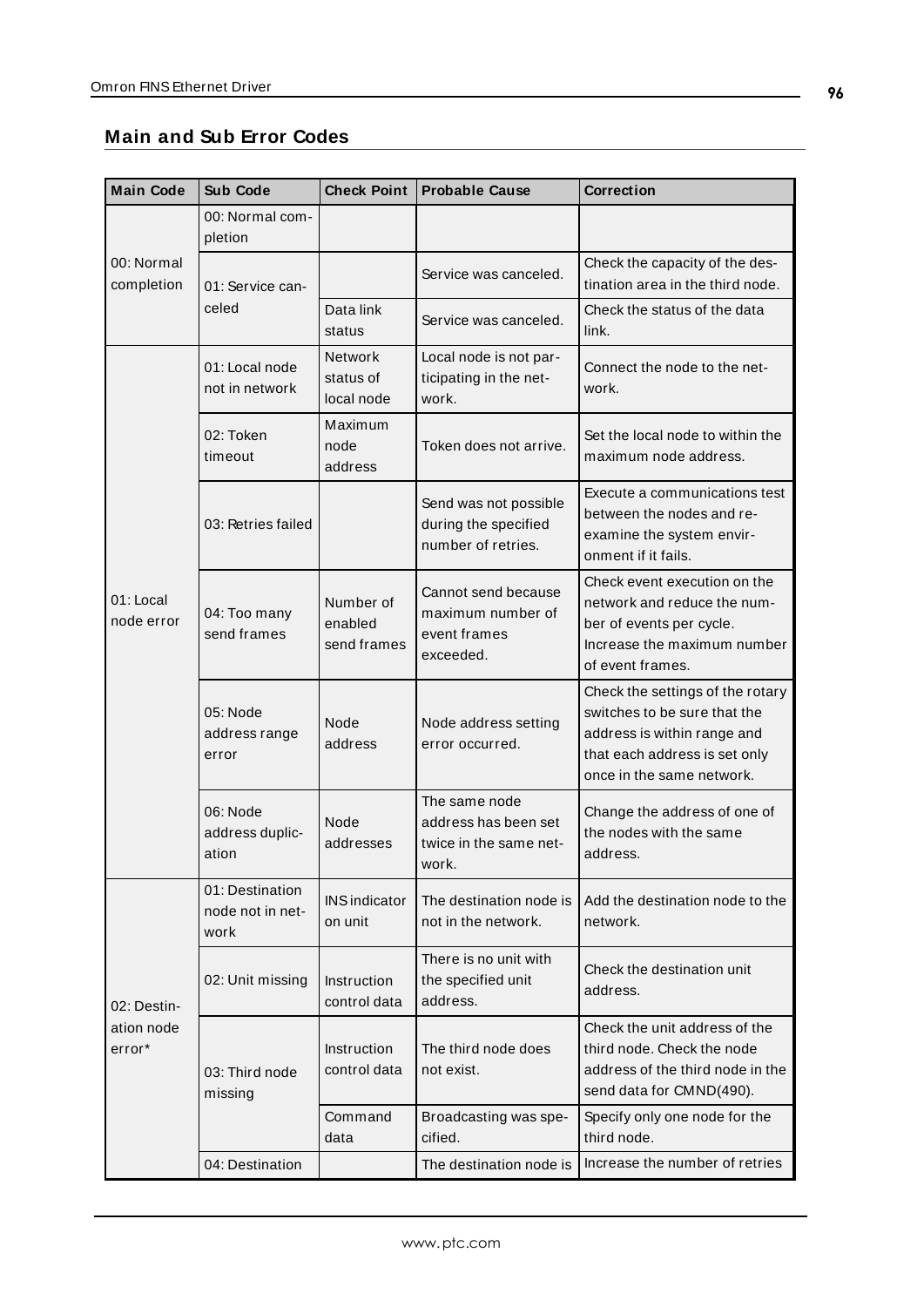| <b>Main Code</b>           | <b>Sub Code</b>                               | <b>Check Point</b>                               | <b>Probable Cause</b>                                                                | Correction                                                                                                                           |
|----------------------------|-----------------------------------------------|--------------------------------------------------|--------------------------------------------------------------------------------------|--------------------------------------------------------------------------------------------------------------------------------------|
|                            | node busy                                     |                                                  | busy.                                                                                | or review the system so that<br>the destination node does not<br>receive so many messages.                                           |
|                            | 05: Response<br>timeout                       |                                                  | The message was des-<br>troyed by noise.                                             | Increase the number of retries<br>or test communications<br>between nodes to see if there<br>is too much noise.                      |
|                            |                                               | Instruction<br>control data                      | The response monitor<br>time is too short.                                           | Increase the length of the<br>response monitor time.                                                                                 |
|                            |                                               | Error history                                    | The send / receive<br>frame was discarded.                                           | Take appropriate measures<br>based on the error history.                                                                             |
|                            | 01: Com-<br>munications con-<br>troller error | Unit / board<br>indicators                       | An error occurred in<br>the communications<br>controller.                            | Take appropriate measures<br>based on the operation manu-<br>als for the related units /<br>boards.                                  |
| 03: Con-                   | 02: CPU unit<br>error                         | CPU unit<br>indicators at<br>destination<br>node | A CPU error occurred<br>in the destination CPU<br>unit.                              | Clear the error from the CPU<br>unit based on its operation<br>manuals.                                                              |
| troller error              | 03: Controller<br>error                       | Board indic-<br>ators                            | A response was not<br>returned because an<br>error occurred in the<br>board.         | Check network com-<br>munications status and restart<br>the board. If the problem per-<br>sists, replace the board.                  |
|                            | 04: Unit number<br>error                      | Unit number                                      | The unit number was<br>set incorrectly.                                              | Set the rotary switches cor-<br>rectly, being sure the unit num-<br>bers are within range and that<br>each number is used only once. |
| 04: Service<br>unsupported | 01: Undefined<br>command                      | Command<br>code                                  | The unit / board does<br>not support the spe-<br>cified command code.                | Check the command code.                                                                                                              |
|                            | 02: Not sup-<br>ported by model<br>/ version  | Unit model<br>and version                        | The command cannot<br>be executed because<br>the model or version is<br>incorrect.   | Check the model number and<br>version.                                                                                               |
| 05: Routing<br>table error | 01: Destination<br>address setting<br>error   | Routing table                                    | The destination net-<br>work or node address<br>is not set in the routing<br>tables. | Register the destination net-<br>work and node in the routing<br>tables.                                                             |
|                            | 02: No routing<br>tables                      | Routing table                                    | Relaying is not possible<br>because there are no<br>routing tables.                  | Set routing tables in the source<br>node, designation node and<br>relay nodes.                                                       |
|                            | 03: Routing table<br>error                    | Routing table                                    | There is an error in the<br>routing tables.                                          | Set the routing tables correctly.                                                                                                    |
|                            | 04: Too many<br>relays                        | Network con-<br>figuration                       | An attempt was made<br>to send to a network<br>that was over 3 net-                  | Reconstruct the networks or<br>change the routing tables so<br>that commands are sent within                                         |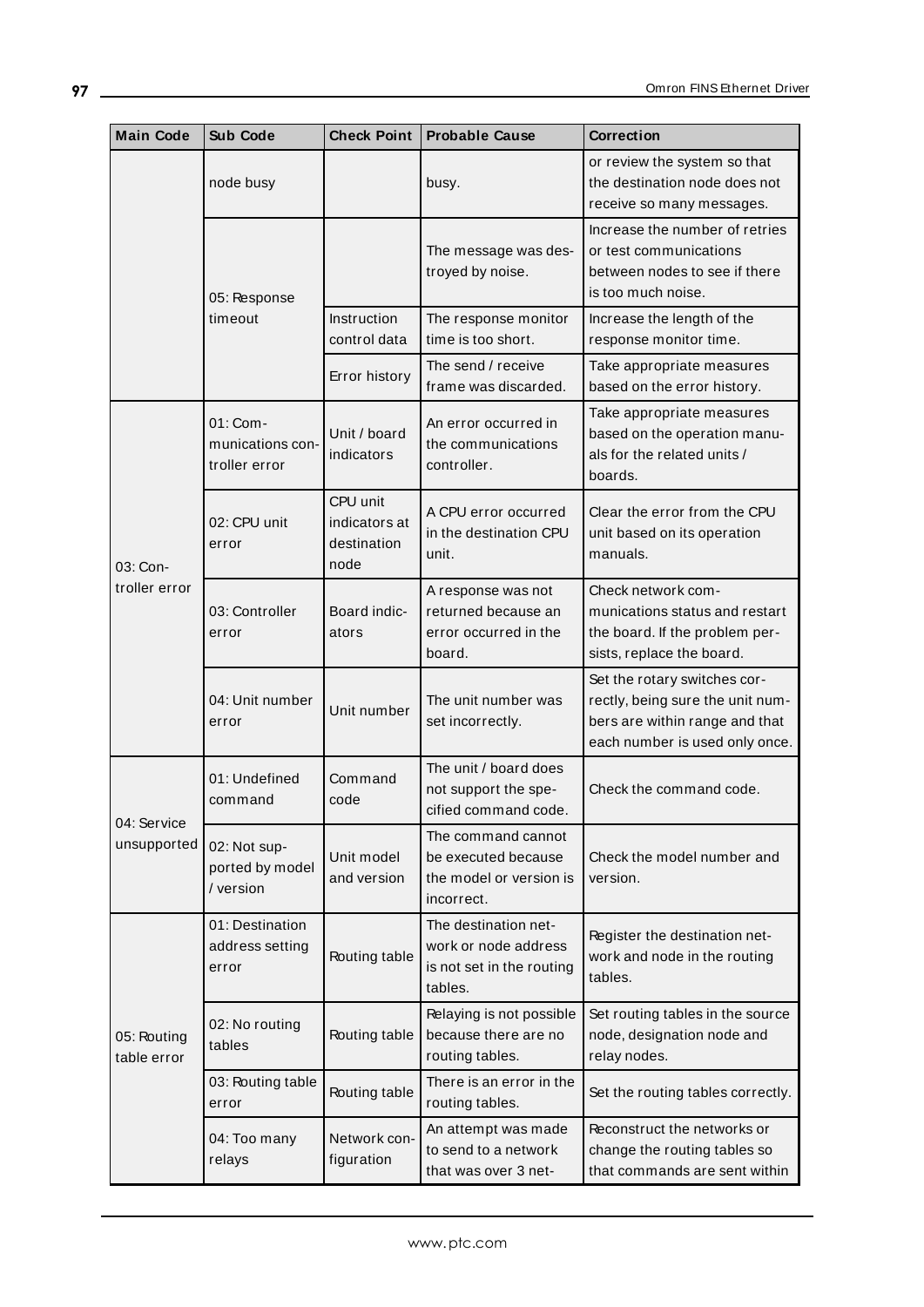| <b>Main Code</b>                 | <b>Sub Code</b>                           | <b>Check Point</b>                                                     | <b>Probable Cause</b>                                                                                             | <b>Correction</b>                                                                                    |
|----------------------------------|-------------------------------------------|------------------------------------------------------------------------|-------------------------------------------------------------------------------------------------------------------|------------------------------------------------------------------------------------------------------|
|                                  |                                           |                                                                        | works away                                                                                                        | a range of 3 networks or less.                                                                       |
| 10: Com-<br>mand<br>format error | 01: Command<br>too long                   | Command<br>data                                                        | The command is<br>longer than the max-<br>imum permissible<br>length.                                             | Check the command format<br>and correct the command data.                                            |
|                                  | 02: Command<br>too short                  | Command<br>data                                                        | The command is<br>shorter than the min-<br>imum permissible<br>length.                                            | Check the command format<br>and correct the command data.                                            |
|                                  | 03: Elements /<br>data don't match        | Command<br>data                                                        | The designated num-<br>ber of elements differs<br>from the number of<br>write data items.                         | Check the number of elements<br>and set data for each element.                                       |
|                                  | 04: Command<br>format error               | Command<br>data                                                        | An incorrect format<br>was used.                                                                                  | Check the command format<br>and correct the command data.                                            |
|                                  | 05: Header error                          | Routing table                                                          | Either the relay table in<br>the local node or the<br>local network table in<br>the relay node is incor-<br>rect. | Set the routing tables correctly.                                                                    |
| 11: Para-<br>meter error         | 01: Area clas-<br>sification miss-<br>ing | Memory<br>area code in<br>command<br>data                              | The specified word<br>does not exist in the<br>memory area or there<br>is no EM Area.                             | Check the memory areas and<br>parameter codes in the com-<br>mand and correct the com-<br>mand data. |
|                                  | 02: Access size<br>error                  | Access size<br>specification<br>in command<br>data                     | The access size spe-<br>cification is incorrect or<br>an odd word address is<br>specified.                        | Check the memory areas and<br>access size and correct the<br>access size.                            |
|                                  | 03: Address<br>range error                | Starting<br>address in<br>command<br>data                              | The start address in<br>command process is<br>beyond the accessible<br>area.                                      | Check the area being pro-<br>cessed and set the correct<br>range.                                    |
|                                  | 04: Address<br>range exceeded             | Starting<br>address and<br>number of<br>elements in<br>command<br>data | The end address in<br>command process is<br>beyond the accessible<br>area.                                        | Check the area being pro-<br>cessed and set the correct<br>range.                                    |
|                                  |                                           | Data link<br>tables                                                    | The total number of<br>words is beyond the<br>limit.                                                              | Correct the data link tables.                                                                        |
|                                  | 06: Program<br>missing                    | Program<br>number in<br>command<br>data                                | FFFF Hex was not spe-<br>cified.                                                                                  | Specify FFFF Hex.                                                                                    |
|                                  | 09: Relational                            | Command                                                                | A large-small rela-                                                                                               | Check the command data and                                                                           |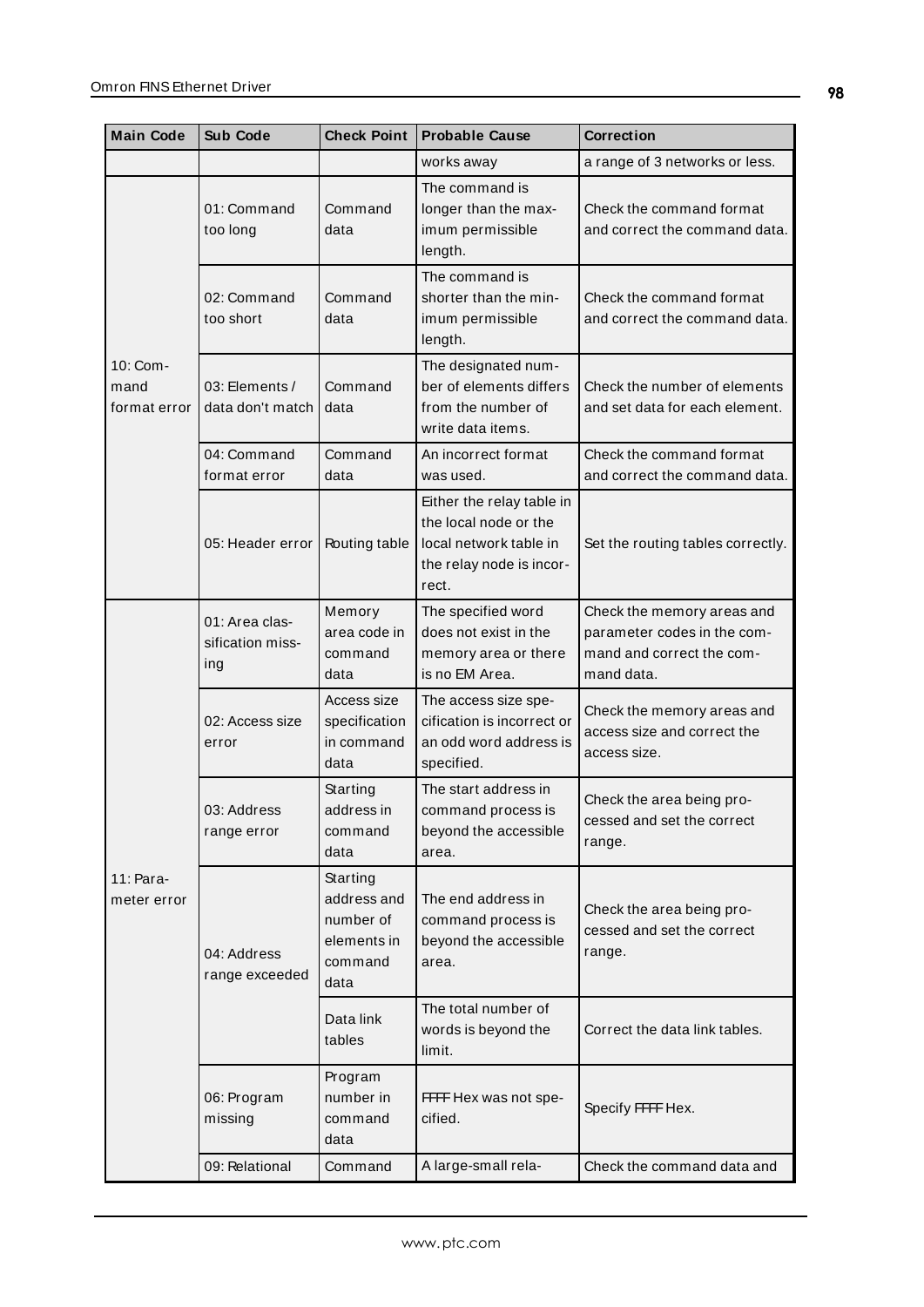| <b>Main Code</b>         | <b>Sub Code</b>              | <b>Check Point</b>                           | <b>Probable Cause</b>                                                                                                                      | Correction                                                                             |
|--------------------------|------------------------------|----------------------------------------------|--------------------------------------------------------------------------------------------------------------------------------------------|----------------------------------------------------------------------------------------|
|                          | error                        | data                                         | tionship in the ele-<br>ments in the command<br>data is incorrect.                                                                         | correct the relationship<br>between the elements.                                      |
|                          |                              | Data link<br>table                           | A node not set in the<br>common link para-<br>meters is set as a<br>refresh parameter.                                                     | Correct the data link tables.                                                          |
|                          | 0A: Duplicate<br>data access | I/O access in<br>CPU unit                    | Differential monitoring<br>was specified during<br>data tracing or data tra-<br>cing was specified dur-<br>ing differential<br>monitoring. | Cancel the current process or<br>wait until it ends before execut-<br>ing the command. |
|                          |                              | Data link<br>tables                          | The same node<br>address is specified<br>more than once.                                                                                   | Correct the data link tables.                                                          |
|                          | 0B: Response<br>too long     | Number of<br>elements in<br>command<br>data  | The response format is<br>longer than the max-<br>imum permissible<br>length.                                                              | Check the command format<br>and correct the number of ele-<br>ments.                   |
|                          | 0C: Parameter<br>error       | Parameters<br>in command<br>data             | There is an error in<br>one of the parameter<br>settings.                                                                                  | Check the command data and<br>correct the parameters.                                  |
|                          |                              | Data link<br>table file                      | There is an error in the<br>file.                                                                                                          | Check the contents of the file.                                                        |
|                          | 02: Protected                |                                              | The program area is<br>protected.                                                                                                          | Release protection from a Pro-<br>gramming Device and then<br>execute the command.     |
|                          | 03: Table miss-<br>ing       | Table                                        | A table has not been<br>registered.                                                                                                        | Register a table.                                                                      |
|                          |                              |                                              | There is an error in the<br>table.                                                                                                         | Correct the table.                                                                     |
|                          | 04: Data missing             |                                              | The search data does<br>not exist.                                                                                                         |                                                                                        |
| 20: Read not<br>possible | 05: Program<br>missing       | Program<br>number in<br>command<br>data      | A non-existing pro-<br>gram number has<br>been specified.                                                                                  | Check the program numbers<br>and specify a valid one.                                  |
|                          | 06: File missing             | File name<br>and file<br>device              | The file does not exist<br>at the specified file<br>device.                                                                                | Check the path and file name<br>and correct them.                                      |
|                          | 07: Data mis-<br>match       | Contents of<br>memory<br>being com-<br>pared | A data being compared<br>is not the same.                                                                                                  | Check memory contents and<br>use the correct data.                                     |
|                          |                              |                                              | A file read operation                                                                                                                      | Check the contents of the file.                                                        |

<u> 1980 - Johann Barbara, martxa amerikan personal (h. 1980).</u>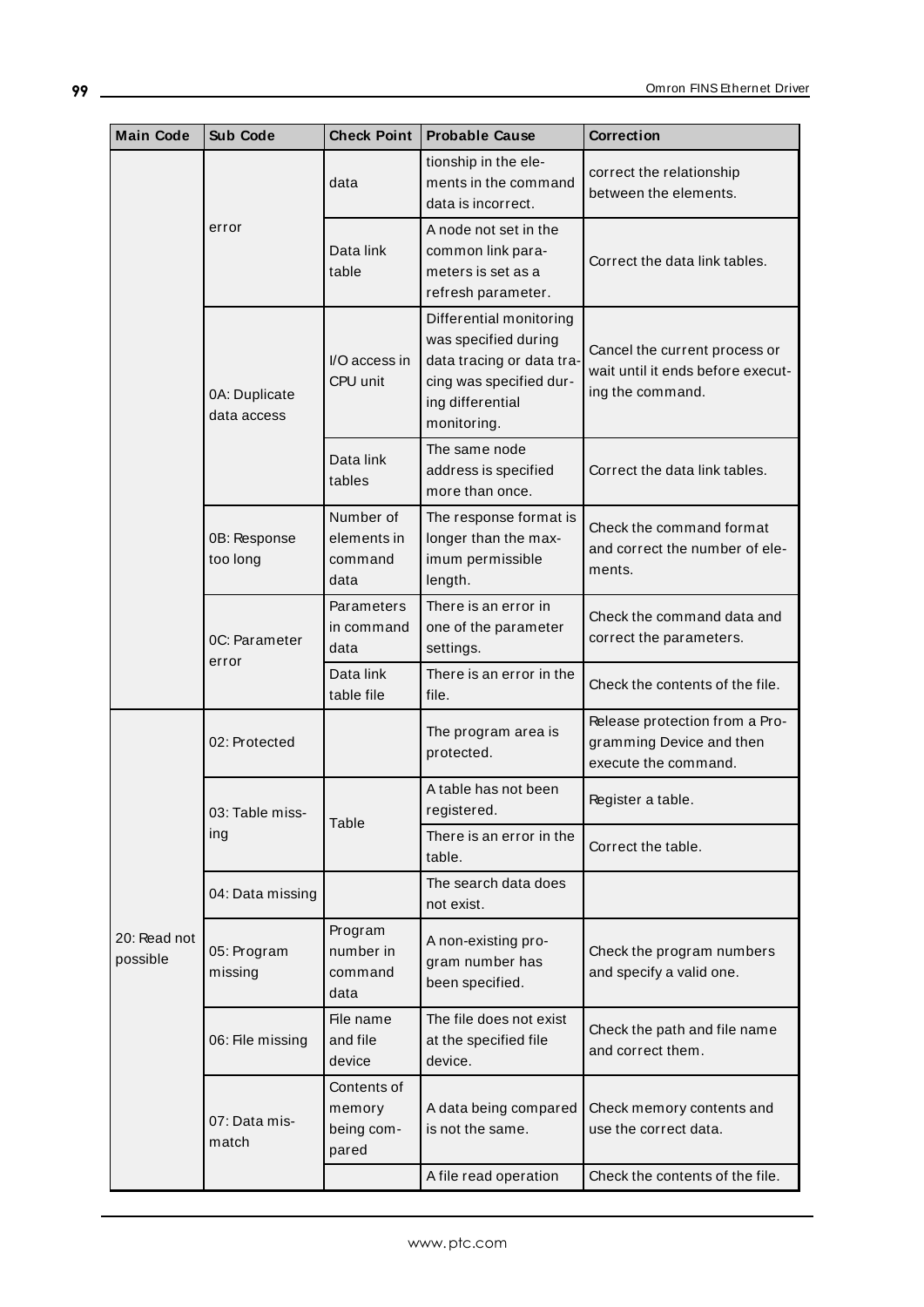| <b>Main Code</b>          | Sub Code                                         | <b>Check Point</b>                        | <b>Probable Cause</b>                                                                                    | <b>Correction</b>                                                                                                                                                                                                                               |
|---------------------------|--------------------------------------------------|-------------------------------------------|----------------------------------------------------------------------------------------------------------|-------------------------------------------------------------------------------------------------------------------------------------------------------------------------------------------------------------------------------------------------|
|                           |                                                  |                                           | failed.                                                                                                  |                                                                                                                                                                                                                                                 |
| 21: Write not<br>possible | 01: Read Only                                    |                                           | The specified area is<br>read only.                                                                      | If the area is protected using a<br>switch setting, release pro-<br>tection and then execute the<br>command. If the area is per-<br>manently read only, the com-<br>mand cannot be executed.                                                    |
|                           | 02: Protected<br>Cannot write<br>data link table |                                           | The program area is<br>protected.                                                                        | Release protection from a Pro-<br>gramming Device and then<br>execute the command.                                                                                                                                                              |
|                           |                                                  | PLC Setup                                 | Writing is not possible<br>because automatic<br>data link table gen-<br>eration has been spe-<br>cified. | Change the PLC Setup so that<br>the data link tables can be<br>manually written.                                                                                                                                                                |
|                           | 03: Cannot<br>register                           | Number of<br>files in file<br>device      | The file cannot be cre-<br>ated because the limit<br>has been exceeded.                                  | Delete any unnecessary files or<br>create more file memory.                                                                                                                                                                                     |
|                           |                                                  | Number of<br>files open                   | The maximum number<br>of files has already<br>been opened for the<br>system limit.                       | Close one or more files and<br>then execute the command.                                                                                                                                                                                        |
|                           | 05: Program<br>missing                           | Program<br>number in<br>command<br>data   | A non-existing pro-<br>gram number has<br>been specified.                                                | Check the program numbers<br>and specify a valid one.                                                                                                                                                                                           |
|                           | 06: File missing                                 | File name                                 | The file does not exist<br>at the specified file<br>device.                                              | Correct the file name and then<br>execute the command.                                                                                                                                                                                          |
|                           | 07: File name<br>already exists                  | File name                                 | A file with the same<br>name already exists in<br>the specified file<br>device.                          | Change the name of the file<br>being written and then execute<br>the command.                                                                                                                                                                   |
|                           | 08: Cannot<br>change                             | Contents of<br>memory<br>being<br>changed | The change cannot be<br>made because doing<br>so would create a prob-<br>lem.                            | Verify that the rotary switch<br>labeled "UNIT No." is set for<br>the unit number.<br>Verify the two rotary switches<br>labeled "NODE No." are set for<br>Node No, typically the same as<br>the right-most octet of the<br>device's IP address. |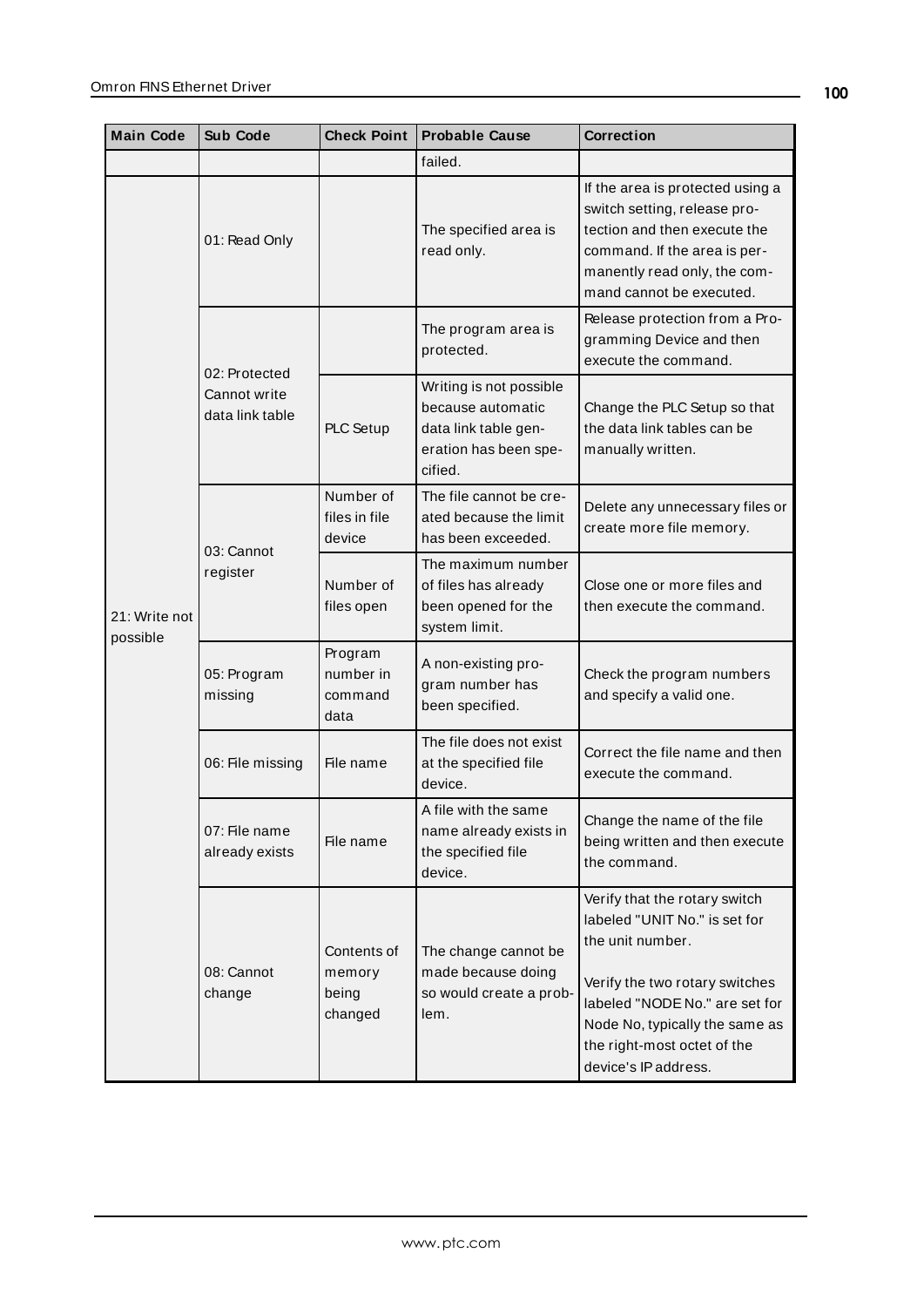| <b>Main Code</b>                    | <b>Sub Code</b>                           | <b>Check Point</b>                              | <b>Probable Cause</b>                                                                | <b>Correction</b>                                                                                  |
|-------------------------------------|-------------------------------------------|-------------------------------------------------|--------------------------------------------------------------------------------------|----------------------------------------------------------------------------------------------------|
|                                     | 01: Not possible<br>during execution      |                                                 | The mode is incorrect.                                                               | Check the mode.                                                                                    |
|                                     |                                           | Data link<br>status                             | The data link is oper-<br>ating.                                                     | Check the status of the data<br>links.                                                             |
|                                     | 02: Not possible                          |                                                 | The mode is incorrect.                                                               | Check the mode.                                                                                    |
|                                     | while running                             | Data link<br>status                             | The data links are act-<br>ive.                                                      | Check the status of the data<br>links.                                                             |
|                                     | 03: Wrong PLC<br>mode                     |                                                 | The PLC is in<br>PROGRAM mode.                                                       | Check the modes of the PLC<br>and computer.                                                        |
| 22: Not<br>executable<br>in current | 04: Wrong PLC<br>mode                     |                                                 | The PLC is in DEBUG<br>mode.                                                         | Check the modes of the PLC<br>and computer.                                                        |
| mode                                | 05: Wrong PLC<br>mode                     |                                                 | The PLC is in MONITOR<br>mode.                                                       | Check the modes of the PLC<br>and computer.                                                        |
|                                     | 06: Wrong PLC<br>mode                     |                                                 | The PLC is in RUN<br>mode.                                                           | Check the modes of the PLC<br>and computer.                                                        |
|                                     | 07: Specified<br>node not polling<br>node |                                                 | The specified node is<br>not the polling node.                                       | Check node functioning as the<br>polling node for the network.                                     |
|                                     | 08: Step cannot<br>be executed            |                                                 | The mode is incorrect.                                                               | Check step status.                                                                                 |
|                                     | 01: File device<br>missing                | Unit con-<br>figuration                         | The specified memory<br>does not exist as a file<br>device.                          | Mount memory or format EM<br>as file memory.                                                       |
| 23: No such<br>device               | 02: Memory<br>missing                     |                                                 | There is no file<br>memory.                                                          | Check the file memory to see if<br>it is mounted.                                                  |
|                                     | 03: Clock miss-<br>ing                    |                                                 | There is no clock.                                                                   | Check the model.                                                                                   |
| 24: Cannot<br>start / stop          | 01: Table miss-<br>ing                    | Data link<br>tables                             | The data link tables<br>have not been<br>registered or they con-<br>tain an error.   | Set the data link tables.                                                                          |
| 25: Unit<br>error                   | 02: Memory<br>error                       | Contents of<br>memory<br>being pro-<br>cessed   | The contents of<br>memory contains an<br>error.                                      | Transfer the correct contents<br>to memory.                                                        |
|                                     | 03: I/O setting<br>error                  | I/O Unit con-<br>figuration                     | The registered I/O<br>tables do not agree<br>with the actual I/O con-<br>figuration. | Correct the I/O tables or the I/O<br>configuration.                                                |
|                                     | 04: Too many I/O<br>points                | Number of<br>I/O in<br>registered<br>I/O tables | There are too many I/O<br>points and remote I/O<br>points registered.                | Change the registered I/O table<br>so that it is within the limit.                                 |
|                                     | 05: CPU bus<br>error                      | CPU bus line                                    | An error occurred in<br>data transfer between<br>the CPU and a CPU Bus               | Check units, boards, and cables<br>to be sure they are connected<br>correctly and then execute the |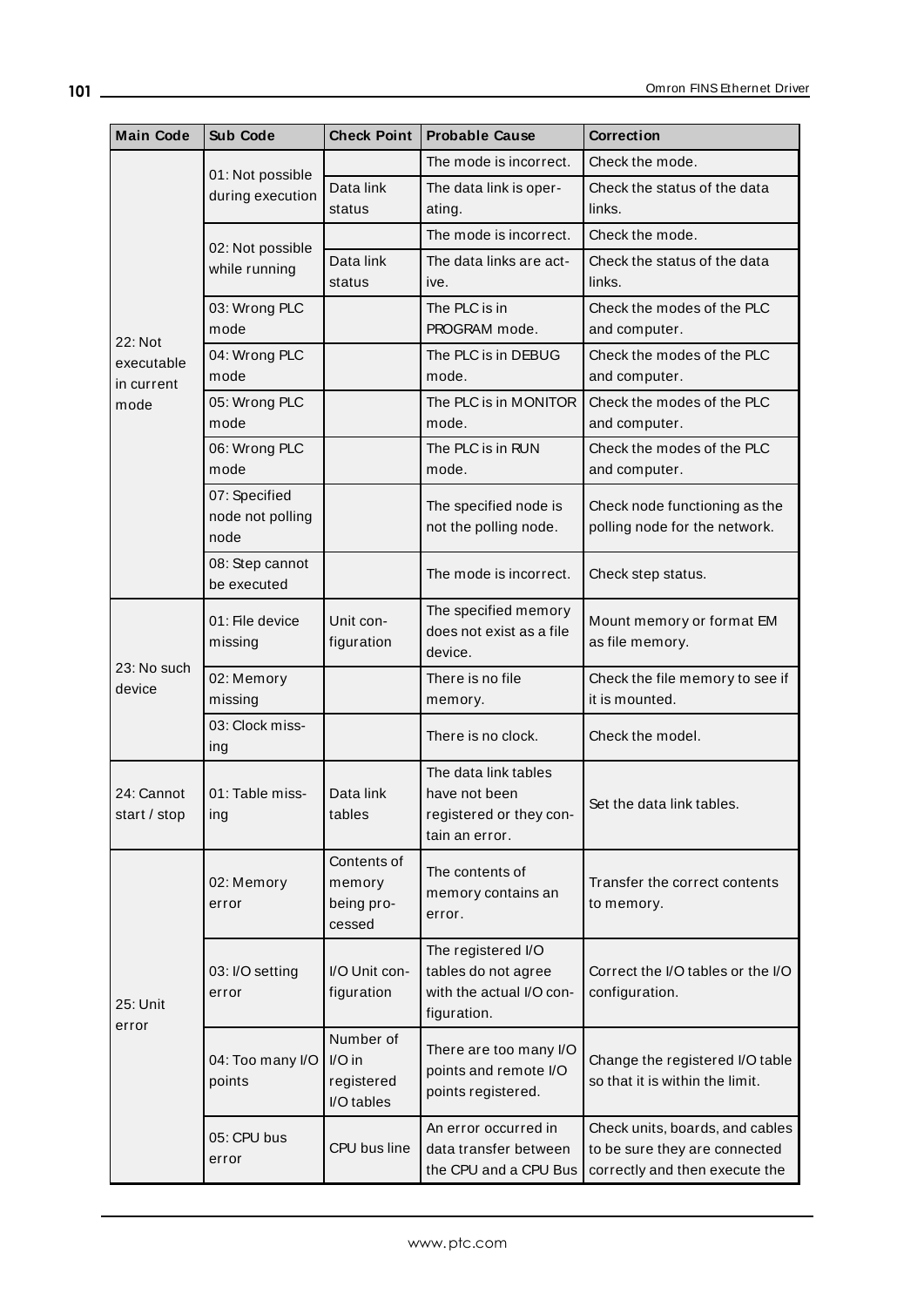| <b>Main Code</b>       | <b>Sub Code</b>                                | <b>Check Point</b>                                                         | <b>Probable Cause</b>                                                                         | Correction                                                                                                                                                                                                                                                      |
|------------------------|------------------------------------------------|----------------------------------------------------------------------------|-----------------------------------------------------------------------------------------------|-----------------------------------------------------------------------------------------------------------------------------------------------------------------------------------------------------------------------------------------------------------------|
|                        |                                                |                                                                            | unit.                                                                                         | ERROR CLEAR command.                                                                                                                                                                                                                                            |
|                        | 06: I/O duplic-<br>ation                       | Rack num-<br>bers, unit<br>numbers and<br>$U$<br>addresses in<br>PLC Setup | The same number /<br>address was set more<br>than once.                                       | Check the PLC Setup and cor-<br>rect the numbers / addresses<br>so that each is used only once.                                                                                                                                                                 |
|                        | 07: I/O bus error                              | I/O bus line                                                               | An error occurred in<br>data transfer between<br>the CPU and an I/O<br>unit.                  | Check units, boards, and cables<br>to be sure they are connected<br>correctly and then execute the<br>ERROR CLEAR command.                                                                                                                                      |
|                        | 09: SYSMAC<br>BUS/2 error                      | <b>SYSMAC</b><br>BUS/2 trans-<br>mission path                              | An error occurred in<br>data transfer on the<br>SYSMAC BUS / 2 line.                          | Check units, boards, and cables<br>to be sure they are connected<br>correctly and then execute the<br>ERROR CLEAR command.                                                                                                                                      |
|                        | 0A: CPU Bus unit<br>error                      | CPU Bus unit<br>transmission<br>path                                       | An error occurred in<br>data transfer for a CPU<br>Bus unit.                                  | Check units, boards, and cables<br>to be sure they are connected<br>correctly and then execute the<br>ERROR CLEAR command.                                                                                                                                      |
|                        | 0D: SYSMAC<br>BUS No. duplic-<br>ation         | Word set-<br>tings                                                         | The same word is alloc-<br>ated more than once.                                               | Check the I/O tables and cor-<br>rect the allocations.                                                                                                                                                                                                          |
| 26: Com-<br>mand error | OF: Memory<br>error                            | Status of<br>memory<br>being pro-<br>cessed                                | A memory error has<br>occurred in internal<br>memory, a memory<br>card, or EM file<br>memory. | For internal memory, write the<br>correct data and then execute<br>the command. For a memory<br>card or EM file memory, the file<br>data has been destroyed.<br>Execute the FILE MEMORY<br>FORMAT command. If the prob-<br>lem persists, replace the<br>memory. |
|                        | 10: SYSMAC<br><b>BUS</b> terminator<br>missing |                                                                            | Terminators have not<br>been set.                                                             | Set the terminators correctly.                                                                                                                                                                                                                                  |
|                        | 01: No pro-<br>tection                         | Command<br>protection<br>for program<br>area                               | The specified area is<br>not protected.                                                       | An attempt was made to clear<br>protection on an area that is<br>not protected, i.e., there is no<br>reason to clear protection.                                                                                                                                |
|                        | 02: Incorrect<br>password                      |                                                                            | An incorrect password<br>has been specified.                                                  | Specify the correct password.                                                                                                                                                                                                                                   |
|                        |                                                |                                                                            | The specified area is<br>protected.                                                           | Clear protection from a Pro-<br>gramming Device and then<br>execute the command.                                                                                                                                                                                |
|                        | 04: Protected                                  | Number of<br>commands<br>being<br>executed                                 | The node receiving the<br>command is already<br>processing 5 com-<br>mands.                   | Wait for current processing to<br>end or force the end of a cur-<br>rent process and then execute<br>the command.                                                                                                                                               |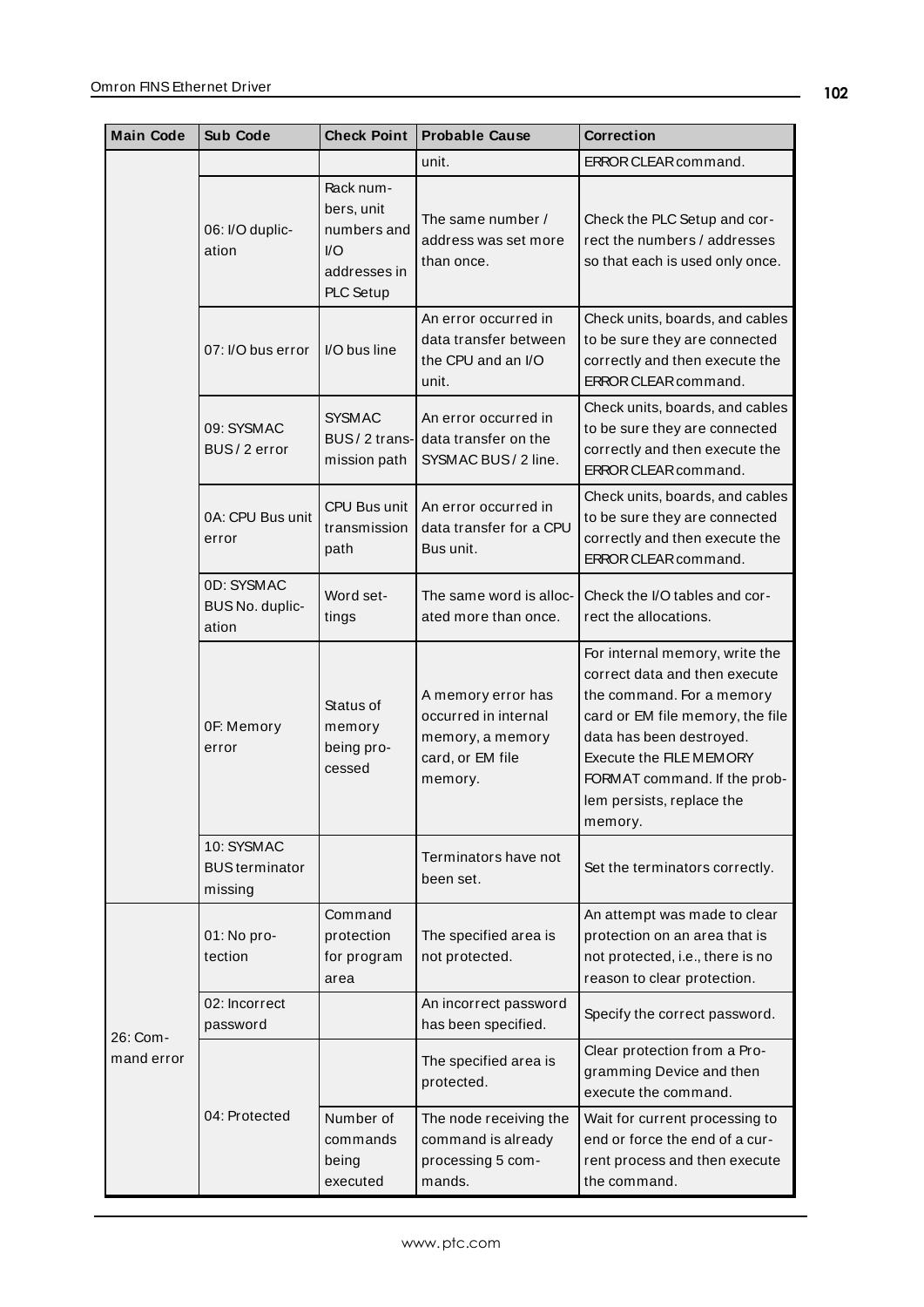| <b>Main Code</b>          | <b>Sub Code</b>                       | <b>Check Point</b>                                                                   | <b>Probable Cause</b>                                                                                                                                                                                                    | Correction                                                                                                                                                                                                                                                                                  |
|---------------------------|---------------------------------------|--------------------------------------------------------------------------------------|--------------------------------------------------------------------------------------------------------------------------------------------------------------------------------------------------------------------------|---------------------------------------------------------------------------------------------------------------------------------------------------------------------------------------------------------------------------------------------------------------------------------------------|
|                           | 05: Service<br>already execut-<br>ing |                                                                                      | The service is being<br>executed.                                                                                                                                                                                        | Wait for the service to end or<br>force the end of the service<br>and then execute the com-<br>mand.                                                                                                                                                                                        |
|                           | 06: Service<br>stopped                |                                                                                      | The service is not<br>being executed.                                                                                                                                                                                    | If necessary, start the service.                                                                                                                                                                                                                                                            |
|                           | 07: No execution                      | LNK indicator<br>on unit /<br><b>Board</b>                                           | The right to execute<br>the service has not<br>been obtained.                                                                                                                                                            | The local node is not in the<br>data link. Execute the com-<br>mand from a node that is par-<br>ticipating in the data link.                                                                                                                                                                |
|                           | right                                 |                                                                                      | A response was not<br>returned because a buf-<br>fer error occurred.                                                                                                                                                     | Restart the board. If the prob-<br>lem persists, replace the<br>board.                                                                                                                                                                                                                      |
|                           | 08: Settings not<br>complete          | Settings<br>required<br>before exe-<br>cution                                        | The settings required<br>before executing the<br>service have not been<br>made.                                                                                                                                          | Make the required settings.                                                                                                                                                                                                                                                                 |
|                           | 09: Necessary<br>items not set        | Command<br>data                                                                      | The required elements<br>have not been set in<br>the command data.                                                                                                                                                       | Check the command format<br>and set the required elements<br>in the command data.                                                                                                                                                                                                           |
|                           | 0A: Number<br>already defined         | Action num-<br>bers and<br>transition<br>numbers of<br>program in<br>program<br>area | The specified action /<br>transition number has<br>already been<br>registered in a pre-<br>vious program.                                                                                                                | Check the action / transition<br>numbers to ones that are not<br>being used and then execute<br>the command.                                                                                                                                                                                |
|                           | 0B: Error not<br>clear                | Cause of<br>error being<br>cleared                                                   | The cause of the error<br>has not been removed.                                                                                                                                                                          | Remove the cause of the error<br>and then execute ERROR<br>CLEAR.                                                                                                                                                                                                                           |
| 30: Access<br>right error | 01: No access<br>right                |                                                                                      | The access right is held<br>by another device.<br>(Online editing is being<br>executed from another<br>node or ACCESS RIGHT<br><b>ACQUIRE or ACCESS</b><br>RIGHT FORCE ACQUIRE<br>has been executed by<br>another node.) | Wait until the access right is<br>released and then execute the<br>command. ACCESS RIGHT<br>ACQUIRE or ACCESS RIGHT<br>FORCE ACQUIRE can be<br>executed to obtain the access<br>right, but this may adversely<br>affect processing by the node<br>that previously held the access<br>right. |
| 40: Cancel                | 01: Service can-<br>celled            |                                                                                      | Service was cancelled<br>with CANCEL (ABORT)<br>command.                                                                                                                                                                 |                                                                                                                                                                                                                                                                                             |

\* A destination node error in combination with other conditions and configuration can cause a Remote Network Error.

## **Flags**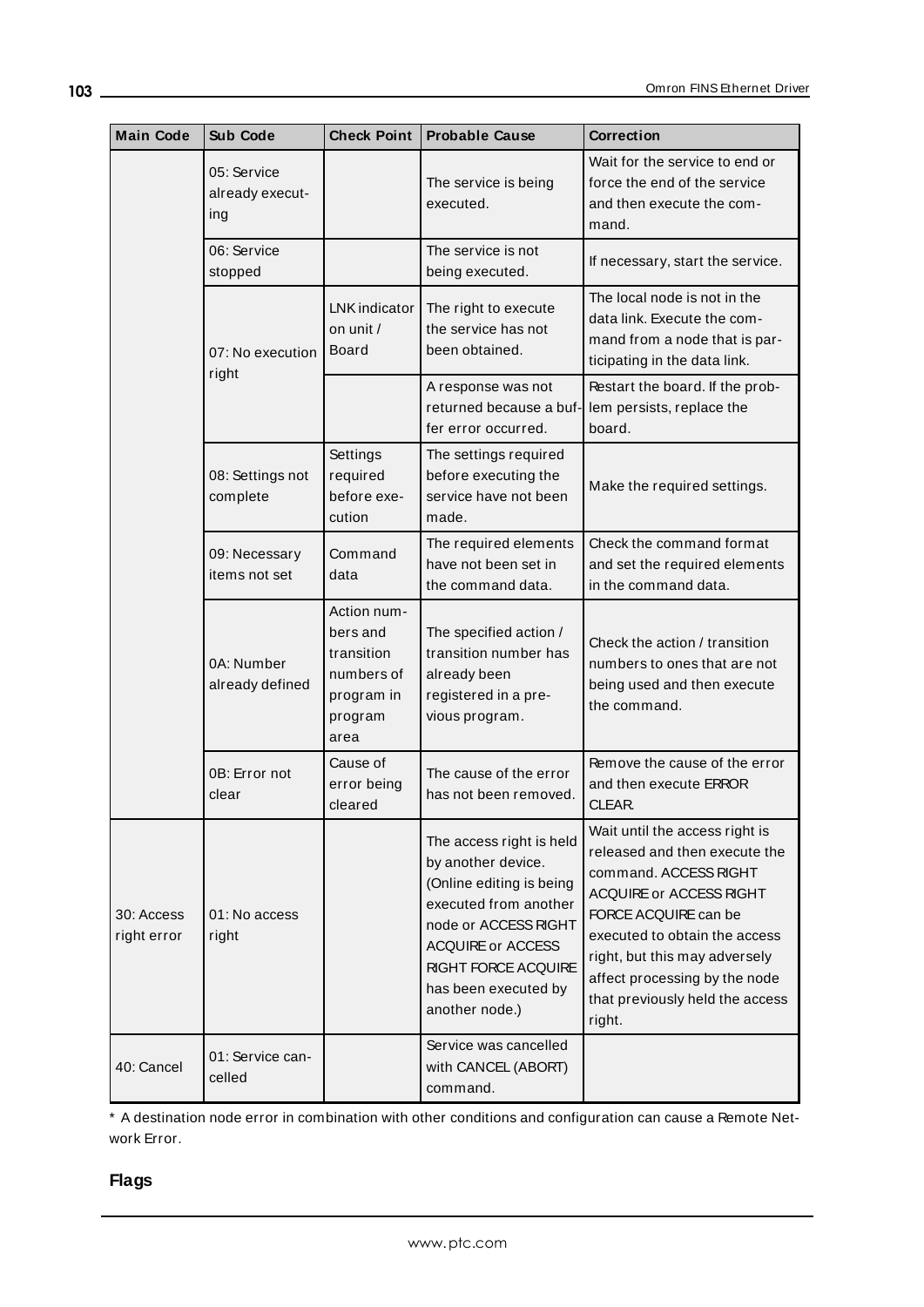There are specific flags in the end code word (bits 6, 7, and 15) that may also be ON. The following diagram displays the contents of the end code word.



If bit 6 or 7 is ON, an error has occurred in the destination CPU unit. If this occurs, refer to the operation manuals for the CPU unit where the error occurred and then remove the cause of the error.

If bit 15 is ON, an error has occurred during a network relay operation. The end code contains an additional two-byte (one word) network relay error code that can be used to determine the location of the relay error. The following diagram displays the response data of a network relay error. This information can be used to determine the node where the error occurred so that appropriate measures may be taken.



### <span id="page-103-0"></span>**Remote Network Error**

When using gateway devices; if there is a break in communications on the Remote FINS network, it is advantageous to set the device into error state (particularly if using Media Level Redundancy).

The following conditions and configuration, when they occur, are considered a remote network error and the device enters error state.

- 1. Network Relay Error bit in end code word is set.
- 2. Main code (MRES) in end code word equals destination node error (02).
- 3. The device FINSnetwork configuration source network address number or destination network address number parameters have a value of 1 to 127, which indicates a remote network address.

**See Also**: **Main and Sub Error [Codes](#page-95-0) FINS Network [Configuration](#page-12-0)**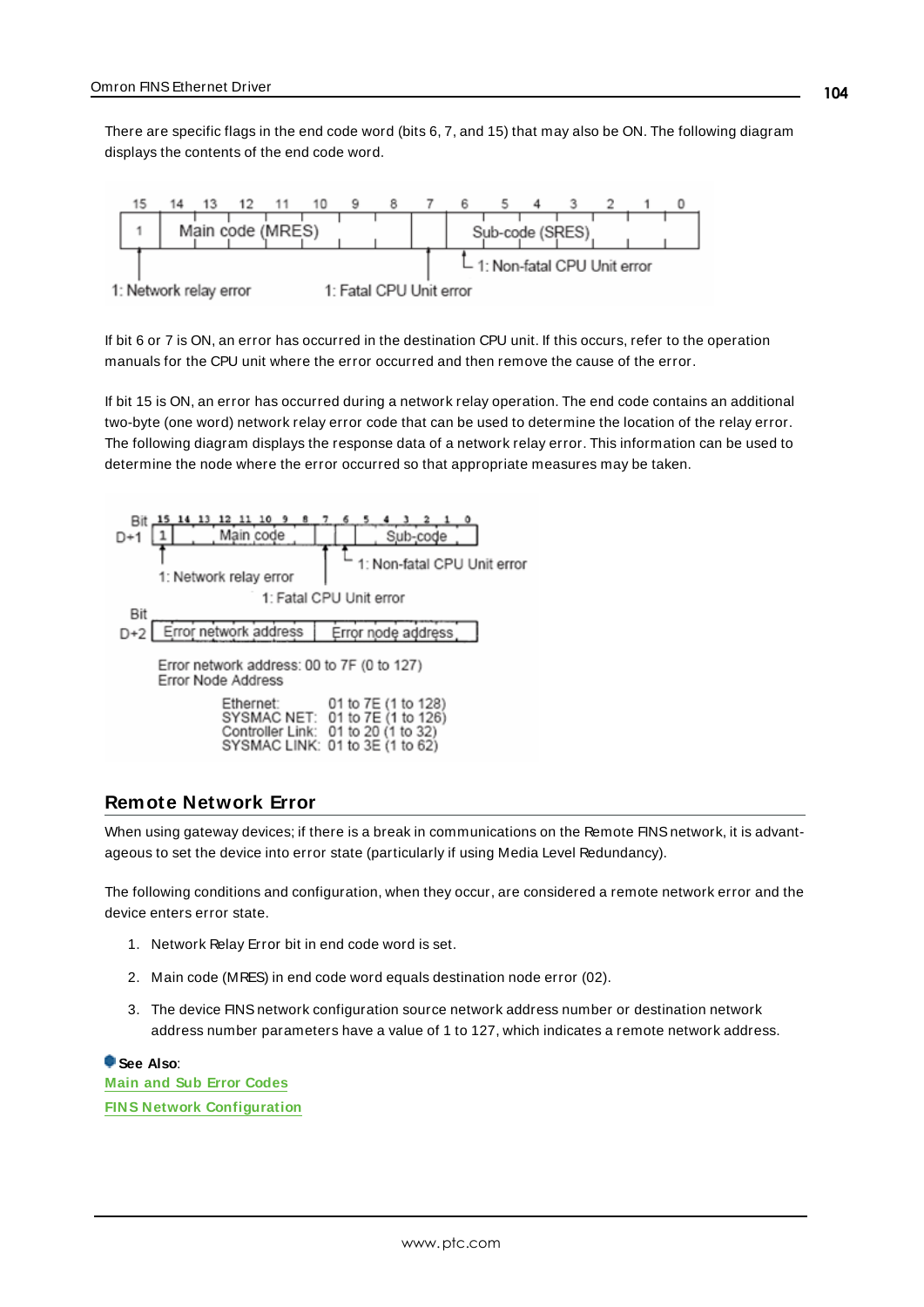# Index

## **A**

Access right denied. | Tag address = '<address>', Main error = <code>, Sub error = <code>. [92](#page-91-0) Address Descriptions [22](#page-21-0) Address specifications [22](#page-21-1) Attempts Before Timeout [12](#page-11-0) Auto-Demotion [12](#page-11-1) Automatic Address Generation [17](#page-16-0)

## **B**

BCD [21](#page-20-0) Boolean [21](#page-20-1)

## **C**

C1000H Addressing [31](#page-30-0) C2000H Addressing [35](#page-34-0) C200H Addressing [22](#page-21-2) C500 Addressing [27](#page-26-0) Channel Assignment [10](#page-9-0) Check Point [96](#page-95-1) CJI Addressing [78](#page-77-0) C.P. Addressing [83](#page-82-0) Combined Address Conversion [17](#page-16-1) Communications Parameters [8,](#page-7-0) [15](#page-14-0) Communications Timeouts [11-12](#page-10-0) Connect Timeout [11](#page-10-1) CS1 Addressing [71](#page-70-0) CV1000 Addressing [44](#page-43-0) CV2000 Addressing [50](#page-49-0) CV500 Addressing [40](#page-39-0) CVM1-CPU01 Addressing [56](#page-55-0) CVM1-CPU11 Addressing [61](#page-60-0) CVM1-CPU21 Addressing [66](#page-65-0)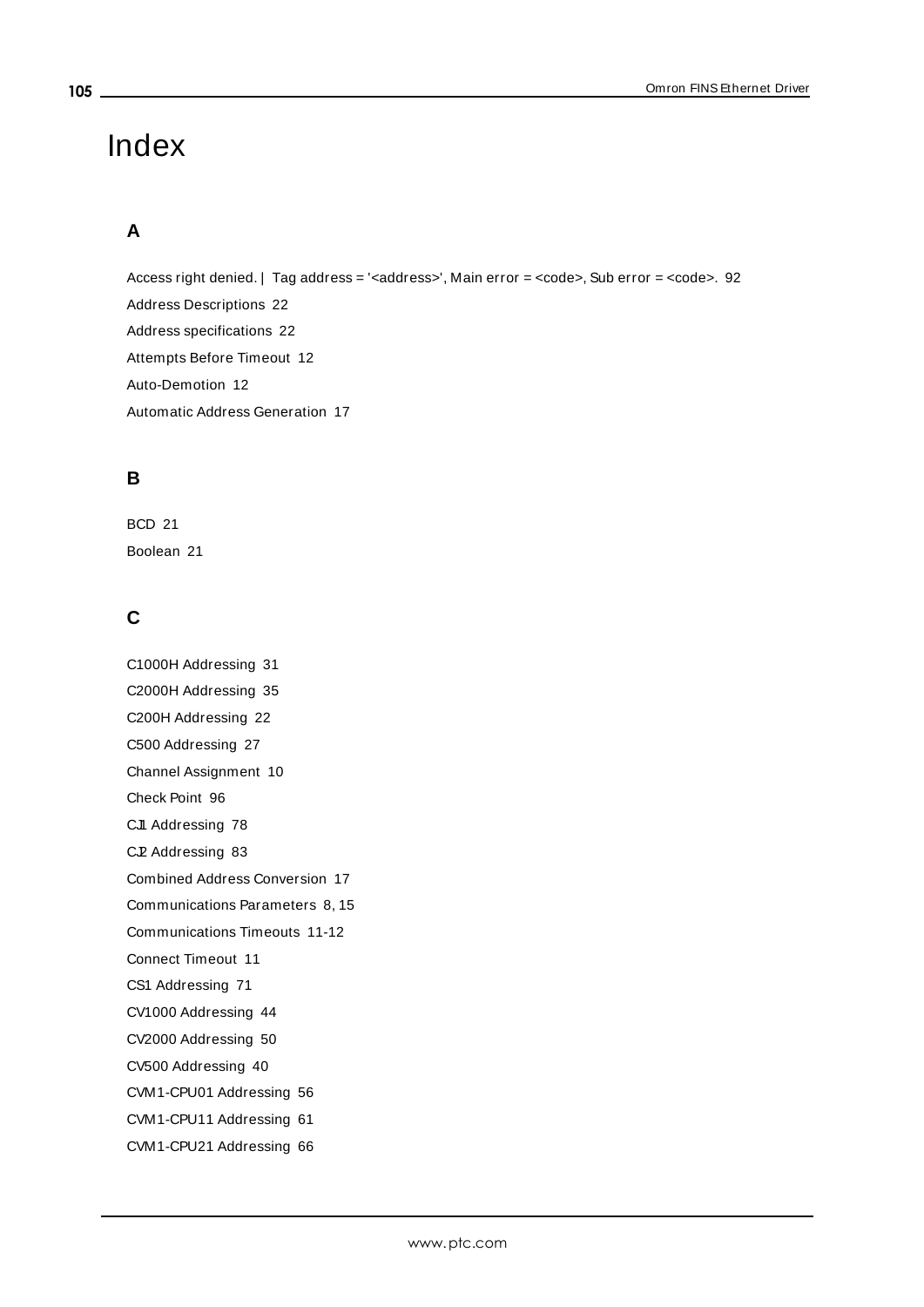## **D**

Data Collection [10](#page-9-1)

Data Types Description [21](#page-20-2)

Demote on Failure [12](#page-11-2)

Demotion Period [12](#page-11-3)

Destination [13](#page-12-1)

- Device cannot accept command. | Tag address = '<address>', Data size = <br/> <br/> <br/>stements, Main error =  $<$ code>, Sub error =  $<$ code>. [92](#page-91-1)
- Device cannot process command. | Tag address = '<address>', Data size = <br/>sbyte number>, Main error =  $<$ code>, Sub error =  $<$ code>. [90](#page-89-0)

Device deactivated due to network settings conflict with another device. | Other device = '<device>'. [93](#page-92-0)

- Device responded with a command format error. | Tag address = '<address>', Data size = <br/>styte num-ber>, Main error = <code>, Sub error = <code>. [91](#page-90-0)</sup>
- Device responded with a command parameter error. | Tag address = '<address>', Data size = <br/>byte num-ber>, Main error = <code>, Sub error = <code>. [91](#page-90-1)</sup>

Device responded with a communications error. | Main error = <code>, Sub error = <code>. [90](#page-89-1)

Device responded with destination node error. | Main error = <code>, Sub error = <code>. [89](#page-88-0)

Device responded with error in unit. | Main error = <code>, Sub error = <code>. [92](#page-91-2)

Device responded with error. | Tag address = '<address>', Data size = <br/>sbyte number>, Main error =  $<$ code>, Sub error =  $<$ code>. [89](#page-88-1)

Device responded with fatal CPU unit error. | End code = <code>. [94](#page-93-0)</code>

Device responded with local node error. | Main error = <code>, Sub error = <code>. [89](#page-88-2)

Device responded with network relay error. | Net address = <address>, Node address = <address>, Main error = <code>, Sub error = <code>, End code = <code>. [94](#page-93-1)</code>

Device responded with non-fatal CPU unit error. | End code = <code>. [94](#page-93-2)</sup>

Device responded with read not possible. | Tag address = '<address>', Data size = <br/>byte number>, Main error = <code></sub>, Sub error = <code>. [91](#page-90-2)

Device responded with routing table error. | Main error = <code>, Sub error = <code>. [90](#page-89-2)

Device responded with write not possible. | Tag address = '<address>', Data size = <br/>byte number>, Main error = <code>, Sub error = <code>. [92](#page-91-3)

Discard Requests when Demoted [13](#page-12-2)

Do Not Scan, Demand Poll Only [11](#page-10-2)

Driver [10](#page-9-2)

Duplicate Devices [19](#page-18-0)

DWord [21](#page-20-3)

### **E**

Ethernet Communications [17](#page-16-2)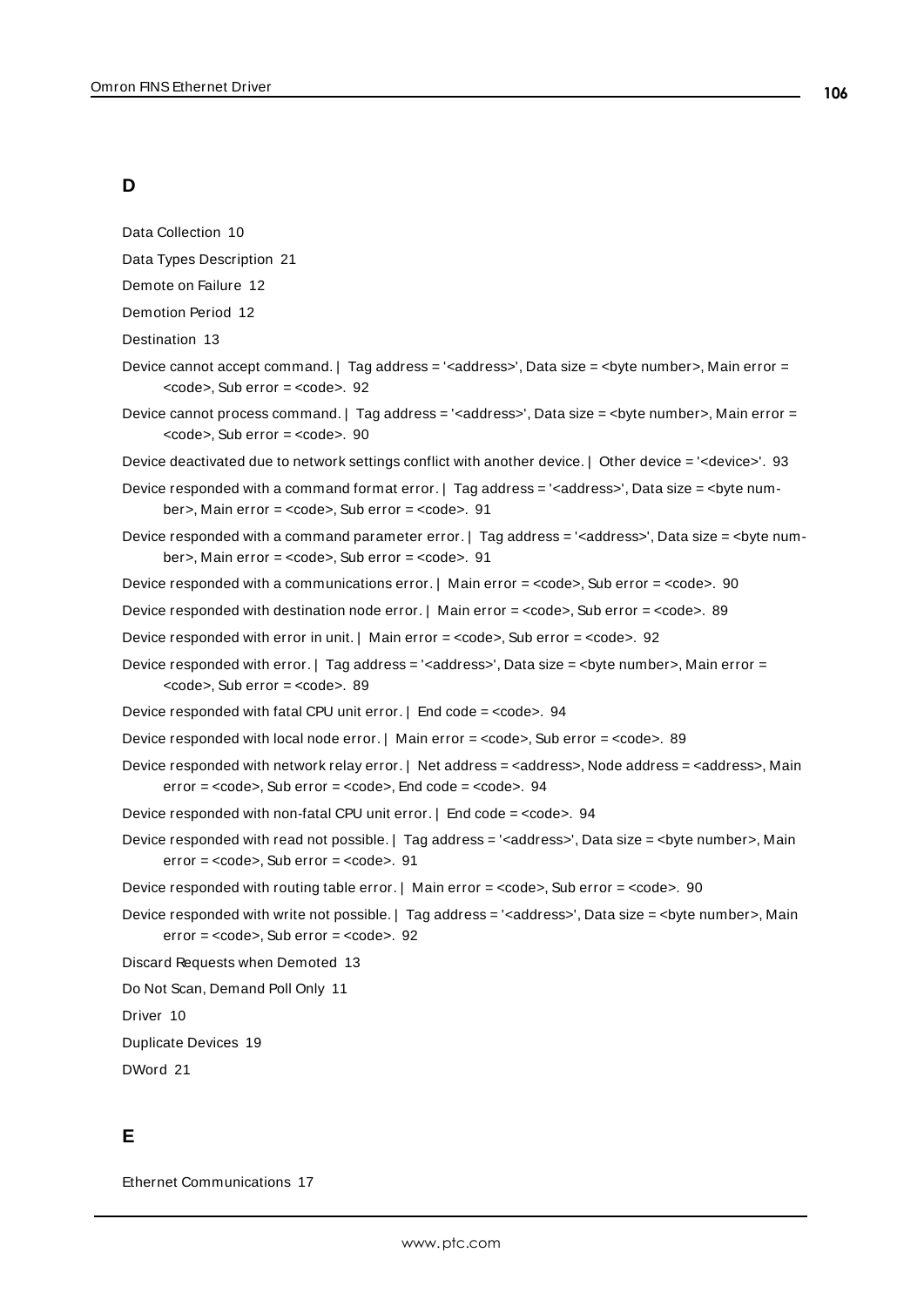Event Log Messages [89](#page-88-3)

## **F**

Failed to set device back to Run Mode following write to tag. | Tag address = '<address>'. [95](#page-94-0) FINS Messages [16](#page-15-0) FINS Network Configuration [13](#page-12-0) FINS Networks [16](#page-15-1) Float [21](#page-20-4)

## **G**

General [9](#page-8-0)

## **I**

ID [10](#page-9-3) Initial Updates from Cache [11](#page-10-3) Inter-Request Delay [12](#page-11-4) IPAddress Table [17](#page-16-3)

## **L**

LBCD [21](#page-20-5) Long [21](#page-20-6)

## **M**

Main and Sub Error Codes [96](#page-95-0) Main Code [96](#page-95-2) Model [10](#page-9-4) Multihoming [20](#page-19-0)

## **N**

Network Adapter Cards [20](#page-19-1) NIC [20](#page-19-1)